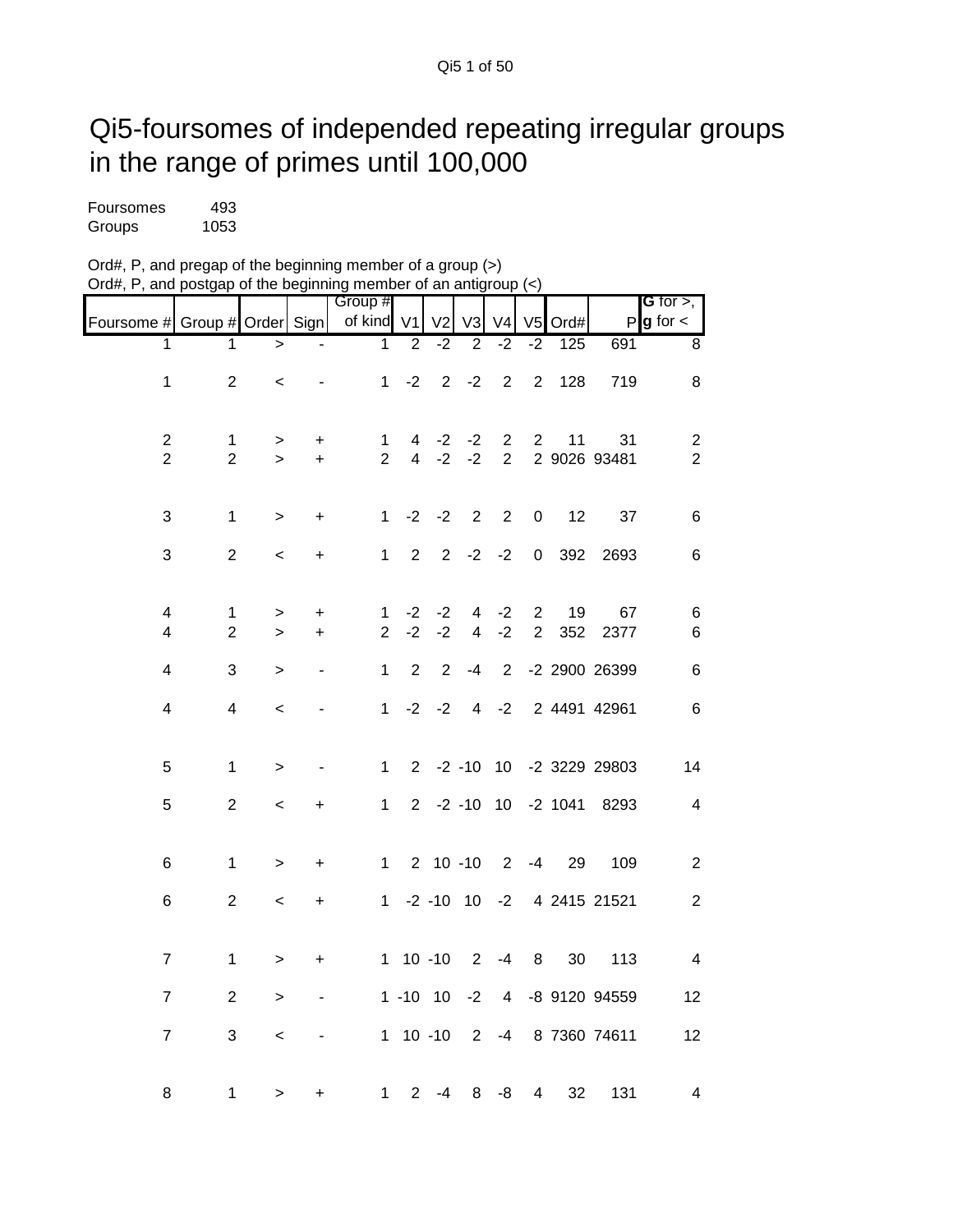Qi5 2 of 50

| $D$ and $D$ and $D$ and $D$ and $D$ and $D$ are $D$ and $D$ and $D$ and $D$ and $D$ and $D$ and $D$ |                         |                        |                              |                              |                                  |                                  |              |                |                |                           |                                |                                              |
|-----------------------------------------------------------------------------------------------------|-------------------------|------------------------|------------------------------|------------------------------|----------------------------------|----------------------------------|--------------|----------------|----------------|---------------------------|--------------------------------|----------------------------------------------|
| Foursome # Group # Order Sign                                                                       |                         |                        |                              | Group #<br>of kind V1        |                                  | V <sub>2</sub>                   | V3           | V <sub>4</sub> |                | V5 Ord#                   |                                | <b>G</b> for $>$ ,<br>$P$ <b>g</b> for $\lt$ |
| 8                                                                                                   | $\overline{2}$          | $\geq$                 | $\ddot{}$                    | $\overline{2}$               | $\overline{2}$                   | $-4$                             | 8            | -8             | 4              | 170                       | 1013                           | 4                                            |
|                                                                                                     |                         |                        |                              |                              |                                  |                                  |              |                |                |                           |                                |                                              |
| 9<br>9                                                                                              | 1<br>$\overline{c}$     | $\, > \,$              | $\ddot{}$<br>$\ddot{}$       | 1.<br>$\overline{2}$         | -4<br>-4                         | 8<br>8                           | -8<br>-8     | $2^{\circ}$    | $2 -2$         | 41<br>$-2$ 1165           | 179<br>9419                    | 6<br>6                                       |
| 9                                                                                                   | 3                       | $\mathbf{I}$<br>$\,$   | $\ddot{}$                    | 3                            | $-4$                             | 8                                | -8           | $2^{\circ}$    |                |                           | -2 8740 90239                  | 12                                           |
|                                                                                                     |                         |                        |                              |                              |                                  |                                  |              |                |                |                           |                                |                                              |
| 9                                                                                                   | $\overline{\mathbf{4}}$ | $\mathbf{I}$           |                              | $\mathbf{1}$                 |                                  | $4 - 8$                          |              |                |                |                           | 8 -2 2 2 2 2 2 19687           | 6                                            |
|                                                                                                     |                         |                        |                              |                              |                                  |                                  |              |                |                |                           |                                |                                              |
| 10                                                                                                  | $\mathbf{1}$            | $\, >$                 | $\ddot{}$                    | $\mathbf{1}$                 |                                  |                                  |              |                | 8 -8 2 -2 10   | 42                        | 181                            | $\overline{2}$                               |
| 10                                                                                                  | $\overline{2}$          |                        |                              |                              |                                  |                                  |              |                |                |                           |                                |                                              |
|                                                                                                     |                         | $\,<\,$                | $\ddot{}$                    | $\mathbf{1}$                 |                                  |                                  |              |                |                |                           | -8 8 -2 2 -10 9406 97859       | $\mathbf{2}$                                 |
|                                                                                                     |                         |                        |                              |                              |                                  |                                  |              |                |                |                           |                                |                                              |
| 11                                                                                                  | 1                       | >                      | +                            | 1                            | $\overline{2}$                   | $\overline{2}$                   | -4           | 8              | -4             | 50                        | 229                            | $\overline{c}$                               |
| 11<br>11                                                                                            | $\overline{c}$<br>3     | $\mathbf{I}$<br>$\geq$ | $\ddot{}$<br>$\ddot{}$       | $\overline{2}$<br>3          | $\overline{2}$<br>$\overline{2}$ | $\overline{2}$<br>$\overline{2}$ | $-4$<br>$-4$ | 8<br>8         |                |                           | -4 1762 15083<br>-4 7422 75329 | $\,6$<br>$\,6$                               |
|                                                                                                     |                         |                        |                              |                              |                                  |                                  |              |                |                |                           |                                |                                              |
|                                                                                                     |                         |                        |                              |                              |                                  |                                  |              |                |                |                           |                                |                                              |
| 12                                                                                                  | $\mathbf{1}$            | $\, > \,$              | $\ddot{}$                    | $\mathbf{1}$                 | -4                               | $\mathbf 0$                      | $\mathsf{O}$ | $-4$           | 4              | 54                        | 251                            | 10                                           |
| 12                                                                                                  | $\overline{2}$          | $\,<\,$                | $\ddot{}$                    | $\mathbf{1}$                 | $\overline{4}$                   | $\mathbf 0$                      | $\mathbf 0$  | 4 <sup>1</sup> | $-4$           | 832                       | 6379                           | 10                                           |
|                                                                                                     |                         |                        |                              |                              |                                  |                                  |              |                |                |                           |                                |                                              |
| 13                                                                                                  | 1                       | >                      | $\ddot{}$                    | $\mathbf 1$                  |                                  | $4 -2$                           | $-2$         | 8              | $\overline{4}$ | 58                        | 271                            | $\overline{c}$                               |
| 13                                                                                                  | $\overline{2}$          | $\geq$                 | $+$                          | 2 <sup>1</sup>               |                                  | $4 - 2$                          | $-2$         | 8              |                |                           | 4 8124 83221                   | $\sqrt{2}$                                   |
|                                                                                                     |                         |                        |                              |                              |                                  |                                  |              |                |                |                           |                                |                                              |
| 14                                                                                                  | 1                       | >                      | $\ddot{}$                    | $\mathbf 1$                  |                                  | $-2 -2$                          | 8            |                | $4 - 10$       | 59                        | 277                            | 6                                            |
| 14                                                                                                  | $\overline{2}$          | $\geq$                 | $+$                          |                              | $2 -2$                           | $-2$                             | 8            |                |                |                           | 4 -10 8870 91807               | 6                                            |
|                                                                                                     |                         |                        |                              |                              |                                  |                                  |              |                |                |                           |                                |                                              |
| 15                                                                                                  | 1.                      | $>$ $\geq$             | $+$                          |                              |                                  |                                  |              |                |                | $1 - 10 - 2$ 2 10 $-8$ 63 | 307                            | 14                                           |
| 15                                                                                                  | $\overline{2}$          | $\geq$                 |                              | + 2 -10 -2 2 10 -8 1039 8287 |                                  |                                  |              |                |                |                           |                                | 14                                           |
|                                                                                                     |                         |                        |                              |                              |                                  |                                  |              |                |                |                           |                                |                                              |
| 16                                                                                                  | $\mathbf{1}$            | $\geq$                 | $\ddot{}$                    |                              |                                  |                                  |              |                |                |                           | 1 -2 2 10 -8 4 64 311          | $\overline{4}$                               |
| 16                                                                                                  | $\overline{2}$          | $\geq$                 | $\pm$                        |                              | $2 -2 2$                         |                                  |              |                |                |                           | 10 -8 4 6139 60917             | $\overline{4}$                               |
|                                                                                                     |                         |                        |                              |                              |                                  |                                  |              |                |                |                           |                                |                                              |
| 17                                                                                                  | $\mathbf{1}$            | $\geq$                 | $\ddot{}$                    |                              |                                  |                                  |              |                |                |                           | 1 10 -8 4 -8 2 66 317          | $\overline{4}$                               |
| 17                                                                                                  | $\overline{2}$          | $\geq$                 | $\pm$                        |                              |                                  |                                  |              |                |                |                           | 2 10 -8 4 -8 2 7122 71947      | 6                                            |
|                                                                                                     |                         |                        |                              |                              |                                  |                                  |              |                |                |                           |                                |                                              |
| 18                                                                                                  | $\mathbf{1}$            | $\, >$                 | $+$                          |                              |                                  |                                  |              |                |                |                           | 1 -8 4 -8 2 2 67 331           | 14                                           |
| 18                                                                                                  | $\overline{2}$          |                        | $\ddot{}$<br>$\leq$ $\qquad$ |                              |                                  |                                  |              |                |                |                           | 1 8 -4 8 -2 -2 1740 14851      | 16                                           |
|                                                                                                     |                         |                        |                              |                              |                                  |                                  |              |                |                |                           |                                |                                              |

Ord#, P, and pregap of the beginning member of a group (>) Ord#, P, and postgap of the beginning member of an antigroup (<)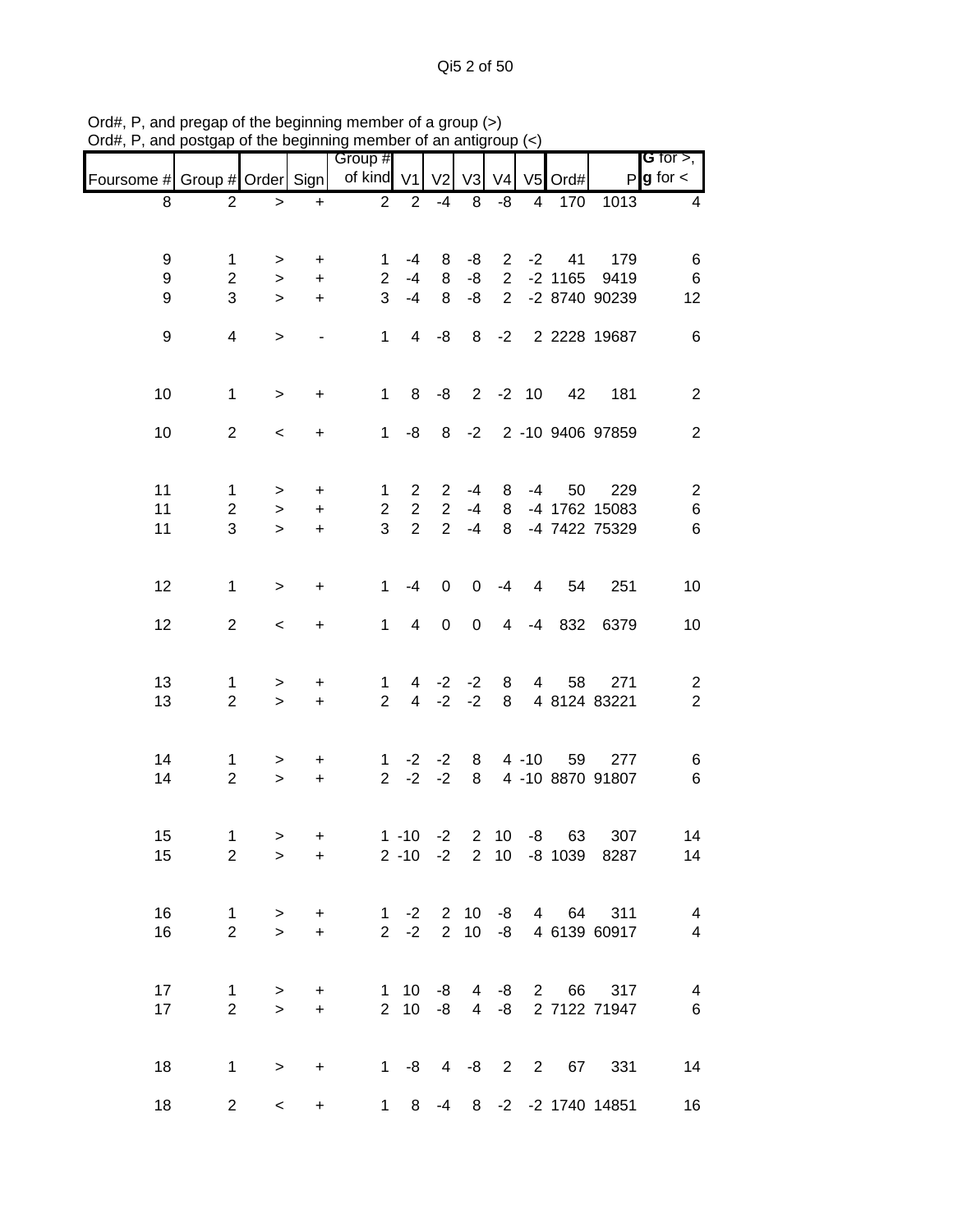Qi5 3 of 50

|                               |                |                          |                          | Group #                     |                |                     |                |                |                |       |                             | <b>G</b> for $>$ , |
|-------------------------------|----------------|--------------------------|--------------------------|-----------------------------|----------------|---------------------|----------------|----------------|----------------|-------|-----------------------------|--------------------|
| Foursome # Group # Order Sign |                |                          |                          | of kind V1 V2 V3 V4 V5 Ord# |                |                     |                |                |                |       |                             | $P g$ for $\lt$    |
|                               |                |                          |                          |                             |                |                     |                |                |                |       |                             |                    |
| 19                            | 1              | $\geq$                   | +                        | $\mathbf 1$                 | -8             | $\overline{2}$      | $\overline{2}$ | $\overline{2}$ | $-2$           | 69    | 347                         | 10                 |
| 19                            | $\overline{2}$ | $\geq$                   | $\ddot{}$                | $\overline{2}$              | -8             | $\overline{2}$      | $\overline{2}$ | $\overline{2}$ | $-2$           | 122   | 673                         | 12                 |
|                               |                |                          |                          |                             |                |                     |                |                |                |       |                             |                    |
| 20                            | $\mathbf{1}$   | $\, >$                   | +                        | $\mathbf{1}$                | 2              | $\overline{2}$      | $2^{\circ}$    | $-2$           |                |       | 0 2640 23743                | 2                  |
|                               |                |                          |                          |                             |                |                     |                |                |                |       |                             |                    |
| 20                            | $\overline{2}$ | $\, > \,$                | $\overline{\phantom{a}}$ | $\mathbf{1}$                |                | $-2 -2$             | $-2$           | $2^{\circ}$    |                |       | 0 4114 39089                | 10                 |
| 20                            | 3              | $\,<$                    | +                        |                             |                | $1 -2 -2 -2$        |                | 2              |                |       | 0 715 5417                  | $\overline{2}$     |
|                               |                |                          |                          |                             |                |                     |                |                |                |       |                             |                    |
| 21                            | 1              | >                        | $\ddot{}$                | 1                           | 2              | $\overline{2}$      | -4             | 4              | $\overline{2}$ | 76    | 383                         | $\overline{4}$     |
| 21                            | $\overline{2}$ | $\geq$                   | $\ddot{}$                | $\overline{2}$              | $\overline{2}$ | $\overline{2}$      | $-4$           | $\overline{4}$ |                |       | 2 1599 13487                | 10                 |
|                               |                |                          |                          |                             |                |                     |                |                |                |       |                             |                    |
| 22                            | $\mathbf{1}$   | $\, >$                   | $\ddot{}$                | $\mathbf{1}$                | $\overline{4}$ | $\overline{2}$      | -8             | 8              | -8             | 79    | 401                         | $\overline{4}$     |
|                               |                |                          |                          |                             |                |                     |                |                |                |       |                             |                    |
| 22                            | $\overline{2}$ | $\overline{\phantom{a}}$ | $\ddot{}$                | $\mathbf{1}$                |                | $-4 -2$             | 8              | $-8$           |                |       | 8 9409 97879                | -4                 |
|                               |                |                          |                          |                             |                |                     |                |                |                |       |                             |                    |
| 23                            | $\mathbf{1}$   | $\geq$                   | $\ddot{}$                | $\mathbf{1}$                | -8             | 8                   | -8             |                |                |       | 4 -2 8813 91139             | 10                 |
| 23                            | $\overline{2}$ | $\, > \,$                |                          | $\mathbf{1}$                |                | $8 - 8$             | 8              | $-4$           |                | 2 585 | 4261                        | $\overline{2}$     |
|                               |                |                          |                          |                             |                |                     |                |                |                |       |                             |                    |
| 24                            | 1              | >                        | +                        | $\mathbf{1}$                | $\overline{2}$ | 0                   | -4             | 10             | -8             | 118   | 647                         | 4                  |
| 24                            | $\overline{c}$ | $\geq$                   | $\ddot{}$                | $\overline{2}$              | $\overline{2}$ | $\mathbf 0$         | $-4$           | 10             | -8             | 962   | 7577                        | $\overline{4}$     |
|                               |                |                          |                          |                             |                |                     |                |                |                |       |                             |                    |
| 25                            | 1              | >                        | +                        | 1                           | 0              | $-4$                | 10             | -8             | $\overline{2}$ | 119   | 653                         | 6                  |
| 25                            | $\overline{2}$ | $\, > \,$                | $\ddot{}$                | $\overline{2}$              | 0              | $-4$                | 10             | -8             |                |       | 2 8059 82463                | 6                  |
|                               |                |                          |                          |                             |                |                     |                |                |                |       |                             |                    |
| 26                            | $\mathbf{1}$   | $\geq$                   | $\ddot{}$                |                             | $1 \quad 10$   | -8                  | $2^{\circ}$    | $\overline{2}$ | $2^{\circ}$    |       | 121 661                     | 2                  |
| 26                            | $\overline{2}$ | $\geq$                   | $+$                      |                             |                | $2 \t10 \t -8$      | $\overline{2}$ | $2^{\circ}$    |                |       | 2 4665 44893                | 6                  |
| 26                            | 3              | $\,>$                    |                          |                             |                |                     |                |                |                |       | 1 -10 8 -2 -2 -2 5364 52541 | 12                 |
|                               |                |                          |                          |                             |                |                     |                |                |                |       |                             |                    |
|                               |                |                          |                          |                             |                |                     |                |                |                |       |                             |                    |
| 27                            | $\mathbf{1}$   | $\geq$                   | $\ddot{}$                |                             |                |                     |                |                |                |       | 1 -2 0 -2 4 -2 129 727      | - 8                |
| 27                            | $\overline{2}$ | $\prec$                  | $\ddot{}$                |                             |                | $1 \quad 2 \quad 0$ | $\overline{2}$ |                |                |       | -4 2 1493 12503             | 8                  |
|                               |                |                          |                          |                             |                |                     |                |                |                |       |                             |                    |
| 28                            | 1              | $\, > \,$                | $\ddot{}$                | $\mathbf{1}$                |                | $0 -2$              |                |                |                |       | 4 -2 -2 130 733             | 6                  |
| 28                            | $\overline{2}$ | $\geq$                   | $\ddot{}$                | $\mathbf{2}$                |                | $0 -2$              |                |                |                |       | 4 -2 -2 2111 18433          | 6                  |

Ord#, P, and pregap of the beginning member of a group (>) Ord#, P, and postgap of the beginning member of an antigroup (<)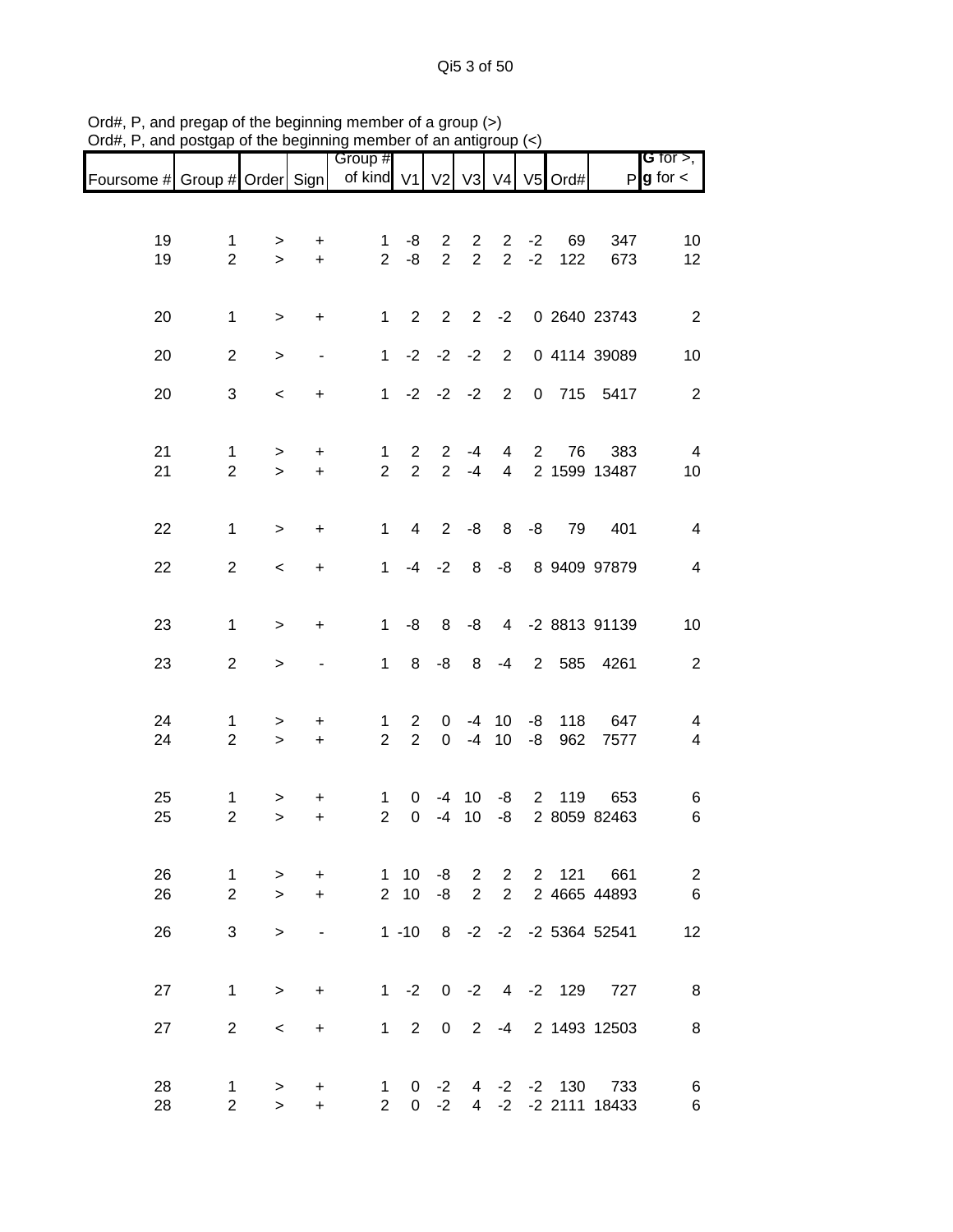Qi5 4 of 50

| Foursome # Group # Order Sign |                     |                  |                        | Group #<br>of kind V1 V2 V3 V4 V5 Ord# |                            |                                         |                      |                                  |                      |                       |                              | <b>G</b> for $>$ , $\vert$<br>$P g$ for $\lt$ |
|-------------------------------|---------------------|------------------|------------------------|----------------------------------------|----------------------------|-----------------------------------------|----------------------|----------------------------------|----------------------|-----------------------|------------------------------|-----------------------------------------------|
|                               |                     |                  |                        |                                        |                            |                                         |                      |                                  |                      |                       |                              |                                               |
| 29<br>29                      | 1<br>$\overline{2}$ | ><br>$\geq$      | +<br>$\ddot{}$         | $1 \quad$                              | $2 - 4$                    | $-4$ 10<br>10                           | $-4$<br>-4           |                                  | $2 - 10$<br>$2 - 10$ | 136<br>401            | 769<br>2749                  | 8<br>8                                        |
| 30                            | $\mathbf{1}$        | >                | +                      |                                        |                            |                                         |                      |                                  |                      | 1 -10 -2 2 10 -10 147 | 853                          | 14                                            |
| 30                            | $\overline{2}$      | $\,<\,$          | +                      |                                        |                            |                                         |                      |                                  |                      | 1 10 2 -2 -10 10 1042 | 8297                         | 14                                            |
| 31                            | $\mathbf{1}$        | $\, > \,$        | $\ddot{}$              |                                        |                            | $1 -2 2 10 -10 -2$                      |                      |                                  |                      | 148                   | 857                          | 4                                             |
| 31                            | $\overline{2}$      | $\,<\,$          | +                      |                                        |                            | $1 \quad 2 \quad -2 \quad -10 \quad 10$ |                      |                                  | $\overline{2}$       | 153                   | 883                          | 4                                             |
| 32                            | $\mathbf{1}$        | $\, > \,$        | $\ddot{}$              |                                        |                            | $1 - 10 - 2$ 2 16 -16                   |                      |                                  |                      | 151                   | 877                          | 14                                            |
| 32                            | $\overline{c}$      | $\,<\,$          | $\ddot{}$              | $\mathbf 1$                            | 10                         | $\overline{2}$                          |                      | $-2 - 16$                        |                      |                       | 16 1281 10463                | 14                                            |
| 32                            | 3                   | $\,<$            | $\ddot{}$              | $\overline{2}$                         | 10                         | $2^{\circ}$                             |                      |                                  |                      |                       | -2 -16 16 4017 37997         | 14                                            |
| 33                            | $\mathbf{1}$        | $\, >$           | $\ddot{}$              | $\mathbf{1}$                           |                            | $2 -2$                                  | $-4$                 | 2                                |                      | $0$ 157               | 919                          | 8                                             |
| 33                            | $\overline{2}$      | $\,<\,$          |                        | $\mathbf{1}$                           |                            | $2 -2$                                  | $-4$                 | $2^{\circ}$                      |                      |                       | 0 8924 92383                 | 4                                             |
| 34<br>34                      | 1<br>$\overline{2}$ | ><br>$\geq$      | +<br>$\ddot{}$         | $\mathbf 1$<br>$\overline{2}$          | -4<br>$-4$                 | 2<br>$\overline{2}$                     | 0<br>0               |                                  | $8 - 10$             | 159                   | 937<br>8 -10 1292 10597      | 8<br>8                                        |
| 35                            | 1                   | >                | +                      | 1                                      | 0                          |                                         | $8 - 10$             | $\overline{\mathbf{c}}$          | 0                    | 161                   | 947                          | 6                                             |
| 35<br>35                      | $\overline{c}$<br>3 | ><br>$\geq$      | $\ddot{}$<br>$\ddot{}$ | $\overline{2}$<br>3                    | $\mathbf 0$<br>$\mathbf 0$ |                                         | $8 - 10$<br>$8 - 10$ | $\overline{2}$<br>$\overline{2}$ |                      |                       | 0 1426 11903<br>0 1839 15767 | 6<br>6                                        |
| 36                            | $\mathbf{1}$        | $\geq$           | $+$                    |                                        |                            | $1 - 10$ 2                              | $\mathbf 0$          |                                  |                      |                       | 2 -2 163 967                 | 14                                            |
| 36                            | $\overline{2}$      | $\geq$           | $+$                    |                                        | $2 - 10$                   | $\overline{2}$                          | $\mathbf 0$          |                                  |                      |                       | 2 -2 6199 61627              | 14                                            |
| 37                            | $\mathbf{1}$        | $\geq$           | $\ddot{}$              | $1 \quad$                              |                            |                                         |                      |                                  |                      |                       | 2 0 2 -2 6 164 971           | $\overline{4}$                                |
| 37                            | $\overline{2}$      | $\,<\,$          | $\ddot{}$              |                                        | $1 -2$                     |                                         | $0 -2$               |                                  |                      |                       | 2 -6 1546 12979              | 4                                             |
| 38                            | 1                   | $\, > \,$        | $\ddot{}$              | $\mathbf{1}$                           | $-4$                       | 8                                       | -8                   | 4                                |                      | 4 171                 | 1019                         | 6                                             |
| 38<br>38                      | $\overline{2}$<br>3 | $\geq$<br>$\geq$ | +<br>+                 | $2^{\circ}$<br>3 <sup>1</sup>          | -4<br>$-4$                 | 8<br>8                                  | -8<br>-8             | 4<br>4                           |                      |                       | 4 2052 17909<br>4 9348 97157 | 6<br>6                                        |

Ord#, P, and pregap of the beginning member of a group (>) Ord#, P, and postgap of the beginning member of an antigroup (<)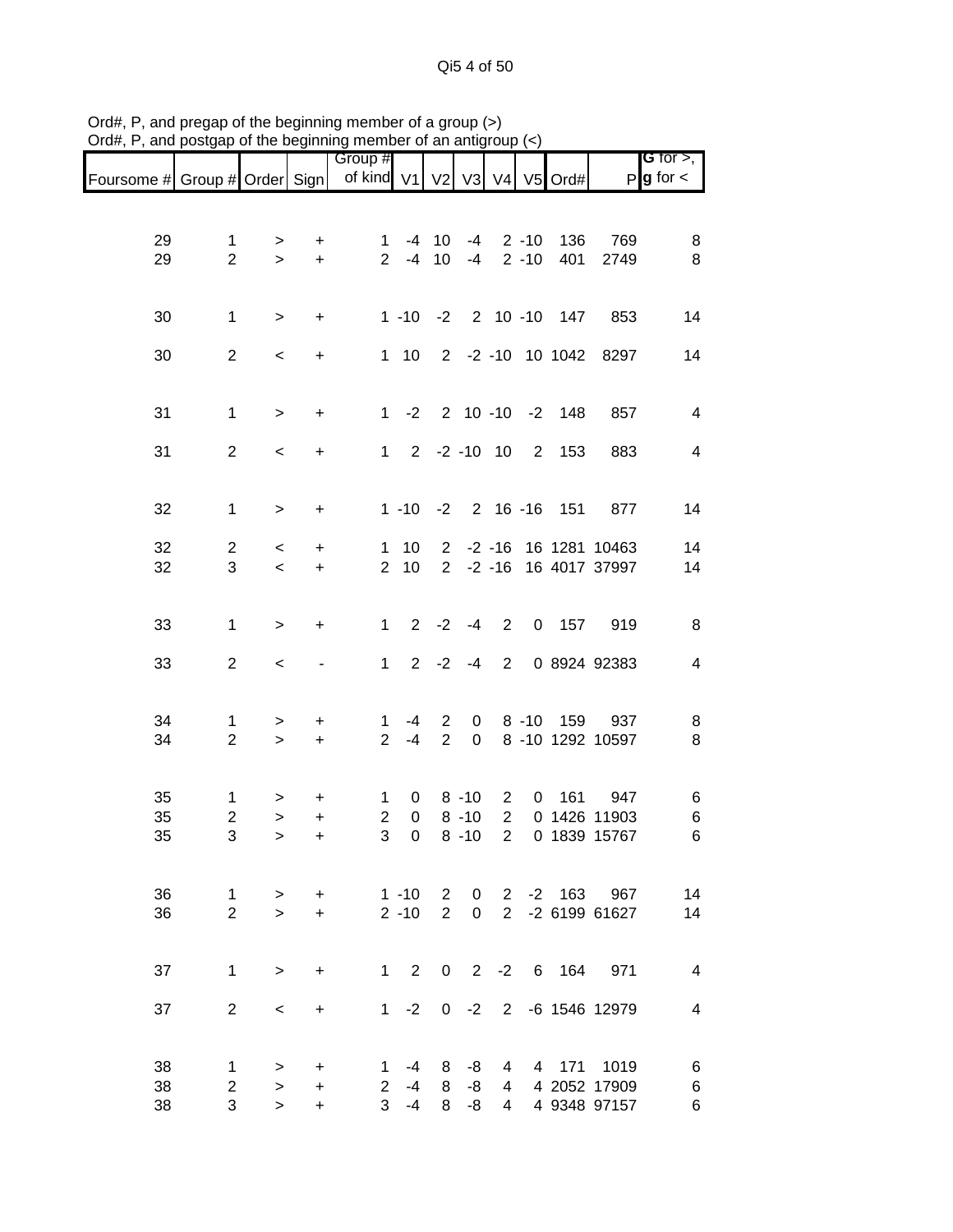Qi5 5 of 50

| Foursome # Group # Order Sign |                                |                          |                        | Group #<br>of kind V1          |                               | V <sub>2</sub> |                          |              |             | V3 V4 V5 Ord#        |                                    | <b>G</b> for $>$ ,<br>$P g$ for $\lt$ |
|-------------------------------|--------------------------------|--------------------------|------------------------|--------------------------------|-------------------------------|----------------|--------------------------|--------------|-------------|----------------------|------------------------------------|---------------------------------------|
|                               |                                |                          |                        |                                |                               |                |                          |              |             |                      |                                    |                                       |
| 39<br>39                      | 1<br>$\overline{2}$            | $\, > \,$<br>$\geq$      | +<br>$\ddot{}$         | 1<br>$\overline{2}$            | -8<br>-8                      |                |                          |              |             | 4 12 -14 -2 178      | 1061<br>4 12 -14 -2 2519 22541     | 10<br>10                              |
| 40<br>40                      | $\mathbf{1}$<br>$\overline{2}$ | $\, > \,$<br>$\geq$      | $\ddot{}$<br>$\ddot{}$ | $\mathbf 1$<br>$\overline{2}$  |                               |                | 4 12 -14<br>4 12 -14     | $-2$<br>$-2$ | $2^{\circ}$ | 179                  | 1063<br>2 8750 90373               | $\overline{c}$<br>$\overline{2}$      |
| 41                            | $\mathbf 1$                    | $\, > \,$                | $\ddot{}$              |                                | $1 12 -14 -2 2$               |                |                          |              | $2^{\circ}$ | 180                  | 1069                               | 6                                     |
| 41                            | $\overline{2}$                 | $\,<\,$                  | $\ddot{}$              |                                |                               |                |                          |              |             | 1 -12 14 2 -2 -2 998 | 7901                               | 6                                     |
| 42<br>42                      | 1<br>$\overline{2}$            | ><br>$\geq$              | $\ddot{}$<br>$\ddot{}$ | 1<br>$\overline{2}$            | 0<br>$\overline{0}$           | -4<br>$-4$     | 4<br>$\overline{4}$      | 6<br>6       |             | $-2$ 200             | 1223<br>-2 2011 17483              | 6<br>6                                |
| 42                            | 3                              | $\,<$                    | $\ddot{}$              | $\mathbf{1}$                   | 0                             | $\overline{4}$ | $-4$                     | -6           |             |                      | 2 8670 89527                       | 6                                     |
| 43                            | $\mathbf{1}$                   | $\geq$                   | $\ddot{}$              | 1                              |                               | $-2 -2$        | $2^{\circ}$              |              |             |                      | 8 -10 6271 62467                   | 8                                     |
| 43                            | $\overline{2}$                 | $\,<\,$                  | +                      | $\mathbf{1}$                   | $\overline{2}$                |                | $2 -2$                   |              |             |                      | -8 10 3573 33353                   | 6                                     |
| 44                            | $\mathbf{1}$                   | $\geq$                   | $\ddot{}$              |                                | $1 - 10 - 2$                  |                |                          | 2 2          |             |                      | 2 224 1423                         | 14                                    |
| 44                            | $\overline{2}$                 | $\,<\,$                  | $\ddot{}$              |                                | $1 \quad 10$                  |                |                          |              |             |                      | 2 -2 -2 -2 8590 88667              | 14                                    |
| 45                            | $\mathbf{1}$                   | $\, > \,$                | $\ddot{}$              | $1 \quad$                      | $-2$                          | $\overline{2}$ | $2^{\circ}$              | $2^{\circ}$  |             |                      | -4 3601 33617                      | 4                                     |
| 45                            | $\overline{2}$                 | $\,<$                    | +                      | 1                              |                               |                | $2 -2 -2$                | $-2$         |             | 4 927                | 7247                               | 6                                     |
| 46                            |                                | $1 \quad$<br>$\geq$      | $+$                    |                                |                               |                |                          |              |             |                      | 1 -4 -2 4 6 -2 229 1447            | 8                                     |
| 46                            | $\overline{2}$                 | $\overline{\phantom{0}}$ | $+$                    |                                |                               |                |                          |              |             |                      | 1 4 2 -4 -6 2 1018 8093            | 8                                     |
| 47<br>47                      | $\mathbf{1}$<br>$\overline{2}$ | $\, >$<br>$\geq$         | $\ddot{}$<br>$\ddot{}$ | $\mathbf{1}$                   | $-4$<br>$2 - 4$               |                | $4 - 6 - 2$              |              |             |                      | 4 -6 -2 2 241 1523<br>2 6395 63773 | 12<br>12                              |
| 48<br>48                      | 1<br>$\overline{2}$            | ><br>$\geq$              | ÷<br>$\ddot{}$         | $\mathbf{1}$<br>$\overline{2}$ | $\overline{2}$<br>$2^{\circ}$ | $-4$           | $-4$ 4<br>$\overline{4}$ | $-4$         |             |                      | -4 10 246 1559<br>10 1729 14759    | 6<br>6                                |

Ord#, P, and pregap of the beginning member of a group (>) Ord#, P, and postgap of the beginning member of an antigroup (<)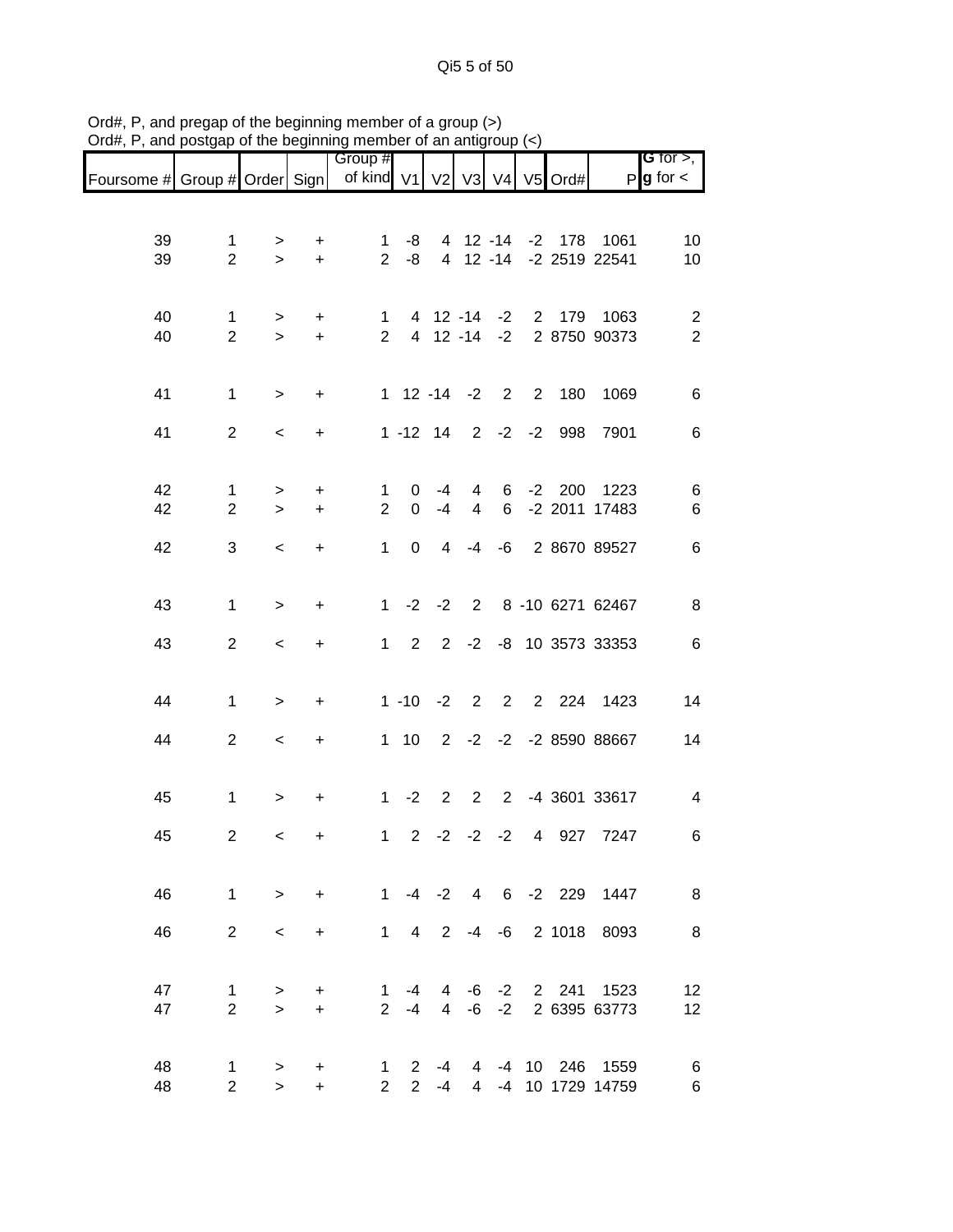Qi5 6 of 50

| Foursome # Group # Order Sign |                                                      |                    |                              | Group #<br>of kind V1          |                                | V <sub>2</sub>      | V3                             | V <sub>4</sub>                   | V <sub>5</sub> | Ord#                            |                                  | <b>G</b> for $>$ ,<br>$P$ <b>g</b> for $\lt$ |
|-------------------------------|------------------------------------------------------|--------------------|------------------------------|--------------------------------|--------------------------------|---------------------|--------------------------------|----------------------------------|----------------|---------------------------------|----------------------------------|----------------------------------------------|
| 49<br>49                      | $\mathbf{1}$<br>$\overline{2}$                       | ><br>$\geq$        | +<br>$\ddot{}$               | $\mathbf{1}$<br>$\overline{2}$ |                                |                     | 4 -4 10 -10                    | 4 -4 10 -10                      |                | 2 248                           | 1571<br>2 7382 74861             | 4<br>$\overline{4}$                          |
| 50<br>50                      | $\mathbf{1}$<br>$\overline{2}$                       | ><br>$\geq$        | $\ddot{}$<br>$+$             | $\mathbf{1}$<br>$\overline{2}$ |                                |                     | $-4$ 10 $-10$<br>$-4$ 10 $-10$ |                                  |                |                                 | 2 -4 249 1579<br>2 -4 9142 94819 | 8<br>8                                       |
|                               |                                                      |                    |                              |                                |                                |                     |                                |                                  |                |                                 |                                  |                                              |
| 51<br>51                      | $\mathbf{1}$<br>$\overline{2}$                       | ><br>$\, > \,$     | +<br>$\ddot{}$               | $\mathbf{1}$<br>$\overline{2}$ | $\overline{2}$<br>2            | $\overline{2}$<br>2 | -4<br>$-4$                     | $\overline{4}$<br>$\overline{4}$ |                | 4 254<br>4 493                  | 1609<br>3529                     | $\overline{c}$<br>$\overline{\mathbf{c}}$    |
| 51<br>51                      | $\ensuremath{\mathsf{3}}$<br>$\overline{\mathbf{4}}$ | $\,>$<br>$\, > \,$ | $\ddot{}$<br>$\ddot{}$       | 3<br>$\overline{4}$            | 2<br>2                         | $\overline{2}$<br>2 | $-4$<br>$-4$                   | 4 <sup>1</sup><br>4              |                |                                 | 4 9210 95539<br>4 9363 97369     | 8<br>$\overline{2}$                          |
| 51                            | 5                                                    | $\,<\,$            | $\ddot{}$                    | 1                              |                                | $-2 -2$             | $\overline{4}$                 |                                  |                |                                 | -4 -4 7801 79627                 | $\overline{4}$                               |
| 52<br>52                      | $\mathbf{1}$<br>$\overline{2}$                       | ><br>$\geq$        | $\ddot{}$<br>$\ddot{}$       | $\mathbf{1}$<br>$\overline{2}$ | $\mathbf{2}$<br>$\overline{2}$ | $-4$<br>$-4$        | 4<br>$\overline{4}$            | $\overline{4}$                   |                |                                 | 4 10 255 1613<br>10 1467 12269   | 4<br>$\,6$                                   |
| 53<br>53                      | $\mathbf{1}$<br>$\overline{2}$                       | ><br>$\geq$        | $\ddot{}$<br>$\ddot{}$       | $\mathbf{1}$<br>$\overline{2}$ |                                |                     |                                | $-2$ $-2$ 22 $-20$               |                | $-2$ $-2$ $22$ $-20$ $-2$ $261$ | 1663<br>-2 8500 87553            | 6<br>$\,6$                                   |
| 54                            | $\mathbf{1}$                                         | $\, > \,$          | +                            |                                | $1 - 2 10 - 2$                 |                     |                                |                                  |                |                                 | 2 -4 277 1787                    | $\overline{4}$                               |
| 54                            | $\overline{2}$                                       | $\,<$              | $\overline{\phantom{a}}$     |                                | $1 - 2 10 - 2$                 |                     |                                |                                  |                |                                 | 2 -4 6209 61703                  | 14                                           |
| 55                            | $\mathbf{1}$                                         | >                  | $\ddot{}$                    |                                | $1 \t10 \t-2 \t2$              |                     |                                | $-4$                             |                |                                 | 8 278 1789                       | $\overline{2}$                               |
| 55                            | $\overline{2}$                                       | >                  |                              |                                | $1 - 10$                       |                     | $2 -2$                         | $\overline{4}$                   |                |                                 | -8 2353 20921                    | 18                                           |
| 56                            | $\mathbf 1$                                          | $\geq$             | $\ddot{}$                    |                                |                                |                     |                                |                                  |                |                                 | 1 -2 2 -4 8 -2 279 1801          | 12                                           |
| 56                            | $\overline{2}$                                       | $\geq$             |                              |                                | $1 \t2 \t-2$                   |                     | $\overline{4}$                 | -8                               | $2^{\circ}$    | 661                             | 4943                             | $-6$                                         |
| 57                            | $\mathbf 1$                                          | $\,>$              | $\ddot{}$                    |                                | $1\quad 2$                     |                     |                                |                                  |                | 4 -2 4 -8 303                   | 1999                             | $\overline{\phantom{a}}$                     |
| 57                            | $\overline{2}$                                       | >                  | $\qquad \qquad \blacksquare$ |                                | $1 -2 -4 2$                    |                     |                                |                                  |                |                                 | -4 8 6678 67033                  | 12                                           |
| 58                            | $\mathbf 1$                                          | $\, > \,$          | +                            |                                | $1 \t 4 \t -2 \t 4$            |                     |                                |                                  |                |                                 | -8 8 304 2003                    | $\overline{4}$                               |
| 58                            | $\overline{2}$                                       | >                  |                              | $\mathbf 1$                    | -4                             | $2^{\circ}$         | -4                             | 8                                |                |                                 | -8 8738 90217                    | 14                                           |

Ord#, P, and pregap of the beginning member of a group (>) Ord#, P, and postgap of the beginning member of an antigroup (<)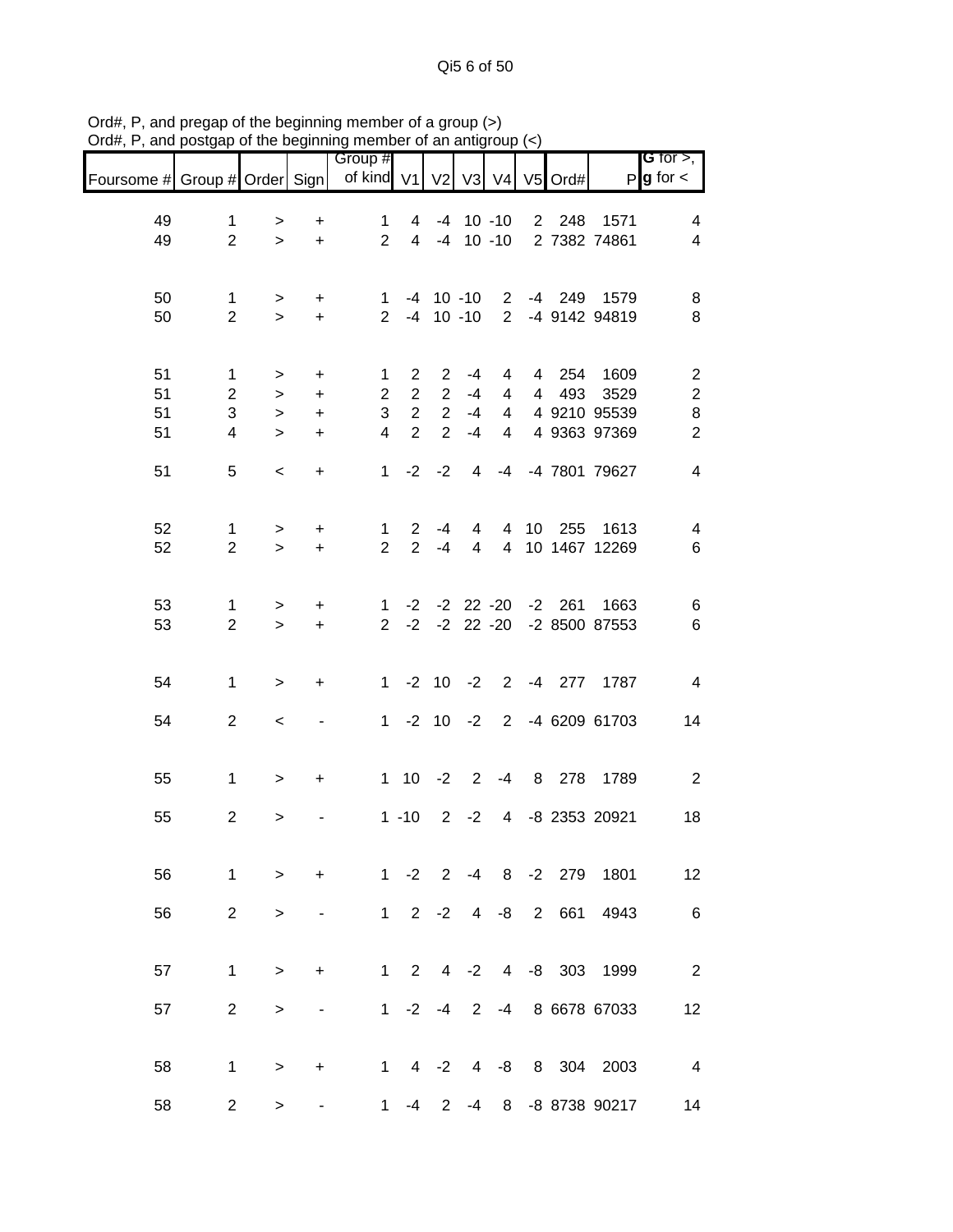Qi5 7 of 50

| Foursome # Group # Order Sign |                                     |                           |                             | Group #<br>of kind V1          |                                                   | V <sub>2</sub> | V3             | V <sub>4</sub>            |      | V5 Ord#  |                                                     | <b>G</b> for $>$ ,<br>$P$ <b>g</b> for $\lt$ |
|-------------------------------|-------------------------------------|---------------------------|-----------------------------|--------------------------------|---------------------------------------------------|----------------|----------------|---------------------------|------|----------|-----------------------------------------------------|----------------------------------------------|
|                               |                                     |                           |                             |                                |                                                   |                |                |                           |      |          |                                                     |                                              |
| 58                            | 3                                   | $\,<\,$                   | +                           | $\mathbf 1$                    | -4                                                |                | $2 - 4$        |                           |      |          | 8 -8 1468 12277                                     | 4                                            |
| 59<br>59                      | $\mathbf{1}$<br>$\overline{2}$      | ><br>$\geq$               | +<br>$+$                    | $\mathbf{1}$                   | $-2$<br>$2 -2$                                    | 8<br>8         |                | $2 - 10$                  |      |          | 2 -10 14 315 2087<br>14 4387 41957                  | 4<br>4                                       |
| 60<br>60<br>60                | $\mathbf{1}$<br>$\overline{2}$<br>3 | ><br>$\, >$<br>$\geq$     | +<br>$\ddot{}$<br>$\ddot{}$ |                                | 1 -10 14 -14<br>2 -10 14 -14<br>$3 - 10$ 14 $-14$ |                |                |                           |      |          | 4 -2 318 2111<br>4 -2 1923 16631<br>4 -2 2693 24197 | 12<br>12<br>16                               |
| 61                            | $\mathbf{1}$                        | $\, > \,$                 | $\ddot{}$                   | $1 \quad$                      |                                                   | $4 -2 -2$      |                |                           |      | 8 -2 321 | 2131                                                | $\overline{2}$                               |
| 61                            | $\overline{2}$                      | $\,<$                     | $\ddot{}$                   | $\mathbf{1}$                   |                                                   | $-4$ 2         |                |                           |      |          | 2 -8 2 4133 39239                                   | $\overline{2}$                               |
| 62<br>62                      | $\mathbf{1}$<br>$\overline{2}$      | $\, > \,$<br>$\mathbf{L}$ | $\ddot{}$<br>$\ddot{}$      | $\mathbf{1}$<br>$\overline{2}$ | $\mathbf{2}$<br>$\overline{2}$                    | $\overline{4}$ | $4 -2$<br>$-2$ |                           |      |          | 0 -2 385 2659<br>0 -2 8834 91369                    | $\overline{2}$<br>$\boldsymbol{2}$           |
| 62                            | 3                                   | $\prec$                   | $\ddot{}$                   |                                | $1 -2 -4$                                         |                | $\overline{2}$ |                           |      |          | 0 2 8923 92381                                      | $\sqrt{2}$                                   |
| 63                            | $\mathbf{1}$                        | $\,>$                     | $\ddot{}$                   |                                | $1 -2$                                            |                |                |                           |      |          | 0 -2 8 -10 339 2281                                 | 8                                            |
| 63                            | $\overline{2}$                      | $\,<\,$                   | $\ddot{}$                   | $1 \quad$                      | $2^{\circ}$                                       | $\overline{0}$ |                |                           |      |          | 2 -8 10 8065 82499                                  | 8                                            |
| 64<br>64                      | 1<br>$\overline{2}$                 | ><br>$\, >$               | +<br>$\ddot{}$              | 1<br>$2^{\circ}$               | -8<br>-8                                          | $-2$<br>$-2$   | $-2$<br>$-2$   |                           |      | 4 -2 351 | 2371<br>4 -2 2408 21481                             | 14<br>14                                     |
| 65<br>65                      | 1<br>$\overline{2}$                 | $\,$<br>$\,>$             | $\ddot{}$<br>+              |                                | $1 -2 -4$<br>$2 -2 -4$                            |                | $\overline{2}$ | -4                        |      |          | 4 370 2531<br>2 -4 4 4707 45361                     | 10<br>18                                     |
| 66                            | 1                                   | $\geq$                    | $\ddot{}$                   |                                |                                                   |                |                |                           |      |          | 1 -8 -4 8 2 -4 379 2609                             | 16                                           |
| 66                            | $\overline{2}$                      | $\,>$                     |                             |                                |                                                   |                |                | $1 \t 8 \t 4 \t -8 \t -2$ |      | 4 746    | 5659                                                | $\overline{2}$                               |
| 67                            | 1                                   | $\,>$                     | +                           |                                | $1 \t2 \t-4 \t-8$                                 |                |                |                           |      |          | 2 4 382 2633                                        | 12                                           |
| 67                            | $\overline{2}$                      | $\,<$                     | +                           |                                | $1 -2$                                            | $\overline{4}$ |                |                           |      |          | 8 -2 -4 4148 39397                                  | 12                                           |
| 68                            | 1                                   | $\,>$                     | $\pmb{+}$                   | 1.                             | -4                                                | -8             | $2^{\circ}$    | $4\overline{ }$           | $-2$ | 383      | 2647                                                | 14                                           |

Ord#, P, and pregap of the beginning member of a group (>) Ord#, P, and postgap of the beginning member of an antigroup (<)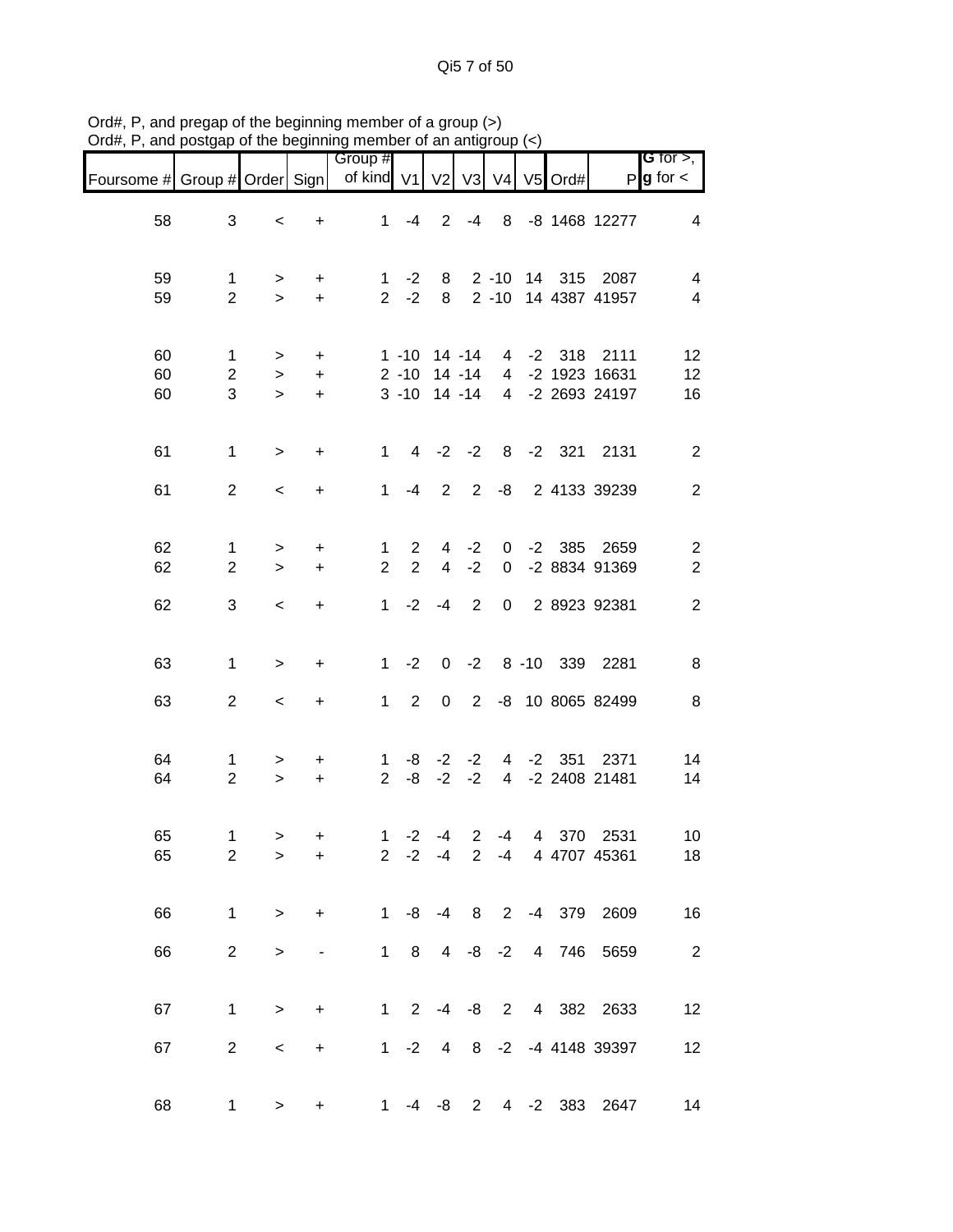Qi5 8 of 50

| $O(\omega_{H}$ , $F$ , and posigap or the beginning member or an analytody $(S)$ |                                |             |                              |                                |                      |                                  |                                  |                                  |                |         |                                                          |                                  |
|----------------------------------------------------------------------------------|--------------------------------|-------------|------------------------------|--------------------------------|----------------------|----------------------------------|----------------------------------|----------------------------------|----------------|---------|----------------------------------------------------------|----------------------------------|
| Foursome # Group # Order Sign                                                    |                                |             |                              | Group #<br>of kind V1 V2 V3 V4 |                      |                                  |                                  |                                  |                | V5 Ord# |                                                          | G for $>$ ,<br>$P g$ for $\lt$   |
| 68                                                                               | $\overline{2}$                 | $\geq$      | $\ddot{}$                    |                                | $2 - 4$              | -8                               | $\overline{2}$                   | $\overline{4}$                   |                |         | -2 8038 82207                                            | 14                               |
| 69                                                                               | $\mathbf 1$                    | $\,>$       | $\ddot{}$                    | $\mathbf{1}$                   |                      | $2 - 4 - 2$                      |                                  | $\overline{4}$                   |                |         | 4 393 2699                                               | 6                                |
| 69                                                                               | 2                              | $\prec$     |                              | 1                              |                      | $2 - 4 - 2$                      |                                  | 4                                |                |         | 4 3744 35111                                             | 6                                |
| 70                                                                               | $\mathbf{1}$                   | $\, > \,$   | $\ddot{}$                    | $\mathbf{1}$                   |                      | $-4 -2$                          | $\overline{4}$                   |                                  |                |         | 4 -8 394 2707                                            | 8                                |
| 70                                                                               | $\overline{2}$                 | $\,<\,$     | $\ddot{}$                    | 1                              |                      | $4\quad 2$                       |                                  | $-4$ $-4$                        |                |         | 8 3542 33037                                             | 12                               |
| 71                                                                               | $\mathbf 1$                    | $\, > \,$   | $\ddot{}$                    |                                | $1 \quad 10$         | -4                               |                                  | $2 - 10$                         |                | 4 402   | 2753                                                     | $\overline{4}$                   |
| 71                                                                               | $\overline{2}$                 | $\,<\,$     | $\qquad \qquad \blacksquare$ | 1                              | 10 <sup>1</sup>      | -4                               |                                  | $2 - 10$                         |                |         | 4 2470 22039                                             | 12                               |
| 72<br>72                                                                         | 1<br>$\overline{2}$            | ><br>$\geq$ | $\ddot{}$<br>$\ddot{}$       |                                | $1 - 10$<br>$2 - 10$ | $\overline{4}$<br>$\overline{4}$ |                                  | $-2$ $-2$ 14                     |                | 405     | 2789<br>-2 -2 14 3899 36779                              | 12<br>12                         |
| 73<br>73                                                                         | $\mathbf{1}$<br>$\overline{2}$ | ><br>$\geq$ | $\ddot{}$<br>$\ddot{}$       | 1<br>$\overline{2}$            | 0<br>$\pmb{0}$       | $\mathbf{2}$<br>$\overline{2}$   | $\overline{2}$<br>$\overline{2}$ | $\overline{2}$<br>$\overline{2}$ | $2^{\circ}$    | 420     | 2903<br>2 1596 13463                                     | 6<br>6                           |
| 74                                                                               | $\mathbf 1$                    | >           | $\ddot{}$                    | $\mathbf{1}$                   |                      | $2 \quad 2$                      |                                  | $2 - 10$                         |                | 2 422   | 2917                                                     | 8                                |
| 74                                                                               | $\overline{2}$                 | $\,<\,$     | $\qquad \qquad \blacksquare$ | $\mathbf{1}$                   | $2^{\circ}$          | $2^{\circ}$                      |                                  | $2 - 10$                         | $\overline{2}$ | 661     | 4943                                                     | 8                                |
| 75                                                                               | $\mathbf 1$                    | >           | $\ddot{}$                    | $\mathbf{1}$                   |                      | $2 \quad 2 -10$                  |                                  | $2\overline{ }$                  |                | 0 423   | 2927                                                     | 10                               |
| 75                                                                               | 2                              | $\lt$       | $+$                          |                                |                      |                                  |                                  |                                  |                |         | 1 -2 -2 10 -2 0 8841 91423                               | 10 <sup>°</sup>                  |
| 76                                                                               | $\mathbf{1}$                   | $\geq$      | $\ddot{}$                    |                                |                      |                                  |                                  |                                  |                |         | 1 2 -10 2 0 -4 424 2939                                  | 12                               |
| 76                                                                               | 2                              | $\,<\,$     | $\ddot{}$                    |                                |                      |                                  |                                  |                                  |                |         | 1 -2 10 -2 0 4 2971 27091                                | 12                               |
| 77<br>77                                                                         | $\mathbf{1}$<br>$\overline{2}$ | ><br>$\geq$ | $\ddot{}$<br>$\ddot{}$       |                                |                      |                                  |                                  |                                  |                |         | 1 -2 -4 10 -10 4 432 3011<br>2 -2 -4 10 -10 4 8377 86171 | 10<br>10                         |
| 78<br>78                                                                         | $\mathbf 1$<br>$\overline{2}$  | ><br>$\geq$ | +<br>$+$                     |                                | $1 \quad 10$<br>2 10 | -6                               | $-6 -2$<br>$-2$                  | 8                                |                |         | 8 -6 449 3169<br>-6 9095 94309                           | $\overline{2}$<br>$\overline{c}$ |

Ord#, P, and pregap of the beginning member of a group (>) Ord#, P, and postgap of the beginning member of an antigroup (<)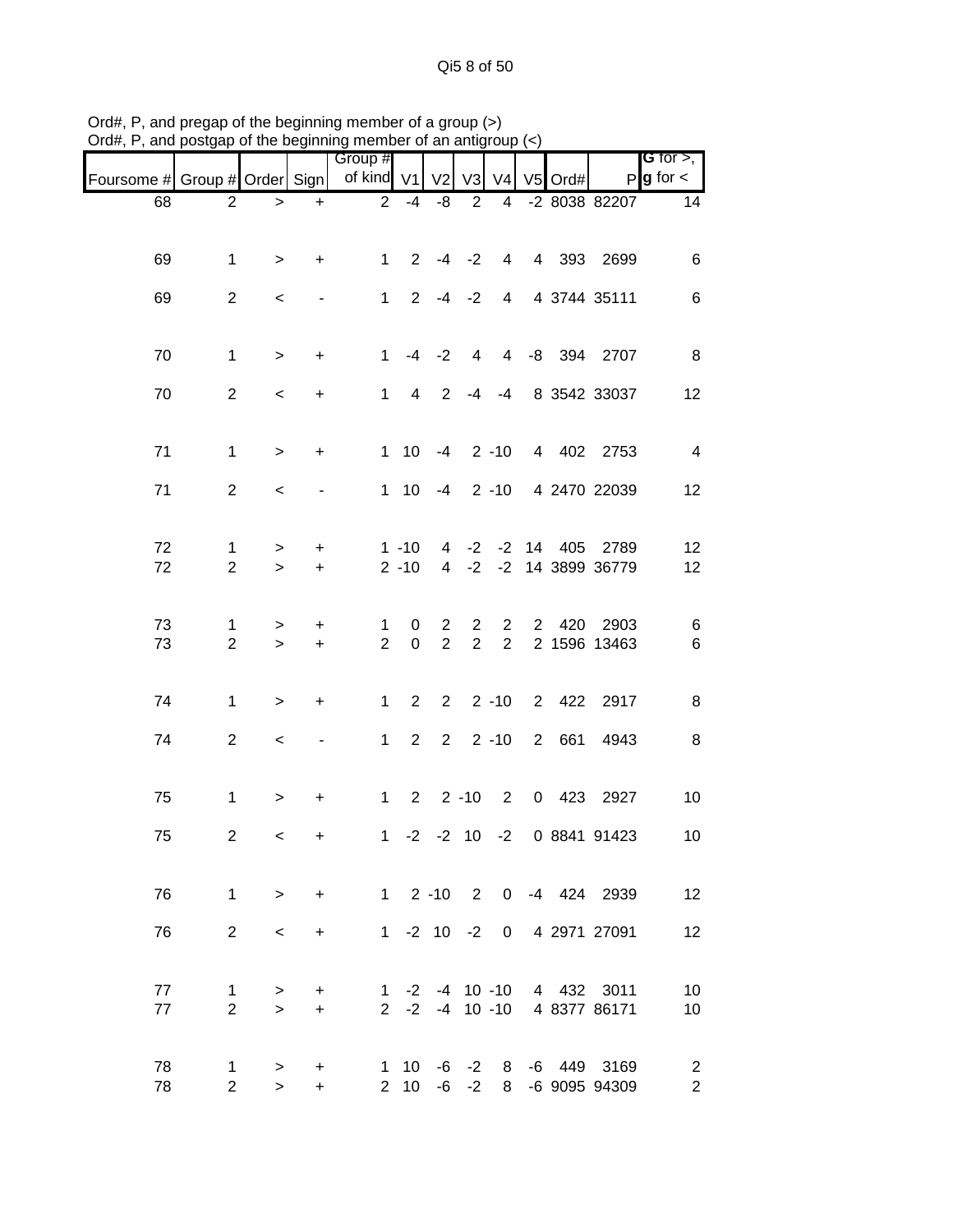Qi5 9 of 50

| Foursome # Group # Order Sign   of kind V1 |                                     |                          |                             | Group #                        |                         | V2 V3                      |                                  | V <sub>4</sub>             | V5 Ord#        |                                           | G for $>$ ,<br>$P g$ for $\lt$    |
|--------------------------------------------|-------------------------------------|--------------------------|-----------------------------|--------------------------------|-------------------------|----------------------------|----------------------------------|----------------------------|----------------|-------------------------------------------|-----------------------------------|
| 79<br>79<br>79                             | $\mathbf{1}$<br>$\overline{2}$<br>3 | ><br>$\, > \,$<br>$\geq$ | +<br>$\ddot{}$<br>$\ddot{}$ | $\mathbf{1}$<br>$2^{\circ}$    | $-2$<br>$-2$<br>$3 - 2$ | 8<br>8<br>8                | -6<br>-6<br>$-6$                 | $2^{\circ}$<br>$2^{\circ}$ | -4 451         | 3187<br>2 -4 2433 21673<br>-4 3117 28627  | 6<br>12<br>$6\phantom{1}6$        |
| 80<br>80                                   | $\mathbf{1}$<br>$\overline{2}$      | ><br>$\geq$              | $+$<br>$+$                  |                                |                         | $1 - 2 10 16 - 26$         |                                  |                            |                | 4 460 3257<br>2 -2 10 16 -26 4 3578 33409 | 4<br>$\,6$                        |
| 81<br>81                                   | $\mathbf{1}$<br>$\overline{2}$      | $\, > \,$<br>$\geq$      | $\ddot{}$<br>$\ddot{}$      | $\mathbf{1}$                   | $-2$<br>$2 -2$          | $2^{\circ}$<br>$2^{\circ}$ |                                  | $-4$ 10                    |                | -8 467 3319<br>-4 10 -8 3915 36919        | 6<br>$\,6$                        |
| 82                                         | $\mathbf{1}$                        | $\,$                     | $\ddot{}$                   | 1                              | -6                      | $\overline{4}$             | -8                               |                            |                | 2 2 490 3511                              | 12                                |
| 82                                         | $\overline{2}$                      | $\overline{\phantom{a}}$ | +                           | $1 \quad$                      | 6                       | $-4$                       |                                  |                            |                | 8 -2 -2 8289 85109                        | 12                                |
| 83                                         | $\mathbf{1}$                        | $\,$                     | $\ddot{}$                   | $\mathbf{1}$                   |                         | $4 - 8$                    | $\overline{2}$                   |                            |                | 2 -4 491 3517                             | $\,6$                             |
| 83                                         | $\overline{2}$                      | $\overline{\phantom{a}}$ | $\ddot{}$                   | $\mathbf{1}$                   |                         | $-4$ 8                     |                                  | $-2$ $-2$                  |                | 4 2080 18143                              | $\,6$                             |
| 84                                         | $\mathbf{1}$                        | $\, > \,$                | +                           | 1                              | $2^{\circ}$             | $-4$                       | 4                                |                            |                | 4 -8 494 3533                             | $\overline{\mathbf{4}}$           |
| 84                                         | $\overline{2}$                      | $\,<$                    |                             | 1 <sup>1</sup>                 | $2^{\circ}$             | $-4$                       | $\overline{4}$                   |                            |                | 4 -8 8144 83423                           | $\bf 8$                           |
| 85<br>85                                   | $\mathbf{1}$<br>$\overline{2}$      | $\, > \,$<br>$\geq$      | +<br>$\ddot{}$              | $\mathbf{1}$<br>$\overline{2}$ | -4<br>$-4$              | 4<br>4                     | $\overline{4}$<br>$\overline{4}$ | -8                         | -8 10 495      | 3539<br>10 1481 12409                     | 6<br>8                            |
| 86<br>86                                   | 1<br>$\overline{2}$                 | $\,$<br>$\geq$           | +<br>$\ddot{}$              | $\mathbf 1$<br>$\overline{2}$  | $\overline{4}$          |                            |                                  |                            | 4 -8 10 -2 496 | 3541<br>4 4 -8 10 -2 7640 77723           | $\overline{c}$<br>4               |
| 87<br>87                                   | $\mathbf 1$<br>$\overline{2}$       | ><br>$\geq$              | +<br>$\ddot{}$              | $\mathbf{1}$<br>$\overline{2}$ | 8<br>8                  | 4                          |                                  | $-8 - 2$<br>$4 -8 -2$      | 2 502          | 3583<br>2 1310 10739                      | $\overline{c}$<br>$6\phantom{1}6$ |
| 88                                         | 1                                   | $\, > \,$                | $\ddot{}$                   |                                |                         |                            |                                  |                            |                | 1 4 -8 -2 2 2 503 3593                    | 10                                |
| 88                                         | $\overline{2}$                      | $\,<$                    | $\overline{\phantom{a}}$    | $1 \quad$                      |                         | $4 -8 -2$                  |                                  | $\overline{2}$             |                | 2 1804 15443                              | 8                                 |
| 89                                         | $\mathbf{1}$                        | $\, > \,$                | +                           |                                |                         | $1 -2 2$                   |                                  | $2 -2$                     | 0 505          | 3613                                      | 6                                 |

Ord#, P, and pregap of the beginning member of a group (>) Ord#, P, and postgap of the beginning member of an antigroup (<)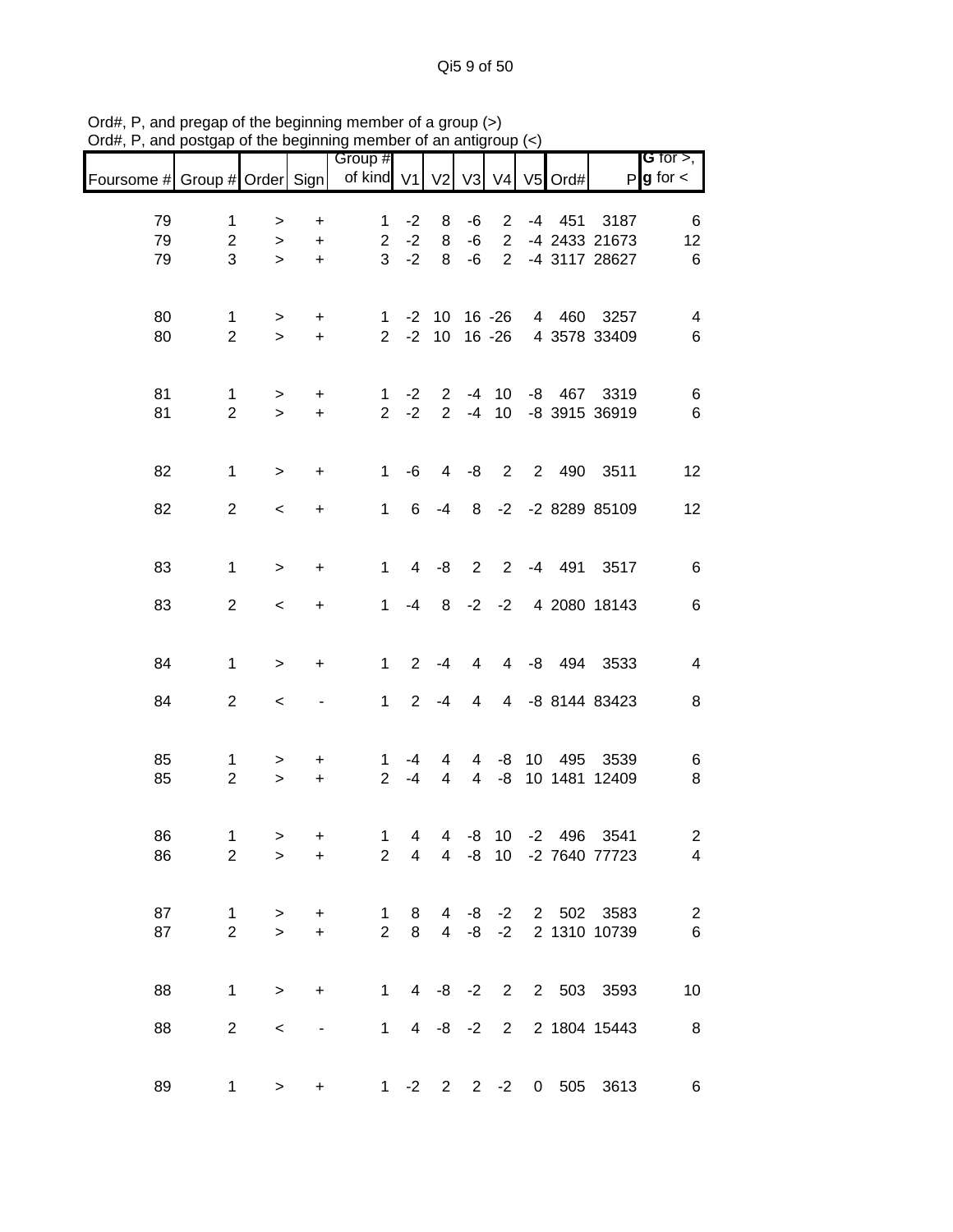|            |                                  |                          |                | Group #                        |                      |                 |                |                            |           |                                      | G for $>$ ,              |
|------------|----------------------------------|--------------------------|----------------|--------------------------------|----------------------|-----------------|----------------|----------------------------|-----------|--------------------------------------|--------------------------|
| Foursome # | Group # Order Sign               |                          |                | of kind V1                     |                      | V <sub>2</sub>  | V <sub>3</sub> | V <sub>4</sub>             | $V5$ Ord# |                                      | $P$ <b>g</b> for $\lt$   |
| 89         | $\overline{2}$                   | $\, >$                   |                | $\mathbf{1}$                   | 2                    | $-2$            | $-2$           | $\overline{2}$             |           | 0 1723 14723                         | 6                        |
| 89         | 3                                | $\,<$                    |                |                                | $1 -2 2$             |                 |                | $2 -2$                     |           | 0 9227 95731                         | 6                        |
| 90<br>90   | 1<br>$\overline{2}$              | $\geq$<br>$\geq$         | +<br>$+$       | 1                              | $-2$<br>$2 -2$       | $\overline{0}$  | $0$ 10<br>10   |                            |           | -4 -10 508 3631<br>-4 -10 2510 22441 | 8<br>8                   |
| 91<br>91   | $\mathbf{1}$<br>$\boldsymbol{2}$ | $\,>$<br>$\geq$          | +<br>$\ddot{}$ | $\mathbf{1}$<br>$\overline{2}$ | $\mathbf{0}$         | 10 <sup>1</sup> |                | $-4 - 10$<br>$0$ 10 -4 -10 |           | 2 509 3637<br>2 7824 79867           | $\,6$<br>$\,6$           |
| 92         | $\mathbf{1}$                     | $\,>$                    | $\ddot{}$      |                                |                      |                 |                |                            |           | 1 -10 2 10 -8 -2 512 3671            | 12                       |
| 92         | $\overline{2}$                   | $\,<$                    | +              |                                | $1 \t10 \t-2 \t-10$  |                 |                |                            |           | 8 2 7460 75709                       | 12                       |
| 93         | $\mathbf{1}$                     | $\,>$                    | +              | 1                              |                      |                 | $10 - 8 - 2$   | $\overline{4}$             |           | 2 514 3677                           | $\overline{4}$           |
| 93         | $\overline{2}$                   | $\,<$                    |                |                                | $1 10 -8 -2$         |                 |                | $\overline{4}$             |           | 2 4250 40531                         | 12                       |
| 94         | $\mathbf{1}$                     | $\,$                     | $\ddot{}$      | $\mathbf{1}$                   | $\overline{4}$       |                 |                | $2 -2 -2$                  |           | 0 517 3701                           | $\overline{\mathbf{4}}$  |
| 94         | $\overline{2}$                   | $\,<$                    |                | $\mathbf{1}$                   | $\overline{4}$       |                 |                | $2 -2 -2$                  |           | 0 2685 24113                         | 8                        |
| 95         | $\mathbf{1}$                     | $\,$                     | $\ddot{}$      | 1                              | $-2$                 |                 |                |                            |           | 0 16 -16 -4 520 3727                 | 8                        |
| 95         | $\overline{c}$                   | $\overline{\phantom{0}}$ | $\ddot{}$      |                                | 1 2 0 -16 16         |                 |                |                            |           | 4 7762 79193                         | 8                        |
| 96         | $\mathbf 1$                      | $\geq$                   | $\ddot{}$      |                                | $1 - 16$             |                 |                |                            |           | 8 4 -10 -2 530 3821                  | $18$                     |
| 96         | $\overline{2}$                   | $\prec$                  | $\ddot{}$      |                                |                      |                 |                |                            |           | 1 16 -8 -4 10 2 6926 69859           | 18                       |
| 97         | $\mathbf 1$                      | $\geq$                   | +              |                                |                      |                 |                |                            |           | 1 2 2 -4 10 -8 543 3919              | $\overline{\phantom{a}}$ |
| 97         | 2                                | $\geq$                   | -              |                                | $1 -2 -2$            |                 |                | $4 - 10$                   |           | 8 7644 77761                         | 14                       |
| 97         | 3                                | $\,<\,$                  | +              |                                | $1 -2 -2$            |                 |                | 4 -10                      |           | 8 8126 83231                         | $\overline{2}$           |
| 98<br>98   | 1<br>$\overline{2}$              | ><br>$\geq$              | $\ddot{}$<br>+ |                                | 1 16<br>$2 \quad 16$ |                 |                | 2 -10 -10<br>$2 - 10 - 10$ |           | 2 548 3947<br>2 5248 51287           | 4<br>$\overline{4}$      |

Ord#, P, and pregap of the beginning member of a group (>) Ord#, P, and postgap of the beginning member of an antigroup (<)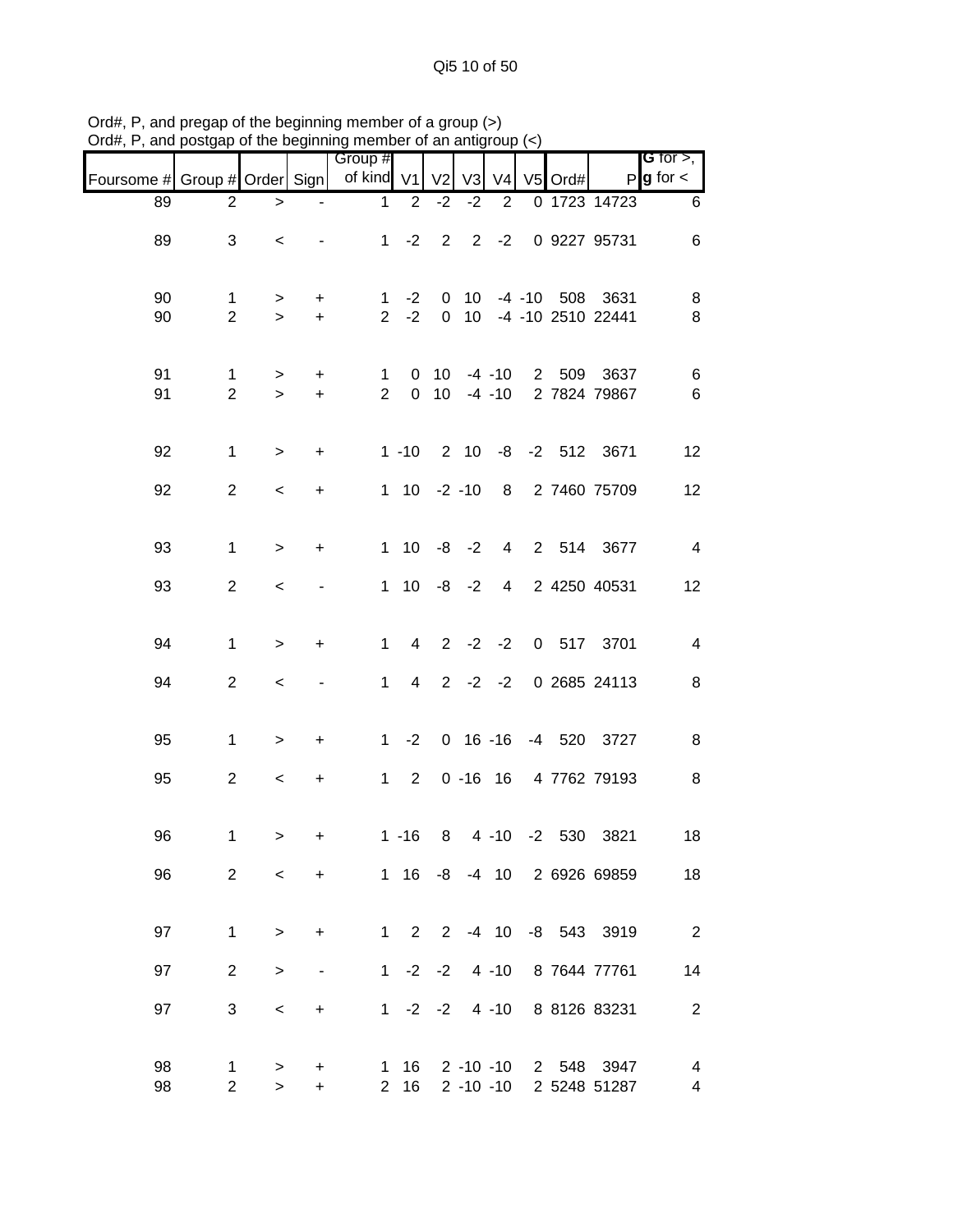| $max$ , $max$ , and postgap or the beginning inember or an antigroup $\langle \cdot \rangle$ |                                |                          |                                  |                       |                              |                      |                                  |                                  |   |             |                             |                                       |
|----------------------------------------------------------------------------------------------|--------------------------------|--------------------------|----------------------------------|-----------------------|------------------------------|----------------------|----------------------------------|----------------------------------|---|-------------|-----------------------------|---------------------------------------|
| Foursome # Group # Order Sign                                                                |                                |                          |                                  | Group #<br>of kind V1 |                              | V <sub>2</sub>       | $V3$ $V4$                        |                                  |   | V5 Ord#     |                             | G for $>$ ,<br>$P$ <b>g</b> for $\lt$ |
| 99<br>99                                                                                     | $\mathbf{1}$<br>$\overline{2}$ | ><br>$\geq$              | +<br>$\ddot{}$                   | 1<br>2 <sup>1</sup>   |                              | $4 - 14$<br>$4 - 14$ | $\overline{2}$<br>$\overline{2}$ | $\overline{2}$<br>$\overline{2}$ | 8 | 566         | 4111<br>8 7904 80761        | 12<br>12                              |
|                                                                                              |                                |                          |                                  |                       |                              |                      |                                  |                                  |   |             |                             |                                       |
| 100                                                                                          | $\mathbf{1}$                   | $\geq$                   | $\ddot{}$                        |                       | $1 - 14$ 2 2                 |                      |                                  |                                  |   |             | 8 -10 567 4127              | 16                                    |
| 100                                                                                          | $\overline{2}$                 | $\overline{\phantom{0}}$ | $\ddot{}$                        |                       |                              |                      |                                  |                                  |   |             | 1 14 -2 -2 -8 10 5274 51521 | 18                                    |
| 101<br>101                                                                                   | $\mathbf{1}$<br>$\overline{2}$ | $\, > \,$<br>$\geq$      | $\ddot{}$<br>$+$                 |                       | $1 - 14$<br>$2 - 14 - 4 - 4$ | $-4$                 | -4                               | 8<br>8                           |   | -8 575      | 4201<br>-8 8506 87613       | 24<br>24                              |
| 102                                                                                          | $\mathbf{1}$                   |                          | $\ddot{}$                        | 1                     | $-4$                         | 8                    | -8                               |                                  |   |             | 8 -8 8811 91127             | 6                                     |
|                                                                                              | $\overline{2}$                 | $\,>$                    |                                  | 1                     |                              | $4 - 8$              |                                  | -8                               |   |             | 8 8816 91153                |                                       |
| 102                                                                                          |                                | $\,<$                    | $\ddot{}$                        |                       |                              |                      | 8                                |                                  |   |             |                             | 6                                     |
| 103                                                                                          | $\mathbf{1}$                   | $\,>$                    | +                                |                       | $1 - 20$                     | -8                   |                                  |                                  |   | 8 -2 -2 591 | 4327                        | 30                                    |
| 103                                                                                          | $\overline{2}$                 | $\,<$                    | $\begin{array}{c} + \end{array}$ |                       | $1 \quad 20$                 | 8                    | -8                               | $2^{\circ}$                      |   |             | 2 3085 28319                | 30                                    |
| 104                                                                                          | $\mathbf{1}$                   | >                        | $\ddot{}$                        | $\mathbf 1$           |                              | $8 - 2$              | $-2$                             | $\overline{4}$                   |   | 8 593       | 4339                        | $\overline{c}$                        |
| 104                                                                                          | $\overline{2}$                 | $\geq$                   | $\ddot{}$                        | $\overline{2}$        | 8                            | $-2$                 | $-2$                             | 4                                |   |             | 8 9498 98929                | $\overline{2}$                        |
| 105                                                                                          | $\mathbf{1}$                   | $\, > \,$                | $\ddot{}$                        |                       | $1 \t12 \t-16$               |                      | 8 <sup>1</sup>                   |                                  |   |             | 4 -8 607 4463               | 6                                     |
| 105                                                                                          | $\overline{2}$                 | $\,<\,$                  | +                                |                       | $1 - 12$ 16 $-8$ $-4$        |                      |                                  |                                  |   |             | 8 5752 56731                | 6                                     |
| 106                                                                                          | $\mathbf{1}$                   | >                        | $+$                              |                       |                              |                      |                                  |                                  |   |             | 1 -2 -2 2 20 -22 612 4513   | 6                                     |
| 106                                                                                          | $\overline{2}$                 | $\, > \,$                | +                                |                       |                              |                      |                                  |                                  |   |             | 2 -2 -2 2 20 -22 4640 44641 | 8                                     |
| 107                                                                                          | $\mathbf{1}$                   | $\,$                     | $\ddot{}$                        |                       |                              |                      |                                  |                                  |   |             | 1 -14 2 2 -4 4 625 4637     | 16                                    |
| 107                                                                                          | $\overline{2}$                 | $\,<\,$                  | +                                |                       | $1 \t14 \t-2 \t-2$           |                      |                                  |                                  |   |             | 4 -4 8518 87701             | 18                                    |
| 108                                                                                          | $\mathbf{1}$                   | $\,>$                    | +                                |                       |                              |                      |                                  |                                  |   |             | 1 -2 2 2 -4 10 4607 44267   | $\overline{4}$                        |
| 108                                                                                          | $\overline{2}$                 | $\,<$                    | $\ddot{}$                        |                       | $1 \t2 \t-2 \t-2$            |                      |                                  |                                  |   |             | 4 -10 7897 80683            | 4                                     |
| 109                                                                                          | $\mathbf{1}$                   | $\, > \,$                | +                                | $1 \quad$             | $2^{\circ}$                  |                      | $-4$ 10                          |                                  |   |             | -8 10 645 4793              | 4                                     |

Ord#, P, and pregap of the beginning member of a group (>) Ord#, P, and postgap of the beginning member of an antigroup (<)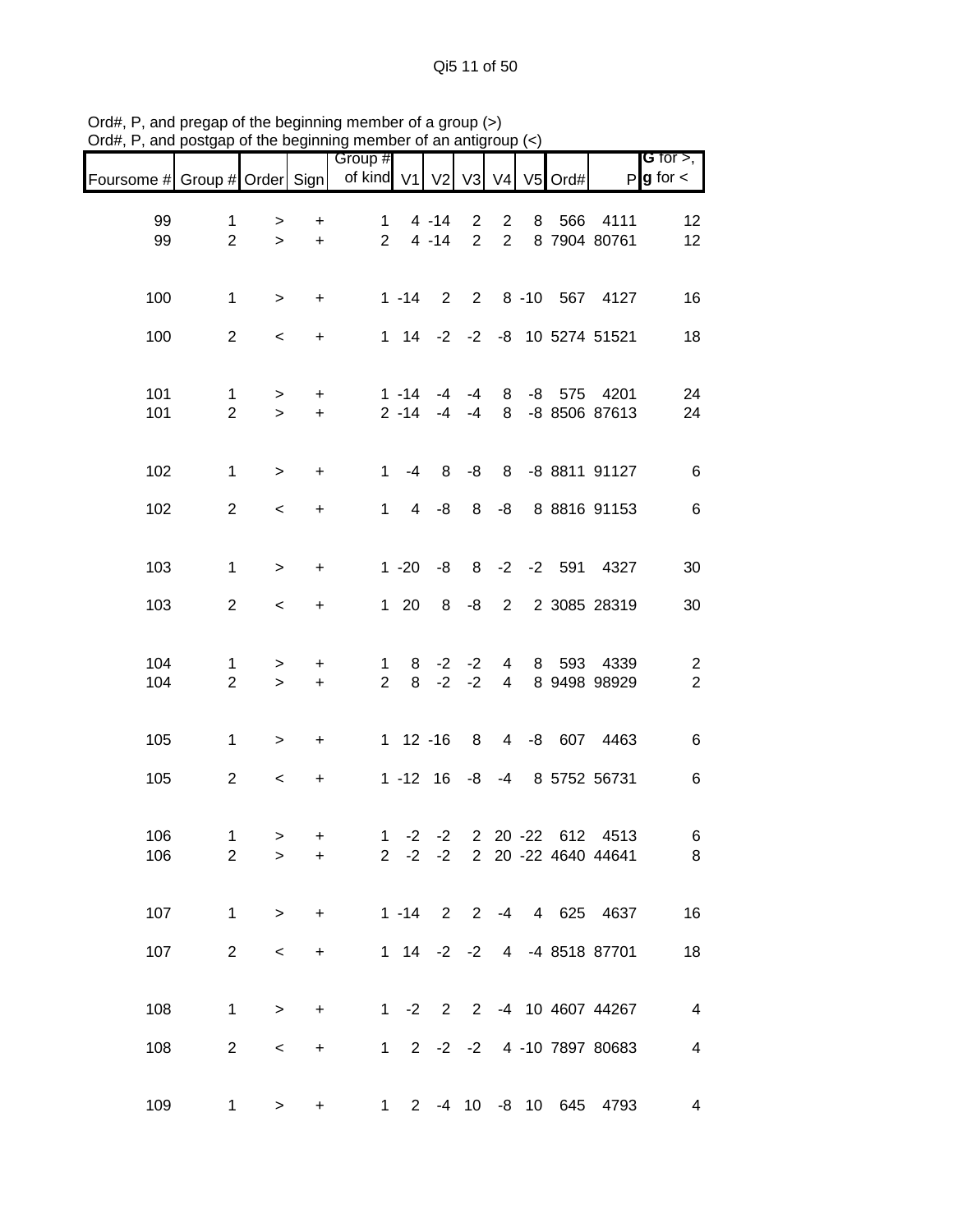|                               |                                |                          |                  | Group #             |                         |         |                        |                |                        |                            | G for $>$ ,            |
|-------------------------------|--------------------------------|--------------------------|------------------|---------------------|-------------------------|---------|------------------------|----------------|------------------------|----------------------------|------------------------|
| Foursome # Group # Order Sign |                                |                          |                  | of kind V1 V2 V3    |                         |         |                        |                | V4 V5 Ord#             |                            | $P$ <b>g</b> for $\lt$ |
| 109                           | $\overline{2}$                 | $\, > \,$                | $+$              | $\overline{2}$      |                         |         | $2 - 4 10$             |                | $-8$ 10 1053           | 8423                       | 4                      |
|                               |                                |                          |                  |                     |                         |         |                        |                |                        |                            |                        |
| 110                           | $\mathbf{1}$                   | $\geq$                   | $+$              |                     |                         |         |                        |                | 1 6 2 -8 4 2 653       | 4877                       | 6                      |
| 110                           | $\overline{2}$                 | $\geq$                   |                  |                     |                         |         |                        |                | $1 -6 -2 8 -4 -2 1206$ | 9781                       | 12                     |
| 111<br>111                    | $\mathbf{1}$<br>$\overline{2}$ | $\, >$<br>$\geq$         | $\ddot{}$<br>$+$ | $2^{\circ}$         | $1 -8 4 2 -10$<br>-8    |         | $4 \quad 2 \quad -10$  |                |                        | 2 655 4903<br>2 9514 99103 | 14<br>14               |
| 112<br>112                    | $\mathbf{1}$<br>$\overline{2}$ | $\geq$<br>$\geq$         | $\ddot{}$<br>$+$ | 1<br>2 <sup>1</sup> | $\overline{4}$          |         | 4 2 - 10 2<br>$2 - 10$ | $2^{\circ}$    |                        | 2 656 4909<br>2 5037 49009 | 6<br>6                 |
| 113                           | $\mathbf{1}$                   | $\, > \,$                | $\ddot{}$        |                     | $1 - 10$                |         |                        |                | 2 2 2 -2 658           | 4931                       | 12                     |
| 113                           | $\overline{2}$                 | $\overline{\phantom{0}}$ | $\ddot{}$        |                     | $1 \quad 10$            |         | $-2$ $-2$ $-2$         |                | 2 716                  | 5419                       | 12                     |
| 113                           | 3                              | $\prec$                  | $+$              |                     | $2 \t10 \t-2 \t-2 \t-2$ |         |                        |                |                        | 2 4866 47149               | 12                     |
|                               |                                |                          |                  |                     |                         |         |                        |                |                        |                            |                        |
| 114                           | $\mathbf{1}$                   | $\geq$                   | $\ddot{}$        |                     | $1 -2$                  |         |                        |                |                        | 4 -8 2 10 662 4951         | 8                      |
| 114                           | $\overline{2}$                 | $\overline{\phantom{a}}$ | $+$              |                     |                         |         |                        |                |                        | 1 2 -4 8 -2 -10 3668 34319 | 8                      |
|                               |                                |                          |                  |                     |                         |         |                        |                |                        |                            |                        |
| 115                           | $\mathbf{1}$                   | $\,>$                    | $\ddot{}$        | $\mathbf{1}$        |                         |         |                        |                |                        | 4 -8 2 10 -8 663 4957      | 6                      |
| 115                           | $\overline{2}$                 | $\geq$                   | $+$              | $\overline{2}$      |                         | $4 - 8$ | $\overline{2}$         |                |                        | 10 -8 4542 43597           | $\,6$                  |
|                               |                                |                          |                  |                     |                         |         |                        |                |                        |                            |                        |
| 116                           | $\mathbf{1}$                   | >                        | $\ddot{}$        | $\mathbf{1}$        |                         |         | 8 -8 14                |                |                        | -4 -4 672 5011             | $\overline{2}$         |
| 116                           | $\overline{2}$                 | $\geq$                   | $\ddot{}$        | $\overline{2}$      | 8                       |         | $-8$ 14                | $-4$           |                        | -4 2069 18049              | $\overline{2}$         |
|                               |                                |                          |                  |                     |                         |         |                        |                |                        |                            |                        |
| 117                           | 1                              | >                        | $\ddot{}$        | 1                   | $\overline{2}$          |         | $6 - 10$               | $\overline{4}$ | 0 679                  | 5081                       | 4                      |
| 117                           | $\overline{2}$                 | $\geq$                   | $\ddot{}$        | $\overline{2}$      | $2^{\circ}$             |         | $6 - 10$               | $\overline{4}$ |                        | 0 5896 58211               | $\overline{4}$         |
|                               |                                |                          |                  |                     |                         |         |                        |                |                        |                            |                        |
| 118                           | $\mathbf{1}$                   | $\geq$                   | $\ddot{}$        |                     | $1 - 10$                |         | 4 0                    |                |                        | 0 22 681 5099              | 12                     |
| 118                           | $\overline{2}$                 | $\,<\,$                  | $\ddot{}$        |                     | $1 \t10 \t-4$           |         | $\mathbf{0}$           |                |                        | 0 -22 5693 56101           | 12                     |
|                               |                                |                          |                  |                     |                         |         |                        |                |                        |                            |                        |
| 119                           | $\mathbf{1}$                   | $\geq$                   | $\ddot{}$        |                     |                         |         |                        |                |                        | 1 -2 2 20 -12 -6 695 5231  | $\overline{4}$         |
| 119                           | $\overline{2}$                 | $\overline{\phantom{0}}$ | $\ddot{}$        |                     | 1 2 -2 -20 12           |         |                        |                |                        | 6 5239 51199               | 4                      |

Ord#, P, and pregap of the beginning member of a group (>) Ord#, P, and postgap of the beginning member of an antigroup (<)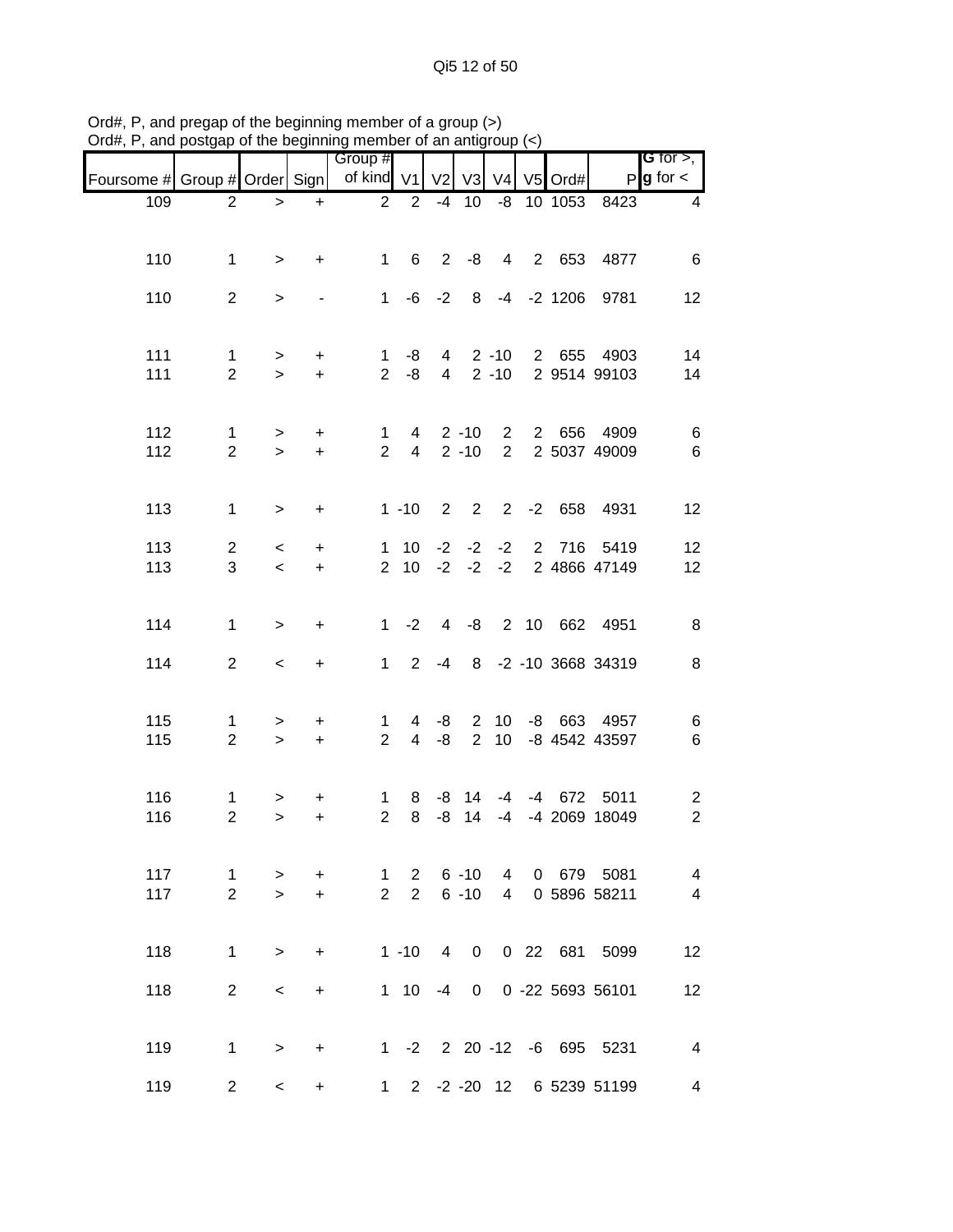| $D$ iu#, r, and postyap or the beginning member or an antigroup $(\leq)$ |                                |                     |                        |                                        |                       |                      |                         |                            |           |                                       |                                           |
|--------------------------------------------------------------------------|--------------------------------|---------------------|------------------------|----------------------------------------|-----------------------|----------------------|-------------------------|----------------------------|-----------|---------------------------------------|-------------------------------------------|
| Foursome # Group # Order Sign                                            |                                |                     |                        | Group #<br>of kind V1 V2 V3 V4 V5 Ord# |                       |                      |                         |                            |           |                                       | G for $>$ ,<br>$P$ <b>g</b> for $\lt$     |
| 120                                                                      | $\mathbf 1$                    | $\, > \,$           | $\ddot{}$              | $\mathbf 1$                            | -6                    |                      | $-4$ 14 $-10$           |                            | 0 699     | 5273                                  | 12                                        |
| 120                                                                      | $\overline{2}$                 | $\,<\,$             | $\ddot{}$              | $\mathbf{1}$                           | 6                     |                      |                         | 4 - 14 10                  |           | 0 6551 65587                          | 12                                        |
|                                                                          |                                |                     |                        |                                        |                       |                      |                         |                            |           |                                       |                                           |
| 121                                                                      | $\mathbf{1}$                   | $\mathbf{L}$        | $\ddot{}$              | $\mathbf{1}$                           |                       | $-4$ 14 $-10$        |                         | $\mathbf 0$                |           | 8 700 5279                            | 6                                         |
| 121                                                                      | $\overline{2}$                 | $\, > \,$           |                        | $\mathbf 1$                            |                       | 4 -14 10             |                         |                            |           | 0 -8 9250 95971                       | 12                                        |
| 122<br>122                                                               | $\mathbf{1}$<br>$\overline{2}$ | ><br>$\geq$         | +<br>$\ddot{}$         | $\mathbf{1}$<br>$\overline{2}$         | 0<br>$\mathbf 0$      | 0<br>$\mathbf 0$     | $\overline{2}$<br>2     | $-2$                       |           | -2 -2 710 5387<br>-2 8230 84437       | 6<br>6                                    |
| 122                                                                      | 3                              |                     |                        | $\mathbf{1}$                           | $\mathbf 0$           | $\mathbf 0$          | 2                       |                            |           | -2 -2 1728 14753                      | 6                                         |
|                                                                          |                                | $\,<$               |                        |                                        |                       |                      |                         |                            |           |                                       |                                           |
| 123                                                                      | $\mathbf{1}$                   | $\, > \,$           | $\ddot{}$              |                                        | $1 - 2 10$            |                      |                         |                            |           | -6 -2 -2 715 5417                     | 4                                         |
| 123<br>123                                                               | $\overline{2}$<br>3            | $\,<\,$<br>$\,<$    | +<br>$\ddot{}$         | 1<br>$\overline{2}$                    |                       | $2 - 10$<br>$2 - 10$ | 6<br>6                  | $2^{\circ}$<br>$2^{\circ}$ |           | 2 3467 32323<br>2 7591 77263          | 4<br>4                                    |
|                                                                          |                                |                     |                        |                                        |                       |                      |                         |                            |           |                                       |                                           |
| 124<br>124                                                               | $\mathbf{1}$<br>$\overline{2}$ | $\, > \,$<br>$\geq$ | $\ddot{}$<br>$\ddot{}$ | $\mathbf{1}$<br>$\overline{2}$         | 10<br>10 <sup>1</sup> |                      | $-6 -2$<br>$-6 -2$      | $-2$<br>$-2$               |           | 4 716 5419<br>4 3976 37549            | $\overline{\mathbf{c}}$<br>$\overline{2}$ |
|                                                                          |                                |                     |                        |                                        |                       |                      |                         |                            |           |                                       |                                           |
| 125<br>125                                                               | $\mathbf{1}$<br>$\overline{c}$ | ><br>$\,>$          | +<br>$\ddot{}$         | $\mathbf 1$<br>$\overline{2}$          | $-2$<br>$-2$          |                      |                         | 4 16 -16                   |           | -4 719 5441<br>4 16 -16 -4 3803 35801 | 4<br>4                                    |
| 125                                                                      | 3                              | $\geq$              | $\ddot{}$              | 3                                      | $-2$                  | $\overline{4}$       |                         | $16 - 16$                  |           | -4 9227 95731                         | 8                                         |
| 126                                                                      | 1                              | $\, > \,$           | $\ddot{}$              |                                        | $1 \t14 - 16$         |                      | $\overline{\mathbf{2}}$ |                            | 8 -10 725 | 5483                                  | 4                                         |
| 126                                                                      | $\overline{2}$                 | $\geq$              | $\pm$                  |                                        |                       |                      |                         |                            |           | 2 14 -16 2 8 -10 7454 75659           | 6                                         |
| 126                                                                      | 3                              | $\lt$               | $+$                    |                                        |                       |                      |                         |                            |           | 1 -14 16 -2 -8 10 3140 28837          | 6                                         |
| 127                                                                      | $\mathbf{1}$                   | $\, >$              | $+$                    |                                        |                       |                      |                         |                            |           | 1 -14 4 -2 -2 2 740 5639              | 16                                        |
| 127                                                                      | $\overline{2}$                 |                     |                        |                                        | $2 - 14$ 4 $-2$ $-2$  |                      |                         |                            |           | 2 8880 91939                          |                                           |
|                                                                          |                                | $\,>$               | $+$                    |                                        |                       |                      |                         |                            |           |                                       | 18                                        |
| 127                                                                      | $\mathfrak{S}$                 | $\geq$              | $+$                    |                                        | $3 - 14$ 4 $-2$ $-2$  |                      |                         |                            |           | 2 9025 93479                          | 16                                        |
| 128                                                                      | $\mathbf{1}$                   | $\geq$              | $+$                    |                                        |                       |                      |                         |                            |           | 1 -4 0 2 -2 6 761 5801                | 10                                        |
| 128                                                                      | $\overline{2}$                 |                     | $>$ $\sim$             |                                        |                       |                      |                         |                            |           | 1 4 0 -2 2 -6 3844 36217              | 8 <sup>8</sup>                            |

Ord#, P, and pregap of the beginning member of a group (>) Ord#, P, and postgap of the beginning member of an antigroup (<)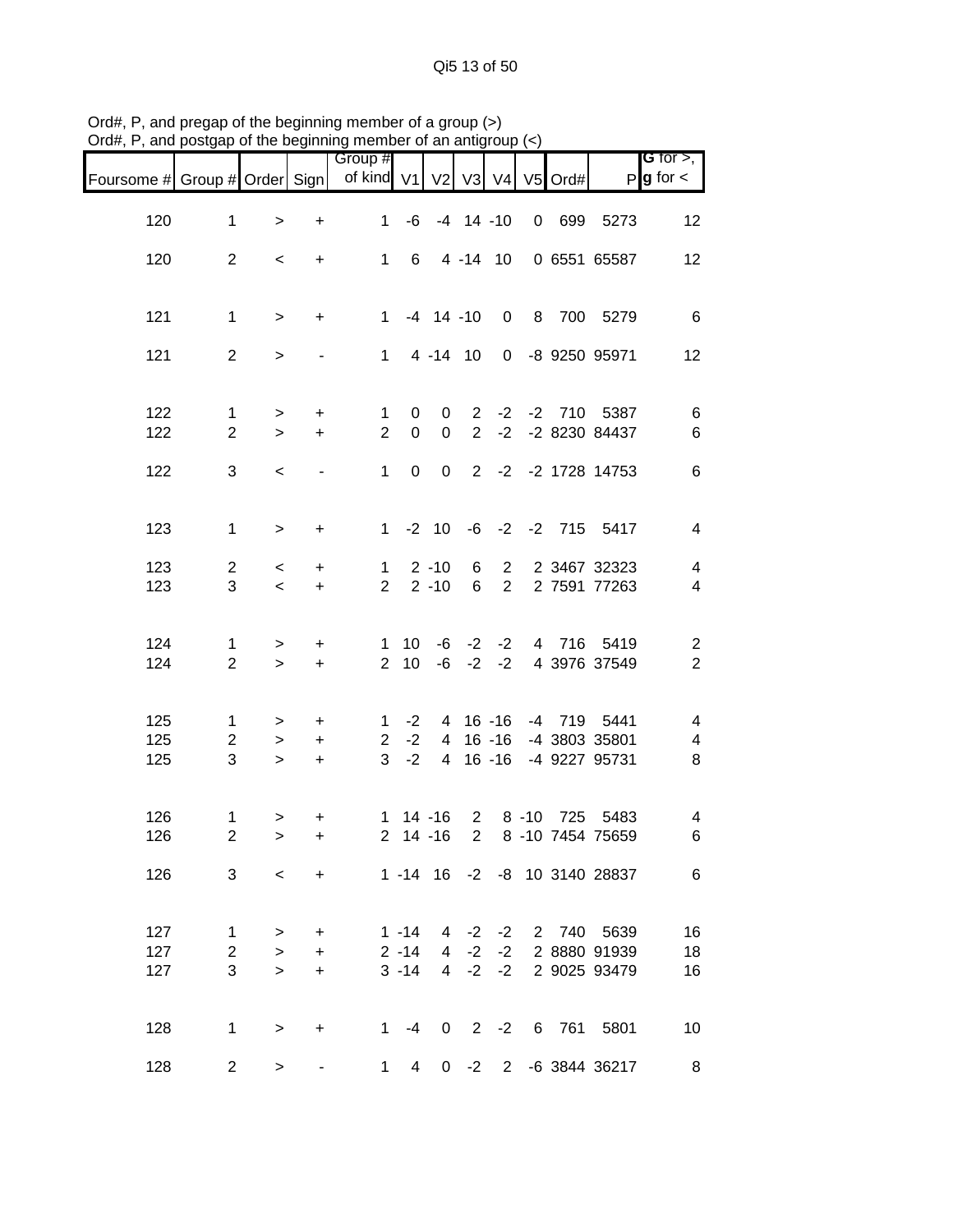| nam, i , and poolgap          |                                |                |                          | $\sim$ and beginning member or an anagroup $(\sim)$ |               |                 |                |                   |      |         |                                                          |                                              |
|-------------------------------|--------------------------------|----------------|--------------------------|-----------------------------------------------------|---------------|-----------------|----------------|-------------------|------|---------|----------------------------------------------------------|----------------------------------------------|
| Foursome # Group # Order Sign |                                |                |                          | Group #<br>of kind V1 V2                            |               |                 | V3             | V <sub>4</sub>    |      | V5 Ord# |                                                          | <b>G</b> for $>$ ,<br>$P$ <b>g</b> for $\lt$ |
| 129                           | 1                              | $\,>$          | $\ddot{}$                | $\mathbf{1}$                                        | -8            | $\overline{2}$  | $-4$           | 4                 | $-2$ | 766     | 5839                                                     | 12 <sub>2</sub>                              |
| 129                           | $\overline{2}$                 | $\geq$         | $\ddot{}$                | $\overline{2}$                                      | $-8$          | $\overline{2}$  | $-4$           |                   |      |         | 4 -2 7480 75979                                          | 12                                           |
| 130                           | $\mathbf{1}$                   | $\geq$         | $+$                      |                                                     | $1 \t2 \t-4$  |                 |                |                   |      |         | 4 -2 2 767 5843                                          | $\overline{4}$                               |
| 130                           | $\overline{2}$                 | $\,$           | $\blacksquare$           | $\mathbf 1$                                         | $-2$          |                 | $4 - 4$        |                   |      |         | 2 -2 6203 61651                                          | 8                                            |
| 130                           | 3                              | $\,<$          | $\ddot{}$                | $\mathbf{1}$                                        | $-2$          | $\overline{4}$  | $-4$           |                   |      |         | 2 -2 3475 32377                                          | $\overline{\mathcal{A}}$                     |
| 130<br>130                    | $\overline{4}$<br>5            | $\,<$<br>$\,<$ | $\overline{\phantom{a}}$ | $\mathbf{1}$<br>$\overline{2}$                      | $2^{\circ}$   | $-4$<br>$2 - 4$ | $\overline{4}$ | $-2$<br>$4 -2$    |      |         | 2 3824 35999<br>2 6206 61673                             | 8<br>8                                       |
| 131<br>131                    | $\mathbf{1}$<br>$\overline{2}$ | ><br>$\geq$    | $\ddot{}$<br>$\ddot{}$   | $\mathbf 1$<br>$\overline{2}$                       |               |                 |                |                   |      |         | -8 14 -10 14 -16 774 5879<br>-8 14 -10 14 -16 5243 51239 | 10<br>10                                     |
| 132                           | $\mathbf{1}$                   | $\,>$          | $\ddot{}$                |                                                     |               |                 |                |                   |      |         | 1 14 -10 -2 -2 2 785 6011                                | $\overline{4}$                               |
| 132                           | $\overline{2}$                 | $\,<$          | $+$                      |                                                     |               |                 |                |                   |      |         | 1 -14 10 2 2 -2 5408 52999                               | $\overline{4}$                               |
| 133                           | $\mathbf{1}$                   | $\, >$         | $\ddot{}$                | $\mathbf 1$                                         |               |                 |                |                   |      |         | 8 2 -4 2 -8 795 6091                                     | $\mathbf{2}$                                 |
| 133                           | $\overline{2}$                 | $\,<$          | $\ddot{}$                | $\mathbf{1}$                                        |               |                 |                | $-8$ $-2$ 4 $-2$  |      |         | 8 8210 84221                                             | $\overline{2}$                               |
| 134                           | $\mathbf{1}$                   | $\, >$         | $\ddot{}$                | $\mathbf{1}$                                        |               |                 |                |                   |      |         | 2 4 -2 -2 4 806 6199                                     | $\sqrt{2}$                                   |
| 134                           | $\overline{2}$                 | $\,$           | $\blacksquare$           | $\mathbf 1$                                         |               |                 |                |                   |      |         | -2 -4 2 2 -4 1246 10151                                  | 10                                           |
| 134                           | 3                              | $\,<$          | +                        |                                                     | $1 -2 -4$     |                 | $\overline{2}$ |                   |      |         | 2 -4 3518 32801                                          | 2                                            |
| 135                           | $\mathbf 1$                    | $\, > \,$      | +                        | 1                                                   | 4             | $\overline{4}$  |                | $2 - 10$          |      | 8 816   | 6271                                                     | $\overline{2}$                               |
| 135                           | $\overline{2}$                 | $\geq$         | $\ddot{}$                | $\overline{2}$                                      | 4             | $\overline{4}$  |                | $2 - 10$          |      |         | 8 8947 92641                                             | $\mathbf{2}$                                 |
| 135                           | 3                              | $\, >$         |                          | $\mathbf{1}$                                        |               |                 |                | $-4$ $-4$ $-2$ 10 |      |         | -8 4662 44867                                            | 16                                           |
| 136                           | $\mathbf{1}$                   | $\,>$          | $\ddot{}$                |                                                     | $1 - 14 - 28$ |                 |                |                   |      |         | -4 -4 845 6547                                           | 18                                           |
| 136                           | $\overline{2}$                 | $\,<$          | +                        |                                                     | $1 \quad 14$  | $2^{\circ}$     | -8             | $\overline{4}$    |      |         | 4 3618 33773                                             | 18                                           |
| 137                           | $\mathbf 1$                    | $\geq$         | $\ddot{}$                |                                                     |               |                 |                | $1 10 -6 4 -8$    |      |         | 8 4925 47779                                             | $\overline{2}$                               |

Ord#, P, and pregap of the beginning member of a group (>) Ord#, P, and postgap of the beginning member of an antigroup (<)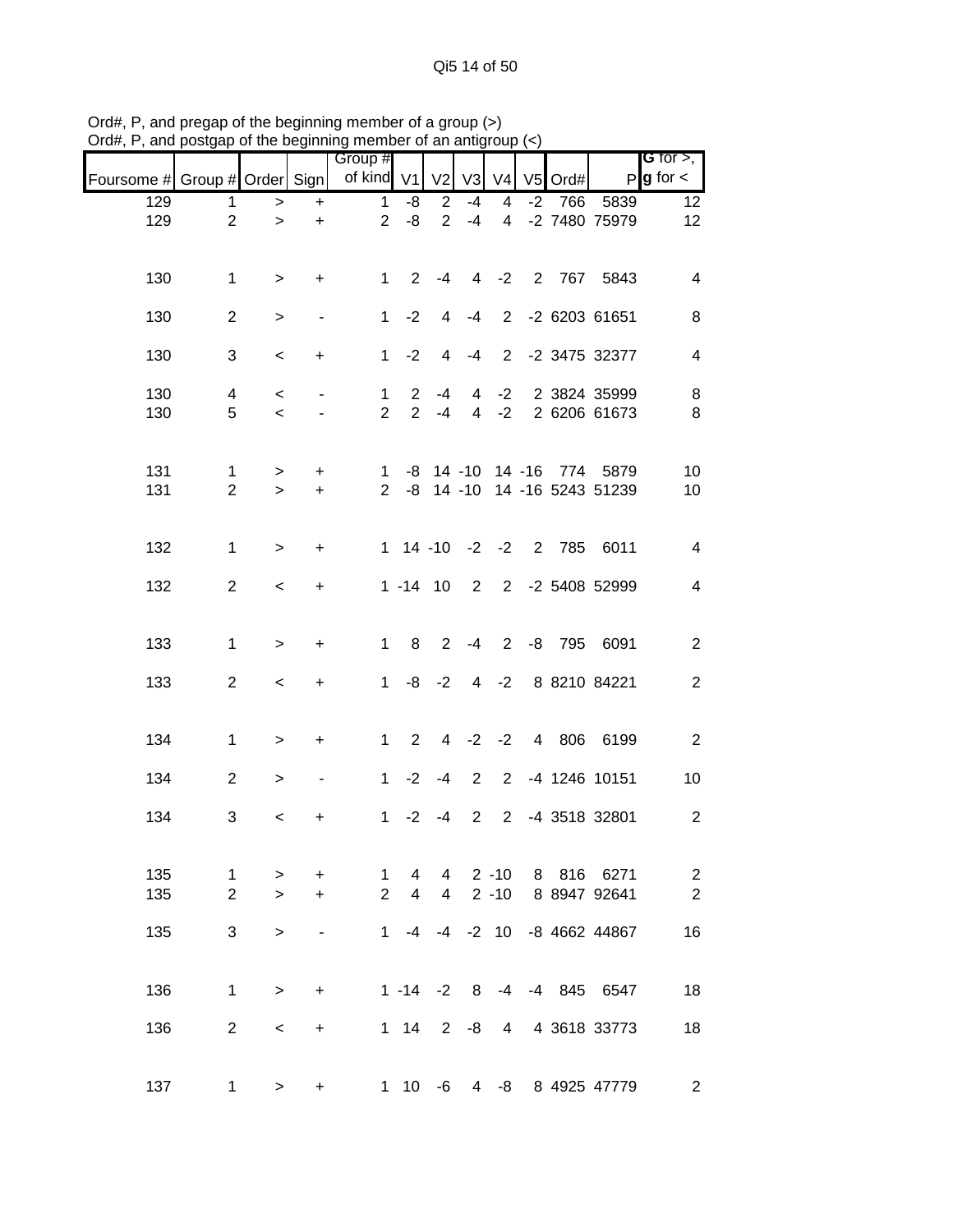| $U$ , $\pi$ , $\pi$ , and postgap of the beginning member of an antigroup $\langle \cdot \rangle$ |                                |                          |                          |                                |                    |                |                |                |            |                             |                                                             |
|---------------------------------------------------------------------------------------------------|--------------------------------|--------------------------|--------------------------|--------------------------------|--------------------|----------------|----------------|----------------|------------|-----------------------------|-------------------------------------------------------------|
| Foursome # Group # Order Sign                                                                     |                                |                          |                          | Group #<br>of kind V1 V2 V3 V4 |                    |                |                |                | V5 Ord#    |                             | <b>G</b> for $>$ , $\blacksquare$<br>$P$ <b>g</b> for $\lt$ |
| 137                                                                                               | $\overline{2}$                 | $\,<$                    | $\ddot{}$                |                                | $1 - 10$           | 6              | $-4$           | 8              |            | -8 3482 32441               | $\overline{2}$                                              |
|                                                                                                   |                                |                          |                          |                                |                    |                |                |                |            |                             |                                                             |
| 138                                                                                               | $\mathbf{1}$<br>$\overline{2}$ | $\, > \,$                | $\ddot{}$                |                                | $1 - 6$<br>$2 - 6$ | $\overline{4}$ | -8             | 8              | -8 860     | 6673                        | 12 <sub>2</sub>                                             |
| 138                                                                                               |                                | $\geq$                   | $+$                      |                                |                    | $\overline{4}$ | -8             |                |            | 8 -8 3063 28081             | 12                                                          |
| 139                                                                                               | $\mathbf{1}$                   | $\geq$                   | $\ddot{}$                |                                | $1 \t14 - 14$      |                |                |                | 8 -8 8 871 | 6763                        | $\overline{c}$                                              |
| 139                                                                                               | $\overline{2}$                 | $\geq$                   | $+$                      |                                |                    | $2$ 14 -14     |                | $8 - 8$        |            | 8 2947 26863                | $\overline{2}$                                              |
|                                                                                                   |                                |                          |                          |                                |                    |                |                |                |            |                             |                                                             |
| 140                                                                                               | $\mathbf{1}$                   | $\geq$                   | $\ddot{}$                |                                | $1 \t 8 \t -10$    |                |                |                |            | 0 -4 10 881 6841            | 8                                                           |
| 140                                                                                               | $\overline{2}$                 | $\overline{\phantom{0}}$ | $\ddot{}$                | $\mathbf 1$                    |                    | $-8$ 10        |                |                |            | 0 4 -10 1501 12569          | 8                                                           |
|                                                                                                   |                                |                          |                          |                                |                    |                |                |                |            |                             |                                                             |
| 141                                                                                               | $\mathbf{1}$                   | $\,<\,$                  |                          | $\mathbf 1$                    |                    | $4 -2$         | $\overline{2}$ | $\mathbf{0}$   |            | 2 1495 12517                | 10                                                          |
| 141                                                                                               | $\overline{2}$                 | $\prec$                  |                          | $\overline{2}$                 |                    | $4 -2$         | $\overline{2}$ | $\overline{0}$ |            | 2 6204 61657                | 10                                                          |
|                                                                                                   |                                |                          |                          |                                |                    |                |                |                |            |                             |                                                             |
| 142                                                                                               | $\mathbf{1}$                   | $\,>$                    | +                        | $\mathbf{1}$                   | $\mathbf 0$        | $2 -2 -2$      |                |                |            | 8 897 6977                  | 6                                                           |
| 142                                                                                               | $\overline{2}$                 | $\,<\,$                  | $\ddot{}$                | $\mathbf{1}$                   |                    | $0 -2$         | $2^{\circ}$    |                |            | 2 -8 2658 23893             | 6                                                           |
|                                                                                                   |                                |                          |                          |                                |                    |                |                |                |            |                             |                                                             |
| 143                                                                                               | $\mathbf{1}$                   | $\,>$                    | $+$                      | $1 \quad$                      |                    |                |                |                |            | 4 -8 10 -2 -2 7641 77731    | 8                                                           |
| 143                                                                                               | $\overline{2}$                 | $\,<\,$                  |                          | $\mathbf{1}$                   |                    |                |                |                |            | 4 -8 10 -2 -2 4736 45697    | 10                                                          |
|                                                                                                   |                                |                          |                          |                                |                    |                |                |                |            |                             |                                                             |
| 144                                                                                               | $\mathbf{1}$                   | >                        | $\ddot{}$                | $\mathbf{1}$                   |                    | $-4$ 8 $-10$   |                | $-2$           |            | 4 918 7187                  | 10                                                          |
| 144                                                                                               | $\overline{2}$                 | $\geq$                   | $\ddot{}$                | $\overline{2}$                 | $-4$               |                | $8 - 10$       | $-2$           |            | 4 7973 81527                | 10                                                          |
| 144                                                                                               | 3                              | $\geq$                   |                          |                                |                    |                |                |                |            | 1 4 -8 10 2 -4 8611 88883   | 10                                                          |
|                                                                                                   |                                |                          |                          |                                |                    |                |                |                |            |                             |                                                             |
| 145                                                                                               | $\mathbf{1}$                   | $\geq$                   | $+$                      |                                |                    |                |                |                |            | 1 4 4 -2 -2 -2 922 7213     | $\overline{\phantom{a}}$ 2                                  |
| 145                                                                                               | $\overline{2}$                 | $\,>$                    | $\overline{\phantom{a}}$ |                                |                    |                |                |                |            | 1 -4 -4 2 2 2 6845 68891    | 10                                                          |
|                                                                                                   |                                |                          |                          |                                |                    |                |                |                |            |                             |                                                             |
| 146                                                                                               | $\mathbf{1}$                   | $\geq$                   | $+$                      |                                |                    |                |                |                |            | 1 -4 -8 10 -2 -8 930 7297   | 14                                                          |
|                                                                                                   | $\overline{2}$                 |                          |                          |                                |                    |                |                |                |            | 1 -4 -8 10 -2 -8 2588 23197 |                                                             |
| 146                                                                                               |                                | $\,<\,$                  |                          |                                |                    |                |                |                |            |                             | $\overline{4}$                                              |
| 147                                                                                               |                                | $1 \quad$<br>$\geq$      |                          | + 1 -8 10 -2 -8 14 931 7307    |                    |                |                |                |            |                             | 10                                                          |
|                                                                                                   |                                |                          |                          |                                |                    |                |                |                |            |                             |                                                             |

Ord#, P, and pregap of the beginning member of a group (>) Ord#, P, and postgap of the beginning member of an antigroup (<)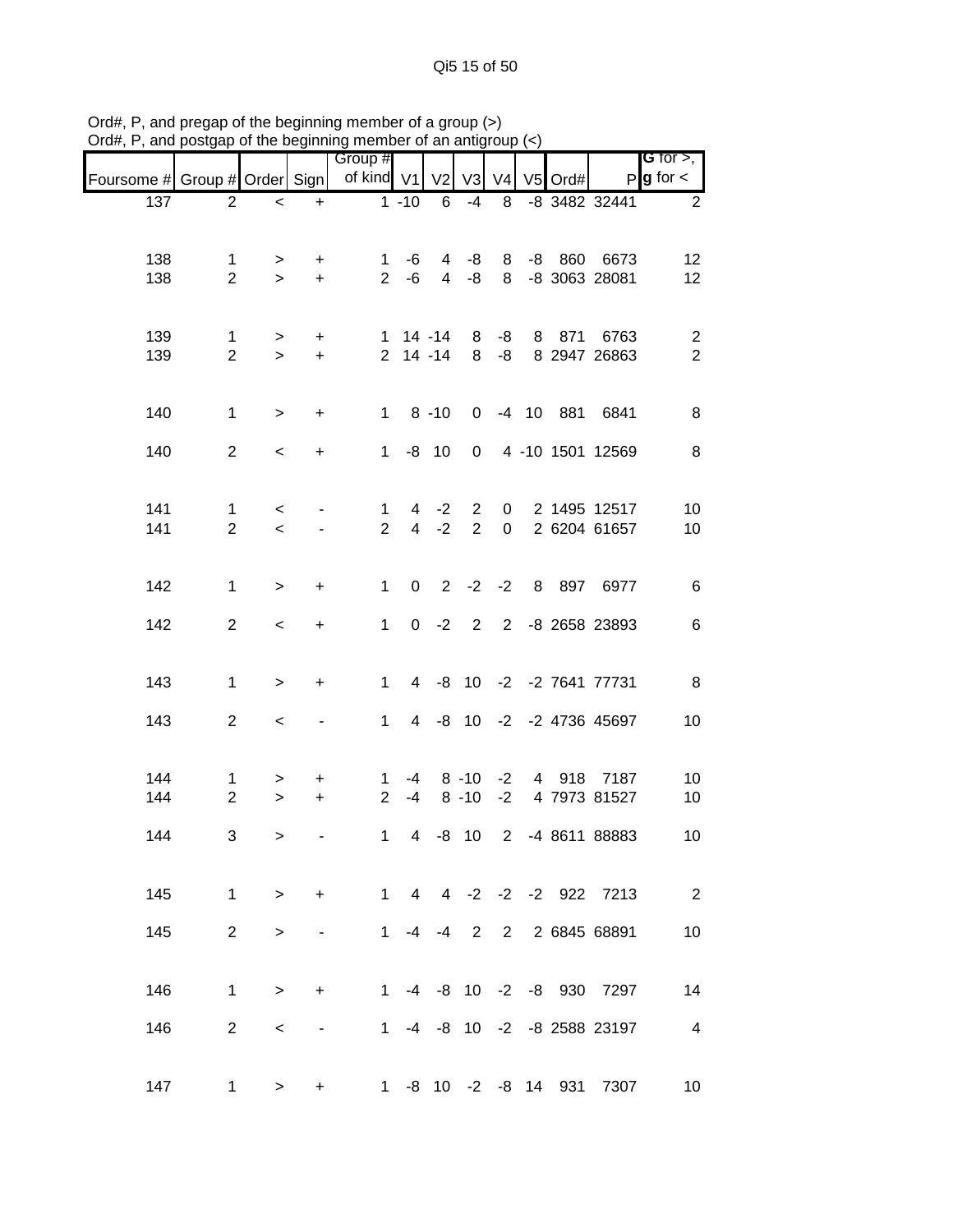Qi5 16 of 50

| $O(\theta_{\rm H},\tau)$ , and postgap or the beginning member or an antigroup ( $\varsigma$ ) |                                |                          |                  |                                        |                                |                    |                       |                      |                      |                                                    |                                              |
|------------------------------------------------------------------------------------------------|--------------------------------|--------------------------|------------------|----------------------------------------|--------------------------------|--------------------|-----------------------|----------------------|----------------------|----------------------------------------------------|----------------------------------------------|
| Foursome # Group # Order Sign                                                                  |                                |                          |                  | Group #<br>of kind V1 V2 V3 V4 V5 Ord# |                                |                    |                       |                      |                      |                                                    | <b>G</b> for $>$ ,<br>$P$ <b>g</b> for $\lt$ |
| 147                                                                                            | $\overline{2}$                 | $\, >$                   |                  | $\mathbf{1}$                           |                                | $8 - 10$           | $\overline{2}$        |                      |                      | 8 -14 5943 58741                                   | 8                                            |
| 148                                                                                            | $\mathbf{1}$                   | $\, > \,$                | $\ddot{}$        | $1 \quad$                              |                                | $2 - 4$            |                       |                      |                      | 8 -2 2 947 7481                                    | 4                                            |
| 148                                                                                            | $\overline{2}$                 | $\overline{\phantom{0}}$ | $\ddot{}$        |                                        | $1 -2$                         | $4\overline{ }$    | -8                    |                      |                      | 2 -2 4575 43969                                    | 4                                            |
| 149<br>149                                                                                     | $\mathbf{1}$<br>$\overline{2}$ | $\,<$<br>$\prec$         | $\ddot{}$<br>$+$ | $\mathbf{1}$<br>$\overline{2}$         |                                | $4 - 8$<br>$4 - 8$ |                       | $8 - 10$<br>$8 - 10$ |                      | 8 3688 34513<br>8 7139 72103                       | 6<br>$\,6$                                   |
| 150<br>150                                                                                     | $\mathbf{1}$<br>$\overline{2}$ | $\, > \,$<br>$\geq$      | +<br>$\ddot{}$   | $\mathbf{1}$<br>$\overline{2}$         | 8<br>8                         | -8<br>-8           | 10 <sup>°</sup><br>10 | -8<br>-8             | 2 958                | 7549<br>2 1340 11059                               | $\overline{c}$<br>$\overline{2}$             |
| 150                                                                                            | 3                              | $\,<$                    |                  | $\mathbf 1$                            | 8                              |                    |                       | $-8$ 10 $-8$         |                      | 2 6691 67157                                       | 12                                           |
| 151                                                                                            | $\mathbf{1}$                   | $\,>$                    | $\ddot{}$        | $\mathbf 1$                            | -8                             | $\overline{2}$     |                       |                      | 0 -4 10 961          | 7573                                               | 12                                           |
| 151                                                                                            | $\overline{2}$                 | $\,<\,$                  | $\ddot{}$        | $\mathbf{1}$                           |                                | $8 - 2$            | $\overline{0}$        |                      |                      | 4 -10 4969 48281                                   | 18                                           |
| 152<br>152                                                                                     | $\mathbf{1}$<br>$\overline{2}$ | ><br>$\geq$              | $\ddot{}$<br>$+$ | $\mathbf{1}$<br>$\overline{2}$         | $\mathbf{0}$<br>$\overline{0}$ | $-4$               |                       |                      | -4 10 -8 10 963      | 7583<br>10 -8 10 7440 75533                        | 6<br>$\,6$                                   |
| 153<br>153                                                                                     | $\mathbf{1}$<br>$\overline{2}$ | ><br>$\,>$               | $\ddot{}$<br>$+$ | $\mathbf 1$<br>$\overline{2}$          |                                | -8 10<br>$-8$ 10   |                       | $4 - 14$<br>$4 - 14$ |                      | 2 966 7603<br>2 7902 80747                         | 12<br>10                                     |
| 153                                                                                            | 3                              | $\,<\,$                  | $\ddot{}$        |                                        |                                | $1 \t 8 \t -10$    |                       |                      |                      | -4 14 -2 1264 10303                                | 10                                           |
| 154<br>154                                                                                     | 1.<br>$2^{\circ}$              | ><br>$\geq$              | $+$              | + 2 -2 10 -2 -8 -2 2969 27073          |                                |                    |                       |                      | 1 -2 10 -2 -8 -2 980 | 7723                                               | 6<br>$\overline{6}$                          |
| 155<br>155                                                                                     | $\mathbf{1}$<br>$\overline{2}$ | ><br>$\geq$              | $+$<br>$+$       |                                        |                                |                    |                       |                      |                      | 1 6 0 2 -8 -2 990 7829<br>2 6 0 2 -8 -2 1376 11399 | $6\overline{6}$<br>6                         |
| 156                                                                                            | $\mathbf{1}$                   | $\geq$                   |                  | $+$ $-$                                |                                |                    |                       |                      |                      | 1 0 2 -8 -2 -2 991 7841                            | 12                                           |
| 156                                                                                            | $\overline{2}$                 | $\, >$                   |                  | <b>Contract Contract Contract</b>      |                                |                    |                       |                      |                      | 1 0 -2 8 2 2 7412 75217                            | $6\overline{6}$                              |
| 156                                                                                            | 3                              | $\leq$                   | $+$              |                                        |                                |                    |                       |                      |                      | 1 0 -2 8 2 2 5044 49069                            | 12                                           |

Ord#, P, and pregap of the beginning member of a group (>) Ord#, P, and postgap of the beginning member of an antigroup (<)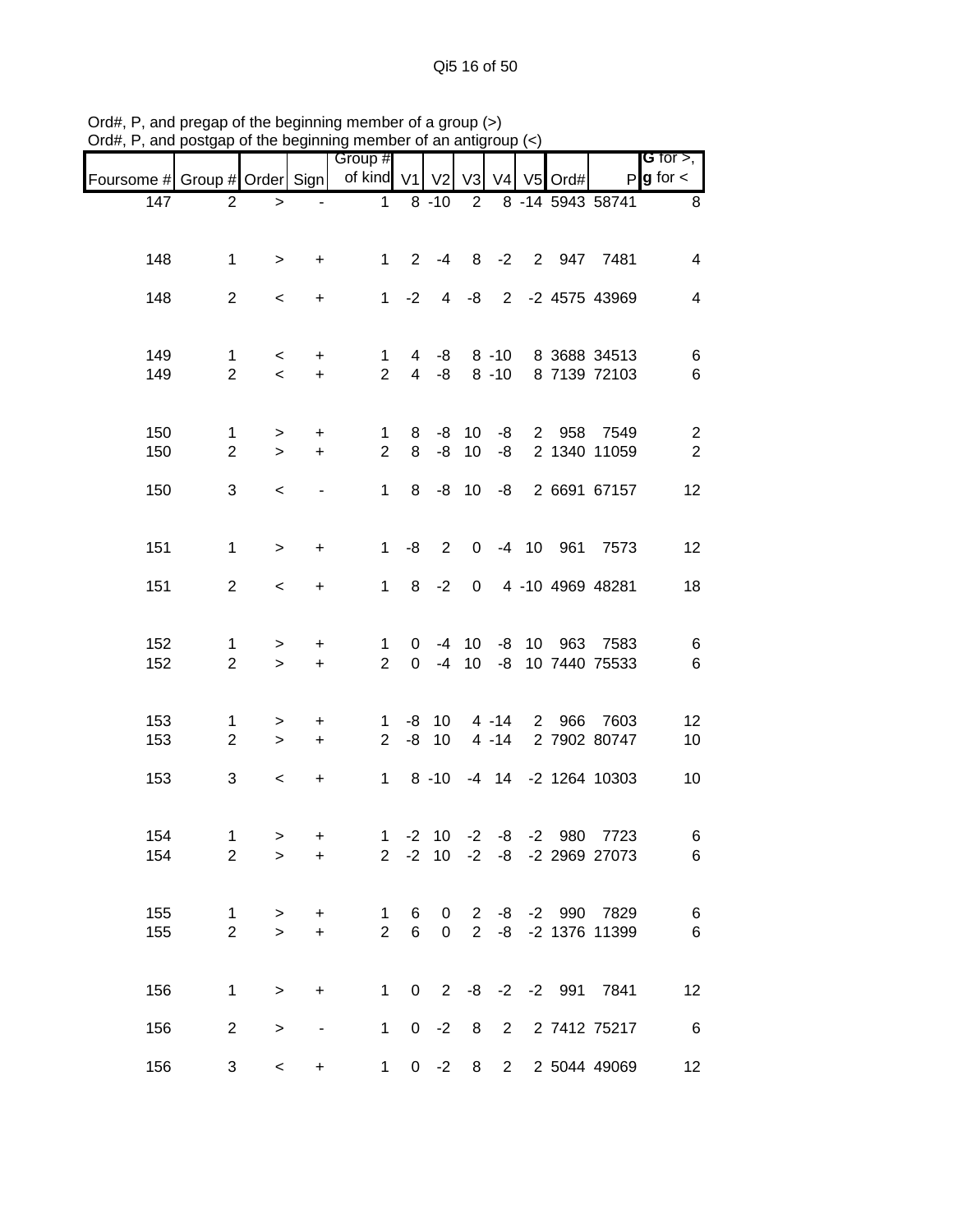|                               |                                |                     |                        | and posigap or the beginning member or an anagroup $(\leq)$ |                                |                                    |                               |                                  |                |           |                                             |                                       |
|-------------------------------|--------------------------------|---------------------|------------------------|-------------------------------------------------------------|--------------------------------|------------------------------------|-------------------------------|----------------------------------|----------------|-----------|---------------------------------------------|---------------------------------------|
| Foursome # Group # Order Sign |                                |                     |                        | Group #<br>of kind V1                                       |                                | V <sub>2</sub>                     | V3                            | V <sub>4</sub>                   |                | V5 Ord#   |                                             | G for $>$ ,<br>$P$ <b>g</b> for $\lt$ |
| 157                           | 1                              | $\geq$              | $\ddot{}$              | $\mathbf 1$                                                 | $\overline{2}$                 | -8                                 | $-2$                          | $-2$                             | $\overline{2}$ | 992       | 7853                                        | 12                                    |
| 157                           | $\overline{2}$                 | $\,<\,$             | $\ddot{}$              | $\mathbf 1$                                                 | $-2$                           | 8                                  | $2^{\circ}$                   |                                  |                |           | 2 -2 4383 41927                             | 14                                    |
| 158                           | $\mathbf 1$                    | $\,>$               | $\ddot{}$              | $\mathbf{1}$                                                | $\overline{2}$                 | 4                                  | $\overline{2}$                | $-4$                             |                |           | 0 1017 8089                                 | $\overline{2}$                        |
| 158                           | $\overline{2}$                 | $\,<$               | $\ddot{}$              | 1                                                           | $-2$                           |                                    | $-4 -2$                       | $\overline{4}$                   |                |           | 0 2383 21191                                | $\overline{2}$                        |
| 159<br>159                    | $\mathbf{1}$<br>$\overline{2}$ | $\, > \,$<br>$\geq$ | $\ddot{}$<br>$+$       | $\mathbf{1}$<br>$\overline{2}$                              | -8<br>-8                       | 8<br>8                             | -8<br>-8                      | $\overline{2}$<br>$\overline{2}$ |                |           | 2 1030 8219<br>2 9004 93239                 | 10<br>10                              |
| 159                           | 3                              | $\,<\,$             |                        | 1                                                           | -8                             | 8                                  | -8                            | $2^{\circ}$                      |                |           | 2 2425 21599                                | $\overline{2}$                        |
| 160<br>160                    | 1<br>$\overline{2}$            | $\, > \,$<br>$\geq$ | $\ddot{}$<br>$\ddot{}$ | 1<br>$\overline{2}$                                         | $2^{\circ}$<br>$2^{\circ}$     | 10 <sup>°</sup><br>10 <sup>1</sup> | -8<br>-8                      |                                  |                | 6 12 1041 | 8293<br>6 12 5232 51133                     | $\overline{c}$<br>$\overline{2}$      |
| 161<br>161                    | 1<br>$\overline{2}$            | $\, > \,$<br>$\,$   | $\ddot{}$<br>$\ddot{}$ | 1<br>$\overline{2}$                                         | $\mathbf{2}$<br>$\overline{2}$ | $2^{\circ}$<br>$2^{\circ}$         |                               |                                  |                |           | -8 28 -26 1048 8369<br>-8 28 -26 1645 13913 | 6<br>6                                |
| 162<br>162                    | 1<br>$\overline{2}$            | $\,>$<br>$\geq$     | $\ddot{}$<br>$\ddot{}$ | $\mathbf 1$<br>$\overline{2}$                               |                                | $-4$ 10<br>$-4$ 10                 | -8                            | 10 <sup>1</sup>                  |                |           | -8 10 -8 1054 8429<br>-8 7441 75539         | 6<br>6                                |
| 163<br>163                    | $\mathbf{1}$<br>$\overline{2}$ | ><br>$\geq$         | +<br>$\ddot{}$         | $\mathbf 1$<br>$\overline{2}$                               |                                | $10 - 10$<br>$10 - 10$             | $\overline{2}$<br>2           | $-4$<br>$-4$                     |                |           | 4 1077 8647<br>4 6959 70207                 | 6<br>6                                |
| 164<br>164                    | $\mathbf 1$<br>$\overline{2}$  | $\, > \,$<br>$\geq$ | +<br>$+$               | 1.<br>$\mathbf{2}^{\prime}$                                 | -6                             | $-6 -2$<br>$-2$                    | $\overline{2}$<br>$2^{\circ}$ | $\overline{0}$<br>$\overline{0}$ |                | 2 1088    | 8731<br>2 6106 60601                        | 12<br>12 <sup>2</sup>                 |
| 165                           | $\mathbf{1}$                   | $\geq$              | $\ddot{}$              |                                                             |                                |                                    | $1 \t 8 \t -10 \t 8$          |                                  |                |           | -4 -4 1097 8807                             | $\overline{4}$                        |
| 165                           | $\overline{2}$                 | $\,<\,$             | $\ddot{}$              | 1                                                           |                                | $-8$ 10                            | -8                            | 4 <sup>1</sup>                   |                |           | 4 1486 12451                                | 6                                     |
| 166<br>166                    | 1<br>$\overline{2}$            | $\, > \,$<br>$\geq$ | $\ddot{}$<br>$\ddot{}$ | 1<br>$\overline{2}$                                         | $-2$<br>$-2$                   | $\overline{4}$                     | $4\quad 2$<br>$\overline{2}$  |                                  |                |           | 2 -6 1110 8929<br>2 -6 4357 41647           | 6<br>6                                |
| 167                           | $\mathbf 1$                    | $\, > \,$           | $\ddot{}$              |                                                             |                                |                                    |                               |                                  |                |           | 1 4 2 2 -6 -4 1111 8933                     | $\overline{\mathbf{4}}$               |
| 167                           | $\overline{c}$                 | $\,<\,$             | +                      | $\mathbf 1$                                                 |                                |                                    |                               |                                  |                |           | -4 -2 -2 6 4 5020 48817                     | 4                                     |

Ord#, P, and pregap of the beginning member of a group (>) Ord#, P, and postgap of the beginning member of an antigroup (<)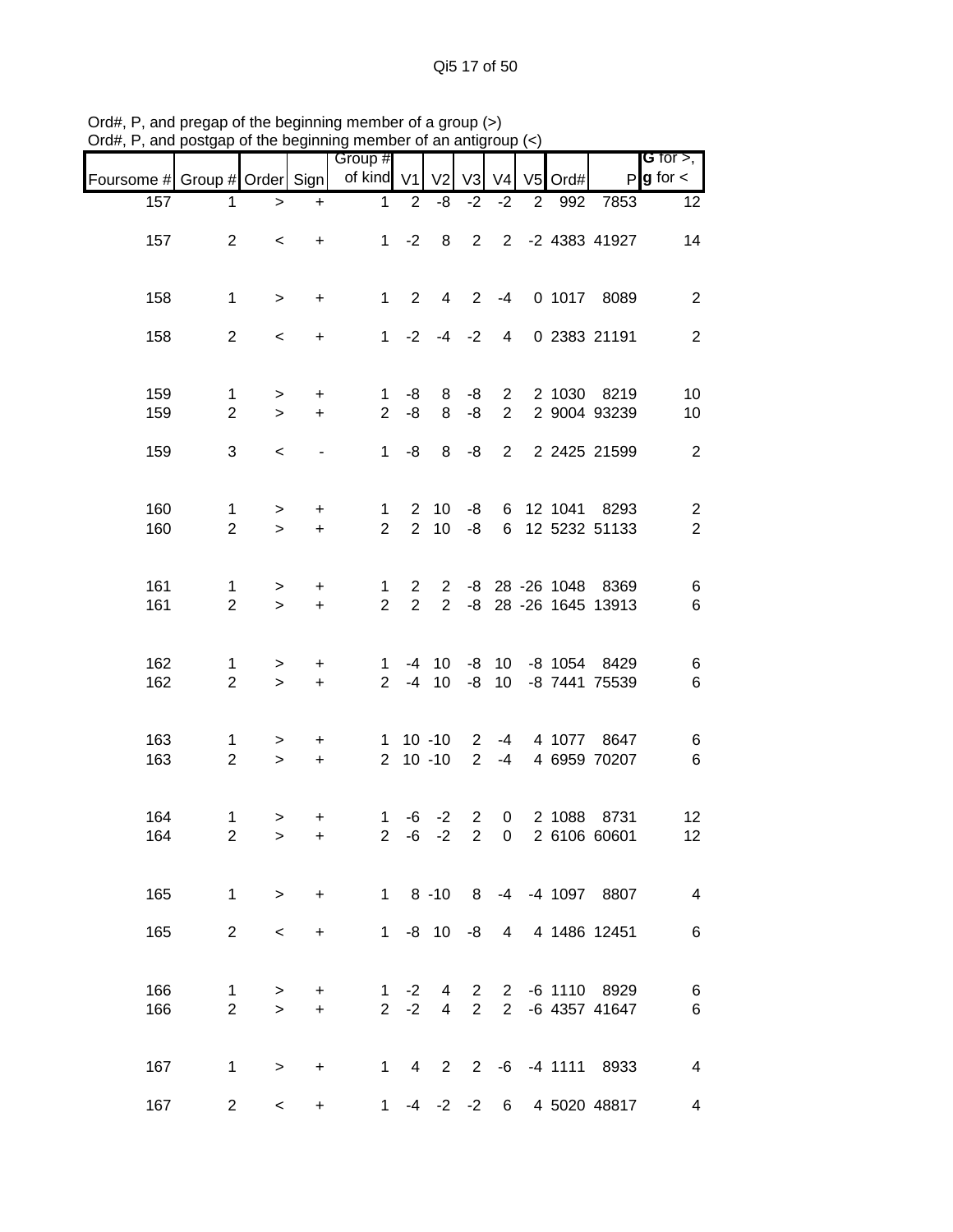Qi5 18 of 50

|                                                                     |                                | ,, ,,, <del>,</del> ,    |                          | $\sim$ gnnmig momoor or an anligrou |                   |      |                      |  |                                                       |                                       |
|---------------------------------------------------------------------|--------------------------------|--------------------------|--------------------------|-------------------------------------|-------------------|------|----------------------|--|-------------------------------------------------------|---------------------------------------|
| Foursome # Group # Order Sign   of kind V1   V2   V3   V4   V5 Ord# |                                |                          |                          | Group #                             |                   |      |                      |  |                                                       | G for $>$ ,<br>$P$ <b>g</b> for $\lt$ |
|                                                                     |                                |                          |                          |                                     |                   |      |                      |  |                                                       |                                       |
| 168<br>168                                                          | $\mathbf 1$<br>$\overline{2}$  | $\geq$<br>$\geq$         | $+$<br>$+$               | 1                                   |                   |      |                      |  | 4 -2 -2 14 -4 1118 9001<br>2 4 -2 -2 14 -4 3900 36781 | 2<br>$\overline{2}$                   |
|                                                                     |                                |                          |                          |                                     |                   |      |                      |  |                                                       |                                       |
| 169                                                                 | $\mathbf{1}$                   | $\geq$                   | $+$                      |                                     |                   |      |                      |  | 1 -2 -2 14 -4 -10 1119 9007                           | 6                                     |
| 169                                                                 | $\overline{2}$                 | $\,<\,$                  | $+$                      |                                     |                   |      |                      |  | 1 2 2 -14 4 10 7907 80783                             | 6                                     |
|                                                                     |                                |                          |                          |                                     |                   |      |                      |  |                                                       |                                       |
| 170                                                                 | $\mathbf{1}$                   | $\geq$                   | $+$                      |                                     |                   |      |                      |  | 1 -4 -10 4 4 -2 1122 9029                             | 16                                    |
| 170                                                                 | $\overline{2}$                 | $\prec$                  | $+$                      |                                     |                   |      |                      |  | 1 4 10 -4 -4 2 8026 82051                             | 16                                    |
| 171                                                                 | $\mathbf{1}$                   | $\geq$                   | $+$                      |                                     |                   |      |                      |  | 1 10 -8 -2 8 -4 1133 9137                             | $\overline{4}$                        |
| 171                                                                 | $\overline{2}$                 | $\overline{\phantom{0}}$ | $\overline{\phantom{a}}$ |                                     |                   |      |                      |  | 1 10 -8 -2 8 -4 2446 21803                            | 14                                    |
|                                                                     |                                |                          |                          |                                     |                   |      |                      |  |                                                       |                                       |
| 172                                                                 | $\mathbf{1}$                   | $\geq$                   | $+$                      |                                     |                   |      |                      |  | 1 2 6 -6 6 -10 1141 9203                              | $\overline{4}$                        |
| 172                                                                 | $\overline{2}$                 | $\,<$                    | $+$                      |                                     |                   |      |                      |  | 1 -2 -6 6 -6 10 2986 27277                            | 4                                     |
|                                                                     |                                |                          |                          |                                     |                   |      |                      |  |                                                       |                                       |
| 173<br>173                                                          | $\mathbf{1}$<br>$\overline{2}$ | $\geq$<br>$\geq$         | $+$<br>$+$               |                                     | $2 - 8$           |      |                      |  | 1 -8 2 -2 20 -20 1167 9431<br>2 -2 20 -20 7147 72221  | 10<br>10                              |
|                                                                     |                                |                          |                          |                                     |                   |      |                      |  |                                                       |                                       |
| 174<br>174                                                          | $\mathbf{1}$<br>$\overline{2}$ | $\geq$<br>$\geq$         | $+$<br>$+$               |                                     |                   |      | $2 -2 -6 -2$         |  | 1 -2 -6 -2 2 -4 1185 9601<br>2 -4 3469 32341          | 14<br>14                              |
|                                                                     |                                |                          |                          |                                     |                   |      |                      |  |                                                       |                                       |
| 175<br>175                                                          | 1<br>$\overline{2}$            | ><br>$\geq$              | $\ddot{}$<br>$+$         |                                     | 1 -6<br>$2 -6 -2$ | $-2$ | $2^{\circ}$          |  | 2 -4 10 1186 9613<br>-4 10 3914 36913                 | 12<br>12                              |
|                                                                     |                                |                          |                          |                                     |                   |      |                      |  |                                                       |                                       |
| 176                                                                 | $\mathbf{1}$                   | $\geq$                   | $+$                      |                                     |                   |      |                      |  | 1 -2 2 -4 10 -6 1187 9619                             | 6                                     |
| 176                                                                 | $\overline{2}$                 | $\,<\,$                  | $\ddot{}$                |                                     | $1 \t2 \t-2$      |      |                      |  | 4 -10 6 3036 27803                                    | 6                                     |
| 177                                                                 |                                |                          |                          |                                     |                   |      |                      |  | 1 10 -6 -2 8 -4 1205 9769                             |                                       |
| 177                                                                 | $\mathbf 1$<br>$\overline{2}$  | $\, > \,$<br>$\geq$      | $\ddot{}$<br>$+$         |                                     |                   |      | $2 \t10 \t -6 \t -2$ |  | 8 -4 5113 49789                                       | $\overline{c}$<br>$\overline{2}$      |
|                                                                     |                                |                          |                          |                                     |                   |      |                      |  |                                                       |                                       |
| 178                                                                 |                                | $1 \quad \Box$<br>$\geq$ |                          | + 1 -4 10 0 -8 10 1216 9857         |                   |      |                      |  |                                                       | 6                                     |

Ord#, P, and pregap of the beginning member of a group (>) Ord#, P, and postgap of the beginning member of an antigroup (<)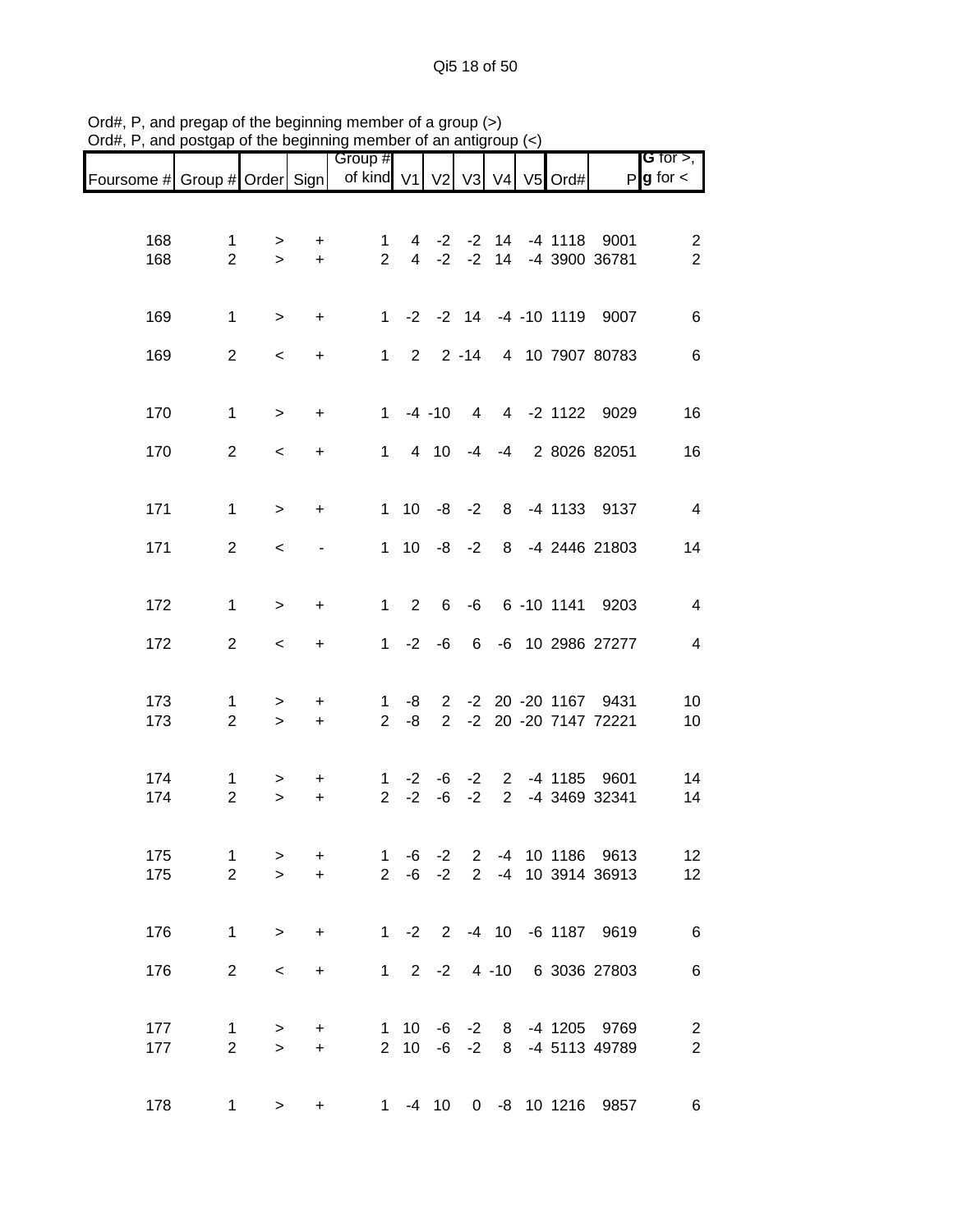Qi5 19 of 50

| Foursome # Group # Order Sign |                                |                          |                          | Group #<br>of kind V1         |                  | V <sub>2</sub>                   | V3                             | $V_4$                      | $V5$ Ord# |                                                               | <b>G</b> for $>$ , $\overline{\phantom{a}}$<br>$P$ <b>g</b> for $\lt$ |
|-------------------------------|--------------------------------|--------------------------|--------------------------|-------------------------------|------------------|----------------------------------|--------------------------------|----------------------------|-----------|---------------------------------------------------------------|-----------------------------------------------------------------------|
| 178                           | $\overline{2}$                 | $\,<\,$                  |                          |                               | $1 - 4 10$       |                                  |                                |                            |           | 0 -8 10 7826 79889                                            | 12                                                                    |
| 179<br>179                    | $\mathbf{1}$<br>$\overline{2}$ | ><br>$\geq$              | $\ddot{}$<br>$+$         |                               |                  |                                  |                                |                            |           | 1 10 -12 28 -32 26 1227 9949<br>2 10 -12 28 -32 26 8551 88093 | 8<br>14                                                               |
| 180<br>180                    | $\mathbf{1}$<br>$\overline{2}$ | ><br>$\geq$              | $\pm$<br>$+$             |                               |                  |                                  |                                |                            |           | 1 -2 4 14 -16 -4 1240 10099<br>2 -2 4 14 -16 -4 5289 51679    | 6<br>$\,6$                                                            |
| 181                           | $\mathbf{1}$                   | $\geq$                   | $+$                      |                               |                  |                                  |                                |                            |           | 1 4 14 -16 -4 8 1241 10103                                    | 4                                                                     |
| 181                           | $\overline{2}$                 | $\overline{\phantom{0}}$ | $\ddot{}$                |                               |                  | 1 -4 -14 16                      |                                |                            |           | 4 -8 8514 87679                                               | 4                                                                     |
| 182<br>182                    | 1<br>$\overline{2}$            | $\geq$<br>$\geq$         | $\ddot{}$<br>$+$         |                               |                  |                                  |                                |                            |           | 1 -16 -4 8 -2 -4 1243 10133<br>2 -16 -4 8 -2 -4 2615 23531    | 22<br>22                                                              |
| 183<br>183                    | $\mathbf{1}$<br>$\overline{2}$ | ><br>$\geq$              | $\ddot{}$<br>$+$         | $\mathbf 1$<br>$\overline{2}$ | -4<br>$-4$       | 8                                | $-2$                           | $-4$                       |           | 8 -2 -4 2 1244 10139<br>2 2535 22697                          | 6<br>$\,6$                                                            |
| 183                           | 3                              | $\prec$                  |                          | $1 \quad$                     | $-4$             |                                  | $8 - 2$                        | $-4$                       |           | 2 4081 38723                                                  | $6\phantom{1}6$                                                       |
| 184                           | $\mathbf 1$                    | $\, > \,$                | $\ddot{}$                |                               |                  |                                  |                                |                            |           | 1 8 -2 -4 2 2 1245 10141                                      | $\overline{2}$                                                        |
| 184                           | $\overline{2}$                 | $\, >$                   | $\overline{\phantom{a}}$ |                               | $1 - 8$          | 2                                |                                |                            |           | 4 -2 -2 8039 82217                                            | 10                                                                    |
| 185<br>185                    | $\mathbf 1$<br>$\overline{2}$  | ><br>$\geq$              | +<br>$\ddot{}$           | 1<br>$\overline{2}$           | -4<br>$-4$       | $\overline{2}$<br>$\overline{2}$ | $\mathbf{2}$<br>$\overline{2}$ | $-4$<br>$-4$               |           | 8 1247 10159<br>8 8954 92693                                  | 8<br>10                                                               |
| 185                           | 3                              | $\prec$                  |                          |                               |                  |                                  |                                |                            |           | 1 -4 2 2 -4 8 8957 92717                                      | 6                                                                     |
| 186<br>186                    | $\mathbf{1}$<br>$\overline{2}$ | $\, > \,$<br>$\geq$      | $+$<br>$\ddot{}$         |                               | 2 14             |                                  | $-4 - 10$                      |                            |           | 1 14 -4 -10 8 -2 1261 10273<br>8 -2 7370 74731                | $\overline{2}$<br>$\overline{2}$                                      |
| 187<br>187                    | 1<br>$\overline{2}$            | ><br>$\geq$              | $\ddot{}$<br>$\ddot{}$   |                               | $1 -2$<br>$2 -2$ | 2<br>$2^{\circ}$                 | -8<br>-8                       | $2^{\circ}$<br>$2^{\circ}$ |           | 2 1265 10313<br>2 4128 39209                                  | 10<br>10                                                              |
| 187                           | 3                              | $\,<\,$                  |                          |                               |                  | $1 -2 2 -8$                      |                                | $2^{\circ}$                |           | 2 6901 69497                                                  | $\overline{2}$                                                        |

Ord#, P, and pregap of the beginning member of a group (>) Ord#, P, and postgap of the beginning member of an antigroup (<)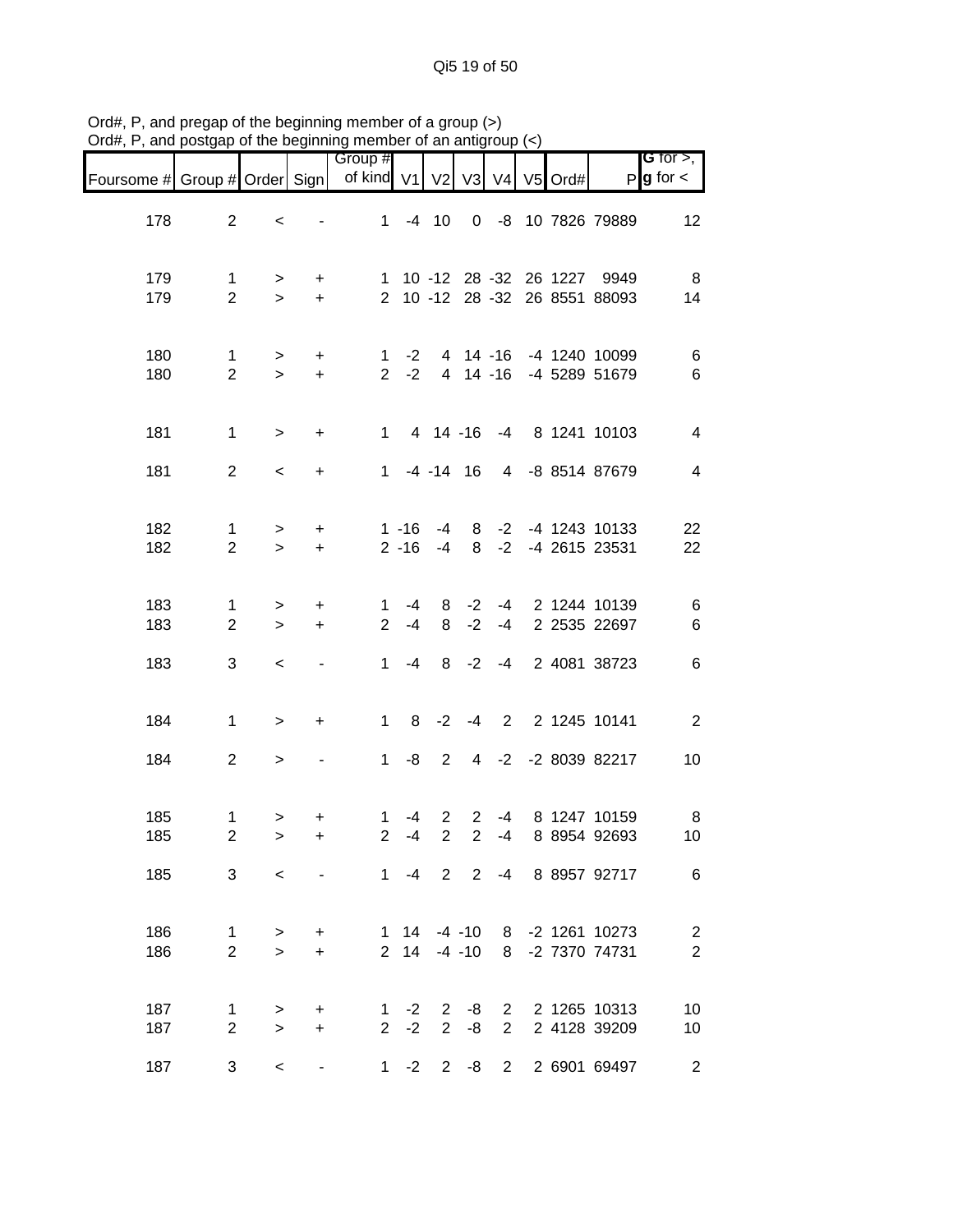|            |                                | טו ווויט טען טווי   |                          | $\overline{a}$                |                            |                 |                |                    |         |                                                              |                                              |
|------------|--------------------------------|---------------------|--------------------------|-------------------------------|----------------------------|-----------------|----------------|--------------------|---------|--------------------------------------------------------------|----------------------------------------------|
| Foursome # | Group # Order Sign             |                     |                          | Group #<br>of kind V1         |                            | V <sub>2</sub>  | V <sub>3</sub> | V <sub>4</sub>     | V5 Ord# |                                                              | <b>G</b> for $>$ ,<br>$P$ <b>g</b> for $\lt$ |
| 188        | 1                              | $\,$                | $\ddot{}$                |                               | $1 - 10$                   | 10              |                | $4 - 14$           |         | 26 1284 10499                                                | 12                                           |
| 188        | $\overline{2}$                 | $\, > \,$           | $\ddot{}$                |                               | $2 - 10$                   | 10 <sup>1</sup> |                |                    |         | 4 -14 26 8460 87119                                          | 12                                           |
| 189        | $\mathbf{1}$                   | $\geq$              | $\ddot{}$                | $\mathbf 1$                   | $\overline{4}$             |                 | $4 - 6$        |                    |         | 0 -2 1297 10631                                              | $\overline{4}$                               |
| 189        | $\overline{2}$                 | $\geq$              |                          | $\mathbf{1}$                  | $-4$                       | $-4$            | 6              |                    |         | 0 2 1374 11383                                               | 14                                           |
| 190        | $\mathbf{1}$                   | $\,>$               | $\ddot{}$                |                               |                            |                 |                |                    |         | 1 -2 16 -16 14 -16 1301 10663                                | $\,6$                                        |
| 190        | $\overline{2}$                 | $\prec$             | +                        |                               |                            |                 |                |                    |         | 1 2 -16 16 -14 16 6361 63467                                 | 6                                            |
| 191<br>191 | $\mathbf{1}$<br>$\overline{2}$ | $\, > \,$<br>$\geq$ | +<br>$\ddot{}$           |                               | $1 - 16$ 10<br>$2 - 16$ 10 |                 |                | $-6 -2$<br>$-6 -2$ |         | 2 1305 10709<br>2 2058 17957                                 | 18<br>18                                     |
| 192        | $\mathbf{1}$                   | $\,>$               | +                        | $1 \quad$                     | $-2$                       | $\overline{2}$  | 8              |                    |         | 4 -8 1308 10729                                              | $\,6\,$                                      |
| 192        | $\overline{2}$                 | $\,<$               | +                        | $\mathbf{1}$                  |                            |                 | $2 -2 -8$      | $-4$               |         | 8 4820 46643                                                 | $\,6$                                        |
| 193        | $\mathbf{1}$                   | $\geq$              | $\ddot{}$                | $\mathbf{1}$                  | $\Omega$                   | $-4$            |                |                    |         | 4 10 -10 1319 10853                                          | $\,6$                                        |
| 193        | $\overline{2}$                 | $\,<$               | $\ddot{}$                | $\mathbf{1}$                  | $\mathbf 0$                |                 |                |                    |         | 4 -4 -10 10 7621 77557                                       | $\,6$                                        |
| 194<br>194 | $\mathbf{1}$<br>$\overline{2}$ | ><br>$\geq$         | +<br>$\ddot{}$           | $\mathbf 1$<br>$\overline{2}$ |                            |                 | $2 \t14 - 16$  |                    |         | 2 14 -16 -2 10 1344 11087<br>-2 10 7180 72617                | 4<br>4                                       |
| 195        | $\mathbf 1$                    | >                   | +                        | $\mathbf{1}$                  | 8                          | -6              | 2              | $\overline{4}$     |         | 0 1362 11261                                                 | 4                                            |
| 195        | $\overline{2}$                 | $\geq$              | $\overline{\phantom{a}}$ |                               |                            |                 |                |                    |         | 1 -8 6 -2 -4 0 2674 24043                                    | 14                                           |
| 196<br>196 | $\mathbf{1}$<br>$\overline{2}$ | $\, > \,$<br>$\geq$ | $\ddot{}$<br>$\ddot{}$   |                               |                            |                 |                |                    |         | 1 -20 14 -2 -4 -4 1371 11351<br>2 -20 14 -2 -4 -4 3448 32141 | 22<br>22                                     |
| 197        | $\mathbf{1}$                   | $\geq$              | $\ddot{}$                |                               |                            |                 |                |                    |         | 1 2 -8 -2 16 -16 1378 11423                                  | 12                                           |
| 197        | $\overline{2}$                 | $\, > \,$           |                          |                               |                            |                 |                |                    |         | 1 -2 8 2 -16 16 7515 76379                                   | 10                                           |
| 198        | $\mathbf{1}$                   | $\, > \,$           | +                        |                               | $1 - 6 - 4$                |                 |                |                    |         | 4 0 10 1384 11483                                            | 12                                           |

Ord#, P, and pregap of the beginning member of a group (>) Ord#, P, and postgap of the beginning member of an antigroup (<)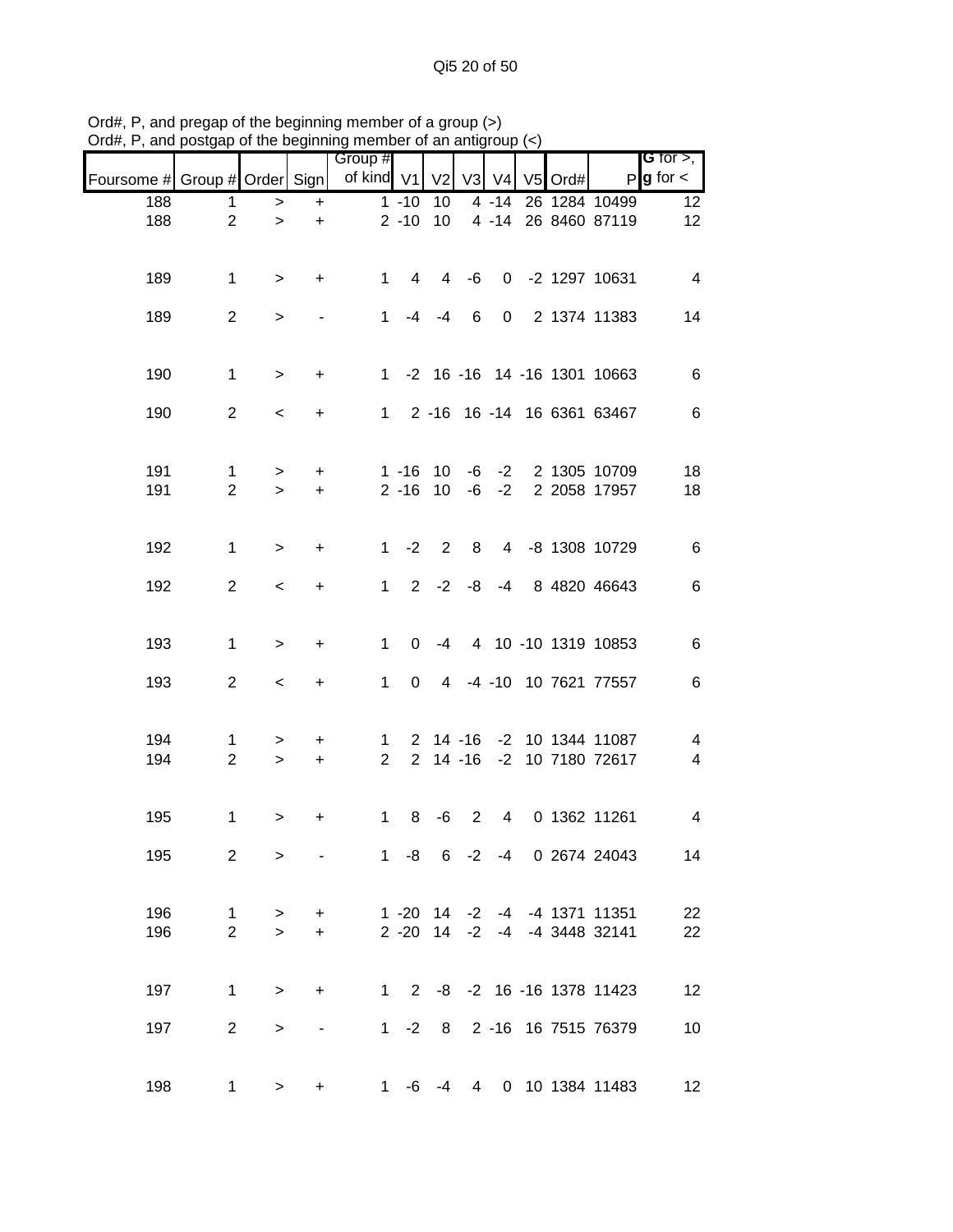| $O(dH, F, dH)$ posigap or the beginning member or an analytoup $(S)$ |                                |                     |                        |                       |                                  |                |                                  |           |       |      |                                      |                                                              |
|----------------------------------------------------------------------|--------------------------------|---------------------|------------------------|-----------------------|----------------------------------|----------------|----------------------------------|-----------|-------|------|--------------------------------------|--------------------------------------------------------------|
| Foursome #                                                           | Group # Order Sign             |                     |                        | Group #<br>of kind V1 |                                  | V <sub>2</sub> | V3                               |           | V4 V5 | Ord# | P                                    | <b>G</b> for $>$ , $\overline{\phantom{a}}$<br>$g$ for $\lt$ |
| 198                                                                  | $\overline{2}$                 | $\geq$              |                        | $\mathbf{1}$          | 6                                | $\overline{4}$ | $-4$                             |           |       |      | $0 - 10 6778 68059$                  | 6                                                            |
| 199<br>199                                                           | $\mathbf{1}$<br>$\overline{2}$ | $\, > \,$<br>$\geq$ | +<br>$\ddot{}$         |                       | $1 \t16 \t-10$<br>$2 \t16 \t-10$ |                | $-4$<br>$-4$                     | 0<br>0    |       |      | 8 1423 11867<br>8 7352 74531         | 4<br>4                                                       |
| 200<br>200                                                           | $\mathbf{1}$<br>$\overline{2}$ | $\, > \,$<br>$\geq$ | $\ddot{}$<br>$\ddot{}$ |                       | $1 - 10$<br>$2 - 10$             | -4<br>$-4$     | $\overline{0}$<br>$\overline{0}$ |           |       |      | 8 -10 1424 11887<br>8 -10 6413 63997 | 20<br>20                                                     |
| 201<br>201                                                           | 1<br>$\overline{2}$            | ><br>$\geq$         | +<br>$\ddot{}$         | 1<br>$\overline{2}$   | 4<br>$\overline{4}$              | -8<br>$-8$     | 8<br>8                           |           |       |      | -4 14 1434 11959<br>-4 14 3878 36571 | 6<br>8                                                       |
| 202                                                                  | $\mathbf 1$                    | >                   | +                      | $\mathbf{1}$          | $\overline{2}$                   | 8              |                                  | $-4 - 10$ |       |      | 8 1459 12203                         | $6\phantom{1}6$                                              |
| 202                                                                  | $\overline{2}$                 | $\,<$               | -                      | $\mathbf 1$           | $\overline{2}$                   | 8              |                                  | $-4 - 10$ |       |      | 8 3502 32621                         | 12                                                           |
| 203                                                                  | $\mathbf{1}$                   | $\, > \,$           | +                      | $\mathbf{1}$          | 8                                | $-4$           | $2^{\circ}$                      | $-4$      |       |      | 4 1465 12253                         | $\overline{2}$                                               |
| 203                                                                  | $\overline{2}$                 | $\,<$               | +                      | $\mathbf{1}$          | -8                               | 4              | $-2$                             |           |       |      | 4 -4 1694 14447                      | $\boldsymbol{2}$                                             |
| 203                                                                  | 3                              | $\,<$               |                        | $\mathbf 1$           | 8                                | $-4$           | $2^{\circ}$                      | $-4$      |       |      | 4 9463 98543                         | 18                                                           |
| 204                                                                  | $\mathbf 1$                    | $\, > \,$           | +                      | $1 \quad$             |                                  |                |                                  |           |       |      | 4 10 -16 8 -10 1470 12289            | 8                                                            |
| 204                                                                  | $\overline{2}$                 | $\geq$              |                        | 1                     |                                  |                |                                  |           |       |      | -4 -10 16 -8 10 2513 22469           | 16                                                           |
| 205                                                                  | 1                              | >                   | +                      | 1                     | -4                               | $\overline{2}$ | $\mathbf 0$                      |           |       |      | 2 -2 1490 12487                      | 8                                                            |
| 205                                                                  | $\overline{2}$                 | $\,<$               |                        |                       | $1 -4 2$                         |                | $\overline{0}$                   |           |       |      | 2 -2 8922 92377                      | 4                                                            |
| 206                                                                  | $\mathbf{1}$                   | $\geq$              | $\ddot{}$              |                       | $1 - 14$ 2                       |                | $\overline{0}$                   |           |       |      | 0 6 1509 12637                       | 18                                                           |
| 206                                                                  | $\overline{2}$                 | $\,<$               | +                      |                       | $1 \t14 \t-2$                    |                | $\overline{0}$                   |           |       |      | 0 -6 2090 18233                      | 18                                                           |
| 207                                                                  | $\mathbf{1}$                   | $\, >$              | $\ddot{}$              |                       |                                  |                |                                  |           |       |      | 1 -10 -2 4 -2 10 1515 12689          | 18                                                           |
| 207                                                                  | $\overline{2}$                 | $\,<\,$             | $+$                    |                       |                                  |                |                                  |           |       |      | 1 10 2 -4 2 -10 8737 90203           | 14                                                           |
| 208                                                                  | 1                              | >                   | +                      |                       |                                  |                |                                  |           |       |      | 1 -2 2 2 -10 4 1525 12791            | 10                                                           |

Ord#, P, and pregap of the beginning member of a group (>) Ord#, P, and postgap of the beginning member of an antigroup (<)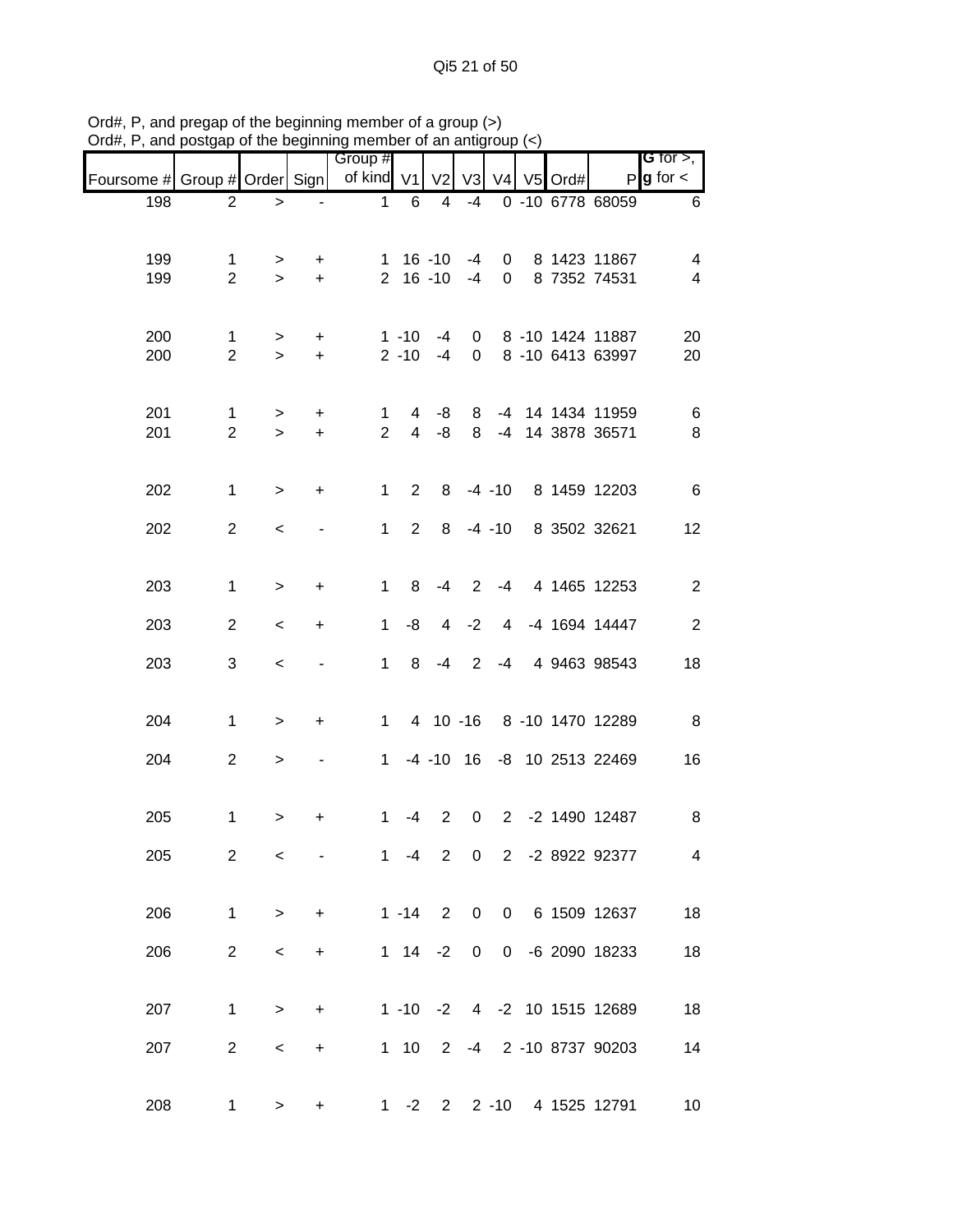Qi5 22 of 50

| ana i                                         | oolyap                              |                       |                                     | or are beginning included or arraingroup $(\leq)$ |                                |                                  |                                |                                                  |         |                                              |                                       |
|-----------------------------------------------|-------------------------------------|-----------------------|-------------------------------------|---------------------------------------------------|--------------------------------|----------------------------------|--------------------------------|--------------------------------------------------|---------|----------------------------------------------|---------------------------------------|
| Foursome # Group # Order Sign   of kind V1 V2 |                                     |                       |                                     | Group #                                           |                                |                                  |                                | V3 V4                                            | V5 Ord# |                                              | G for $>$ ,<br>$P$ <b>g</b> for $\lt$ |
| 208                                           | $\overline{2}$                      | $\,<$                 |                                     | 1                                                 | $-2$                           | 2                                |                                | $2 - 10$                                         |         | 4 7046 71161                                 | 6                                     |
| 209                                           | $\mathbf 1$                         | $\, > \,$             | $\ddot{}$                           | $\mathbf{1}$                                      |                                | $2 - 10$                         | $\overline{4}$                 | 6                                                |         | 0 1527 12809                                 | 10                                    |
| 209                                           | $\overline{2}$                      | $\,<\,$               |                                     | $1 \quad$                                         |                                | $2 - 10$                         | 4                              | 6                                                |         | 0 5942 58733                                 | 8                                     |
| 210<br>210                                    | $\mathbf{1}$<br>$\overline{2}$      | $\, >$<br>$\geq$      | $\ddot{}$<br>$\ddot{}$              | $\mathbf{1}$<br>$\overline{2}$                    |                                |                                  |                                | $0 -2 14 -16$<br>$0 -2 14 -16$                   |         | 2 1545 12973<br>2 2088 18223                 | 6<br>$\,6\,$                          |
| 211<br>211<br>211                             | $\mathbf{1}$<br>$\overline{2}$<br>3 | ><br>$\, >$<br>$\geq$ | $\ddot{}$<br>$\ddot{}$<br>$\ddot{}$ | $\mathbf 1$<br>$\overline{2}$<br>3                |                                | $-2$ 22 $-20$<br>$-2$ 22 $-20$   | $-2$ 22 $-20$                  | $\mathbf{2}$<br>2 <sup>7</sup><br>$\overline{2}$ |         | 0 1550 13007<br>0 1907 16451<br>0 6805 68447 | $\overline{\mathcal{A}}$<br>4<br>4    |
| 211<br>211                                    | 4<br>5                              | $\,<$<br>$\prec$      | $\ddot{}$<br>$\ddot{}$              | $\mathbf{1}$<br>$\overline{2}$                    |                                | $2 - 22$ 20                      | $2 - 22$ 20                    | $-2$<br>$-2$                                     |         | 0 3491 32533<br>0 5760 56809                 | $\overline{\mathcal{A}}$<br>4         |
| 212<br>212                                    | 1<br>$\overline{2}$                 | $\, > \,$<br>$\geq$   | $\ddot{}$<br>$\ddot{}$              | 1<br>$\overline{2}$                               | 8                              |                                  | $16 - 24$                      | $-2$                                             |         | 8 16 -24 -2 2 1555 13049<br>2 6022 59567     | 6<br>6                                |
| 213<br>213                                    | 1<br>$\overline{2}$                 | $\, > \,$<br>$\geq$   | $\ddot{}$<br>$\ddot{}$              | $\mathbf 1$<br>$\overline{2}$                     | $\mathbf{2}$<br>$\overline{2}$ | 6                                | -6                             |                                                  |         | 6 -6 14 -16 1559 13103<br>14 -16 6507 65123  | 4<br>$\overline{\mathcal{A}}$         |
| 214                                           | $\mathbf 1$                         | $\, > \,$             | $\ddot{}$                           | $\mathbf{1}$                                      | $\overline{4}$                 | -4                               |                                | $4 -2$                                           |         | 0 1564 13151                                 | $\overline{\mathcal{A}}$              |
| 214                                           | $\overline{2}$                      | $\,<\,$               | +                                   | $\mathbf{1}$                                      | $-4$                           | 4                                | $-4$                           | $\overline{2}$                                   |         | 0 1732 14779                                 | $\overline{\mathcal{A}}$              |
| 215                                           | 1                                   | $\geq$                | $\ddot{}$                           | 1                                                 | 8                              |                                  |                                |                                                  |         | 2 -4 2 -2 1572 13219                         | $\overline{c}$                        |
| 215                                           | $\overline{2}$                      | $\,<$                 |                                     | $\mathbf{1}$                                      | 8                              |                                  | $2 - 4$                        |                                                  |         | 2 -2 4471 42751                              | 16                                    |
| 216                                           | $\mathbf 1$                         | $\,>$                 | $\ddot{}$                           | $\mathbf{1}$                                      |                                |                                  |                                |                                                  |         | 2 -4 2 -2 16 1573 13229                      | 10                                    |
| 216                                           | $\overline{2}$                      | $\,<\,$               | $\ddot{}$                           | 1                                                 | $-2$                           |                                  | $4 -2$                         |                                                  |         | 2 -16 4490 42953                             | 8                                     |
| 217<br>217                                    | 1<br>$\overline{2}$                 | $\, > \,$<br>$\geq$   | +<br>$\ddot{}$                      | $\mathbf 1$<br>$\overline{2}$                     | $\overline{2}$<br>2            | $\overline{2}$<br>$\overline{2}$ | $\mathbf{2}$<br>$\overline{2}$ | $2^{\circ}$                                      |         | 2 -4 1597 13469<br>-4 5648 55663             | 6<br>$\overline{2}$                   |
| 217                                           | 3                                   | $\,<$                 |                                     | $\mathbf{1}$                                      | $\overline{2}$                 | $\overline{2}$                   | $\overline{2}$                 |                                                  |         | 2 -4 6850 68917                              | 10                                    |

Ord#, P, and pregap of the beginning member of a group (>) Ord#, P, and postgap of the beginning member of an antigroup (<)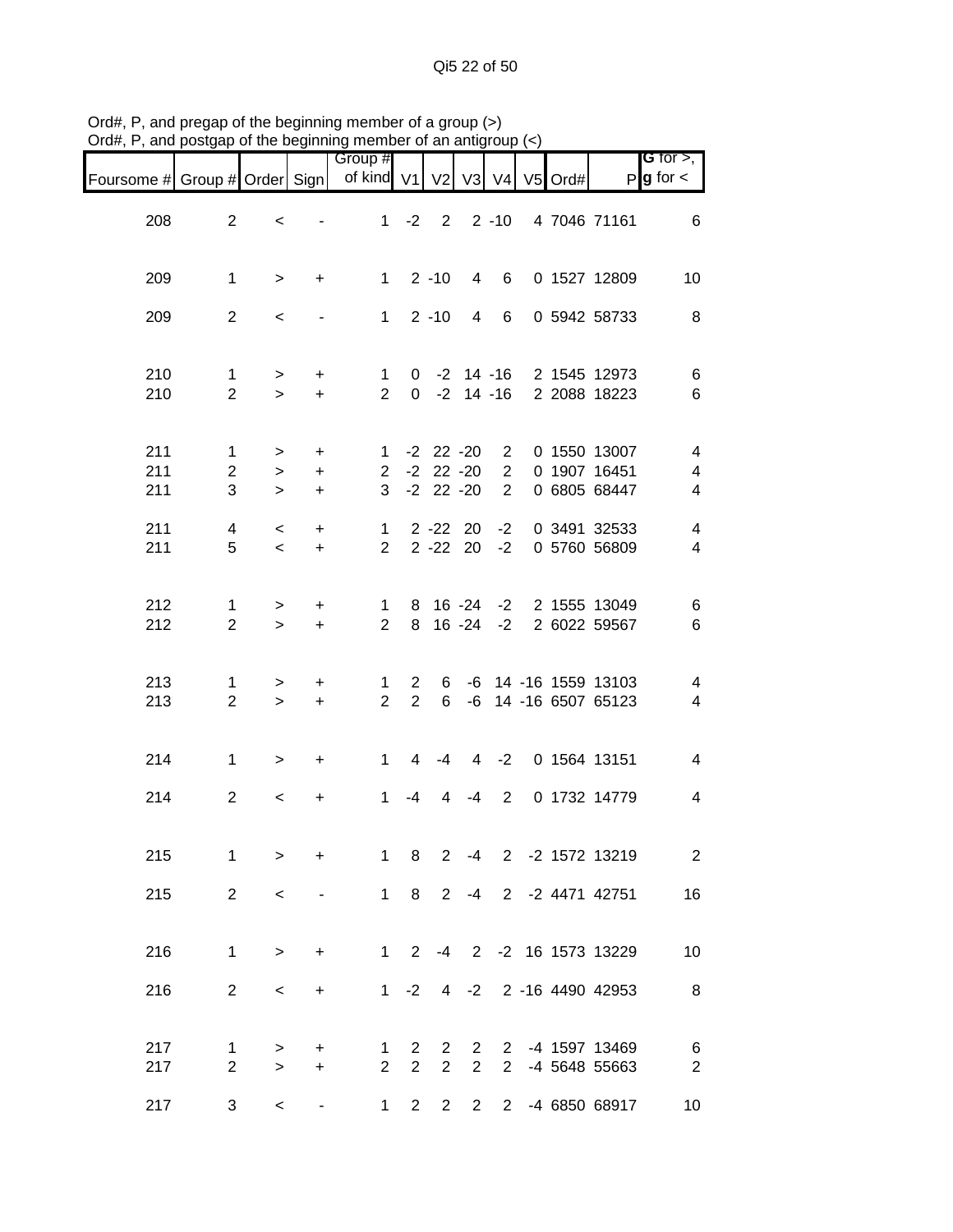|                                                                       |                                |                          |                          | Group #                        |                      |                |                           |                 |  |                                                | G for $>$ ,                      |
|-----------------------------------------------------------------------|--------------------------------|--------------------------|--------------------------|--------------------------------|----------------------|----------------|---------------------------|-----------------|--|------------------------------------------------|----------------------------------|
| Foursome # Group # Order Sign   of kind V1   V2   V3   V4   V5   Ord# |                                |                          |                          |                                |                      |                |                           |                 |  |                                                | $P$ <b>g</b> for $\lt$           |
|                                                                       |                                |                          |                          |                                |                      |                |                           |                 |  |                                                |                                  |
| 218                                                                   | $\mathbf{1}$                   | >                        | +                        | $1 \quad$                      |                      |                | $2\quad 2\quad 2$         | $-4$            |  | 4 1598 13477                                   | 8                                |
| 218                                                                   | $\overline{2}$                 | >                        | $\overline{\phantom{0}}$ | 1                              |                      |                | $-2$ $-2$ $-2$            | $\overline{4}$  |  | -4 5366 52553                                  | 10                               |
| 218                                                                   | 3                              | $\,<$                    | $\ddot{}$                |                                |                      |                | $1 -2 -2 -2$              |                 |  | 4 -4 7802 79631                                | $\overline{2}$                   |
| 219                                                                   | $\mathbf{1}$                   | $\,$                     | $\ddot{}$                | $\mathbf{1}$                   | -4                   |                |                           |                 |  | 4 2 -2 -4 1601 13513                           | 14                               |
| 219                                                                   | $\overline{2}$                 | $\overline{\phantom{a}}$ | $\ddot{}$                | 1                              |                      |                | $4 -4 -2$                 | $\overline{2}$  |  | 4 1606 13577                                   | 14                               |
| 220                                                                   | $\mathbf{1}$                   | $\geq$                   | $\ddot{}$                | 1                              |                      |                | $2 -2 -4$                 |                 |  | 4 -8 1603 13537                                | 14                               |
| 220                                                                   | $\overline{2}$                 | $\, > \,$                |                          | 1                              | $-2$                 | $\overline{2}$ |                           | $4 - 4$         |  | 8 8401 86381                                   | 10                               |
| 221<br>221                                                            | $\mathbf{1}$<br>$\overline{2}$ | $\, >$<br>$\geq$         | +<br>$\ddot{}$           | $\mathbf{1}$<br>$\overline{2}$ |                      |                |                           | 4 -8 10 -10     |  | 4 -8 10 -10 2 1606 13577<br>2 6554 65617       | 10<br>8                          |
| 222<br>222                                                            | 1<br>$\overline{2}$            | ><br>$\geq$              | $\ddot{}$<br>$\ddot{}$   |                                | $1 - 10$<br>$2 - 10$ | -8<br>-8       |                           |                 |  | 4 -2 -2 1614 13669<br>4 -2 -2 6243 62119       | 20<br>20                         |
| 223<br>223                                                            | $\mathbf 1$<br>$\overline{2}$  | ><br>$\, >$              | +<br>$\ddot{}$           |                                | 1 -10<br>$2 - 10$    | 8<br>8         | -8<br>-8                  |                 |  | 4 16 1621 13709<br>4 16 5964 59009             | 12<br>12                         |
| 224<br>224                                                            | $\mathbf{1}$<br>$\overline{2}$ | ><br>$\geq$              | +<br>$\ddot{}$           | 1<br>$\overline{2}$            | -8<br>-8             | $\overline{4}$ |                           |                 |  | 4 16 -16 -4 1623 13721<br>16 -16 -4 4785 46271 | 10<br>10                         |
| 225<br>225                                                            | 1<br>$\overline{2}$            | ><br>$\geq$              | +<br>$\ddot{}$           | 1<br>$\overline{2}$            |                      |                | 2 14 -10<br>$2 \t14 - 10$ | $2^{\circ}$     |  | 2 -2 1628 13759<br>-2 2351 20899               | $\overline{c}$<br>$\overline{2}$ |
| 226                                                                   | $\mathbf{1}$                   | $\geq$                   | $\ddot{}$                |                                |                      |                |                           |                 |  | 1 2 2 2 2 -8 1643 13903                        | $\overline{2}$                   |
| 226                                                                   | $\overline{2}$                 | $\geq$                   |                          |                                |                      |                |                           | $1 -2 -2 -2 -2$ |  | 8 4314 41213                                   | 10                               |
| 227                                                                   | $\mathbf{1}$                   | $\, > \,$                | +                        |                                |                      |                |                           |                 |  | 1 -8 28 -26 26 -28 1647 13931                  | 10                               |
| 227                                                                   | $\overline{2}$                 | $\overline{\phantom{a}}$ | +                        |                                |                      |                |                           |                 |  | 1 8 -28 26 -26 28 1652 13999                   | 10                               |

Ord#, P, and pregap of the beginning member of a group (>) Ord#, P, and postgap of the beginning member of an antigroup (<)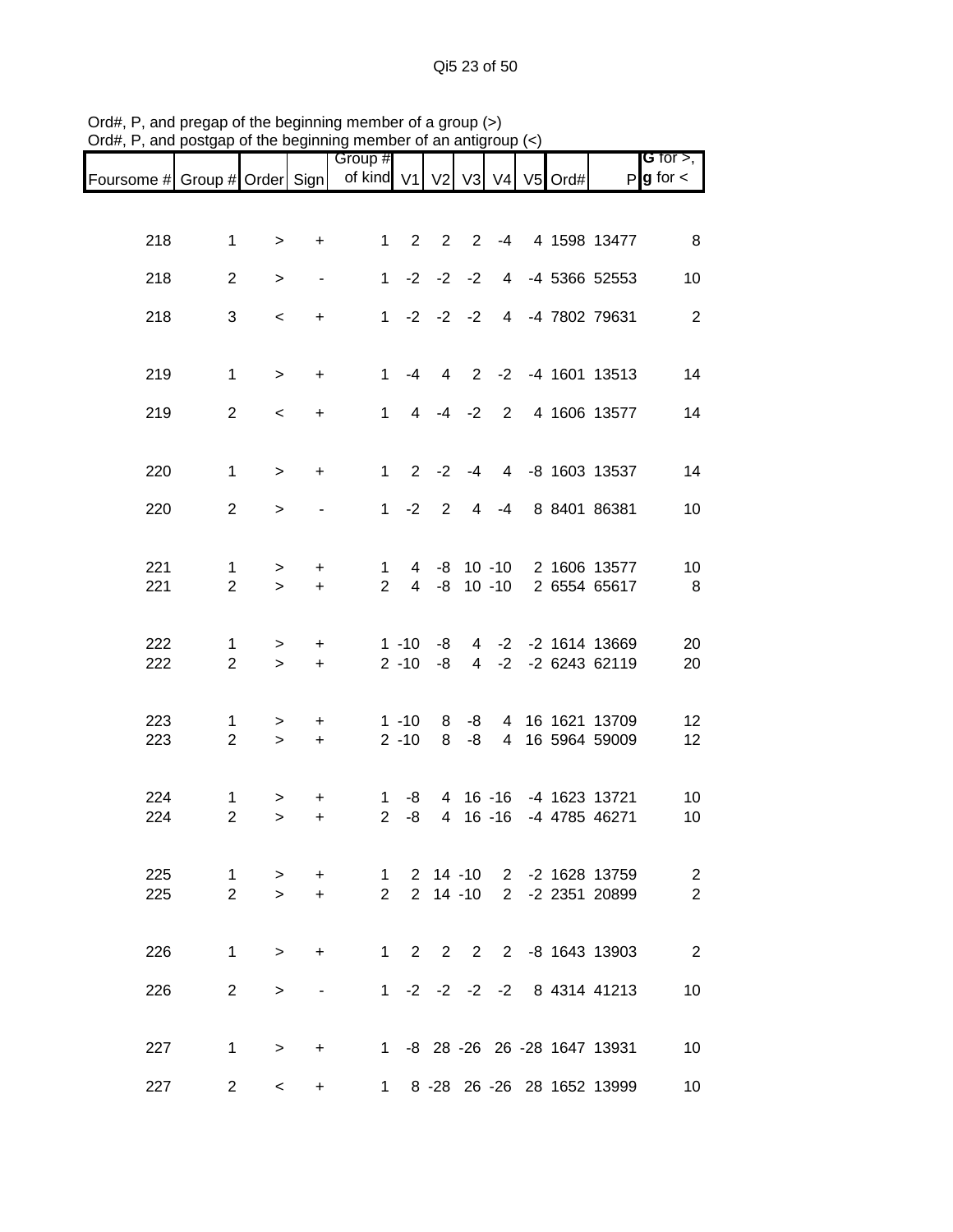|                               |                                  |                          |                              | , and posigap or the beginning inember or an amigroup $(5)$ |                      |                |                                  |                            |         |                                              |                                       |
|-------------------------------|----------------------------------|--------------------------|------------------------------|-------------------------------------------------------------|----------------------|----------------|----------------------------------|----------------------------|---------|----------------------------------------------|---------------------------------------|
| Foursome # Group # Order Sign |                                  |                          |                              | Group #<br>of kind V1                                       |                      | V2             | V3 V4                            |                            | V5 Ord# |                                              | G for $>$ ,<br>$P$ <b>g</b> for $\lt$ |
| 228                           | 1                                | $\, > \,$                | $\ddot{}$                    |                                                             | $1 \t16 - 30 - 2$    |                |                                  | $\overline{2}$             |         | 8 1663 14107                                 | 20                                    |
| 228                           | $\overline{2}$                   | $\,<\,$                  | +                            |                                                             | $1 - 16$ 30          |                |                                  |                            |         | 2 -2 -8 2147 18839                           | 20                                    |
| 229                           | $\mathbf{1}$                     | $\,>$                    | $\ddot{}$                    | $\mathbf 1$                                                 |                      |                |                                  |                            |         | 2 8 -10 16 -10 1666 14153                    | $\overline{4}$                        |
| 229                           | $\overline{2}$                   | $\overline{\phantom{a}}$ | +                            |                                                             |                      |                |                                  |                            |         | 1 -2 -8 10 -16 10 3460 32257                 | $\overline{4}$                        |
|                               |                                  |                          |                              |                                                             |                      |                |                                  |                            |         |                                              |                                       |
| 230                           | $\mathbf{1}$                     | $\, >$                   | +                            |                                                             | $1 - 10$ 16 -10      |                |                                  | $\overline{4}$             |         | 8 1668 14173                                 | 14                                    |
| 230                           | $\overline{2}$                   | $\,<$                    | $\overline{\phantom{0}}$     |                                                             | $1 - 10$ 16 $-10$    |                |                                  | $\overline{4}$             |         | 8 5163 50311                                 | 10                                    |
| 231                           | $\mathbf{1}$                     | $\, >$                   | +                            |                                                             | $1 - 10$             |                |                                  |                            |         | 4 8 -16 -4 1670 14197                        | 20                                    |
| 231                           | $\overline{2}$                   | $\, > \,$                | $\qquad \qquad \blacksquare$ |                                                             | $1 \quad 10$         |                |                                  | $-4$ $-8$ 16               |         | 4 6923 69833                                 | $\overline{\mathbf{4}}$               |
| 232                           | $\mathbf{1}$                     | $\geq$                   | +                            | $\mathbf{1}$                                                |                      |                |                                  |                            |         | 4 2 -2 -10 2 1698 14489                      | 10                                    |
| 232                           | $\overline{2}$                   | $\, > \,$                |                              | $\mathbf{1}$                                                | $-4$                 | $-2$           |                                  |                            |         | 2 10 -2 2619 23557                           | 8                                     |
|                               |                                  |                          |                              |                                                             |                      |                |                                  |                            |         |                                              |                                       |
| 233<br>233                    | $\mathbf{1}$<br>$\overline{2}$   | ><br>$\geq$              | +<br>$+$                     | 1<br>$\overline{2}$                                         | -4<br>$-4$           | $\overline{4}$ |                                  |                            |         | 4 -2 -2 26 1704 14549<br>-2 -2 26 7482 75989 | 6<br>6                                |
| 234                           | 1                                | >                        | +                            | 1                                                           | $-2$                 |                |                                  |                            |         | -2 26 -26 26 1706 14557                      | 6                                     |
| 234                           | $\overline{2}$                   | $\geq$                   | $\ddot{}$                    | $\overline{2}$                                              | $-2$                 |                |                                  |                            |         | -2 26 -26 26 8218 84313                      | 6                                     |
| 235                           | $\mathbf 1$                      | $\,>$                    | +                            |                                                             | $1 - 10$             | 8              |                                  |                            |         | 2 2 -2 1716 14653                            | 14                                    |
| 235<br>235                    | $\overline{2}$<br>$\mathfrak{S}$ | $\,<$                    |                              |                                                             | $1 - 10$<br>$2 - 10$ | 8<br>8         | $\overline{2}$<br>$\overline{2}$ | $2^{\circ}$<br>$2^{\circ}$ |         | -2 3499 32603                                | 6<br>$\overline{\mathbf{4}}$          |
|                               |                                  | $\,<$                    |                              |                                                             |                      |                |                                  |                            |         | -2 4445 42487                                |                                       |
| 236                           | $\mathbf 1$                      | $\,$                     | +                            |                                                             |                      |                |                                  |                            |         | 1 2 2 -2 -10 2 1718 14669                    | 12                                    |
| 236                           | $\overline{2}$                   | >                        |                              |                                                             |                      |                |                                  |                            |         | 1 -2 -2 2 10 -2 7895 80677                   | $\,6\,$                               |
| 237                           | $\mathbf{1}$                     | $\, >$                   | +                            |                                                             |                      |                |                                  |                            |         | 1 2 -2 -10 2 2 1719 14683                    | 14                                    |
| 237                           | $\overline{c}$                   | $\, >$                   | $\qquad \qquad \blacksquare$ | 1                                                           |                      | $-2$ 2 10      |                                  |                            |         | -2 -2 5238 51197                             | 4                                     |

Ord#, P, and pregap of the beginning member of a group (>) Ord#, P, and postgap of the beginning member of an antigroup (<)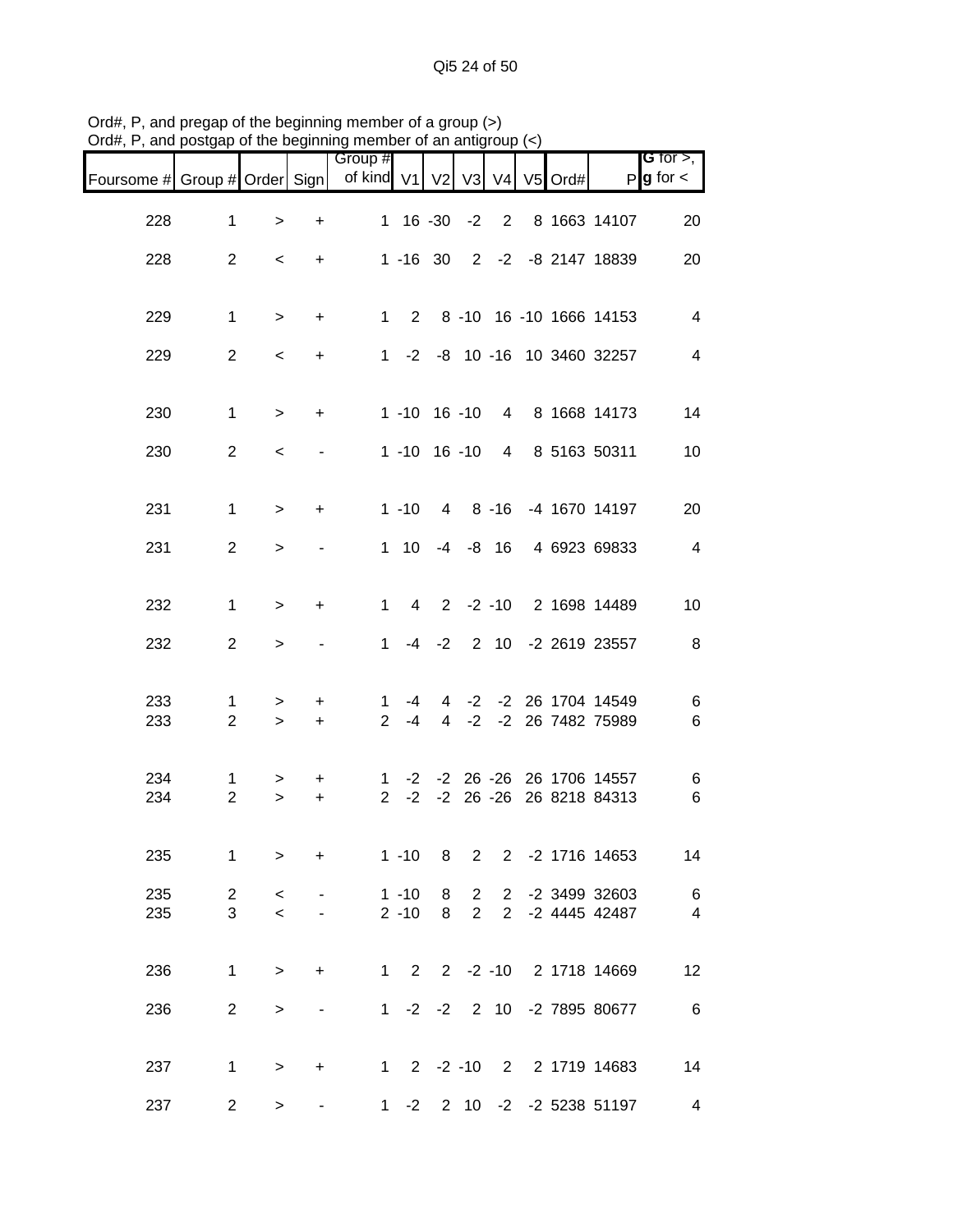| Foursome # Group # Order Sign |                                |                  |                                  | Group #<br>of kind V1          |                     |                     |                                  |                            | V2 V3 V4 V5 Ord# |                              | <b>G</b> for $>$ ,<br>$P$ <b>g</b> for $\lt$ |
|-------------------------------|--------------------------------|------------------|----------------------------------|--------------------------------|---------------------|---------------------|----------------------------------|----------------------------|------------------|------------------------------|----------------------------------------------|
|                               |                                |                  |                                  |                                |                     |                     |                                  |                            |                  |                              |                                              |
| 238                           | $\mathbf{1}$                   | $\geq$           | $\ddot{}$                        |                                |                     |                     | $1 \t2 \t2 \t-2 \t-2$            |                            |                  | 2 1722 14717                 | $\overline{4}$                               |
| 238                           | $\overline{2}$                 | $\,<\,$          | $\ddot{}$                        |                                |                     |                     | $1 -2 -2 2$                      |                            |                  | 2 -2 3039 27823              | $\overline{4}$                               |
|                               |                                |                  |                                  |                                |                     |                     |                                  |                            |                  |                              |                                              |
| 239                           | $\mathbf{1}$                   | $\,$             | $\ddot{}$                        |                                | $1 -2$              |                     | $2 \quad 0$                      | $\overline{0}$             |                  | 2 1725 14737                 | 6                                            |
| 239                           | $\overline{2}$                 | $\,<$            | $\overline{\phantom{a}}$         |                                | $1 -2$              | $\overline{2}$      | $\mathbf 0$                      | $\overline{0}$             |                  | 2 1846 15817                 | 6                                            |
|                               |                                |                  |                                  |                                |                     |                     |                                  |                            |                  |                              |                                              |
| 240<br>240                    | $\mathbf{1}$<br>$\overline{2}$ | $\geq$<br>$\geq$ | $\ddot{}$<br>$\ddot{}$           | $\mathbf{1}$<br>$\overline{2}$ |                     |                     | 4 -2 -4<br>$4 -2 -4$             | $2^{\circ}$<br>$2^{\circ}$ |                  | 6 1748 14929<br>6 3741 35089 | 6<br>$\,6$                                   |
|                               |                                |                  |                                  |                                |                     |                     |                                  |                            |                  |                              |                                              |
| 241<br>241                    | $\mathbf{1}$<br>$\overline{2}$ | ><br>$\geq$      | $\ddot{}$<br>$\ddot{}$           | $\mathbf{1}$<br>$\overline{2}$ | $\overline{2}$<br>2 | $\overline{2}$<br>2 | $\overline{2}$<br>$\overline{2}$ | $-4$<br>$-4$               |                  | 8 1761 15077<br>8 5649 55667 | 4<br>$\overline{\mathbf{4}}$                 |
|                               |                                |                  |                                  |                                |                     |                     |                                  |                            |                  |                              |                                              |
| 242                           | $\mathbf{1}$                   | $\geq$           | $\ddot{}$                        | 1                              | $-4$                | 8                   | $\overline{\phantom{0}}$         | $\overline{0}$             |                  | 2 1768 15137                 | $6\phantom{1}6$                              |
| 242                           | $\overline{2}$                 | $\,<\,$          |                                  | $1 \quad$                      | $-4$                | 8                   | $\overline{2}$                   | $\overline{0}$             |                  | 2 1877 16127                 | 12                                           |
|                               |                                |                  |                                  |                                |                     |                     |                                  |                            |                  |                              |                                              |
| 243                           | $\mathbf{1}$                   | $\,$             | $\boldsymbol{+}$                 | 1                              | $2^{\circ}$         | $\mathbf 0$         | $\overline{2}$                   | $-8$                       |                  | 0 1770 15149                 | 10                                           |
| 243                           | $\overline{2}$                 | $\,<$            | $\qquad \qquad \blacksquare$     | 1                              | $2^{\circ}$         | $\overline{0}$      | $\overline{2}$                   | $-8$                       |                  | 0 4246 40499                 | 8                                            |
|                               |                                |                  |                                  |                                |                     |                     |                                  |                            |                  |                              |                                              |
| 244                           | $\mathbf{1}$                   | $\, > \,$        | $\ddot{}$                        |                                |                     |                     |                                  |                            |                  | 1 0 12 -8 -4 2 1774 15193    | $\,6$                                        |
| 244                           | $\overline{2}$                 | $\,<$            | $\begin{array}{c} + \end{array}$ | $\mathbf 1$                    |                     | $0 - 12$            | 8 <sup>8</sup>                   |                            |                  | 4 -2 3888 36677              | 6                                            |
| 245                           | $\mathbf{1}$                   | $\geq$           | $\ddot{}$                        |                                |                     | $1 -2 -2$           |                                  |                            |                  | 0 4 -8 1787 15299            | 10                                           |
|                               |                                |                  |                                  |                                |                     |                     |                                  |                            |                  |                              |                                              |
| 245                           | $\overline{2}$                 | $\geq$           |                                  |                                | $1\quad 2$          | $2^{\circ}$         | $\mathbf 0$                      | -4                         |                  | 8 2925 26683                 | $\overline{2}$                               |
| 246                           | $\mathbf{1}$                   | $\geq$           | $\ddot{}$                        |                                | $1\quad 2$          |                     |                                  |                            |                  | 2 2 -2 -8 1799 15391         | 8                                            |
| 246                           | $\overline{2}$                 | $\,<\,$          |                                  | $1 \quad$                      | $\overline{2}$      | $2^{\circ}$         |                                  |                            |                  | 2 -2 -8 3604 33629           | 8                                            |
|                               |                                |                  |                                  |                                |                     |                     |                                  |                            |                  |                              |                                              |
| 247                           | $\mathbf{1}$                   | $\geq$           | $\ddot{}$                        |                                |                     |                     |                                  |                            |                  | 1 10 2 -2 -4 -2 1810 15497   | $\overline{\mathbf{4}}$                      |
| 247                           | $\overline{2}$                 | $\,<\,$          |                                  |                                |                     |                     |                                  |                            |                  | 1 10 2 -2 -4 -2 2622 23567   | 14                                           |

Ord#, P, and pregap of the beginning member of a group (>) Ord#, P, and postgap of the beginning member of an antigroup (<)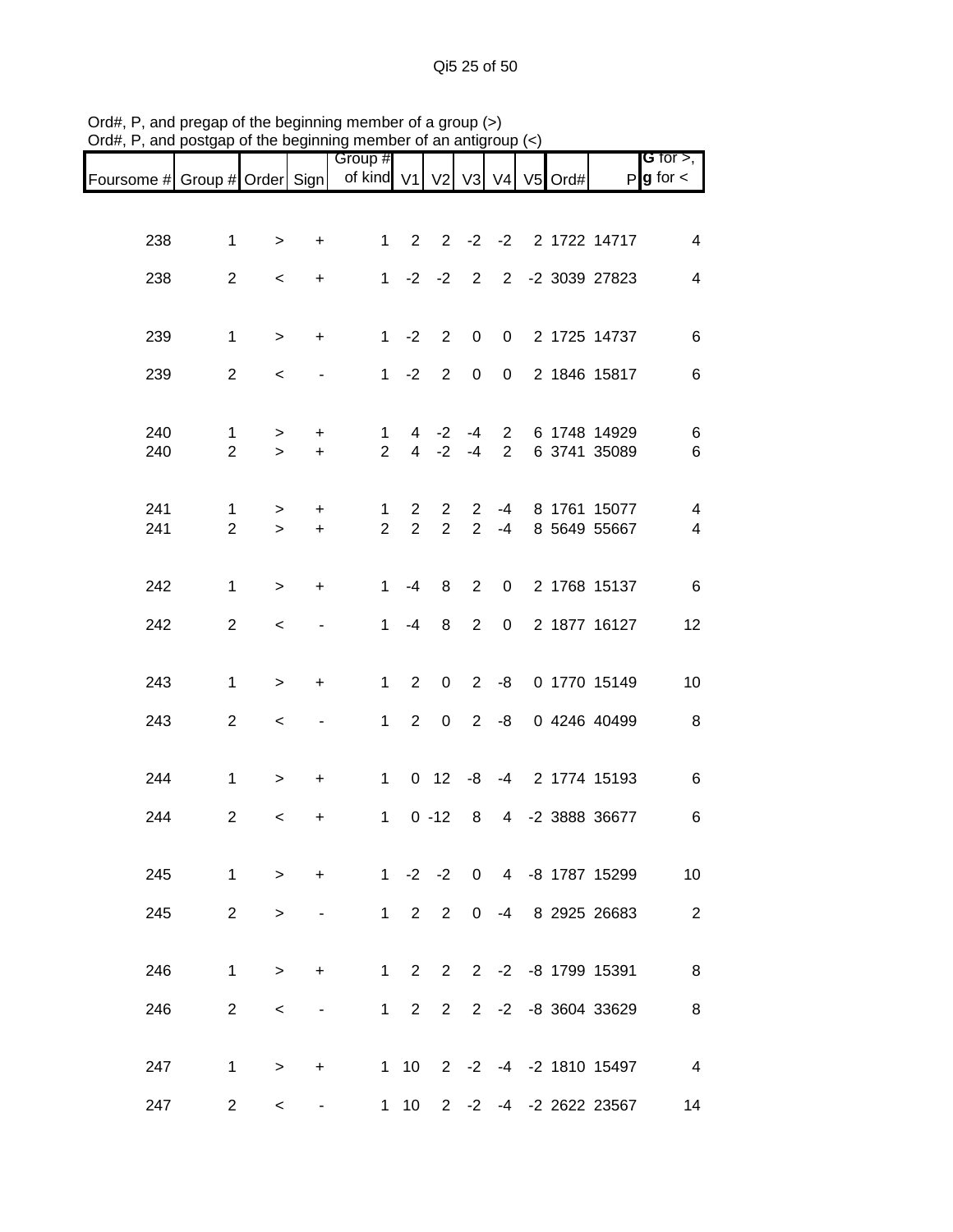| $U$ iu#, r , and postyap or the beginning member or an antigroup $(\leq)$ |                                |                          |                |                       |              |                |                      |                                  |               |                                                          |                                                                |
|---------------------------------------------------------------------------|--------------------------------|--------------------------|----------------|-----------------------|--------------|----------------|----------------------|----------------------------------|---------------|----------------------------------------------------------|----------------------------------------------------------------|
| Foursome # Group # Order Sign                                             |                                |                          |                | Group #<br>of kind V1 |              | V <sub>2</sub> |                      |                                  | V3 V4 V5 Ord# |                                                          | <b>G</b> for $>$ , $\overline{\phantom{a}}$<br>$P g$ for $\lt$ |
| 247                                                                       | 3                              | $\,<\,$                  |                |                       | $2 \quad 10$ |                | $2 -2$               |                                  |               | -4 -2 9339 97007                                         | 14                                                             |
|                                                                           |                                |                          |                |                       |              |                |                      |                                  |               |                                                          |                                                                |
| 248                                                                       | $\mathbf{1}$                   | $\geq$                   | $\ddot{}$      |                       |              |                | $1 \t2 \t-2 \t10$    |                                  |               | $-6$ $-2$ 1824 15643                                     | $\overline{2}$                                                 |
| 248                                                                       | $\overline{2}$                 | $\,<\,$                  | +              |                       | $1 -2$       |                | $2 - 10$             | 6                                |               | 2 7592 77267                                             | $\overline{2}$                                                 |
|                                                                           |                                |                          |                |                       |              |                |                      |                                  |               |                                                          |                                                                |
| 249                                                                       | $\mathbf{1}$                   | $\,>$                    | $\ddot{}$      | $1 \quad$             |              |                | $2 - 4 10$           | -6                               |               | 0 1850 15881                                             | 4                                                              |
| 249                                                                       | $\overline{2}$                 | $\,<\,$                  | $\ddot{}$      | $1 \quad$             | $-2$         |                | $4 - 10$             | 6                                |               | 0 3035 27799                                             | $\overline{4}$                                                 |
|                                                                           |                                |                          |                |                       |              |                |                      |                                  |               |                                                          |                                                                |
| 250                                                                       | $\mathbf{1}$                   | >                        | +              |                       | $1 10 - 10$  |                | 2                    | $\overline{0}$                   |               | 2 1871 16073                                             | 4                                                              |
| 250                                                                       | $\overline{2}$                 | $\geq$                   | $\ddot{}$      |                       | $2 10 - 10$  |                | $\overline{2}$       | $\overline{0}$                   |               | 2 6198 61613                                             | 4                                                              |
|                                                                           |                                |                          |                |                       |              |                |                      |                                  |               |                                                          |                                                                |
| 251<br>251                                                                | $\mathbf{1}$<br>$\overline{2}$ | ><br>$\geq$              | +<br>$\ddot{}$ | 1<br>$\overline{2}$   | 4<br>4       |                | $2 - 10$<br>$2 - 10$ | $\overline{4}$<br>$\overline{4}$ |               | 6 1895 16339<br>6 6350 63367                             | 6<br>$\,6$                                                     |
|                                                                           |                                |                          |                |                       |              |                |                      |                                  |               |                                                          |                                                                |
| 252                                                                       | $\mathbf{1}$                   | $\, > \,$                | +              |                       | $1 - 10$     | $2^{\circ}$    | $\overline{2}$       | -4                               |               | 8 1970 17093                                             | 16                                                             |
| 252                                                                       | $\overline{2}$                 | $\geq$                   | $\ddot{}$      |                       | $2 - 10$     | $\overline{2}$ | 2                    | $-4$                             |               | 8 7421 75323                                             | 16                                                             |
|                                                                           |                                |                          |                |                       |              |                |                      |                                  |               |                                                          |                                                                |
| 253                                                                       | $\mathbf{1}$                   | $\, > \,$                | +              | $\mathbf{1}$          |              |                |                      |                                  |               | -4 10 -8 -2 20 1979 17189                                | 6                                                              |
| 253                                                                       | $\overline{c}$                 | $\,<\,$                  | +              | $\mathbf{1}$          |              | 4 - 10         | 8                    |                                  |               | 2 -20 5463 53611                                         | 6                                                              |
| 253                                                                       | 3                              | $\overline{\phantom{a}}$ | $+$            | $\overline{2}$        |              | $4 - 10$       | 8                    |                                  |               | 2 -20 9479 98731                                         | $6\phantom{1}6$                                                |
| 254                                                                       | $\mathbf{1}$                   | $\, > \,$                | $\ddot{}$      | 1                     | 2            | $\mathbf 0$    | $\mathsf{O}$         | $-4$                             |               | 4 2009 17471                                             | $\overline{4}$                                                 |
|                                                                           |                                |                          |                |                       |              |                |                      |                                  |               |                                                          |                                                                |
| 254<br>254                                                                | $\overline{2}$<br>3            | $\lt$<br>$\,<\,$         | $\pm$<br>$+$   |                       |              |                |                      |                                  |               | 1 -2 0 0 4 -4 7067 71359<br>2 -2 0 0 4 -4 7623 77569     | 4<br>$\overline{4}$                                            |
|                                                                           |                                |                          |                |                       |              |                |                      |                                  |               |                                                          |                                                                |
| 255                                                                       | $\mathbf{1}$                   | $\geq$                   | +              |                       |              |                |                      |                                  |               | 1 -8 2 -6 -4 8 2049 17881                                | 18                                                             |
| 255                                                                       | $\overline{2}$                 | $\geq$                   | $+$            |                       |              |                |                      |                                  |               | 2 -8 2 -6 -4 8 2532 22669                                | 18                                                             |
|                                                                           |                                |                          |                |                       |              |                |                      |                                  |               |                                                          |                                                                |
| 256                                                                       | $\mathbf{1}$                   | $\, > \,$                | $+$            |                       |              |                |                      |                                  |               | 1 2 -6 -4 8 -8 2050 17891                                | 10                                                             |
| 256                                                                       | $\overline{2}$                 | $\overline{\phantom{0}}$ | $+$            |                       |              |                |                      |                                  |               | 1 -2 6 4 -8 8 5775 56941                                 | 10                                                             |
|                                                                           |                                |                          |                |                       |              |                |                      |                                  |               |                                                          |                                                                |
| 257<br>257                                                                | $\mathbf{1}$<br>$\overline{2}$ | ><br>$\geq$              | +<br>$\ddot{}$ |                       |              |                |                      |                                  |               | 1 10 -6 -2 2 -4 2059 17959<br>2 10 -6 -2 2 -4 3913 36901 | $\overline{\mathbf{2}}$<br>$\overline{2}$                      |

Ord#, P, and pregap of the beginning member of a group (>) Ord#, P, and postgap of the beginning member of an antigroup (<)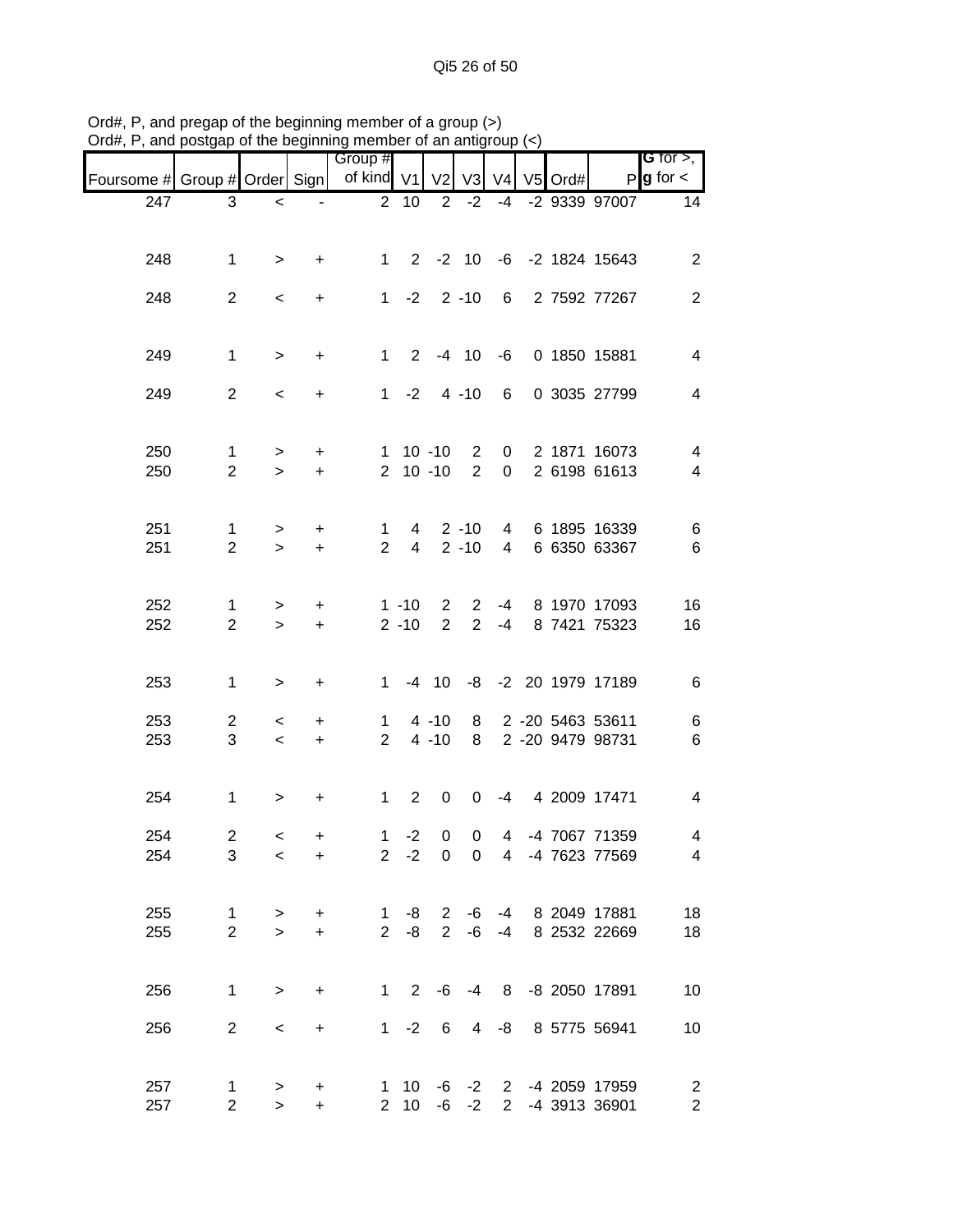Qi5 27 of 50

| <b>G</b> for $>$ ,                    |
|---------------------------------------|
| $P$ <b>g</b> for $\lt$                |
|                                       |
| -8 14 -4 2068 18047<br>4              |
| 14 -4 7367 74717<br>4                 |
|                                       |
| 0 2 -10 2100 18313<br>$\overline{2}$  |
|                                       |
| 0 -2 10 2966 27059<br>16              |
|                                       |
| 4 -10 -2 2117 18481<br>20             |
|                                       |
| 4 -10 -2 8180 83869<br>$\overline{4}$ |
|                                       |
| 4 -2 2130 18637<br>20                 |
| 4 -2 3965 37463<br>16                 |
|                                       |
| 2 -6 2132 18671<br>10                 |
|                                       |
| 6 2901 26407<br>8                     |
|                                       |
| 8 -2 -8 2139 18743<br>12              |
|                                       |
| 8 8962 92767<br>12                    |
|                                       |
| 2 2141 18757<br>8                     |
| 8<br>2 5527 54331                     |
|                                       |
| 1 -2 -2 -2 10 -4 2183 19249<br>12     |
|                                       |
| 1 -2 -2 -2 10 -4 5843 57689<br>8      |
|                                       |
| 1 0 -10 4 -2 10 2234 19739<br>12      |
| 1 0 10 -4 2 -10 2471 22051<br>12      |
|                                       |
|                                       |
| 4 -6 2238 19763<br>$\overline{4}$     |
| 4 -6 4545 43613<br>14                 |
|                                       |

Ord#, P, and pregap of the beginning member of a group (>) Ord#, P, and postgap of the beginning member of an antigroup (<)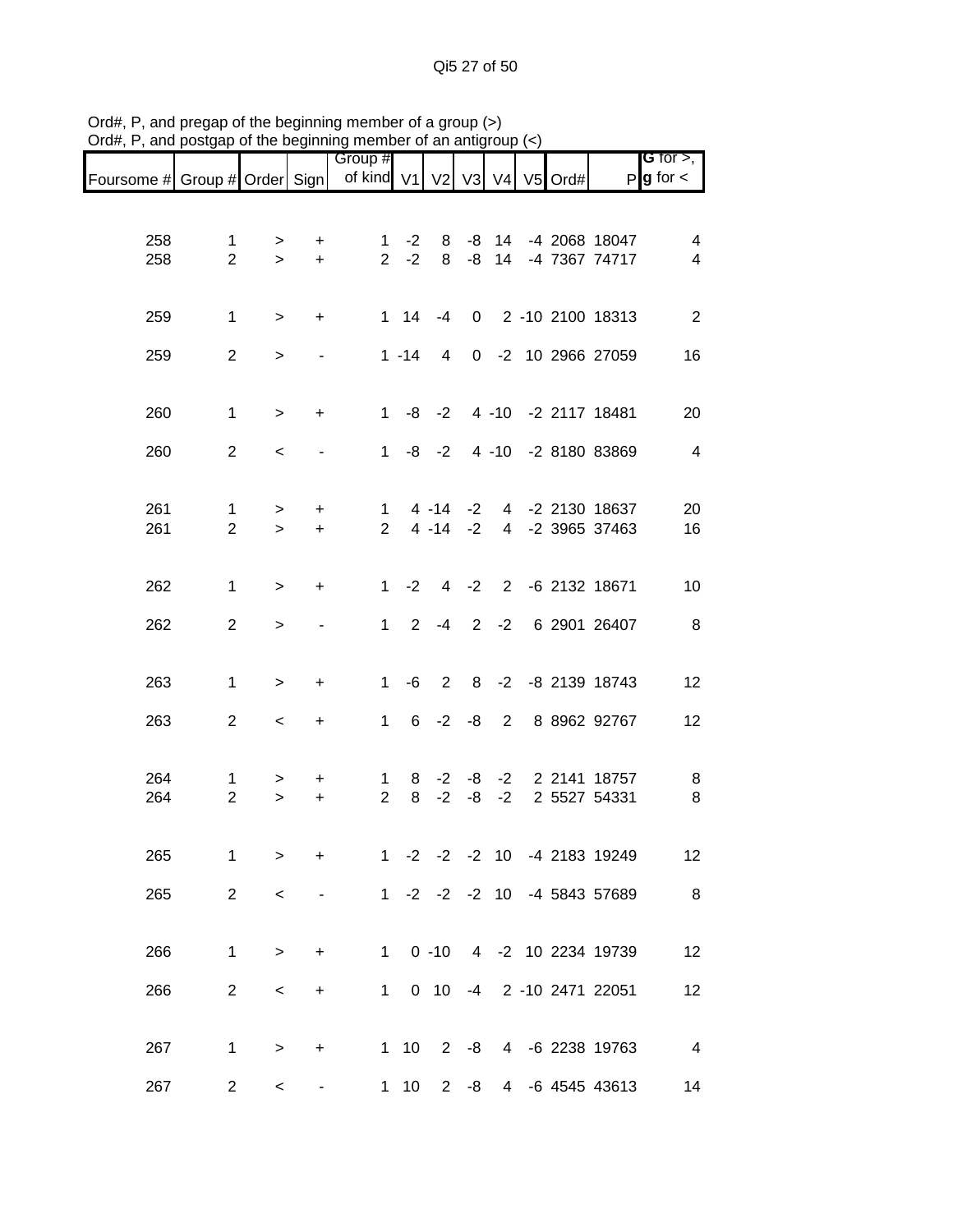| $D$ iu#, r, and postyap or the beginning member or an antigroup $(\leq)$ |                   |                  |                          |                                        |                                  |                               |                       |                              |  |                              |                                                    |
|--------------------------------------------------------------------------|-------------------|------------------|--------------------------|----------------------------------------|----------------------------------|-------------------------------|-----------------------|------------------------------|--|------------------------------|----------------------------------------------------|
| Foursome # Group # Order Sign                                            |                   |                  |                          | Group #<br>of kind V1 V2 V3 V4 V5 Ord# |                                  |                               |                       |                              |  |                              | <b>G</b> for $>$ ,<br>$P$ <b>g</b> for $\lt$       |
| 268                                                                      | $\mathbf{1}$      | $\,>$            | $\ddot{}$                | $\mathbf{1}$                           | $\mathbf 0$                      |                               | $8 - 10$              |                              |  | -2 10 2276 20123             | 6                                                  |
| 268                                                                      | $\overline{2}$    | $\,<\,$          | $\ddot{}$                | $\mathbf 1$                            |                                  |                               | $0 -8 10$             |                              |  | 2 -10 7824 79867             | 6                                                  |
| 269                                                                      | $\mathbf{1}$      | $\,$             | $\ddot{}$                | $\mathbf{1}$                           |                                  |                               | $0 -8$ 2 12           |                              |  | 0 2281 20161                 | 12                                                 |
| 269                                                                      | $\overline{2}$    | $\, >$           |                          | $\mathbf 1$                            |                                  |                               | $0 \t 8 \t -2 \t -12$ |                              |  | 0 4289 40961                 | 12 <sub>2</sub>                                    |
| 270                                                                      | $\mathbf{1}$      | $\, >$           | $\ddot{}$                | $\mathbf{1}$                           |                                  |                               |                       |                              |  | -4 -10 20 -4 -6 2325 20627   | 16                                                 |
| 270                                                                      | $\overline{2}$    | $\,<\,$          |                          | $\mathbf{1}$                           |                                  |                               | -4 -10 20             |                              |  | -4 -6 4039 38273             | 8                                                  |
| 271                                                                      | $\mathbf 1$       |                  |                          | 1                                      | -6                               | $\mathbf{2}$                  | $-4$                  |                              |  | -8 10 2329 20681             | 18                                                 |
| 271                                                                      | $\overline{2}$    | ><br>$\geq$      | $\ddot{}$<br>$\ddot{}$   | $\overline{2}$                         | -6                               | $2^{\circ}$                   | -4                    | -8                           |  | 10 2435 21701                | 18                                                 |
| 272                                                                      | $\mathbf 1$       | $\, >$           | $\ddot{}$                | $\mathbf{1}$                           |                                  |                               | $2 -4 -8 10$          |                              |  | 0 2330 20693                 | 12                                                 |
| 272                                                                      | $\overline{2}$    | $\,<\,$          | $\overline{\phantom{a}}$ | $\mathbf{1}$                           |                                  |                               | $2 -4 -8 10$          |                              |  | 0 4297 41051                 | 6                                                  |
| 273                                                                      | $\mathbf 1$       | $\, > \,$        | $\ddot{}$                | 1                                      | $2^{\circ}$                      |                               | 6 -10 14              |                              |  | 2 2338 20753                 | $\overline{4}$                                     |
| 273                                                                      | $\overline{2}$    | $\geq$           | $\ddot{}$                | $\overline{2}$                         | $\overline{2}$                   |                               | 6 -10 14              |                              |  | 2 5396 52883                 | $\overline{4}$                                     |
| 273                                                                      | 3                 | $\,<\,$          | $\ddot{}$                |                                        |                                  |                               |                       |                              |  | 1 -2 -6 10 -14 -2 9097 94327 | 4                                                  |
| 274                                                                      | $\mathbf{1}$      | $\, > \,$        | $\ddot{}$                |                                        |                                  |                               |                       |                              |  | 1 -16 16 -8 -8 2 2359 20981  | 18                                                 |
| 274                                                                      | $\overline{2}$    | $\leq$           | $\pm$                    |                                        |                                  |                               |                       |                              |  | 1 16 -16 8 8 -2 4829 46727   | 20                                                 |
| 275                                                                      | $\mathbf{1}$      | $\, > \,$        | $\ddot{}$                | 1                                      | $\overline{2}$                   | 2                             | $-2$                  | $\overline{0}$               |  | 4 2376 21143                 | 4                                                  |
| 275<br>275                                                               | 2<br>$\mathbf{3}$ | $\geq$<br>$\geq$ | $\ddot{}$<br>$\ddot{}$   | $\overline{2}$<br>3                    | $\overline{2}$<br>$\overline{2}$ | $\overline{2}$<br>$2^{\circ}$ | $-2$<br>$-2$          | $\mathbf{0}$<br>$\mathbf{0}$ |  | 4 2655 23873<br>4 3440 32063 | $\overline{\mathbf{4}}$<br>$\overline{\mathbf{4}}$ |
| 275                                                                      | 4                 |                  |                          |                                        | $1 -2 -2$                        |                               | $\overline{2}$        |                              |  | 0 -4 2805 25447              | 8                                                  |
|                                                                          |                   | $\, >$           |                          |                                        |                                  |                               |                       |                              |  |                              |                                                    |
| 275                                                                      | 5                 | $\,<$            | $\ddot{}$                | $\mathbf 1$                            |                                  |                               | $-2$ $-2$ 2           |                              |  | 0 -4 4194 39883              | $\overline{\mathcal{A}}$                           |
| 275                                                                      | 6                 | $\,<\,$          |                          |                                        | $1 \t2 \t2 \t-2$                 |                               |                       | $\overline{0}$               |  | 4 8910 92243                 | 8                                                  |
| 276                                                                      | 1                 | >                | +                        |                                        |                                  |                               |                       |                              |  | 1 -26 -2 2 14 -12 2392 21313 | 30                                                 |

Ord#, P, and pregap of the beginning member of a group (>) Ord#, P, and postgap of the beginning member of an antigroup (<)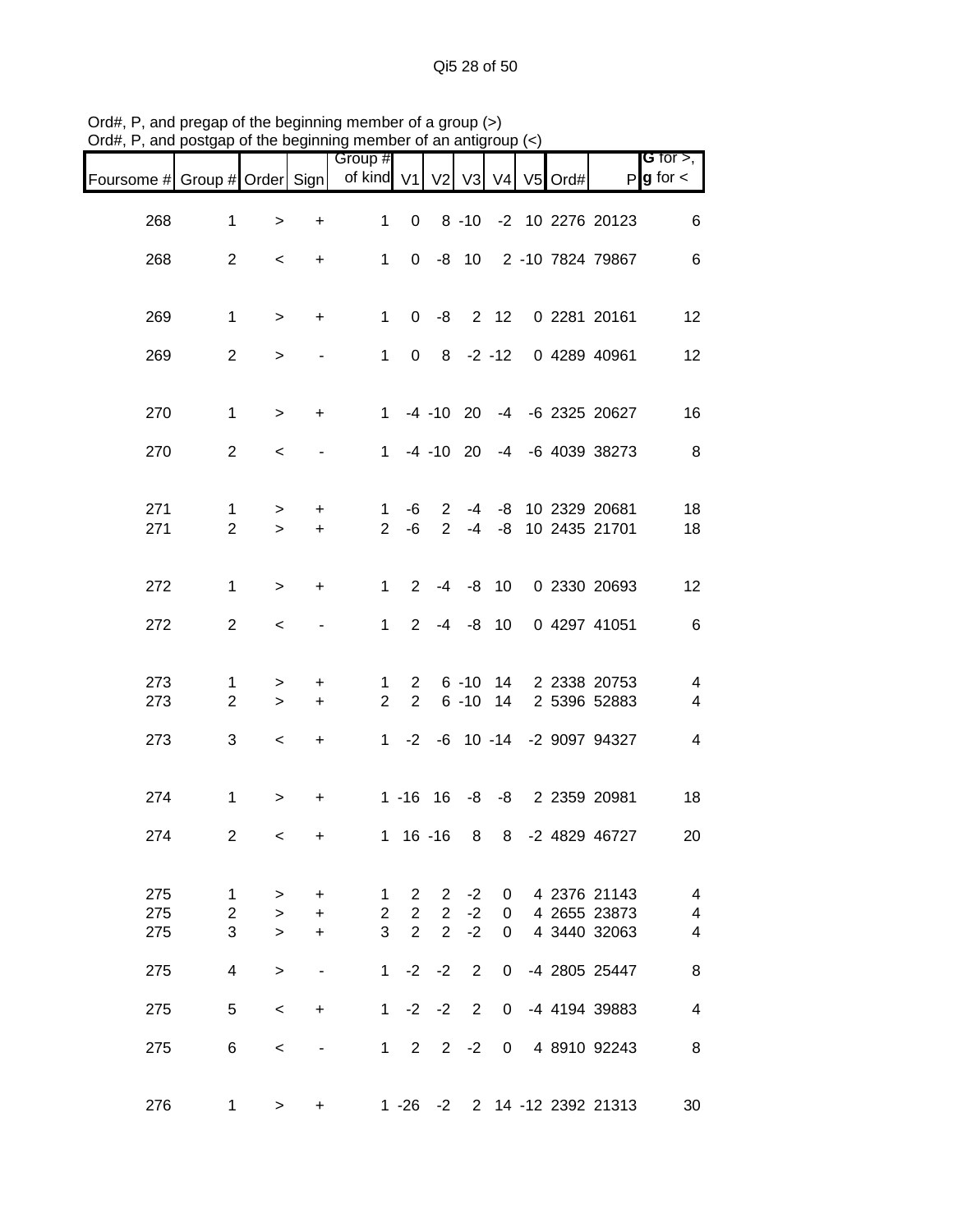Qi5 29 of 50

|                               |                                |                     |                        | Group #                        |                          |                          |                                |                                   |            |                                    | <b>G</b> for $>$ ,               |
|-------------------------------|--------------------------------|---------------------|------------------------|--------------------------------|--------------------------|--------------------------|--------------------------------|-----------------------------------|------------|------------------------------------|----------------------------------|
| Foursome # Group # Order Sign |                                |                     |                        | of kind V1                     |                          | V <sub>2</sub>           | V3                             |                                   | V4 V5 Ord# |                                    | $P$ <b>g</b> for $\lt$           |
| 276                           | $\overline{2}$                 | $\,<\,$             | +                      |                                | 1 26                     |                          |                                |                                   |            | 2 -2 -14 12 8755 90407             | 30                               |
| 277<br>277                    | $\mathbf 1$<br>$\overline{2}$  | ><br>$\geq$         | +<br>$+$               |                                | $124 - 28$<br>2 24 -28   |                          | $\mathbf{2}$<br>$\overline{2}$ |                                   |            | 4 -2 2397 21347<br>4 -2 3207 29537 | 6<br>6                           |
| 278<br>278                    | $\mathbf{1}$<br>$\overline{2}$ | ><br>$\geq$         | +<br>$+$               | 1<br>2 <sup>1</sup>            |                          | 4 22 -26<br>4 22 -26     |                                | $2^{\circ}$<br>$2^{\circ}$        |            | 2 2416 21523<br>2 8381 86201       | $\overline{c}$<br>4              |
| 279<br>279                    | $\mathbf{1}$<br>$\overline{2}$ | $\, > \,$<br>$\geq$ | +<br>$\ddot{}$         | $\mathbf{1}$<br>$\overline{2}$ | 10<br>10                 |                          | $0 -2$<br>$0 -2$               |                                   |            | 8 -6 2431 21649<br>8 -6 3814 35899 | $\overline{c}$<br>$\overline{2}$ |
| 280                           | $\mathbf{1}$                   | $\geq$              | +                      | 1                              | 8                        |                          |                                |                                   |            | -2 -8 10 -10 2443 21773            | 6                                |
| 280                           | $\overline{2}$                 | $\geq$              |                        | 1                              | -8                       |                          |                                |                                   |            | 2 8 -10 10 9117 94541              | 10                               |
| 281                           | $\mathbf{1}$                   | $\geq$              | +                      |                                | 1 -10 14 -16             |                          |                                |                                   |            | 8 -2 2447 21817                    | 14                               |
| 281                           | $\overline{2}$                 | $\,<\,$             |                        |                                | $1 - 10$ $14 - 16$       |                          |                                |                                   |            | 8 -2 6824 68659                    | 10                               |
| 282<br>282                    | 1<br>$\overline{2}$            | ><br>$\geq$         | +<br>$\ddot{}$         |                                | $1 - 16$<br>$2 - 16$     | 8<br>8                   | $-2$<br>$-2$                   | -4<br>$-4$                        |            | 4 2449 21839<br>4 3555 33179       | 18<br>18                         |
| 283                           | $\mathbf{1}$                   | >                   | +                      | 1                              | 8                        | $-2$                     | -4                             | $4\overline{ }$                   |            | 2 2450 21841                       | $\overline{2}$                   |
| 283                           | $\overline{2}$                 | >                   |                        | $\mathbf{1}$                   | -8                       | $\overline{2}$           | 4                              | $-4$                              |            | -2 7662 77999                      | 16                               |
| 284<br>284                    | $\mathbf{1}$<br>$\overline{2}$ | $\, > \,$<br>$\geq$ | +<br>$+$               | $\mathbf{1}$                   | $2 -2 -8$                | $-2 -8$                  | $\overline{0}$<br>$\Omega$     | $4\overline{ }$<br>$\overline{4}$ |            | 4 2462 21977<br>4 5719 56417       | 16<br>16                         |
| 285<br>285                    | $\mathbf{1}$<br>$\overline{2}$ | $\, > \,$<br>$\geq$ | $\ddot{}$<br>$\ddot{}$ | $\mathbf{1}$<br>$\overline{2}$ |                          | $2 - 4 10$<br>$2 - 4 10$ |                                |                                   |            | 0 -8 2468 22031<br>0 -8 3178 29231 | $\overline{4}$<br>10             |
| 286<br>286                    | $\mathbf{1}$<br>$\overline{2}$ | ><br>$\geq$         | +<br>$\ddot{}$         |                                | $1 - 4 10$<br>$2 - 4 10$ |                          | $\Omega$                       | $0 - 8$<br>-8                     |            | 2 2469 22037<br>2 7168 72467       | 6<br>6                           |
| 287                           | $\mathbf 1$                    | $\geq$              | $\ddot{}$              |                                | $1\quad10$               |                          | $0 -8$                         | $2^{\circ}$                       |            | 0 2470 22039                       | $\overline{c}$                   |

Ord#, P, and pregap of the beginning member of a group (>) Ord#, P, and postgap of the beginning member of an antigroup (<)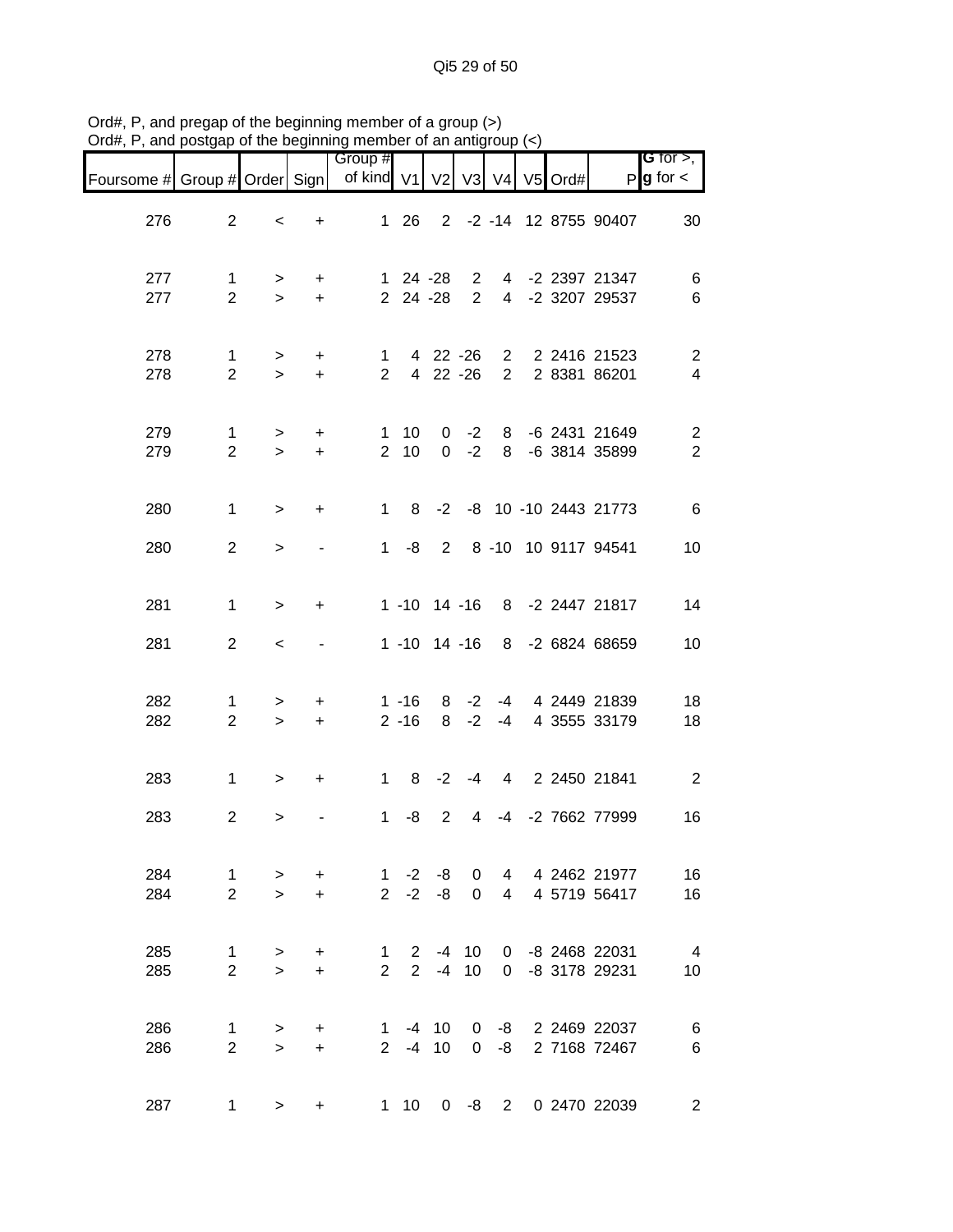| Foursome # Group # Order Sign |                                |                          |                        | Group #<br>of kind V1 V2      |                                  |                                  |                     |                | V3 V4 V5 Ord# |                                      | G for $>$ ,<br>$P$ <b>g</b> for $\lt$     |
|-------------------------------|--------------------------------|--------------------------|------------------------|-------------------------------|----------------------------------|----------------------------------|---------------------|----------------|---------------|--------------------------------------|-------------------------------------------|
| 287                           | $\overline{2}$                 | $\,<$                    | $\ddot{}$              |                               | $1 - 10$                         | $\mathbf 0$                      |                     | $8 - 2$        |               | 0 4414 42221                         | $\overline{2}$                            |
| 288<br>288                    | $\mathbf{1}$<br>$\overline{2}$ | ><br>$\geq$              | +<br>$+$               | 1<br>2                        | -8<br>-8                         | $\overline{2}$<br>$\overline{2}$ | 0<br>$\overline{0}$ |                |               | 6 -10 2472 22063<br>6 -10 3029 27763 | 12<br>12                                  |
| 289                           | $\mathbf{1}$                   | $\,>$                    | $\ddot{}$              | $1 \quad$                     |                                  |                                  |                     |                |               | 6 -10 14 -14 10 2475 22079           | 6                                         |
| 289                           | $\overline{2}$                 | $\,<$                    | $\ddot{}$              | 1                             |                                  |                                  |                     |                |               | -6 10 -14 14 -10 2480 22123          | $\,6$                                     |
| 290                           | $\mathbf{1}$                   | $\geq$                   | $\ddot{}$              |                               |                                  |                                  |                     |                |               | 1 10 -8 -2 -2 10 2482 22133          | $\overline{4}$                            |
| 290                           | $\overline{2}$                 | $\,<$                    |                        |                               |                                  |                                  |                     |                |               | 1 10 -8 -2 -2 10 8697 89821          | 12                                        |
| 291                           | $\mathbf{1}$                   | $\,$                     | $\ddot{}$              |                               | $1 - 10$                         |                                  | $2 -2$              | $2^{\circ}$    |               | 4 2493 22271                         | 12                                        |
| 291                           | $\overline{2}$                 | $\,<\,$                  |                        |                               | $1 - 10$                         |                                  | $2 -2$              | $2^{\circ}$    |               | 4 6096 60443                         | 6                                         |
| 292<br>292                    | $\mathbf{1}$<br>$\overline{2}$ | ><br>$\geq$              | $\ddot{}$<br>$\ddot{}$ | 1<br>$\overline{2}$           | $-2$<br>$-2$                     | $\mathbf{2}$<br>$\overline{2}$   | 4<br>$\overline{4}$ | $\overline{4}$ |               | 4 -8 2495 22277<br>-8 2683 24107     | $\overline{\mathbf{4}}$<br>$\overline{4}$ |
| 293                           | $\mathbf{1}$                   | $\,$                     | $\ddot{}$              | $\mathbf{1}$                  |                                  | $0$ 10                           |                     |                |               | -4 -10 16 2511 22447                 | $\,6\,$                                   |
| 293                           | $\overline{2}$                 | $\,<$                    | $\ddot{}$              | $\mathbf 1$                   |                                  | $0 - 10$                         |                     |                |               | 4 10 -16 7110 71843                  | 6                                         |
| 294<br>294                    | $\mathbf{1}$<br>$\overline{2}$ | $\, > \,$<br>$\geq$      | +<br>$\ddot{}$         | 1<br>$\overline{2}$           | $\overline{2}$<br>$\overline{2}$ | 4                                | 10<br>4 10          | -8<br>-8       |               | 2 2529 22639<br>2 7738 78889         | $\overline{c}$<br>$\boldsymbol{2}$        |
| 294                           | 3                              | $\overline{\phantom{0}}$ | $+$                    | 1 -2 -4 -10 8 -2 8972 92861   |                                  |                                  |                     |                |               |                                      | $\overline{2}$                            |
| 295<br>295                    | $\mathbf{1}$<br>$\overline{2}$ | ><br>$\geq$              | $\ddot{}$<br>$\ddot{}$ | $\mathbf 1$<br>$\overline{2}$ |                                  | 4 10<br>4 10                     | -8<br>-8            |                |               | 2 -6 2530 22643<br>2 -6 3893 36713   | $\overline{4}$<br>4                       |
| 296                           | $\mathbf 1$                    | $\geq$                   | $\ddot{}$              |                               |                                  |                                  |                     |                |               | 1 2 -6 -4 8 -2 2533 22679            | 10                                        |
| 296                           | $\overline{2}$                 | $\,<\,$                  | +                      |                               | $1 -2$                           | -6                               | 4                   | -8             |               | 2 7420 75307                         | 16                                        |
| 297                           | $\mathbf 1$                    | $\geq$                   | +                      |                               | $1 \t 8 \t -2 \t -4 \t 2$        |                                  |                     |                |               | 6 2536 22699                         | $\overline{2}$                            |

Ord#, P, and pregap of the beginning member of a group (>) Ord#, P, and postgap of the beginning member of an antigroup (<)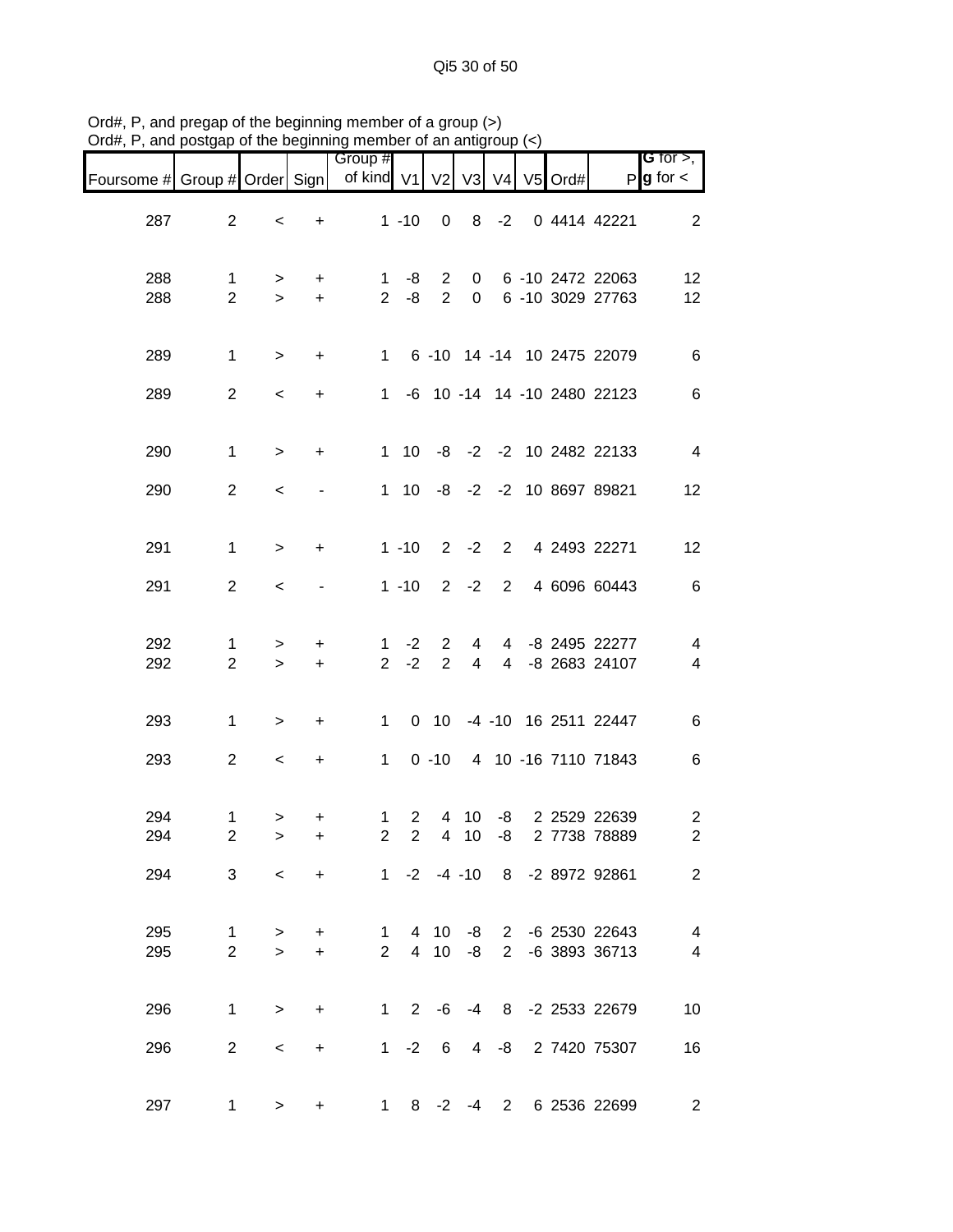| ana                           | ootgap                          |                     |                          | or the beginning member or an antign |                |                                  |                          |                |         |                                  |                                       |
|-------------------------------|---------------------------------|---------------------|--------------------------|--------------------------------------|----------------|----------------------------------|--------------------------|----------------|---------|----------------------------------|---------------------------------------|
| Foursome # Group # Order Sign |                                 |                     |                          | Group #<br>of kind V1                |                | V <sub>2</sub>                   | V <sub>3</sub>           | V <sub>4</sub> | V5 Ord# |                                  | G for $>$ ,<br>$P$ <b>g</b> for $\lt$ |
| 297                           | $\overline{2}$                  | $\, > \,$           | $\ddot{}$                | $\overline{2}$                       | 8              | $-2$                             | $-4$                     | 2              |         | 6 6504 65101                     | $\overline{2}$                        |
|                               |                                 |                     |                          |                                      |                |                                  |                          |                |         |                                  |                                       |
| 298                           | $\mathbf 1$                     | $\, > \,$           | $\ddot{}$                | $\mathbf{1}$                         |                |                                  |                          |                |         | -4 2 6 -10 8 2538 22717          | 8                                     |
| 298                           | $\overline{2}$                  | $\,<$               | $\ddot{}$                | $\mathbf{1}$                         |                |                                  |                          |                |         | 4 -2 -6 10 -8 7206 72893         | 8                                     |
|                               |                                 |                     |                          |                                      |                |                                  |                          |                |         |                                  |                                       |
| 299                           | $\mathbf{1}$                    | $\mathbf{L}$        | $\ddot{}$                |                                      |                |                                  |                          |                |         | 1 2 -10 12 -16 8 2558 22921      | 14                                    |
| 299                           | $\overline{2}$                  | $\,<$               | +                        |                                      |                |                                  |                          |                |         | 1 -2 10 -12 16 -8 6524 65309     | 14                                    |
|                               |                                 |                     |                          |                                      |                |                                  |                          |                |         |                                  |                                       |
| 300                           | $\mathbf{1}$                    | $\, > \,$           | $\ddot{}$                |                                      |                | $1 10 -8 -2$                     |                          |                |         | 2 4 2572 23041                   | $\overline{2}$                        |
| 300                           | $\overline{2}$                  | $\,<$               | +                        |                                      | $1 - 10$       | 8                                | $\overline{\phantom{a}}$ | $-2$           |         | -4 8926 92399                    | $\overline{2}$                        |
|                               |                                 |                     |                          |                                      |                |                                  |                          |                |         |                                  |                                       |
| 301                           | 1                               | >                   | $\ddot{}$                | 1                                    | -8             | $-2$                             | $\overline{2}$           | $\overline{4}$ |         | 2 2573 23053                     | 12                                    |
| 301                           | $\overline{2}$                  | $\geq$              | $\ddot{}$                | $\overline{2}$                       | -8             | $-2$                             | $\overline{2}$           | $\overline{4}$ |         | 2 7927 81013                     | 12                                    |
|                               |                                 |                     |                          |                                      |                |                                  |                          |                |         |                                  |                                       |
| 302<br>302                    | $\mathbf 1$<br>$\boldsymbol{2}$ | $\, > \,$<br>$\, >$ | +<br>$\ddot{}$           | 1<br>$\overline{2}$                  | $-2$<br>$-2$   | $\overline{2}$<br>$\overline{2}$ | 4<br>$\overline{4}$      | $2^{\circ}$    |         | 2 -4 2574 23057<br>-4 8019 82007 | 4<br>$\overline{\mathbf{4}}$          |
|                               |                                 |                     |                          |                                      |                |                                  |                          |                |         |                                  |                                       |
| 302                           | 3                               | $\,<$               | $\ddot{}$                | $\mathbf{1}$                         |                | $2 -2$                           | $-4$                     | $-2$           |         | 4 9338 97003                     | $\overline{\mathbf{4}}$               |
|                               |                                 |                     |                          |                                      |                |                                  |                          |                |         |                                  |                                       |
| 303                           | $\mathbf{1}$                    | $\,>$               | $\ddot{}$                | $\mathbf{1}$                         | $-2$           |                                  |                          |                |         | 4 -8 -2 10 2582 23131            | 14                                    |
| 303                           | $\overline{2}$                  | $\, > \,$           | $\overline{\phantom{a}}$ | $\mathbf{1}$                         | $2^{\circ}$    | $-4$                             | 8                        |                |         | 2 -10 3104 28541                 | $\overline{4}$                        |
| 303                           | 3                               | $\,<\,$             | +                        | $\mathbf{1}$                         | $\overline{2}$ | $-4$                             | 8                        |                |         | 2 -10 6643 66629                 | 14                                    |
|                               |                                 |                     |                          |                                      |                |                                  |                          |                |         |                                  |                                       |
| 304                           | 1                               | >                   | +                        | 1                                    | -8             | -4                               | $-2$                     |                |         | 4 12 2587 23189                  | 16                                    |
| 304                           | $\overline{2}$                  | $\geq$              | $\ddot{}$                | $\overline{2}$                       |                | $-8 - 4$                         | $-2$                     |                |         | 4 12 3353 31139                  | 16                                    |
|                               |                                 |                     |                          |                                      |                |                                  |                          |                |         |                                  |                                       |
| 305                           | $\mathbf{1}$                    | $\, >$              | +                        | $\mathbf{1}$                         |                | $2 - 10$                         |                          |                |         | 2 10 -4 2595 23279               | 10                                    |
| 305                           | $\overline{2}$                  | $\,<\,$             |                          | $1 \quad$                            |                | $2 - 10$                         |                          |                |         | 2 10 -4 3593 33569               | 8                                     |
|                               |                                 |                     |                          |                                      |                |                                  |                          |                |         |                                  |                                       |
| 306                           | $\mathbf 1$                     | >                   | +                        |                                      |                |                                  |                          |                |         | 1 8 -2 -4 -2 2 2617 23539        | $\overline{2}$                        |
| 306                           | $\overline{2}$                  | $\,<\,$             | $\ddot{}$                | 1                                    | $-8$           | $2^{\circ}$                      | $\overline{4}$           |                |         | 2 -2 7932 81041                  | $\overline{2}$                        |

Ord#, P, and pregap of the beginning member of a group (>) Ord#, P, and postgap of the beginning member of an antigroup (<)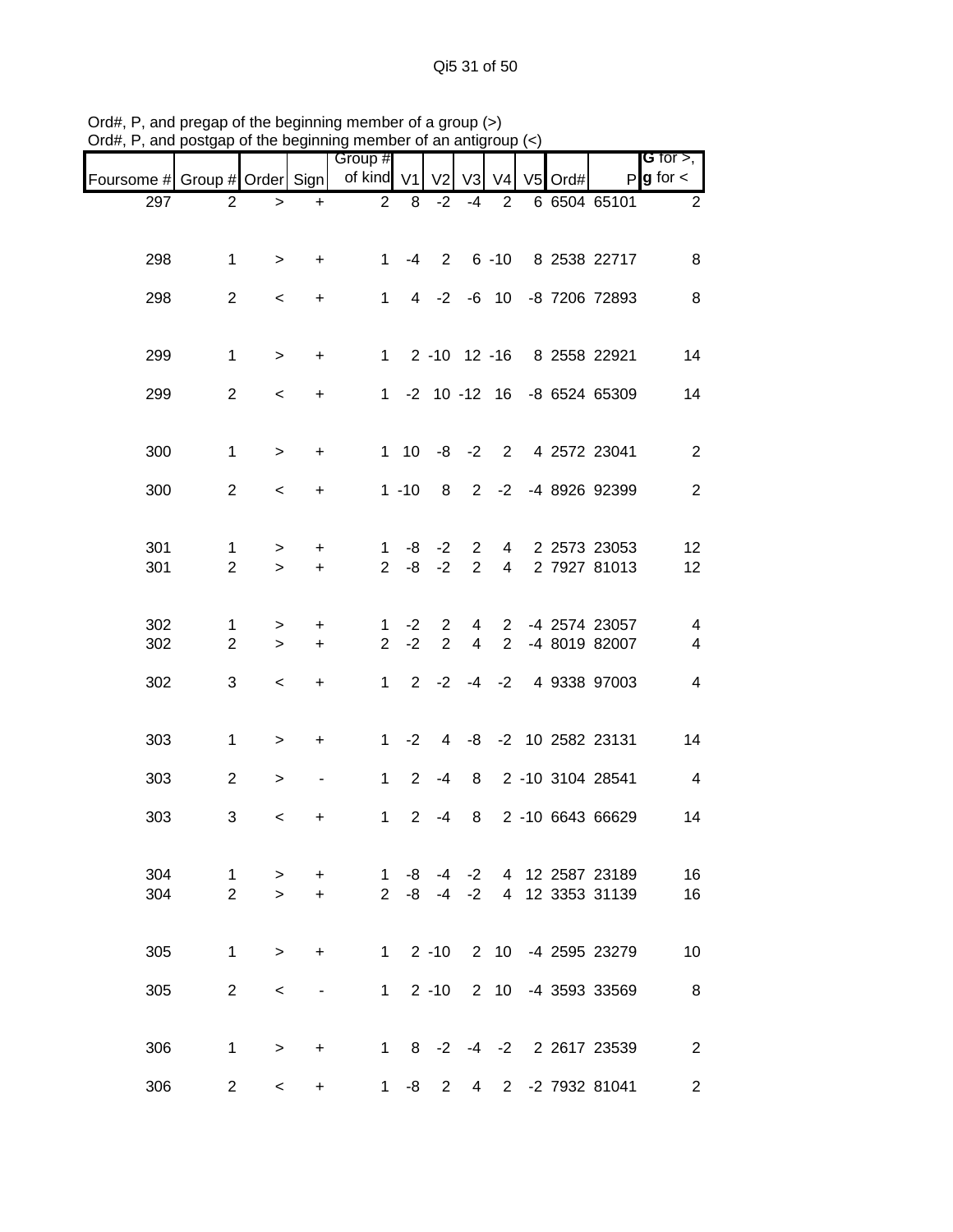| Foursome # Group # Order Sign |                     |                                  |                | Group #<br>of kind V1 |                                  | V <sub>2</sub> |                      |                                   | V3 V4 V5 Ord# |                              | <b>G</b> for $>$ , $\overline{\phantom{a}}$<br>$P$ <b>g</b> for $\lt$ |
|-------------------------------|---------------------|----------------------------------|----------------|-----------------------|----------------------------------|----------------|----------------------|-----------------------------------|---------------|------------------------------|-----------------------------------------------------------------------|
| 307                           | $\mathbf{1}$        | $\, >$                           | +              | $\mathbf{1}$          | $-2$                             | $\overline{2}$ |                      | $8 - 10$                          |               | -2 2625 23599                | 6                                                                     |
| 307                           | $\overline{2}$      | $\geq$                           | $\ddot{}$      | $\overline{2}$        | $-2$                             | $\overline{2}$ |                      | $8 - 10$                          |               | -2 3256 30109                | $\,6$                                                                 |
| 308                           | $\mathbf{1}$        | >                                | $\pm$          |                       | $1 - 20$                         | $2^{\circ}$    | $\overline{2}$       |                                   |               | 2 -2 2639 23741              | 22                                                                    |
| 308                           | $\overline{2}$      | $\geq$                           | $+$            |                       | $2 - 20$                         | $2^{\circ}$    | $2^{\circ}$          |                                   |               | 2 -2 3048 27941              | 22                                                                    |
| 309                           | $\mathbf{1}$        | $\,$                             | $+$            | 1                     |                                  |                |                      |                                   |               | 0 -6 2 -4 -2 2647 23801      | 12                                                                    |
| 309                           | $\overline{2}$      | $\,<$                            | +              | 1                     | $\mathbf 0$                      |                | $6 -2$               | $4\overline{ }$                   |               | 2 3213 29599                 | 12                                                                    |
|                               |                     |                                  |                |                       |                                  |                |                      |                                   |               |                              |                                                                       |
| 310                           | $\mathbf{1}$        | $\geq$                           | $+$            | $\mathbf{1}$          | $-2$                             | $\mathbf 0$    | $\overline{4}$       | -8                                |               | 4 2657 23887                 | 8                                                                     |
| 310                           | $\overline{2}$      | $\,>$                            |                | 1                     | 2                                |                | $0 -4$               | 8                                 |               | -4 6808 68477                | $\overline{4}$                                                        |
| 311                           | $\mathbf{1}$        | $\, > \,$                        | +              | $\mathbf{1}$          | $2^{\circ}$                      |                | $8 - 8$              |                                   |               | 6 -2 2672 24023              | $\overline{4}$                                                        |
| 311                           | $\overline{2}$      | $\geq$                           | $\ddot{}$      | $\overline{2}$        | $\overline{2}$                   | 8              | -8                   |                                   |               | 6 -2 4801 46451              | $\overline{\mathbf{4}}$                                               |
| 312                           | $\mathbf{1}$        | $\, >$                           | $\pm$          | 1                     |                                  |                |                      |                                   |               | 4 -8 -8 14 -10 2689 24151    | 14                                                                    |
| 312                           | $\overline{2}$      | $\,<$                            | $+$            | 1                     | $-4$                             |                |                      |                                   |               | 8 8 -14 10 4817 46619        | 14                                                                    |
| 313                           | $\mathbf{1}$        | $\, >$                           | $+$            |                       |                                  |                |                      |                                   |               | 1 2 16 -10 4 -10 2754 24919  | $\overline{2}$                                                        |
| 313                           | $\overline{2}$      |                                  |                |                       |                                  |                |                      |                                   |               | 1 -2 -16 10 -4 10 8864 91733 | 22                                                                    |
|                               |                     | $\, > \,$                        |                |                       |                                  |                |                      |                                   |               |                              |                                                                       |
| 314                           | $\mathbf{1}$        | $\geq$                           | $\ddot{}$      | $\mathbf 1$           |                                  |                | $2 \t 6 \t -10$      | $4\overline{ }$                   |               | 6 2817 25583                 | 4                                                                     |
| 314<br>314                    | $\overline{c}$<br>3 | $\, >$<br>$\geq$                 | +<br>$\ddot{}$ | $\overline{2}$        | $\overline{2}$<br>3 <sub>2</sub> |                | $6 - 10$<br>$6 - 10$ | $4\overline{ }$<br>4 <sup>1</sup> |               | 6 5013 48761<br>6 8330 85601 | $\overline{\mathcal{A}}$<br>$\overline{4}$                            |
|                               |                     |                                  |                |                       |                                  |                |                      |                                   |               |                              |                                                                       |
| 315                           | $\mathbf{1}$        | $\geq$                           | $\ddot{}$      |                       |                                  |                |                      |                                   |               | 1 -16 -4 16 4 -16 2839 25793 | 22                                                                    |
| 315                           | $\overline{a}$      | $\, >$                           | $\blacksquare$ |                       |                                  |                |                      |                                   |               | 1 16 4 -16 -4 16 2841 25801  | $\mathbf{2}$                                                          |
| 316                           | $\mathbf{1}$        | $\, > \,$                        | +              |                       | $1 \t2 \t-4$                     |                | $\mathbf{0}$         | $\mathbf{0}$                      |               | 8 2875 26161                 | 8                                                                     |
| 316                           | $\overline{2}$      | $\geq$                           | $\ddot{}$      | $\overline{2}$        |                                  | $2 - 4$        | $\mathsf{O}$         | $\overline{0}$                    |               | 8 8653 89371                 | 8                                                                     |
| 317                           |                     | $1 \quad \blacksquare$<br>$\geq$ | $\ddot{}$      |                       | $1 \quad 0 \quad 2 \quad 2$      |                |                      | $-4$                              |               | 2 2899 26393                 | 6                                                                     |

Ord#, P, and pregap of the beginning member of a group (>) Ord#, P, and postgap of the beginning member of an antigroup (<)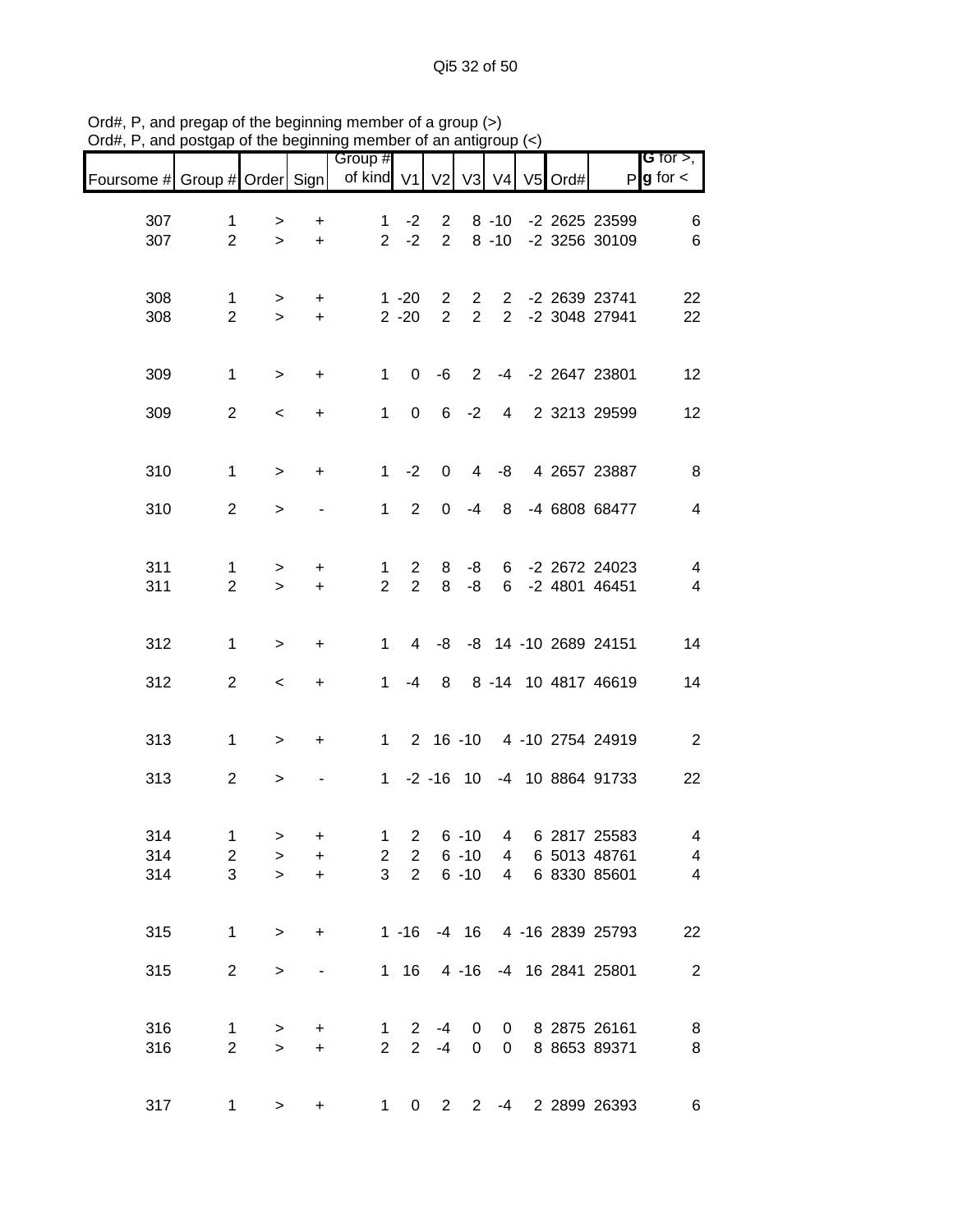Qi5 33 of 50

| , and                         | posiyap                        |                          |                        | or are beginning member or an anagroup |                                    |                    |                     |                             |         |                                           |                                       |
|-------------------------------|--------------------------------|--------------------------|------------------------|----------------------------------------|------------------------------------|--------------------|---------------------|-----------------------------|---------|-------------------------------------------|---------------------------------------|
| Foursome # Group # Order Sign |                                |                          |                        | Group #<br>of kind V1                  |                                    | V <sub>2</sub>     |                     | $V3$ $V4$                   | V5 Ord# |                                           | G for $>$ ,<br>$P$ <b>g</b> for $\lt$ |
| 317                           | $\overline{2}$                 | $\,<$                    |                        | $\mathbf{1}$                           | $\mathsf{O}$                       | $2^{\circ}$        | $2^{\circ}$         | $-4$                        |         | 2 8449 86981                              | 12                                    |
| 318                           | $\mathbf{1}$                   | $\,$                     | $\ddot{}$              | $\mathbf{1}$                           |                                    |                    |                     |                             |         | -4 2 -2 6 -2 2902 26417                   | 10                                    |
| 318                           | $\overline{2}$                 | $\,<$                    | +                      |                                        | $1 \t 4 \t -2 \t 2$                |                    |                     | -6                          |         | 2 3200 29443                              | 10                                    |
| 319<br>319                    | $\mathbf{1}$<br>$\overline{2}$ | $\, > \,$<br>$\geq$      | $\ddot{}$<br>$+$       |                                        | $1 \quad 12$<br>$2 \t12 \t-6 \t-4$ | -6                 | $-4$                |                             |         | 4 -6 2939 26783<br>4 -6 6393 63743        | 6<br>$6\phantom{1}6$                  |
| 320<br>320                    | $\mathbf{1}$<br>$\overline{2}$ | $\, > \,$<br>$\geq$      | $\ddot{}$<br>$\ddot{}$ | $\mathbf 1$<br>$\overline{2}$          |                                    | $4 - 6$<br>$4 - 6$ | $\overline{4}$      |                             |         | 4 2 -10 2942 26821<br>2 -10 9196 95401    | 8<br>8                                |
| 321                           | $\mathbf 1$                    | $\,$                     | $\ddot{}$              |                                        |                                    |                    |                     |                             |         | 1 8 8 -12 14 -16 2951 26893               | $\overline{c}$                        |
| 321                           | $\overline{2}$                 | $\,<\,$                  | $\ddot{}$              | $\mathbf 1$                            |                                    |                    |                     |                             |         | -8 -8 12 -14 16 7497 76157                | $\mathbf{2}$                          |
| 322<br>322                    | $\mathbf 1$<br>$\overline{2}$  | ><br>$\geq$              | $\ddot{}$<br>$\ddot{}$ | $1 \quad$<br>$\overline{2}$            | $-2$                               |                    |                     | $-2$ 4 16 $-16$<br>4 16 -16 |         | 0 2956 26951<br>0 7757 79151              | 4<br>$\overline{\mathbf{4}}$          |
| 323<br>323                    | $\mathbf{1}$<br>$\overline{2}$ | ><br>$\geq$              | $\ddot{}$<br>$\ddot{}$ | $2^{\circ}$                            | $1 \quad 4 \quad -14$              | $4 - 14$           | 4<br>$\overline{4}$ |                             |         | 0 -2 2965 27043<br>0 -2 7409 75193        | 12<br>12                              |
| 324<br>324                    | $\mathbf{1}$<br>$\overline{2}$ | ><br>$\geq$              | $\ddot{}$<br>$\pm$     | $\mathbf 1$<br>$\overline{2}$          | -8                                 | $-8$ 16 $-14$      | $16 - 14$           | $2^{\circ}$<br>$2^{\circ}$  |         | 6 2995 27407<br>6 7985 81647              | 10<br>10                              |
| 325                           | $\mathbf 1$                    | $\geq$                   | $\ddot{}$              | $\mathbf{1}$                           |                                    |                    |                     |                             |         | 4 -2 2 2 -2 3034 27793                    | $\overline{2}$                        |
| 325                           | $\overline{2}$                 | $\,<\,$                  |                        | $\mathbf{1}$                           |                                    | $4 -2$             | $2^{\circ}$         |                             |         | 2 -2 9228 95737                           | 10                                    |
| 326<br>326                    | $\mathbf 1$<br>$\overline{2}$  | $\, > \,$<br>$\geq$      | +<br>$\ddot{}$         | $\mathbf{1}$<br>$\overline{2}$         | $2^{\circ}$<br>$\overline{2}$      | $2^{\circ}$        | $-2$                |                             |         | 2 -2 -2 16 3036 27803<br>-2 16 7044 71147 | $\overline{4}$<br>$\overline{4}$      |
| 327                           | $\mathbf 1$                    | >                        | $\ddot{}$              |                                        |                                    |                    |                     |                             |         | 1 2 2 -2 10 -2 3050 27947                 | $\overline{4}$                        |
| 327                           | $\overline{c}$                 | $\overline{\phantom{0}}$ |                        | 1                                      | $2^{\circ}$                        |                    |                     |                             |         | 2 -2 10 -2 5766 56873                     | 18                                    |

Ord#, P, and pregap of the beginning member of a group (>) Ord#, P, and postgap of the beginning member of an antigroup (<)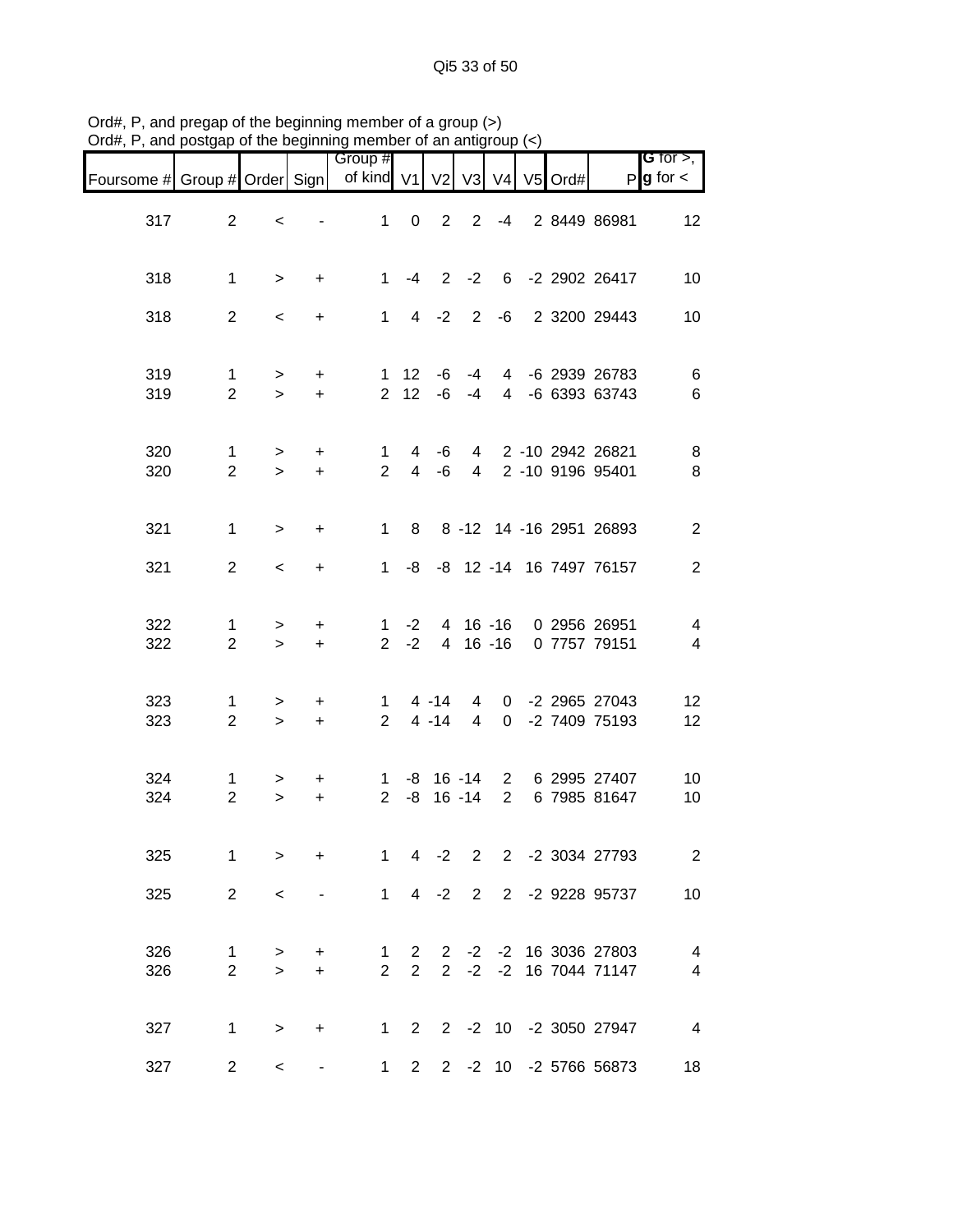|            | souau                          |                          |                          | or the beginning member or an antig |                      |                               |                            |                |         |                                            |                                               |
|------------|--------------------------------|--------------------------|--------------------------|-------------------------------------|----------------------|-------------------------------|----------------------------|----------------|---------|--------------------------------------------|-----------------------------------------------|
| Foursome # | Group # Order Sign             |                          |                          | Group #<br>of kind V1               |                      | V <sub>2</sub>                | V <sub>3</sub>             | V <sub>4</sub> | V5 Ord# |                                            | <b>G</b> for $>$ , $\vert$<br>$P g$ for $\lt$ |
| 328        | $\mathbf 1$                    | $\, > \,$                | $\ddot{}$                | 1                                   | $\overline{2}$       | $-2$                          | 10                         |                |         | -2 -10 3051 27953                          | 6                                             |
| 328        | $\overline{2}$                 | $\,<\,$                  |                          | $\mathbf{1}$                        |                      |                               |                            |                |         | 2 -2 10 -2 -10 7462 75731                  | 12                                            |
| 329        | $\mathbf{1}$                   | $\,>$                    | $\ddot{}$                | $\mathbf 1$                         |                      |                               |                            |                |         | 6 -16 16 -8 -2 3071 28163                  | 12                                            |
| 329        | $\overline{2}$                 | $\,<\,$                  | $\overline{\phantom{a}}$ |                                     |                      |                               |                            |                |         | 1 6 -16 16 -8 -2 5218 50957                | 12                                            |
| 330<br>330 | $\mathbf{1}$<br>$\overline{2}$ | $\geq$<br>$\geq$         | +<br>$\ddot{}$           |                                     | $1 - 16$<br>$2 - 16$ | 16<br>16                      | -8<br>-8                   | $-2$<br>$-2$   |         | 2 3072 28181<br>2 5803 57221               | 18<br>18                                      |
| 331        | $\mathbf{1}$                   | $\geq$                   | +                        | $\mathbf{1}$                        | 8                    |                               | $2 - 10$                   | 4 <sup>1</sup> |         | 6 3106 28549                               | $\overline{2}$                                |
| 331        | $\overline{2}$                 | $\,<$                    |                          | $\mathbf{1}$                        | 8                    |                               | $2 - 10$                   | $\overline{4}$ |         | 6 5943 58741                               | 16                                            |
| 332        | $\mathbf{1}$                   | $\geq$                   | +                        |                                     | $1 - 20$             | 4                             | 6                          |                |         | 6 -14 3131 28751                           | 22                                            |
| 332        | $\overline{2}$                 | $\,<\,$                  | +                        |                                     | 1 20                 |                               | $-4$ $-6$                  |                |         | -6 14 4037 38239                           | 22                                            |
| 333        | $\mathbf{1}$                   | $\geq$                   | $\ddot{}$                | $\mathbf{1}$                        |                      | $4 - 6$                       |                            |                |         | 0 10 -4 3147 28909                         | 8                                             |
| 333        | $\overline{2}$                 | $\,<$                    |                          | $\mathbf{1}$                        |                      | $4 - 6$                       |                            |                |         | 0 10 -4 3811 35869                         | 10                                            |
| 334<br>334 | $\mathbf{1}$<br>$\overline{2}$ | ><br>$\geq$              | +<br>$\ddot{}$           | $\mathbf 1$<br>$\overline{2}$       | $-2$<br>$-2$         | $2^{\circ}$<br>$\overline{2}$ |                            |                |         | 2 20 -22 3156 29021<br>2 20 -22 3783 35531 | 4<br>4                                        |
| 335        | 1                              | $\geq$                   | ٠.                       | 1                                   | -4                   |                               |                            |                |         | -4 10 -2 2 3174 29201                      | 10                                            |
| 335        | $\overline{2}$                 | $\,<\,$                  |                          |                                     |                      |                               |                            |                |         | 1 -4 -4 10 -2 2 5314 51941                 | 8                                             |
| 336        | $\mathbf 1$                    | $\, > \,$                | +                        | $\mathbf{1}$                        |                      | $-8$ 8                        | $\overline{\phantom{a}}$ 2 |                |         | -6 2 3194 29399                            | 10                                            |
| 336        | 2                              | >                        |                          | $\mathbf 1$                         |                      |                               | $8 - 8 - 2$                |                |         | 6 -2 4423 42307                            | 8                                             |
| 336        | 3                              | $\,<\,$                  | $\ddot{}$                | 1                                   |                      |                               | $8 - 8 - 2$                |                |         | 6 -2 8965 92791                            | 10                                            |
| 337        | $\mathbf{1}$                   | >                        | +                        | 1                                   |                      |                               |                            |                |         | 8 2 -6 2 -2 3195 29401                     | 2                                             |
| 337        | $\overline{c}$                 | $\overline{\phantom{0}}$ |                          | $\mathbf 1$                         | 8                    |                               |                            |                |         | 2 -6 2 -2 3850 36277                       | $16\,$                                        |

Ord#, P, and pregap of the beginning member of a group (>) Ord#, P, and postgap of the beginning member of an antigroup (<)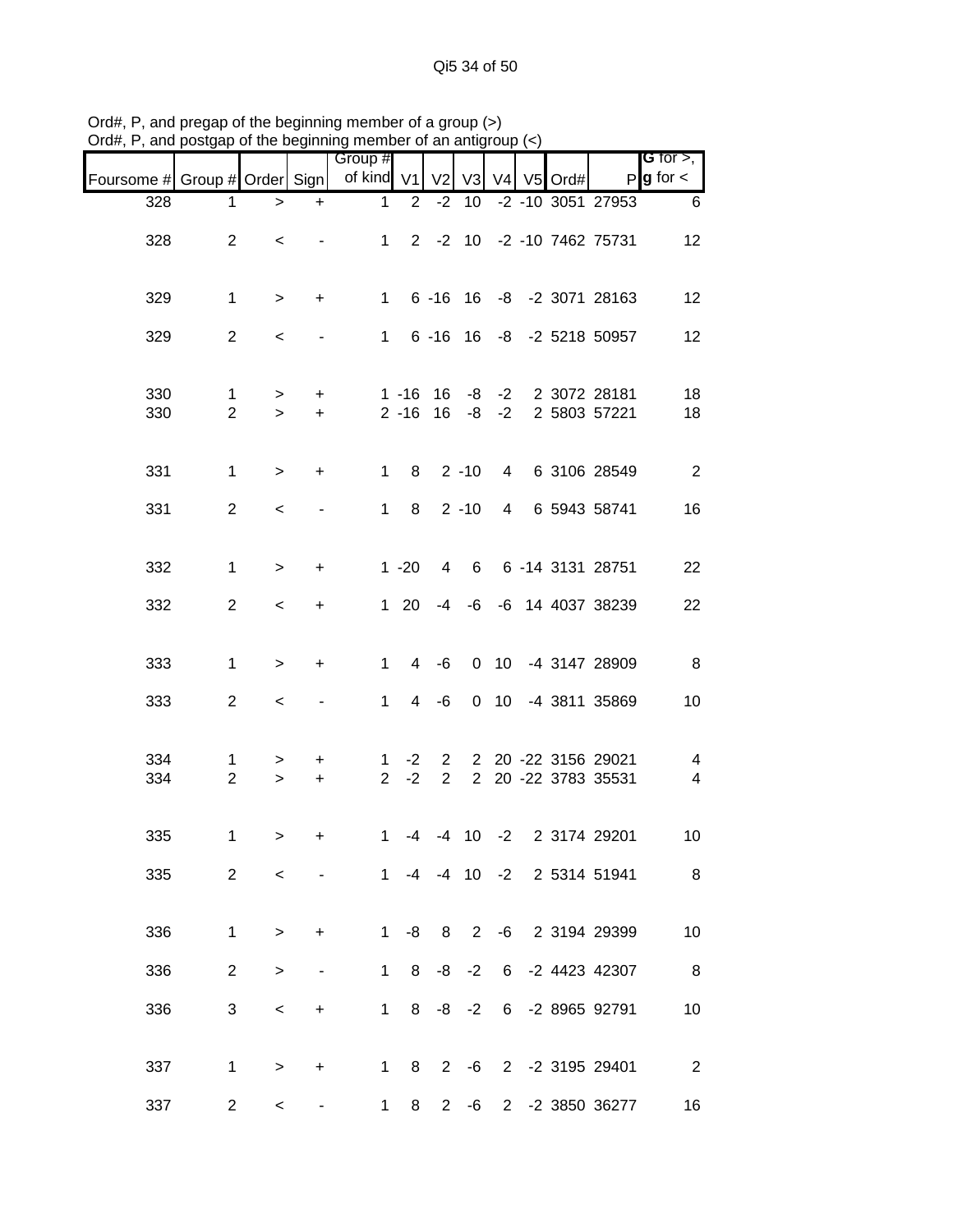|                               |                |           |                          | Group #        |                         |                |         |                 |               |                              | <b>G</b> for $>$ ,     |
|-------------------------------|----------------|-----------|--------------------------|----------------|-------------------------|----------------|---------|-----------------|---------------|------------------------------|------------------------|
| Foursome # Group # Order Sign |                |           |                          | of kind V1     |                         | V <sub>2</sub> |         |                 | V3 V4 V5 Ord# |                              | $P$ <b>g</b> for $\lt$ |
|                               |                |           |                          |                |                         |                |         |                 |               |                              |                        |
|                               | $\mathbf 1$    |           |                          |                | $1 - 14$                |                |         |                 |               | 4 14 -16 -4 3215 29629       |                        |
| 338                           |                | $\, > \,$ | $\ddot{}$                |                |                         |                |         |                 |               |                              | 18                     |
| 338                           | $\overline{2}$ | $\,<\,$   | +                        |                | 1 14                    |                |         | $-4$ $-14$ 16   |               | 4 7345 74453                 | 18                     |
|                               |                |           |                          |                |                         |                |         |                 |               |                              |                        |
| 339                           | $\mathbf 1$    | $\,>$     | $\ddot{}$                |                | $1 -2 -8 2$             |                |         | $\mathbf{0}$    |               | -4 3233 29851                | 14                     |
| 339                           | $\overline{2}$ |           |                          |                | $1 \quad 2$             |                | $8 - 2$ | $\overline{0}$  |               | 4 7415 75239                 | 14                     |
|                               |                | $\,<\,$   | +                        |                |                         |                |         |                 |               |                              |                        |
|                               |                |           |                          |                |                         |                |         |                 |               |                              |                        |
| 340                           | $\mathbf{1}$   | $\,$      | $\ddot{}$                |                |                         |                |         |                 |               | 1 -10 -2 20 -14 4 3259 30133 | 14                     |
| 340                           | $\overline{2}$ | $\,<\,$   | +                        |                | $1 10$                  |                |         |                 |               | 2 -20 14 -4 5318 51977       | 14                     |
|                               |                |           |                          |                |                         |                |         |                 |               |                              |                        |
| 341                           | $\mathbf{1}$   | >         | +                        | 1              | $\overline{2}$          | 8              | -4      | $\overline{4}$  |               | -2 3292 30493                | $\overline{2}$         |
| 341                           | $\overline{2}$ | $\geq$    | $\ddot{}$                | $\overline{2}$ | $\overline{2}$          | 8              | $-4$    | $4\overline{ }$ |               | -2 4653 44773                | $\overline{2}$         |
|                               |                |           |                          |                |                         |                |         |                 |               |                              |                        |
| 342                           | $\mathbf{1}$   | $\,>$     | +                        | $\mathbf{1}$   | 8                       | $-4$           | 4       | $-2$            |               | 4 3293 30497                 | 4                      |
|                               |                |           |                          |                |                         |                |         |                 |               |                              |                        |
| 342                           | $\overline{2}$ | $\,<$     | +                        | $\mathbf 1$    | -8                      | $\overline{4}$ | $-4$    | $2^{\circ}$     |               | -4 4712 45427                | 6                      |
|                               |                |           |                          |                |                         |                |         |                 |               |                              |                        |
| 343                           | $\mathbf 1$    | $\, > \,$ | $\ddot{}$                | $\mathbf 1$    |                         | $4 -2$         |         |                 |               | 4 -10 -2 3295 30517          | 8                      |
| 343                           | $\overline{2}$ | $\,<\,$   | $\ddot{}$                | 1              | $-4$                    | $2^{\circ}$    |         | $-4$ 10         |               | 2 8740 90239                 | 8                      |
|                               |                |           |                          |                |                         |                |         |                 |               |                              |                        |
| 344                           | $\mathbf{1}$   | $\,$      | +                        | $\mathbf{1}$   | $\overline{2}$          |                | $4 -2$  | -8              |               | 8 3321 30809                 | $\,6$                  |
|                               |                |           |                          |                |                         |                |         |                 |               |                              |                        |
| 344                           | $\overline{2}$ | $\,<\,$   |                          | 1              | $\mathbf{2}$            | 4              | $-2$    | -8              |               | 8 4359 41659                 | 10                     |
|                               |                |           |                          |                |                         |                |         |                 |               |                              |                        |
| 345                           | $\mathbf{1}$   | $\geq$    | $\ddot{}$                | 1              | $\overline{4}$          |                |         |                 |               | 4 -8 8 2 3327 30853          | $\overline{2}$         |
| 345                           | $\overline{2}$ |           |                          | $\mathbf{1}$   | -4                      | $-4$           | 8       |                 |               | -8 -2 7032 70997             | $\overline{2}$         |
|                               |                | $\,<$     | +                        |                |                         |                |         |                 |               |                              |                        |
|                               |                |           |                          |                |                         |                |         |                 |               |                              |                        |
| 346                           | 1              | $\geq$    | +                        |                | $1 \t14 \t-8 \t-4 \t-2$ |                |         |                 |               | 4 3352 31123                 | $\overline{2}$         |
| 346                           | $\overline{2}$ | $\,<\,$   | $\overline{\phantom{a}}$ |                | $1 \t14 \t-8$           |                |         | $-4$ $-2$       |               | 4 6704 67273                 | 16                     |
|                               |                |           |                          |                |                         |                |         |                 |               |                              |                        |
| 347                           | 1              | >         | +                        | 1.             | $-2$                    | 4              | -8      | $2^{\circ}$     |               | 2 3365 31231                 | 8                      |
| 347                           | $\overline{2}$ | $\geq$    | +                        | $\overline{2}$ | $-2$                    | $\overline{4}$ | -8      | $\overline{2}$  |               | 2 5843 57689                 | 10                     |

Ord#, P, and pregap of the beginning member of a group (>) Ord#, P, and postgap of the beginning member of an antigroup (<)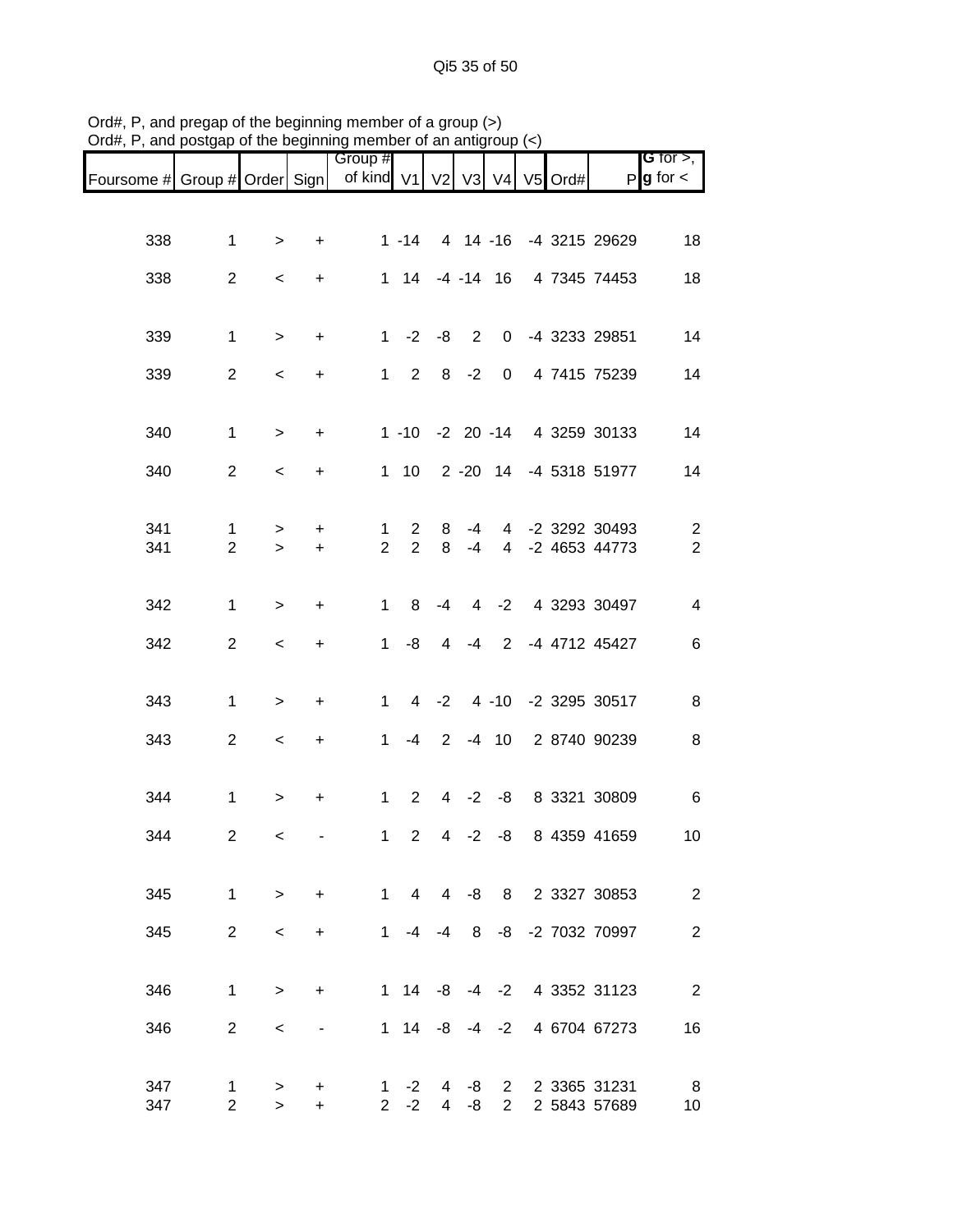Qi5 36 of 50

|                               |                                |                     |                              | Group #                        |                               |                     |                     |              |         |                                                            | G for $>$ ,                        |
|-------------------------------|--------------------------------|---------------------|------------------------------|--------------------------------|-------------------------------|---------------------|---------------------|--------------|---------|------------------------------------------------------------|------------------------------------|
| Foursome # Group # Order Sign |                                |                     |                              | of kind V1                     |                               | V <sub>2</sub>      |                     | V3 V4        | V5 Ord# |                                                            | $P$ <b>g</b> for $\lt$             |
| 348<br>348                    | $\mathbf{1}$<br>$\overline{2}$ | ><br>$\geq$         | $\ddot{}$<br>$+$             | $\mathbf{1}$<br>$\overline{2}$ | $2^{\circ}$<br>$\overline{2}$ | $\overline{2}$<br>2 | 2<br>$\overline{2}$ | $-4$<br>$-4$ |         | 2 3368 31249<br>2 3602 33619                               | $\overline{c}$<br>$\sqrt{2}$       |
| 349                           | $\mathbf{1}$                   | $\, > \,$           | $+$                          |                                |                               |                     |                     |              |         | 1 -10 2 -2 -2 16 3403 31643                                | 16                                 |
| 349                           | $\overline{2}$                 | $\, > \,$           | $\qquad \qquad \blacksquare$ |                                |                               |                     |                     |              |         | 1 10 -2 2 2 -16 5763 56827                                 | 6                                  |
| 350                           | $\mathbf{1}$                   | $\,>$               | $+$                          |                                |                               |                     | 1 20 -16 -4         | $2^{\circ}$  |         | 2 3436 32029                                               | $\overline{2}$                     |
| 350                           | $\overline{2}$                 | $\,<$               |                              |                                |                               |                     | 1 20 -16 -4         | $2^{\circ}$  |         | 2 7875 80449                                               | 22                                 |
| 351                           | $\mathbf{1}$                   | $\geq$              | $+$                          |                                |                               |                     |                     |              |         | 1 -2 20 -22 2 20 3488 32503                                | $6\overline{6}$                    |
| 351                           | $\overline{2}$                 | $\,>$               |                              | $1 \quad$                      |                               |                     |                     |              |         | 2 -20 22 -2 -20 9047 93739                                 | 20                                 |
| 352                           | $\mathbf{1}$                   | $\geq$              | $\ddot{}$                    | $1 \quad$                      | $2^{\circ}$                   |                     |                     |              |         | 2 8 -10 -4 3496 32573                                      | $\overline{4}$                     |
| 352                           | $\overline{2}$                 | $\,<\,$             | $\ddot{}$                    |                                |                               |                     | $1 -2 -2 -8 10$     |              |         | 4 5273 51517                                               | $\overline{\mathcal{A}}$           |
| 353                           | $\mathbf{1}$                   | $\,>$               | $\ddot{}$                    | $1 \quad$                      | $-4$                          | 8                   |                     |              |         | 2 2 -8 3500 32609                                          | $\,6$                              |
| 353                           | $\overline{2}$                 | $\,$                |                              | 1                              |                               |                     | $4 -8 -2 -2$        |              |         | 8 5723 56453                                               | 10                                 |
| 354                           | $\mathbf{1}$                   | $\, > \,$           | $\ddot{}$                    |                                |                               |                     |                     |              |         | 1 14 -4 -10 10 -8 3531 32941                               | $\overline{c}$                     |
| 354                           | $\overline{c}$                 | $\,<\,$             | $\ddot{}$                    |                                | $1 - 14$                      |                     | 4 10 -10            |              |         | 8 8463 87149                                               | $\overline{\mathbf{c}}$            |
| 355<br>355                    | $\mathbf{1}$<br>$\overline{2}$ | $\, > \,$<br>$\geq$ | $+$<br>$\ddot{}$             |                                | $1 \quad 10$<br>$2 \quad 10$  | $-2$                |                     |              |         | $-2$ $-4$ 6 $-10$ 3564 33289<br>-4 6 -10 9176 95191        | $\boldsymbol{2}$<br>$\overline{2}$ |
| 355                           | 3                              | $\prec$             | $\ddot{}$                    |                                | $1 - 10$                      |                     | $2 \quad 4$         |              |         | -6 10 5039 49031                                           | $\overline{2}$                     |
| 356<br>356                    | $\mathbf 1$<br>$\overline{2}$  | $\, > \,$<br>$\geq$ | $\ddot{}$<br>$\ddot{}$       |                                |                               |                     |                     |              |         | 1 -4 6 -10 10 -8 3566 33311<br>2 -4 6 -10 10 -8 8625 89051 | 10<br>10                           |
| 357                           | $\mathbf{1}$                   | $\geq$              | $\ddot{}$                    |                                |                               |                     |                     |              |         | 1 4 2 -2 -2 4 3582 33461                                   | 4                                  |

Ord#, P, and pregap of the beginning member of a group (>) Ord#, P, and postgap of the beginning member of an antigroup (<)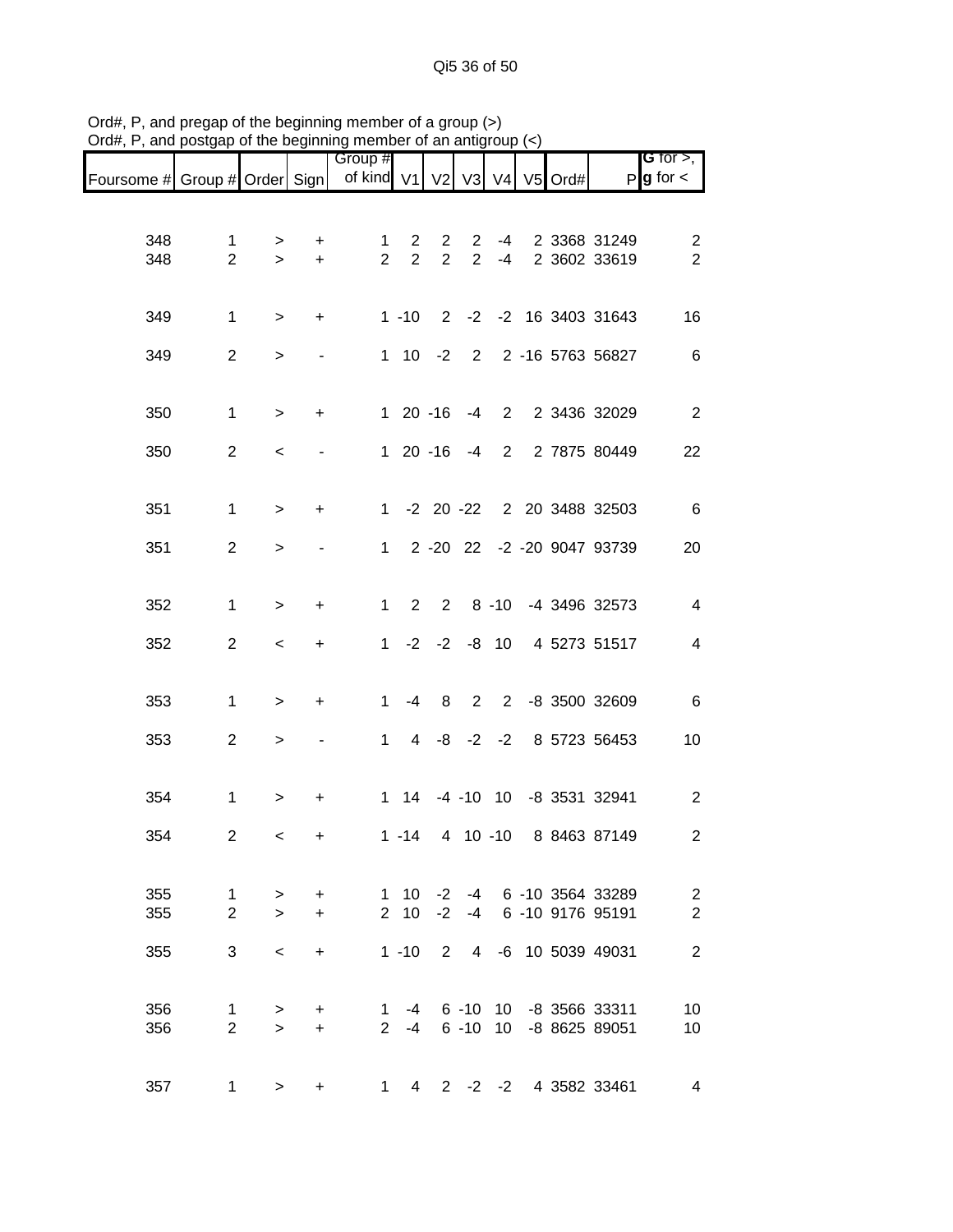| ana                           | posiyap                        |                  |                        | or the beginning member or an antign |                  |                               |                |                                  |                |      |                                          |                                            |
|-------------------------------|--------------------------------|------------------|------------------------|--------------------------------------|------------------|-------------------------------|----------------|----------------------------------|----------------|------|------------------------------------------|--------------------------------------------|
| Foursome # Group # Order Sign |                                |                  |                        | Group #<br>of kind V1                |                  | V <sub>2</sub>                | V <sub>3</sub> | V <sub>4</sub>                   | V <sub>5</sub> | Ord# |                                          | G for $>$ ,<br>$P$ <b>g</b> for $\lt$      |
| 357                           | $\overline{2}$                 | $\,<$            | $\ddot{}$              | $\mathbf{1}$                         | -4               | $-2$                          | 2              | $\overline{2}$                   |                |      | -4 5146 50119                            | 4                                          |
| 358                           | $\mathbf{1}$                   | $\,>$            | $+$                    |                                      |                  |                               |                |                                  |                |      | 1 -10 -10 4 12 -14 3639 34019            | 22                                         |
| 358                           | $\overline{2}$                 | $\,>$            |                        |                                      | 1 10 10          |                               |                |                                  |                |      | -4 -12 14 5326 52069                     | $\overline{2}$                             |
| 359<br>359                    | $\mathbf{1}$<br>$\overline{2}$ | $\geq$<br>$\geq$ | $\ddot{}$<br>$\ddot{}$ | $\mathbf{1}$<br>$\overline{2}$       | $-2$<br>$-2$     | 8<br>8                        | -4<br>$-4$     | $2^{\circ}$<br>2 <sup>7</sup>    |                |      | 2 3665 34301<br>2 4079 38711             | $\overline{4}$<br>$\overline{\mathcal{A}}$ |
| 359                           | 3                              | $\,<\,$          | $\ddot{}$              | $\mathbf 1$                          | $\overline{2}$   | -8                            | $\overline{4}$ |                                  |                |      | $-2$ $-2$ 5846 57713                     | $\,6$                                      |
| 360                           | $\mathbf{1}$                   | $\, > \,$        | $\ddot{}$              |                                      | $1 \quad 10$     |                               | $-4 - 10$      |                                  |                |      | 2 8 3675 34381                           | 12                                         |
| 360                           | $\overline{2}$                 | $\,<\,$          | $\ddot{}$              |                                      | $1 - 10$         |                               |                |                                  |                |      | 4 10 -2 -8 9078 94099                    | 10                                         |
| 361                           | $\mathbf{1}$                   | $\,>$            | $\ddot{}$              |                                      |                  |                               |                |                                  |                |      | 1 12 -12 0 28 -28 3689 34519             | $\,6\,$                                    |
| 361                           | $\overline{2}$                 | $\,<\,$          | $\ddot{}$              |                                      | $1 - 12$ 12      |                               |                |                                  |                |      | 0 -28 28 7261 73547                      | 6                                          |
| 362<br>362                    | $\mathbf{1}$<br>$\overline{2}$ | ><br>$\geq$      | $\ddot{}$<br>$\ddot{}$ | 1<br>$\overline{2}$                  | 0<br>$\mathbf 0$ | $2^{\circ}$<br>$\overline{2}$ | $-2$<br>$-2$   | $\overline{4}$<br>$\overline{4}$ |                |      | 8 3703 34673<br>8 8990 93083             | 6<br>$\,6$                                 |
| 363                           | $\mathbf{1}$                   | >                | $+$                    | $\mathbf 1$                          |                  |                               |                |                                  |                |      | 4 8 -10 2 -2 3706 34693                  | $6\phantom{1}6$                            |
| 363                           | $\overline{2}$                 | $\, > \,$        |                        | $\mathbf 1$                          |                  |                               |                |                                  |                |      | -4 -8 10 -2 2 7016 70867                 | 14                                         |
| 364<br>364                    | 1<br>$\overline{2}$            | ><br>$\, > \,$   | $+$<br>$\ddot{}$       | $2^{\circ}$                          |                  | $2 -2$                        | $2^{\circ}$    | -8                               |                |      | 1 2 -2 2 -8 2 3709 34729<br>2 4127 39199 | 8<br>8                                     |
| 365                           | 1                              | $\, > \,$        | $\ddot{}$              |                                      | $1 - 16$         | 0                             |                |                                  |                |      | 8 2 -10 3722 34871                       | 22                                         |
| 365                           | $\overline{2}$                 | $\,<\,$          | +                      |                                      | 1 16             | 0                             |                |                                  |                |      | -8 -2 10 6212 61729                      | 22                                         |
| 366<br>366                    | $\mathbf 1$<br>$\overline{2}$  | ><br>$\geq$      | +<br>$\ddot{}$         | $\mathbf 1$<br>$\overline{2}$        | -4<br>-4         | 8<br>8                        | -6<br>-6       |                                  |                |      | -4 -2 3766 35353<br>-4 -2 8404 86413     | 14<br>14                                   |
| 367<br>367                    | $\mathbf 1$<br>$\overline{2}$  | ><br>$\geq$      | +<br>$\ddot{}$         | 1<br>$\overline{2}$                  | $-4$             | $-4 -2$<br>$-2$               | 6<br>$6 -$     |                                  |                |      | -8 10 3769 35393<br>-8 10 4039 38273     | 12<br>12                                   |

Ord#, P, and pregap of the beginning member of a group (>) Ord#, P, and postgap of the beginning member of an antigroup (<)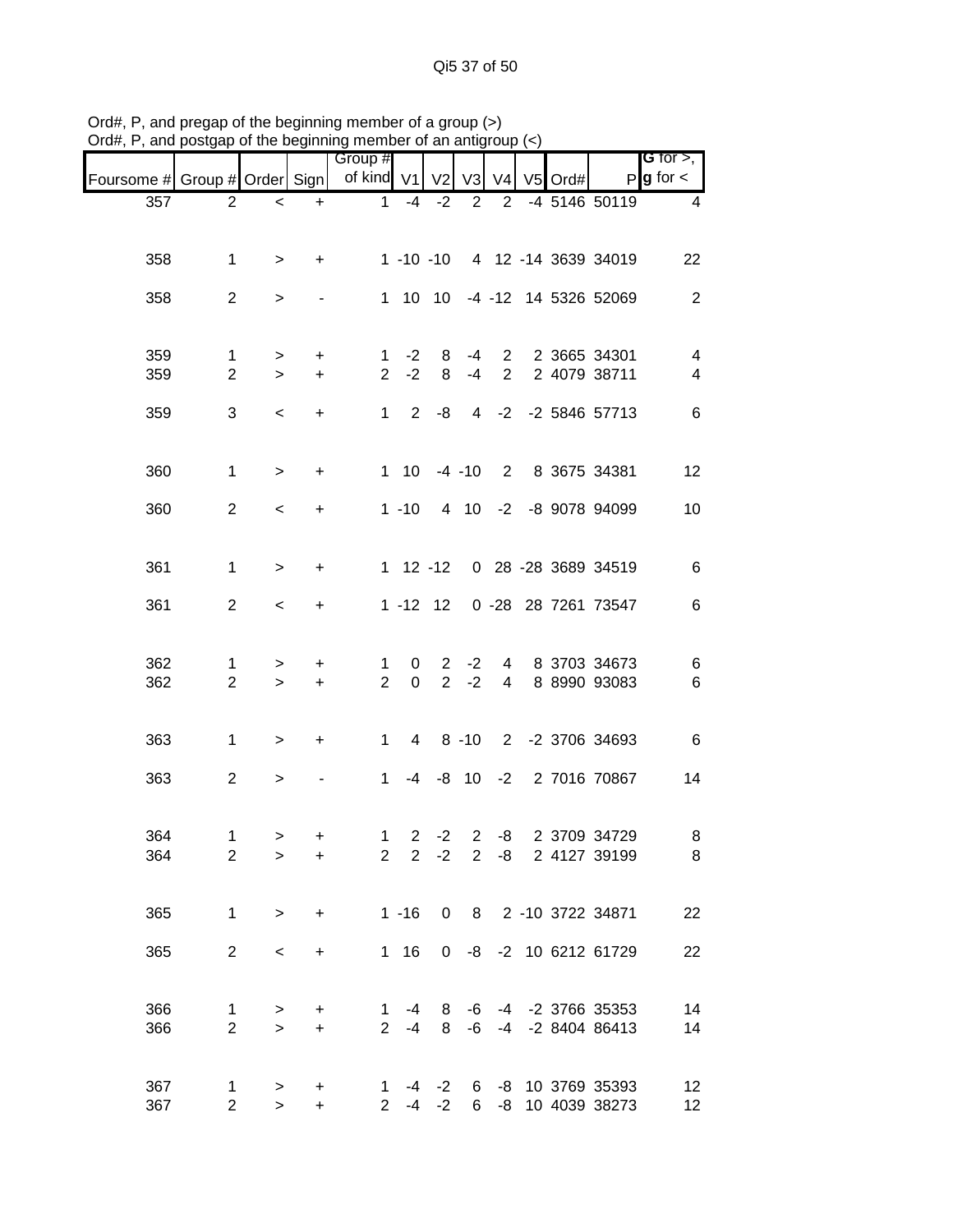|                               |                     |             |                | Group #          |              |                               |                    |            |               |                              | <b>G</b> for $>$ ,     |
|-------------------------------|---------------------|-------------|----------------|------------------|--------------|-------------------------------|--------------------|------------|---------------|------------------------------|------------------------|
| Foursome # Group # Order Sign |                     |             |                | of kind V1       |              | V2                            |                    |            | V3 V4 V5 Ord# |                              | $P$ <b>g</b> for $\lt$ |
|                               |                     |             |                |                  |              |                               |                    |            |               |                              |                        |
| 368                           | $\mathbf 1$         | >           | +              |                  | $1 - 16$     | 10                            |                    | $0 -2$     |               | 8 3813 35897                 | 18                     |
| 368                           | $\overline{2}$      | $\,<$       |                |                  | $1 - 16$     | 10                            | $\mathbf{0}$       | $-2$       |               | 8 5046 49103                 | 6                      |
|                               |                     |             |                |                  |              |                               |                    |            |               |                              |                        |
| 369                           | $\mathbf 1$         | $\, >$      | +              | $\mathbf{1}$     | 8            |                               | -6 -6              |            |               | 2 -2 3817 35933              | 10                     |
| 369                           | $\overline{c}$      | $\,<$       | +              | $\mathbf 1$      | -8           | 6                             | 6                  | $-2$       |               | 2 4258 40627                 | 10                     |
|                               |                     |             |                |                  |              |                               |                    |            |               |                              |                        |
| 370                           | $\mathbf 1$         | $\geq$      | +              | $\mathbf{1}$     | -8           | $\overline{2}$                | $\overline{2}$     |            |               | 8 -10 3865 36467             | 10                     |
| 370                           | $\overline{2}$      | $\,<$       | +              | $\mathbf{1}$     | 8            |                               |                    |            |               | -2 -2 -8 10 9494 98899       | 10                     |
| 371                           | $\mathbf{1}$        | $\geq$      | +              | $\mathbf{1}$     |              |                               | $-4$ 14 $-14$ $-2$ |            |               | 4 3881 36599                 | 12                     |
|                               |                     |             |                |                  |              |                               |                    |            |               |                              |                        |
| 371                           | $\overline{2}$      | $\,<$       | $\ddot{}$      | $\mathbf{1}$     |              |                               | 4 -14 14           |            |               | 2 -4 7865 80317              | 12                     |
| 372                           | $\mathbf{1}$        | >           | +              | 1                |              | $6 - 10$                      | 4                  | $-2$       |               | -2 3898 36767                | 6                      |
| 372                           | $\overline{2}$      | $\geq$      | $\ddot{}$      | 2                |              | $6 - 10$                      | $\overline{4}$     | $-2$       |               | -2 7892 80657                | 6                      |
| 373                           | $\mathbf 1$         | $\, > \,$   | +              | $\mathbf 1$      |              |                               | $2 - 4 10$         |            |               | -8 22 3916 36923             | 4                      |
| 373                           | $\overline{c}$      | $\,<$       | $\ddot{}$      | $\mathbf{1}$     | $-2$         |                               | $4 - 10$           |            |               | 8 -22 8125 83227             | 4                      |
|                               |                     |             |                |                  |              |                               |                    |            |               |                              |                        |
| 374                           | $\mathbf{1}$        | $\, >$      | +              | $\mathbf 1$      | 2            |                               |                    |            |               | 4 8 -14 16 3950 37309        | $\boldsymbol{2}$       |
| 374                           | $\overline{c}$      | $\,<$       | +              | 1                | $-2$         | $-4$                          |                    |            |               | -8 14 -16 4145 39371         | $\overline{c}$         |
|                               |                     |             |                |                  |              |                               |                    |            |               |                              |                        |
| 375                           | $\mathbf{1}$        | $\geq$      | $+$            |                  |              |                               |                    |            |               | 1 -2 4 -2 -2 2 3967 37489    | 6                      |
| 375                           | 2                   | $\,>$       |                |                  | $1\quad 2$   |                               |                    |            |               | -4 2 2 -2 5141 50077         | 8                      |
|                               |                     |             |                |                  |              |                               |                    |            |               |                              |                        |
| 376<br>376                    | 1<br>$\overline{2}$ | ><br>$\geq$ | +<br>$\ddot{}$ | 1<br>$2^{\circ}$ | $-2$<br>$-2$ | $2^{\circ}$<br>$\overline{2}$ | 6<br>6             | $-4$<br>-4 |               | 2 3970 37507<br>2 4756 45949 | 6<br>6                 |
|                               |                     |             |                |                  |              |                               |                    |            |               |                              |                        |
| 377                           | $\mathbf 1$         | $\geq$      | $\ddot{}$      |                  |              |                               |                    |            |               | 1 2 -4 -4 2 -2 3985 37619    | 12                     |
| 377                           | $\overline{2}$      | >           |                | $1 \quad$        |              |                               |                    |            |               | -2 4 4 -2 2 4464 42701       | $\overline{4}$         |

Ord#, P, and pregap of the beginning member of a group (>) Ord#, P, and postgap of the beginning member of an antigroup (<)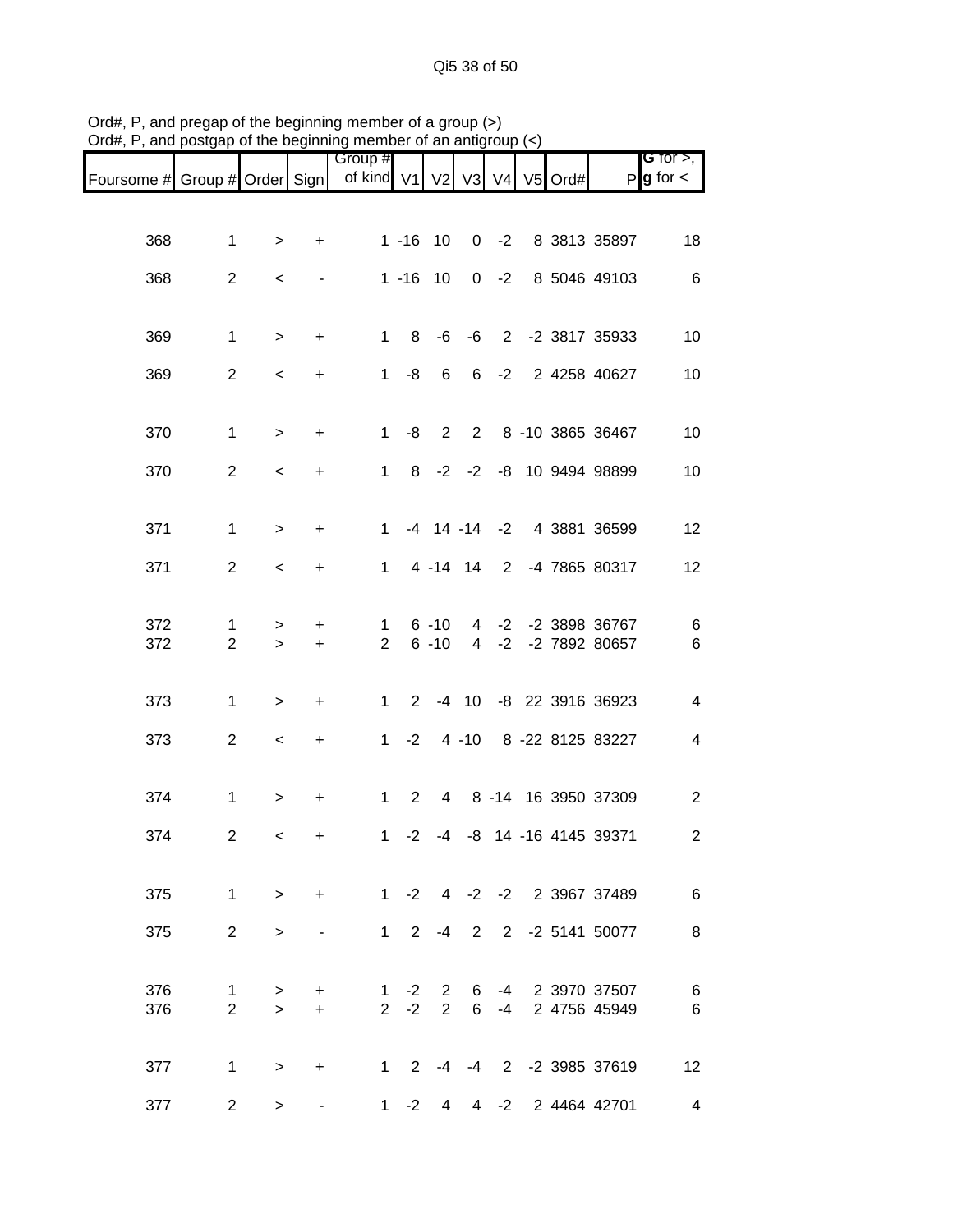Qi5 39 of 50

|                               |                                |                          |                  | Group #                        |                             |                |                                |                |               |                                            | <b>G</b> for $>$ ,               |
|-------------------------------|--------------------------------|--------------------------|------------------|--------------------------------|-----------------------------|----------------|--------------------------------|----------------|---------------|--------------------------------------------|----------------------------------|
| Foursome # Group # Order Sign |                                |                          |                  | of kind V1 V2                  |                             |                |                                |                | V3 V4 V5 Ord# |                                            | $P$ <b>g</b> for $\lt$           |
| 377                           | 3                              | $\,<\,$                  |                  | $\mathbf 1$                    |                             |                | $2 -4 -4$                      |                |               | 2 -2 6749 67759                            | 4                                |
| 378<br>378                    | $\mathbf{1}$<br>$\overline{2}$ | ><br>$\geq$              | $\ddot{}$<br>$+$ | 1<br>$\overline{2}$            |                             |                |                                | 2 10 14 -20    |               | 2 10 14 -20 -2 4016 37993<br>-2 4601 44203 | $\overline{c}$<br>$\overline{2}$ |
| 379<br>379                    | $\mathbf{1}$<br>$\overline{2}$ | ><br>$\geq$              | $\ddot{}$<br>$+$ | $\mathbf{1}$<br>$\overline{2}$ |                             |                | $-4$ 20 $-10$<br>$-4$ 20 $-10$ |                |               | -4 -2 4036 38237<br>-4 -2 8338 85667       | 6<br>6                           |
| 380                           | $\mathbf{1}$                   | $\,$                     | $+$              | 1                              |                             | $8 - 4$        | $\overline{2}$                 |                |               | 2 -8 4080 38713                            | $\overline{2}$                   |
| 380                           | $\overline{2}$                 | $\,<\,$                  |                  | 1                              |                             | 8 -4           | $\overline{2}$                 |                |               | 2 -8 4134 39241                            | 10                               |
| 381                           | $\mathbf{1}$                   | $\geq$                   | $\ddot{}$        |                                | $1 -2 -2$                   |                | 2                              | $\overline{0}$ |               | 8 4115 39097                               | 8                                |
| 381                           | $\overline{2}$                 | $\,<\,$                  | $\ddot{}$        | 1                              | $2^{\circ}$                 |                | $2 -2$                         |                |               | 0 -8 5406 52973                            | 8                                |
| 382                           | $\mathbf{1}$                   | $\, > \,$                | $\ddot{}$        | 1                              |                             |                |                                |                |               | 4 -2 -2 10 -16 4147 39383                  | 10                               |
| 382                           | $\overline{2}$                 | $\geq$                   |                  | $\mathbf 1$                    | $-4$                        |                |                                |                |               | 2 2 -10 16 9262 96149                      | 12                               |
| 383                           | $\mathbf{1}$                   | $\, > \,$                | $\ddot{}$        | $\mathbf{1}$                   |                             |                |                                |                |               | 4 -2 -2 10 -4 4174 39709                   | $-6$                             |
| 383                           | $\overline{2}$                 | $\,$                     |                  | 1                              |                             |                |                                | $-4$ 2 2 $-10$ |               | 4 7700 78479                               | 12                               |
| 384                           | $\mathbf{1}$                   | >                        | +                | $\mathbf{1}$                   | -4                          | $\overline{2}$ | 2                              |                |               | -4 14 4179 39761                           | 12                               |
| 384                           | $\overline{2}$                 | $\overline{\phantom{a}}$ | $\ddot{}$        | 1                              |                             |                |                                |                |               | 4 -2 -2 4 -14 6299 62761                   | 12 <sup>2</sup>                  |
| 385<br>385                    | $\mathbf{1}$<br>$\overline{2}$ | $\, > \,$<br>$\geq$      | $\ddot{}$<br>$+$ | $\mathbf 1$<br>$\overline{2}$  | $\mathbf 0$<br>$\mathbf{0}$ |                | $2 -2$                         |                |               | 2 -2 -2 10 4191 39863<br>-2 10 8231 84443  | $\,6$<br>$\,6$                   |
| 386                           | $\mathbf{1}$                   | $\mathbf{I}$             | $\ddot{}$        | $1 \quad$                      | $-4$                        |                |                                |                |               | 4 8 -2 -2 4267 40759                       | $_{\rm 8}$                       |
| 386                           | $\overline{2}$                 | $\,<\,$                  |                  | $\mathbf{1}$                   | $-4$                        | 4              |                                |                |               | 8 -2 -2 8129 83257                         | 10                               |
| 387                           | $\mathbf{1}$                   | $\mathbf{I}$             | +                |                                | $1 \t2 \t10 \t-2$           |                |                                |                |               | -8 10 4278 40849                           | 2                                |

Ord#, P, and pregap of the beginning member of a group (>) Ord#, P, and postgap of the beginning member of an antigroup (<)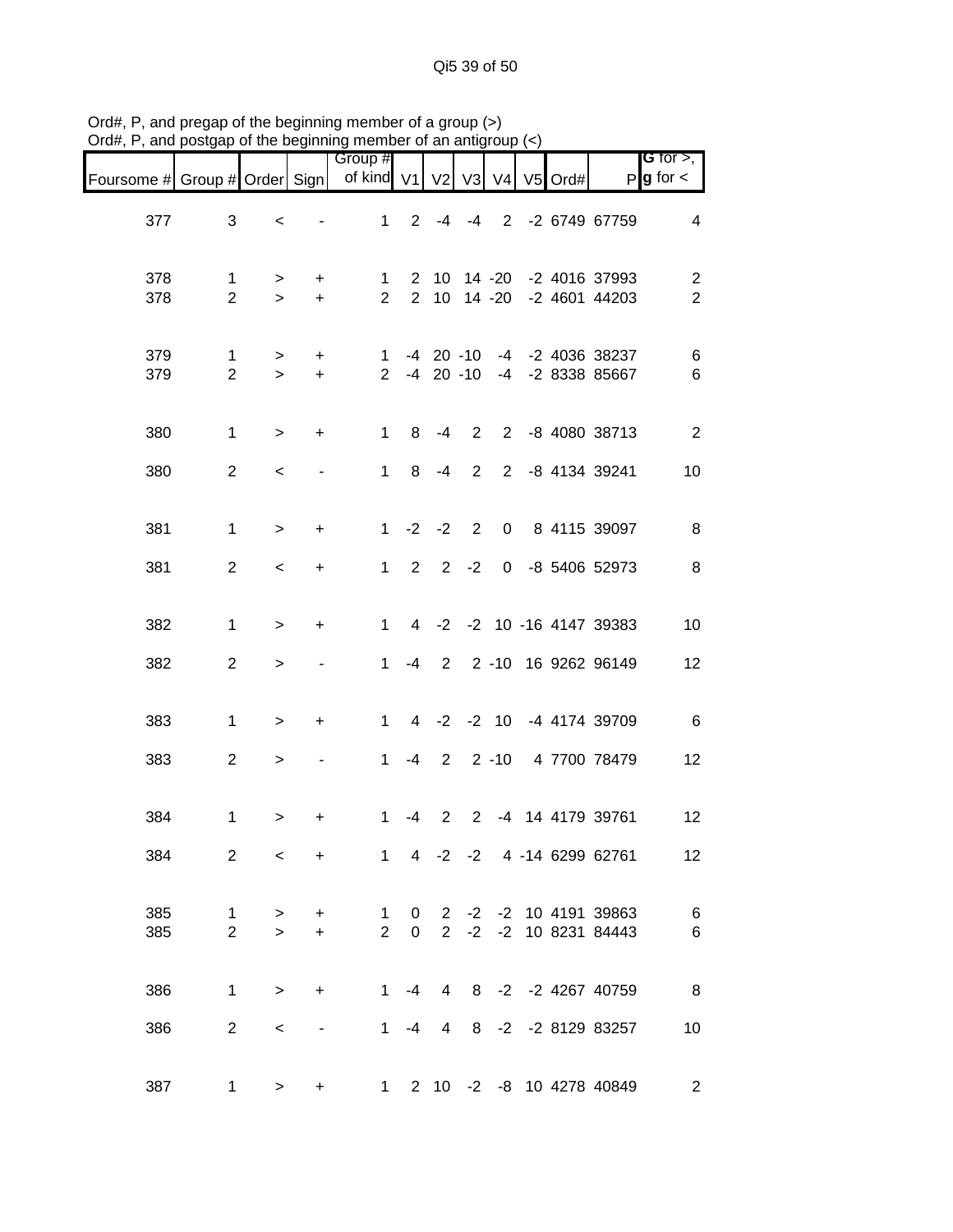| $O(n\pi)$ , i., and postgap or the beginning member or an antigroup $(\leq)$ |                                |                          |                        |                                |                                |                                  |                                  |                |         |                                                        |                                       |
|------------------------------------------------------------------------------|--------------------------------|--------------------------|------------------------|--------------------------------|--------------------------------|----------------------------------|----------------------------------|----------------|---------|--------------------------------------------------------|---------------------------------------|
| Foursome # Group # Order Sign                                                |                                |                          |                        | Group #<br>of kind V1          |                                | V2                               | V3                               | V <sub>4</sub> | V5 Ord# |                                                        | G for $>$ ,<br>$P$ <b>g</b> for $\lt$ |
| 387                                                                          | $\overline{2}$                 | $\,<$                    |                        | $\mathbf{1}$                   | 2                              | 10                               | $-2$                             | $-8$           |         | 10 7852 80191                                          | 16                                    |
| 388<br>388                                                                   | 1<br>$\overline{2}$            | ><br>$\geq$              | $\ddot{}$<br>$+$       |                                | $1 -2 -2$<br>$2 -2 -2$         |                                  | 8<br>8                           |                |         | 4 -8 4316 41227<br>4 -8 5609 55213                     | 6<br>6                                |
| 389<br>389                                                                   | $\mathbf{1}$<br>$\overline{2}$ | $\geq$<br>$\geq$         | $\ddot{}$<br>$\ddot{}$ | $\mathbf{1}$<br>$\overline{2}$ | $\overline{0}$                 | $-4$<br>$0 -4$                   | $\overline{4}$                   | $-2$           |         | 4 -2 2 4350 41603<br>2 5258 51413                      | 6<br>6                                |
| 390<br>390                                                                   | $\mathbf{1}$<br>$\overline{2}$ | ><br>$\geq$              | $\ddot{}$<br>$\ddot{}$ | $\mathbf{1}$<br>$\overline{2}$ | $\mathbf{2}$<br>$\overline{2}$ | 8<br>8                           | -8                               | $-2$           |         | -8 -2 4 4354 41621<br>4 9537 99371                     | $\overline{\mathbf{4}}$<br>4          |
| 390                                                                          | 3                              | $\,<\,$                  | $\ddot{}$              | $\mathbf{1}$                   | $-2$                           | -8                               | 8                                | $2^{\circ}$    |         | -4 4425 42331                                          | $\,6$                                 |
| 391                                                                          | $\mathbf{1}$                   | $\, > \,$                | $\ddot{}$              | 1                              |                                | $-8$ $-2$ $-2$                   |                                  | $2^{\circ}$    |         | 2 4377 41879                                           | 16                                    |
| 391<br>391                                                                   | $\overline{c}$<br>3            | $\,<\,$<br>$\prec$       | $\ddot{}$<br>$\ddot{}$ | $\mathbf 1$<br>$\overline{2}$  | 8<br>8                         | $\overline{2}$<br>$\overline{2}$ | $2^{\circ}$<br>$2^{\circ}$       |                |         | -2 -2 4382 41911<br>$-2$ $-2$ 4444 42473               | 16<br>14                              |
| 392                                                                          | $\mathbf{1}$                   | $\,>$                    | $\ddot{}$              | 1                              |                                | $-8 - 8$                         | 8                                | $-4$           |         | 6 4398 42061                                           | 18                                    |
| 392                                                                          | $\overline{2}$                 | $\overline{\phantom{a}}$ | $\ddot{}$              | $\mathbf{1}$                   | 8                              | 8                                | -8                               |                |         | 4 -6 4930 47819                                        | 18                                    |
| 393<br>393                                                                   | 1<br>$\overline{2}$            | ><br>$\geq$              | $\ddot{}$<br>$+$       | $\mathbf 1$<br>$\overline{2}$  |                                |                                  |                                  |                |         | 0 -2 -2 22 -20 4432 42397<br>0 -2 -2 22 -20 8499 87547 | 6<br>$\,6$                            |
| 394<br>394                                                                   | 1<br>$\overline{2}$            | ><br>$\geq$              | $\ddot{}$<br>$+$       | $\overline{2}$                 | $-2$                           |                                  |                                  | -2 22 -20      |         | 1 -2 -2 22 -20 2 4433 42403<br>2 6804 68443            | 6<br>6                                |
| 395                                                                          | 1                              | $\geq$                   | $\ddot{}$              | $1 \quad$                      |                                | $-4 -2$                          | $4\overline{ }$                  |                |         | 4 -2 4463 42697                                        | 8                                     |
| 395                                                                          | $\overline{2}$                 | >                        |                        | $\mathbf{1}$                   | $\overline{4}$                 | 2                                | -4                               | $-4$           |         | 2 9381 97553                                           | 4                                     |
| 396                                                                          | 1                              | $\geq$                   | $\ddot{}$              | $\mathbf{1}$                   | $\overline{4}$                 | $\overline{4}$                   | $-2$                             |                |         | 2 -4 4465 42703                                        | $\overline{2}$                        |
| 396                                                                          | $\overline{2}$                 | $\,<\,$                  |                        | $\mathbf{1}$                   | 4                              | $\overline{4}$                   | $-2$                             |                |         | 2 -4 5975 59093                                        | 14                                    |
| 397<br>397                                                                   | 1<br>$\overline{2}$            | ><br>$\mathbf{I}$        | +<br>$\ddot{}$         | $\mathbf{1}$<br>$\overline{2}$ | -4<br>$-4$                     | $\overline{2}$<br>$\overline{2}$ | $\overline{4}$<br>$\overline{4}$ |                |         | 8 -2 4524 43397<br>8 -2 6576 65837                     | 6<br>6                                |

Ord#, P, and pregap of the beginning member of a group (>) Ord#, P, and postgap of the beginning member of an antigroup (<)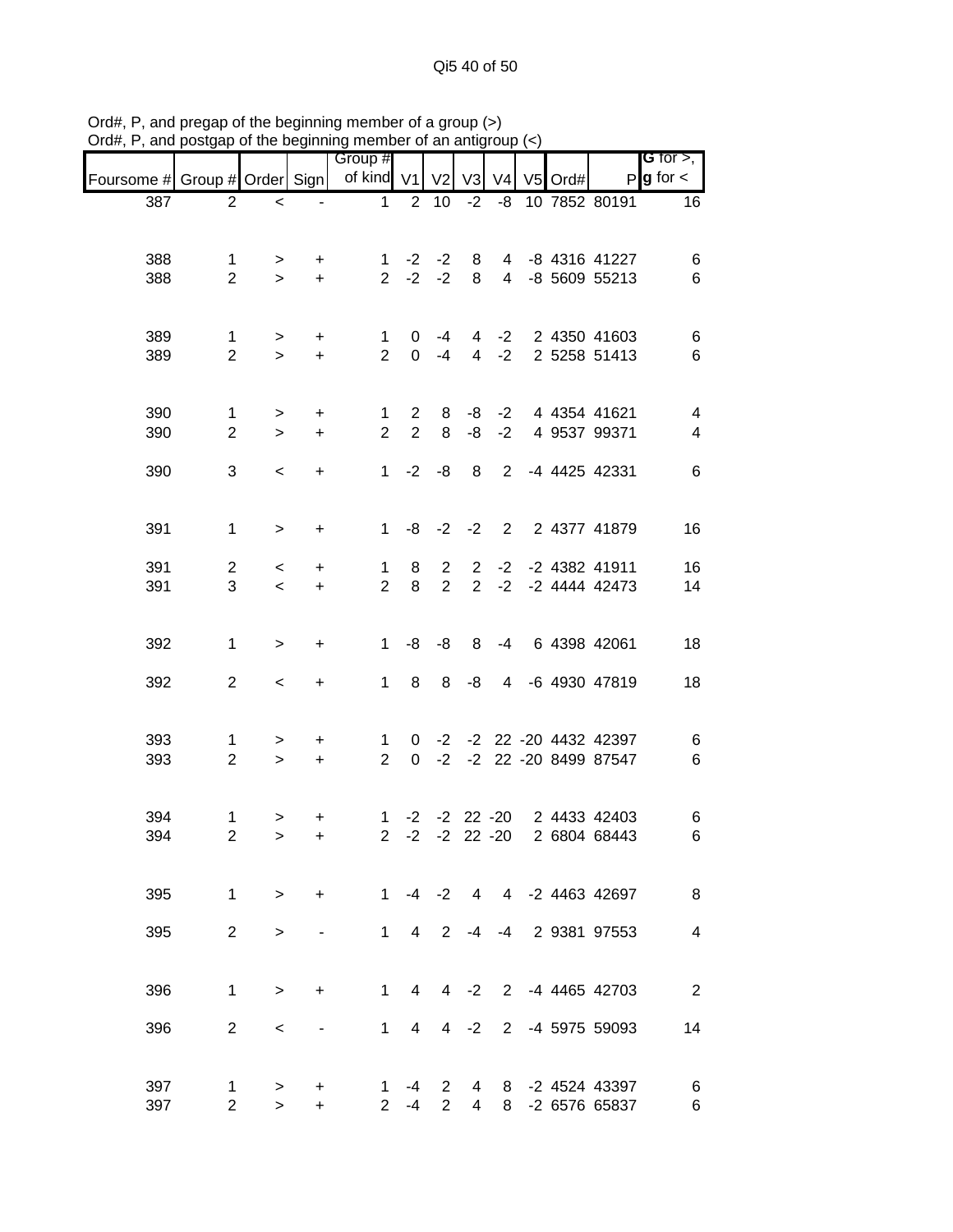|                               |                                |                     |                  | Group #                        |                     |                |               |                |                  |                                      | G for $>$ ,            |
|-------------------------------|--------------------------------|---------------------|------------------|--------------------------------|---------------------|----------------|---------------|----------------|------------------|--------------------------------------|------------------------|
| Foursome # Group # Order Sign |                                |                     |                  | of kind V1                     |                     |                |               |                | V2 V3 V4 V5 Ord# |                                      | $P$ <b>g</b> for $\lt$ |
|                               |                                |                     |                  |                                |                     |                |               |                |                  |                                      |                        |
| 398                           | $\mathbf{1}$                   | $\, > \,$           | +                | $\mathbf{1}$                   |                     |                | $-4$ 18 $-18$ | $6\degree$     |                  | 6 4530 43451                         | 10                     |
|                               |                                |                     |                  |                                |                     |                |               |                |                  |                                      |                        |
| 398                           | $\overline{2}$                 | $\,<\,$             | +                | $\mathbf 1$                    |                     |                | 4 - 18 18     |                |                  | -6 -6 5324 52057                     | 10                     |
|                               |                                |                     |                  |                                |                     |                |               |                |                  |                                      |                        |
| 399                           | $\mathbf{1}$                   | $\, > \,$           | $\ddot{}$        | $\mathbf{1}$                   |                     |                |               |                |                  | 2 10 -8 10 -14 4544 43609            | $\overline{2}$         |
| 399                           | $\overline{2}$                 | $\,<\,$             | $\ddot{}$        |                                | $1 -2 -10$          |                |               |                |                  | 8 -10 14 6955 70181                  | $\overline{2}$         |
|                               |                                |                     |                  |                                |                     |                |               |                |                  |                                      |                        |
|                               |                                |                     |                  |                                |                     |                |               |                |                  |                                      |                        |
| 400                           | $\mathbf{1}$                   | $\, > \,$           | $\ddot{}$        | $\mathbf{1}$                   |                     | $-4$ 10        | $\mathbf{0}$  | -6             |                  | 6 4582 44027                         | 6                      |
| 400                           | $\overline{2}$                 | $\, > \,$           |                  | $\mathbf{1}$                   |                     | $4 - 10$       | $\mathbf 0$   |                |                  | 6 -6 7108 71821                      | 12                     |
|                               |                                |                     |                  |                                |                     |                |               |                |                  |                                      |                        |
| 401                           | $\mathbf{1}$                   | $\,$                | $\ddot{}$        | $\mathbf{1}$                   |                     |                |               |                |                  | 2 -4 26 -16 -4 4593 44123            | $\overline{4}$         |
|                               |                                |                     |                  |                                |                     |                |               |                |                  |                                      |                        |
| 401                           | $\overline{2}$                 | $\prec$             | +                | $\mathbf{1}$                   | $-2$                |                | $4 - 26$ 16   |                |                  | 4 5596 55057                         | $\overline{4}$         |
|                               |                                |                     |                  |                                |                     |                |               |                |                  |                                      |                        |
| 402                           | $\mathbf{1}$                   | >                   | $\ddot{}$        | $\mathbf{1}$                   | $\overline{2}$      | 6              |               | $0 - 10$       |                  | 2 4625 44501                         | $\overline{4}$         |
| 402                           | $\overline{2}$                 | $\geq$              | $\ddot{}$        | $\overline{2}$                 | $\overline{2}$      | 6              |               | $0 - 10$       |                  | 2 7988 81671                         | 4                      |
|                               |                                |                     |                  |                                |                     |                |               |                |                  |                                      |                        |
| 403                           | $\mathbf{1}$                   | >                   | $\ddot{}$        | 1                              | $\overline{2}$      | $\overline{2}$ | -8            | $-2$           |                  | 4 4668 44927                         | 10                     |
| 403                           | $\overline{2}$                 | $\geq$              | $\ddot{}$        | $\overline{2}$                 | $\overline{2}$      | $\overline{2}$ | -8            | $-2$           |                  | 4 5286 51647                         | 10                     |
|                               |                                |                     |                  |                                |                     |                |               |                |                  |                                      |                        |
| 404                           | $\mathbf{1}$                   | $\,$                | $\ddot{}$        | $\mathbf{1}$                   |                     |                | $2 -8 -2$     | $\overline{4}$ |                  | 4 4669 44939                         | 12                     |
| 404                           |                                |                     |                  |                                |                     |                |               |                |                  |                                      |                        |
|                               | $\overline{2}$                 | $\,<$               |                  | $\mathbf{1}$                   | $\overline{2}$      | -8             | $-2$          | 4              |                  | 4 5184 50543                         | 6                      |
|                               |                                |                     |                  |                                |                     |                |               |                |                  |                                      |                        |
| 405                           | $\mathbf{1}$<br>$\overline{2}$ | $\, > \,$<br>$\geq$ | $\ddot{}$<br>$+$ | $\mathbf{1}$<br>$\overline{2}$ |                     | -4.5-8         | 8<br>$4 -8 8$ |                |                  | 6 -16 4721 45541<br>6 -16 5418 53101 | 8                      |
| 405                           |                                |                     |                  |                                |                     |                |               |                |                  |                                      | 8                      |
|                               |                                |                     |                  |                                |                     |                |               |                |                  |                                      |                        |
| 406                           | $\mathbf{1}$<br>$\overline{2}$ | $\, > \,$<br>$\geq$ | $\ddot{}$        |                                |                     |                |               |                |                  | 1 -2 26 -22 -2 0 4770 46099          | 6                      |
| 406                           |                                |                     | $+$              |                                | $2 - 2 26 - 22 - 2$ |                |               |                |                  | 0 8825 91249                         | 6                      |
|                               |                                |                     |                  |                                |                     |                |               |                |                  |                                      |                        |
| 407                           | $\mathbf{1}$                   | $\geq$              | $\ddot{}$        |                                |                     |                |               |                |                  | 1 8 -10 -2 16 -14 4780 46199         | 12                     |
| 407                           | $\overline{2}$                 | $\,<\,$             | +                |                                |                     |                |               |                |                  | 1 -8 10 2 -16 14 5510 54121          | 12                     |

Ord#, P, and pregap of the beginning member of a group (>) Ord#, P, and postgap of the beginning member of an antigroup (<)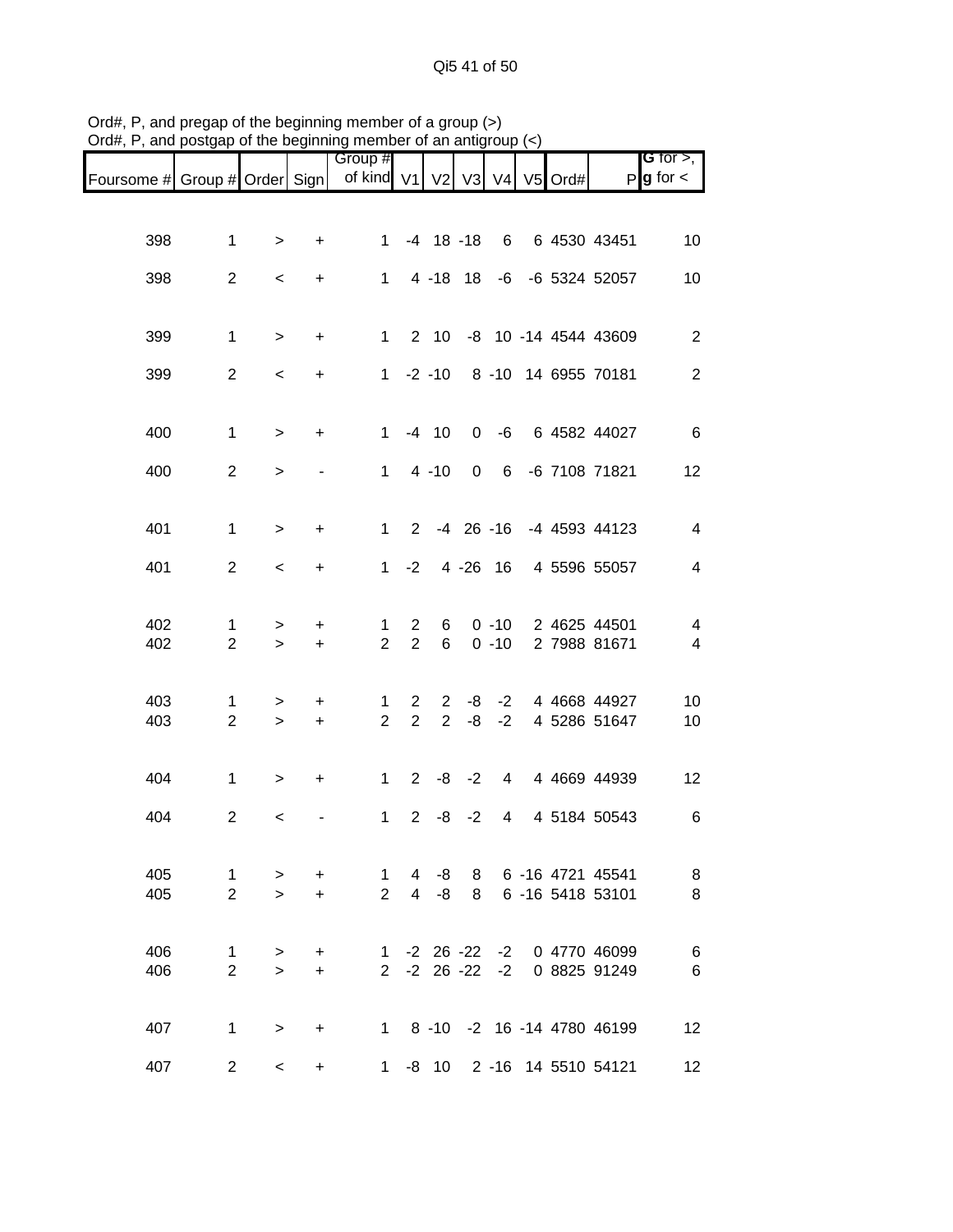|                               |                |              |                          | Group #        |                  |                |                |                |         |                               | <b>G</b> for $>$ , $\blacksquare$ |
|-------------------------------|----------------|--------------|--------------------------|----------------|------------------|----------------|----------------|----------------|---------|-------------------------------|-----------------------------------|
| Foursome # Group # Order Sign |                |              |                          | of kind V1     |                  | V <sub>2</sub> | V3             | V <sub>4</sub> | V5 Ord# |                               | $P$ <b>g</b> for $\lt$            |
| 408                           | $\mathbf{1}$   | $\geq$       | +                        | $\mathbf{1}$   | 8                | 8              | $-4$           | -8             |         | -2 4815 46591                 | $\overline{c}$                    |
| 408                           | $\overline{2}$ | $\geq$       | $\ddot{}$                | $\overline{2}$ | 8                | 8              | $-4$           | -8             |         | -2 7765 79231                 | $\overline{2}$                    |
|                               |                |              |                          |                |                  |                |                |                |         |                               |                                   |
| 409                           | $\mathbf{1}$   | >            | $\ddot{}$                | 1.             | -8               | $-2$           | 2              | 8              |         | 2 4818 46633                  | 14                                |
| 409                           | $\overline{2}$ | $\geq$       | $+$                      | $\overline{2}$ | -8               | $-2$           | 2              | 8              |         | 2 8793 90901                  | 14                                |
|                               |                |              |                          |                |                  |                |                |                |         |                               |                                   |
| 410                           | $\mathbf{1}$   | >            | $\ddot{}$                | 1              | $-2$             | $\overline{2}$ |                |                |         | 8 2 -14 4819 46639            | 6                                 |
| 410                           | $\overline{2}$ | $\geq$       | $+$                      | $2^{\circ}$    | $-2$             | $2^{\circ}$    | 8              |                |         | 2 -14 6398 63799              | 6                                 |
|                               |                |              |                          |                |                  |                |                |                |         |                               |                                   |
| 411                           | $\mathbf{1}$   | $\,>$        | $\ddot{}$                |                | $1 \t34 - 32$    |                | $2^{\circ}$    | $-4$           |         | 8 4834 46771                  | $\overline{2}$                    |
| 411                           | $\overline{2}$ |              |                          |                | $1 - 34$ 32 $-2$ |                |                |                |         | 4 -8 6146 61001               | 6                                 |
|                               |                | $\prec$      | $\ddot{}$                |                |                  |                |                |                |         |                               |                                   |
|                               |                |              |                          |                |                  |                |                |                |         |                               |                                   |
| 412                           | $\mathbf{1}$   | $\mathbf{I}$ | $\ddot{}$                |                | $1 - 14 - 2$     |                | $\overline{4}$ | $2^{\circ}$    |         | 0 4841 46853                  | 22                                |
| 412                           | $\overline{2}$ | $\prec$      | $\ddot{}$                |                | $1 \quad 14$     |                | $2 - 4 - 2$    |                |         | 0 7863 80287                  | 22                                |
|                               |                |              |                          |                |                  |                |                |                |         |                               |                                   |
|                               |                |              |                          |                |                  |                |                |                |         |                               |                                   |
| 413                           | $\mathbf{1}$   | $\, > \,$    | $\ddot{}$                |                | $1 - 10$         | $-4$           | $\overline{2}$ | $-2$           |         | 4 4868 47189                  | 28                                |
| 413                           | $\overline{2}$ | $\, > \,$    | $\overline{\phantom{0}}$ |                | $1 \quad 10$     |                | $4 -2$         | $2^{\circ}$    |         | -4 5102 49669                 | $\sqrt{2}$                        |
|                               |                |              |                          |                |                  |                |                |                |         |                               |                                   |
| 413                           | 3              | $\,<\,$      |                          |                | $1 - 10$         | $-4$           |                | $2 -2$         |         | 4 5107 49739                  | $\overline{2}$                    |
|                               |                |              |                          |                |                  |                |                |                |         |                               |                                   |
| 414                           | $\mathbf{1}$   | $\,>$        | $\ddot{}$                |                |                  |                |                |                |         | 1 10 -14 -2 10 -10 4935 47881 | 12                                |
|                               | $\overline{2}$ |              |                          |                |                  |                |                |                |         | 1 -10 14 2 -10 10 6560 65677  |                                   |
| 414                           |                | $\,<$        | $\ddot{}$                |                |                  |                |                |                |         |                               | 10                                |
|                               |                |              |                          |                |                  |                |                |                |         |                               |                                   |
| 415                           | $\mathbf{1}$   | $\geq$       | $\ddot{}$                | $\mathbf 1$    | $-4$             | 8              | -6             |                |         | 2 -4 4941 47947               | 8                                 |
| 415                           | $\overline{2}$ | $\,<\,$      | $\ddot{}$                |                |                  |                |                |                |         | 1 4 -8 6 -2 4 8116 83093      | 8                                 |
|                               |                |              |                          |                |                  |                |                |                |         |                               |                                   |
|                               |                |              |                          |                |                  |                |                |                |         |                               |                                   |
| 416                           | $\mathbf{1}$   | $\mathbf{I}$ | $\ddot{}$                |                |                  |                |                |                |         | 1 10 -8 -2 -2 20 4959 48163   | $6\phantom{1}6$                   |
| 416                           | $\overline{c}$ | $\,<\,$      | $\ddot{}$                |                |                  |                |                |                |         | 1 -10 8 2 2 -20 6013 59467    | 4                                 |
|                               |                |              |                          |                |                  |                |                |                |         |                               |                                   |
| 417                           | $\mathbf{1}$   | $\mathbf{I}$ | $\ddot{}$                |                |                  |                |                |                |         | 1 -10 -4 20 -22 10 5000 48611 | $18$                              |
|                               |                |              |                          |                |                  |                |                |                |         |                               |                                   |
| 417                           | $\overline{2}$ | $\lt$        | +                        |                |                  |                |                |                |         | 1 10 4 -20 22 -10 6893 69439  | 18                                |

Ord#, P, and pregap of the beginning member of a group (>) Ord#, P, and postgap of the beginning member of an antigroup (<)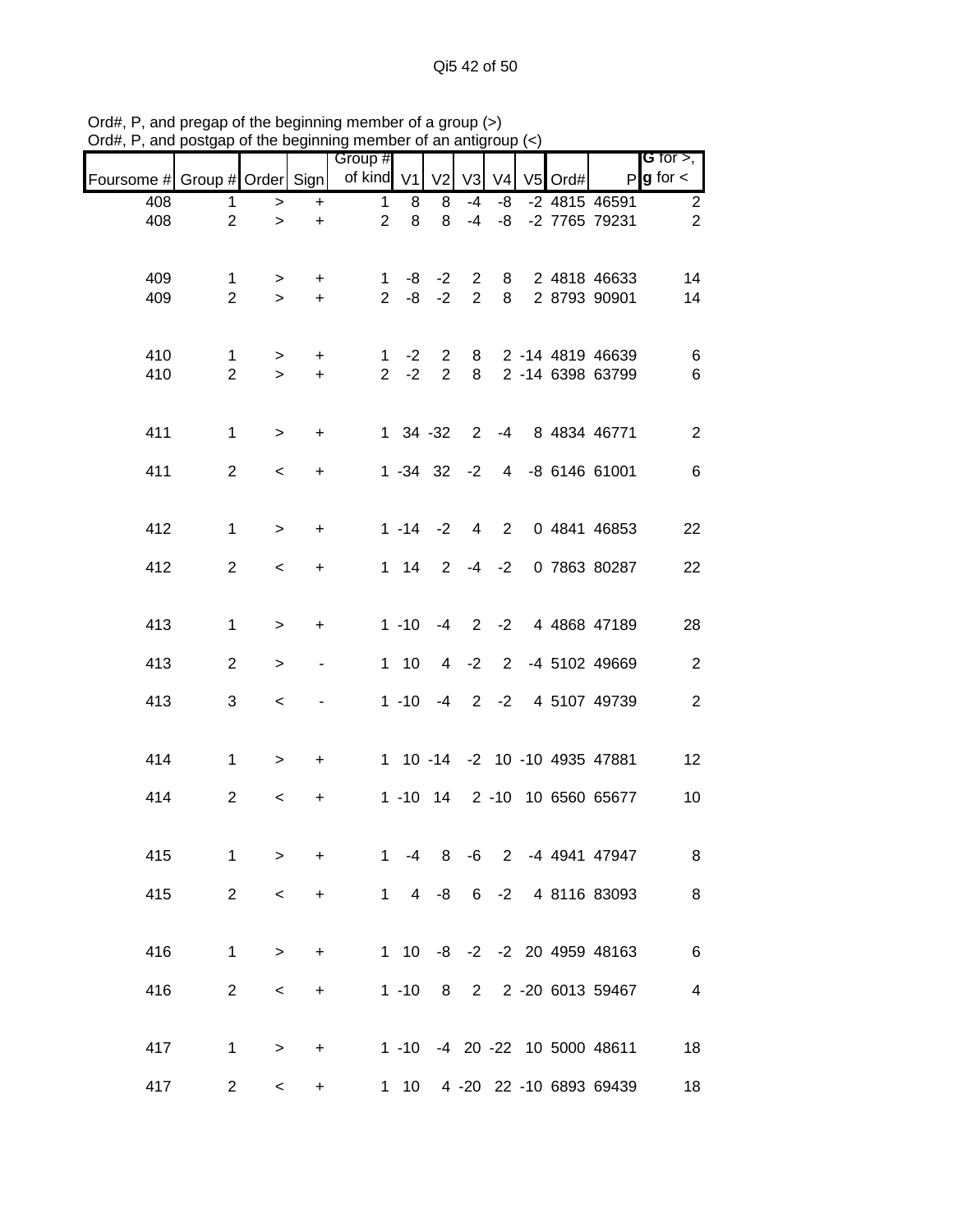| Foursome # Group # Order Sign |                                |                          |                        | Group #<br>of kind V1          |                | V <sub>2</sub>             | V3                            | V <sub>4</sub>             | V5 Ord# |                                              | G for $>$ ,<br>$P g$ for $\lt$            |
|-------------------------------|--------------------------------|--------------------------|------------------------|--------------------------------|----------------|----------------------------|-------------------------------|----------------------------|---------|----------------------------------------------|-------------------------------------------|
|                               |                                |                          |                        |                                |                |                            |                               |                            |         |                                              |                                           |
| 418<br>418                    | 1<br>$\overline{2}$            | ><br>$\geq$              | +<br>$\ddot{}$         | $\mathbf 1$<br>$2^{\circ}$     | -8<br>-8       | 8<br>8                     | -8                            | 10                         |         | -8 10 -6 5024 48857<br>-6 5986 59207         | 10<br>10                                  |
| 419<br>419                    | $\mathbf{1}$<br>$\overline{2}$ | ><br>$\geq$              | $\ddot{}$<br>$+$       |                                |                | 1 14 -10<br>$2 \t14 \t-10$ |                               |                            |         | -4 10 -10 5080 49433<br>-4 10 -10 9140 94793 | $\overline{\mathbf{4}}$<br>$\overline{4}$ |
| 420                           | $\mathbf{1}$                   | $\,>$                    | $\ddot{}$              |                                |                |                            |                               |                            |         | 1 -2 14 -8 2 -4 5138 50051                   | $\overline{\mathbf{4}}$                   |
| 420                           | $\overline{2}$                 | $\,<\,$                  | $\ddot{}$              |                                |                | $1 \quad 2 -14$            |                               | $8 - 2$                    |         | 4 7948 81199                                 | $\overline{4}$                            |
| 421                           | $\mathbf{1}$                   | $\,$                     | $\ddot{}$              |                                |                | $1 \t14 \t-8 \t2$          |                               | $-4$                       |         | 2 5139 50053                                 | $\overline{2}$                            |
| 421                           | $\overline{2}$                 | $\geq$                   |                        |                                | $1 - 14$       |                            |                               |                            |         | 8 -2 4 -2 8205 84179                         | 16                                        |
| 422                           | $\mathbf{1}$                   | $\geq$                   | $\ddot{}$              | $\mathbf{1}$                   | -8             |                            | $2 - 4$                       |                            |         | 2 2 5140 50069                               | 16                                        |
| 422                           | $\overline{2}$                 | $\overline{\phantom{a}}$ | $\ddot{}$              |                                |                | $1 \t 8 \t -2$             |                               |                            |         | 4 -2 -2 5718 56401                           | 16                                        |
| 423<br>423                    | $\mathbf{1}$<br>$\overline{2}$ | ><br>$\geq$              | $\ddot{}$<br>$\ddot{}$ | 1<br>$\overline{2}$            |                |                            |                               | 2 -4 14 -10<br>2 -4 14 -10 |         | 0 5147 50123<br>0 5536 54413                 | 4<br>$\overline{4}$                       |
| 424<br>424                    | $\mathbf{1}$<br>$\overline{2}$ | ><br>$\geq$              | $\ddot{}$<br>$\ddot{}$ | $\mathbf{1}$<br>$\overline{2}$ | $\overline{4}$ | $-2$                       | $\overline{2}$                |                            |         | 4 -2 2 -4 12 5207 50839<br>-4 12 6389 63709  | 6<br>$\,6$                                |
| 425                           | $\mathbf{1}$                   | $\mathbf{I}$             | +                      |                                |                |                            |                               |                            |         | 1 -10 -10 2 -2 10 5250 51329                 | 22                                        |
| 425                           | $\overline{2}$                 | $\,<\,$                  | $\ddot{}$              |                                |                |                            |                               |                            |         | 1 10 10 -2 2 -10 5255 51361                  | 22                                        |
| 426<br>426                    | $\mathbf{1}$<br>$\overline{2}$ | $\, > \,$<br>$\geq$      | $\ddot{}$<br>$\ddot{}$ | $\mathbf 1$<br>$\overline{2}$  | $-4$<br>$-4$   | 8<br>8                     | $\overline{2}$<br>$2^{\circ}$ |                            |         | 0 -6 5263 51437<br>0 -6 7449 75617           | $6\overline{6}$<br>$6\phantom{1}6$        |
| 427                           | $\mathbf{1}$                   | $\mathbf{I}$             | $\ddot{}$              |                                | $1\quad 2$     |                            |                               |                            |         | 0 -6 -4 4 5265 51449                         | 10                                        |
| 427                           | $\overline{2}$                 | $\geq$                   |                        |                                | $1 -2$         | $\overline{0}$             | 6                             |                            |         | 4 -4 9456 98467                              | 8 <sup>8</sup>                            |
| 428                           | 1                              | $\geq$                   | +                      |                                |                |                            |                               |                            |         | 1 4 14 -16 -4 26 5290 51683                  | 4                                         |

Ord#, P, and pregap of the beginning member of a group (>) Ord#, P, and postgap of the beginning member of an antigroup (<)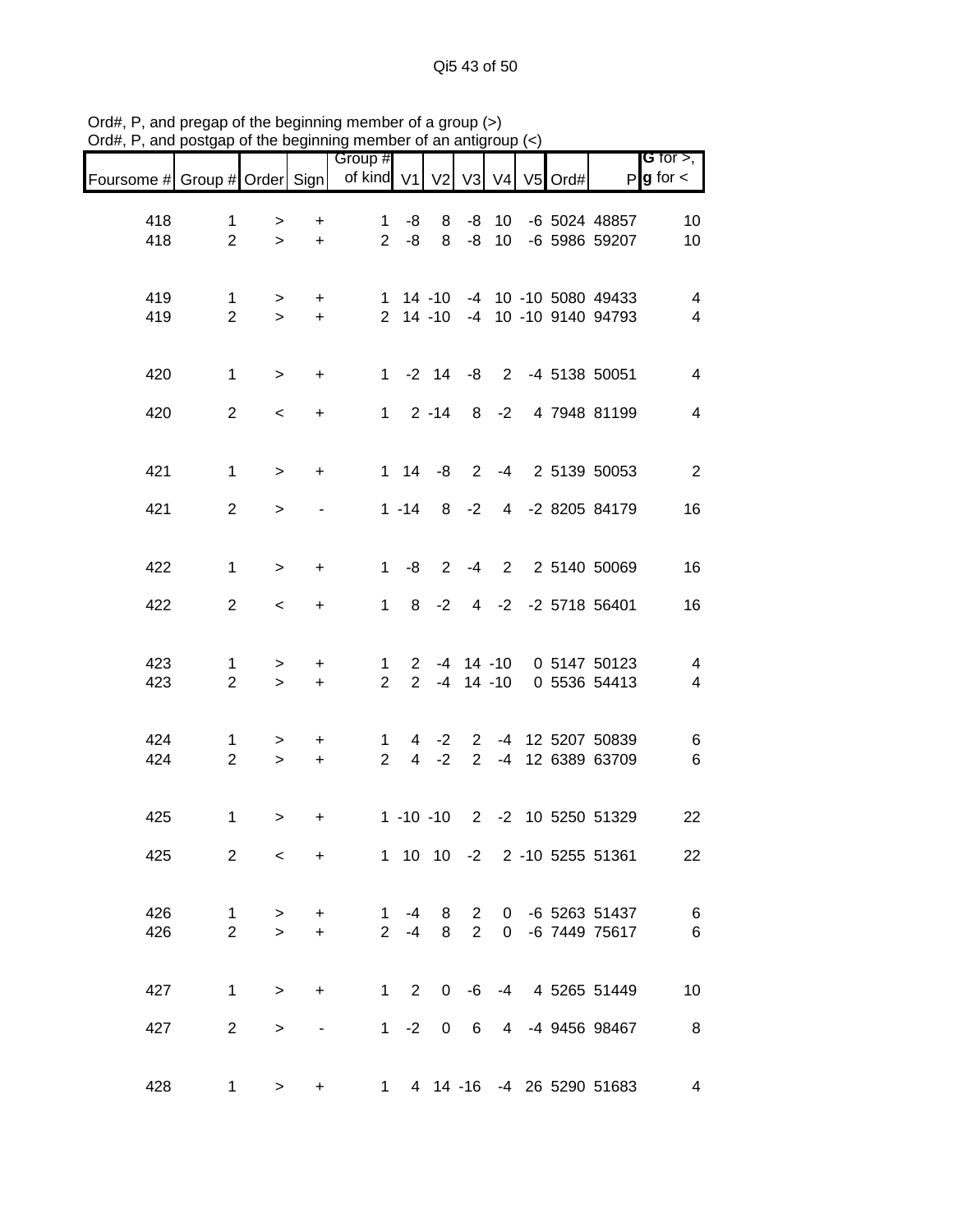| $O(dH, P)$ , and posigap or the beginning member or an anagroup $(3)$ |                                |                          |                |                               |                |                 |                |                |         |                              |                                           |
|-----------------------------------------------------------------------|--------------------------------|--------------------------|----------------|-------------------------------|----------------|-----------------|----------------|----------------|---------|------------------------------|-------------------------------------------|
| Foursome #                                                            | Group # Order Sign             |                          |                | Group #<br>of kind V1         |                | V <sub>2</sub>  | V3             | V <sub>4</sub> | V5 Ord# |                              | G for $>$ ,<br>$P g$ for $\lt$            |
| 428                                                                   | $\overline{2}$                 | $\prec$                  | $\ddot{}$      | $\mathbf{1}$                  |                | $-4 - 14$ 16    |                |                |         | 4 -26 7344 74449             | 4                                         |
|                                                                       |                                |                          |                |                               |                |                 |                |                |         |                              |                                           |
| 429                                                                   | $\mathbf 1$                    | $\,>$                    | $\ddot{}$      | 1                             | 16             |                 | $-8 - 4$       |                |         | 8 -4 5297 51769              | $\overline{2}$                            |
| 429                                                                   | $\overline{2}$                 | $\,<\,$                  |                | 1                             | 16             |                 | $-8 - 4$       | 8              |         | -4 5751 56713                | 18                                        |
|                                                                       |                                |                          |                |                               |                |                 |                |                |         |                              |                                           |
| 430                                                                   | $\mathbf 1$                    | $\, > \,$                | $\ddot{}$      | $\mathbf{1}$                  |                | $4 - 10 - 2$    |                | 4 <sup>1</sup> |         | 6 5333 52163                 | 10                                        |
| 430                                                                   | $\overline{2}$                 | $\,<\,$                  | $\ddot{}$      | $\mathbf 1$                   |                | $-4$ 10         | 2              | -4             |         | -6 6924 69847                | 10                                        |
|                                                                       |                                |                          |                |                               |                |                 |                |                |         |                              |                                           |
| 431                                                                   | 1                              | >                        | +              | 1                             | -4             | 0               | 8              | -4             |         | 2 5382 52721                 | 10                                        |
| 431                                                                   | $\overline{2}$                 | $\geq$                   | $+$            | $\overline{2}$                | $-4$           | $\mathbf 0$     | 8              | -4             |         | 2 7354 74561                 | 10                                        |
| 432                                                                   | 1                              | >                        | +              | 1                             | 0              | $-2$            | $\overline{2}$ | $2^{\circ}$    |         | 10 5403 52957                | 6                                         |
| 432                                                                   | $\overline{2}$                 | $\geq$                   | $\ddot{}$      | $\overline{2}$                | $\overline{0}$ | $-2$            | $\overline{2}$ | $\overline{2}$ |         | 10 8907 92227                | 6                                         |
|                                                                       |                                |                          |                |                               |                |                 |                |                |         |                              |                                           |
| 433<br>433                                                            | $\mathbf{1}$<br>$\overline{2}$ | ><br>$\geq$              | +<br>$+$       | $\mathbf 1$<br>$\overline{2}$ | 8<br>8         | -8              | $-8$ 16<br>16  | -8<br>-8       |         | 4 5434 53269<br>4 6114 60649 | $\overline{\mathbf{c}}$<br>$\overline{2}$ |
|                                                                       |                                |                          |                |                               |                |                 |                |                |         |                              |                                           |
| 434                                                                   | $\mathbf 1$                    | >                        | $\ddot{}$      |                               |                | $1 \t 8 \t -10$ | $\overline{4}$ | $\overline{0}$ |         | 0 5461 53597                 | 4                                         |
| 434                                                                   | $\overline{2}$                 | $\,<\,$                  | $\ddot{}$      | $\mathbf{1}$                  |                | $-8$ 10         | -4             | $\overline{0}$ |         | 0 7443 75553                 | 4                                         |
|                                                                       |                                |                          |                |                               |                |                 |                |                |         |                              |                                           |
| 435                                                                   | 1                              | >                        | +              |                               | $1 - 10$       | 4               | 0              | $\mathbf{0}$   |         | -2 5462 53609                | 12                                        |
| 435                                                                   | $\overline{2}$                 | $\geq$                   | $\ddot{}$      |                               | $2 - 10$       | $\overline{4}$  | $\mathbf 0$    | $\overline{0}$ |         | -2 7917 80909                | 12                                        |
|                                                                       |                                |                          |                |                               |                |                 |                |                |         |                              |                                           |
| 436                                                                   | $\mathbf{1}$                   | $\, > \,$                | +              |                               |                |                 |                |                |         | 1 -10 2 2 14 -16 5478 53773  | 14                                        |
| 436                                                                   | 2                              | $\,<$                    | $\ddot{}$      |                               |                |                 |                |                |         | 1 10 -2 -2 -14 16 6239 62057 | 14                                        |
|                                                                       |                                |                          |                |                               |                |                 |                |                |         |                              |                                           |
| 437                                                                   | $\mathbf{1}$                   | $\, > \,$                | $+$            |                               |                |                 |                |                |         | 1 2 2 -4 8 -8 5650 55673     | $6\overline{6}$                           |
| 437                                                                   | $\overline{2}$                 | $\,<$                    | $\blacksquare$ |                               |                |                 |                |                |         | 1 2 2 -4 8 -8 8956 92707     | 10                                        |
|                                                                       |                                |                          |                |                               |                |                 |                |                |         |                              |                                           |
| 438                                                                   | $\mathbf{1}$                   | $\, > \,$                | $+$            |                               |                |                 |                |                |         | 1 -2 16 -12 -2 -2 5674 55901 | $\overline{\mathbf{4}}$                   |
| 438                                                                   | $\overline{2}$                 | $\overline{\phantom{0}}$ | +              |                               |                |                 |                |                |         | 1 2 -16 12 2 2 9011 93283    | 4                                         |

Ord#, P, and pregap of the beginning member of a group (>) Ord#, P, and postgap of the beginning member of an antigroup (<)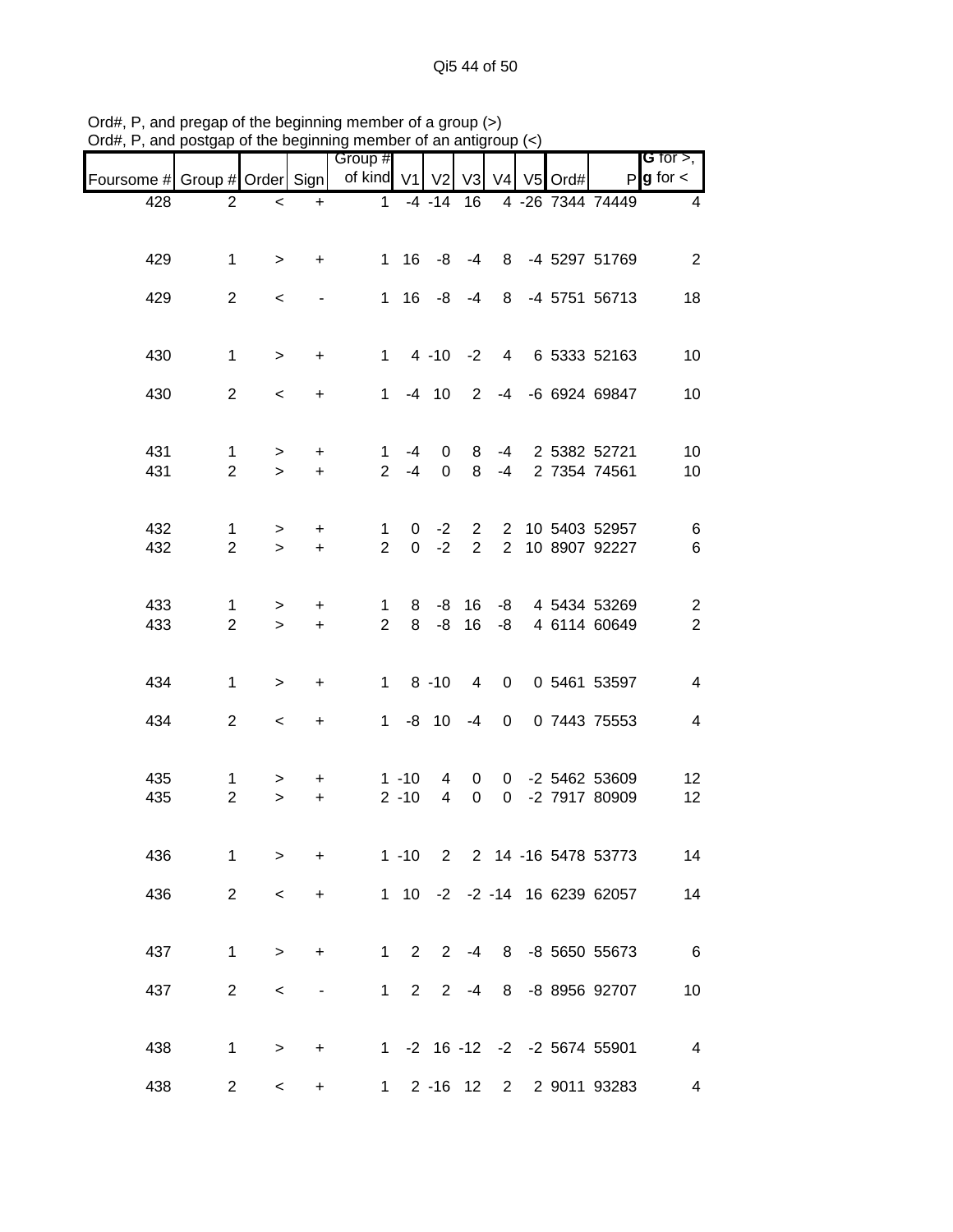Qi5 45 of 50

| $O(n\#P, P)$ , and postgap of the beginning member of an antigroup $(<)$ |                     |                          |                              |                                |                       |                |                |                      |           |                              |                                |
|--------------------------------------------------------------------------|---------------------|--------------------------|------------------------------|--------------------------------|-----------------------|----------------|----------------|----------------------|-----------|------------------------------|--------------------------------|
| Foursome # Group # Order Sign                                            |                     |                          |                              | Group #<br>of kind V1 V2 V3 V4 |                       |                |                |                      | $V5$ Ord# |                              | G for $>$ ,<br>$P g$ for $\lt$ |
| 439                                                                      | 1                   | $\geq$                   | $\ddot{}$                    |                                | $1 - 14$              |                | 4 10           | -8                   |           | -8 5698 56167                | 18                             |
| 439                                                                      | $\overline{2}$      | $\,<$                    |                              |                                | $1 - 14$              |                | 4 10           |                      |           | -8 -8 9251 95987             | $\overline{2}$                 |
| 440                                                                      | $\mathbf{1}$        | $\,>$                    | $\ddot{}$                    | $\mathbf 1$                    | -8                    | $\mathbf 0$    | $\overline{4}$ |                      |           | 4 -8 5720 56431              | 14                             |
| 440                                                                      | $\overline{2}$      | $\,<\,$                  | +                            | 1                              | 8                     | $\Omega$       | $-4$           | $-4$                 |           | 8 6289 62639                 | 14                             |
|                                                                          |                     |                          |                              |                                |                       |                |                |                      |           |                              |                                |
| 441<br>441                                                               | 1<br>$\overline{2}$ | ><br>$\geq$              | +<br>$\ddot{}$               | 1<br>$\overline{2}$            | $-2$<br>$-2$          | 8<br>8         |                | $2 - 10$<br>$2 - 10$ |           | 4 5726 56477<br>4 7378 74827 | 4<br>6                         |
|                                                                          |                     |                          |                              |                                |                       |                |                |                      |           |                              |                                |
| 442                                                                      | 1                   | $\, > \,$                | $\ddot{}$                    | $\mathbf{1}$                   | $-2$                  | $\overline{2}$ |                | $2 - 16$             |           | 2 5764 56843                 | 16                             |
| 442                                                                      | $\overline{2}$      | $\, > \,$                | $\overline{\phantom{a}}$     | $\mathbf 1$                    |                       |                |                |                      |           | 2 -2 -2 16 -2 7045 71153     | 6                              |
| 443                                                                      | $\mathbf{1}$        | $\, > \,$                | +                            | $\mathbf{1}$                   |                       | $2 - 16$       | $\overline{2}$ |                      |           | 8 -10 5766 56873             | 16                             |
| 443                                                                      | $\overline{2}$      | $\,<\,$                  | +                            | $\mathbf 1$                    |                       |                |                |                      |           | -2 16 -2 -8 10 7551 76801    | 18                             |
| 444                                                                      | 1                   | $\, > \,$                | +                            |                                | $1 - 16$              | $\overline{2}$ |                | $8 - 10$             |           | 8 5767 56891                 | 18                             |
| 444                                                                      | $\overline{2}$      | $\geq$                   | $\ddot{}$                    |                                | $2 - 16$              | 2              |                | $8 - 10$             |           | 8 6034 59693                 | 22                             |
| 445                                                                      | 1                   | >                        | $\ddot{}$                    |                                | $1 - 10$              | 8              | -4             | $2^{\circ}$          |           | 2 5787 57073                 | 14                             |
| 445                                                                      | $\overline{2}$      | $\,>$                    | $\ddot{}$                    |                                | $2 - 10$              | 8              | $-4$           | $\overline{2}$       |           | 2 7774 79333                 | 14                             |
| 445                                                                      | 3                   | $\,<\,$                  | +                            |                                | $1 10$                | -8             | $\overline{4}$ |                      |           | $-2$ $-2$ 6556 65633         | 14                             |
| 446                                                                      | $\mathbf{1}$        | $\,>$                    | $\ddot{}$                    |                                |                       |                |                |                      |           | 1 2 2 0 -4 -4 5790 57097     | 8                              |
| 446                                                                      | $\overline{2}$      | $\, > \,$                |                              |                                | $1 -2 -2 0$           |                |                | $\overline{4}$       |           | 4 8607 88853                 | 10                             |
|                                                                          |                     |                          |                              |                                |                       |                |                |                      |           |                              |                                |
| 447                                                                      | $\mathbf{1}$        | $\, >$                   | $\ddot{}$                    |                                |                       |                |                |                      |           | 1 -4 -4 2 8 -4 5793 57131    | 12                             |
| 447                                                                      | $\overline{2}$      | $\overline{\phantom{0}}$ | $+$                          |                                | $1 \t4 \t4 \t-2 \t-8$ |                |                |                      |           | 4 6635 66541                 | 12                             |
| 448                                                                      | 1                   | $\geq$                   | $\ddot{}$                    |                                |                       |                |                |                      |           | 1 -4 2 8 -4 -4 5794 57139    | 8                              |
| 448                                                                      | $\overline{2}$      | $\, > \,$                | $\qquad \qquad \blacksquare$ |                                | $1 \t 4 \t -2 \t -8$  |                |                | $\overline{4}$       |           | 4 8208 84199                 | 8                              |

Ord#, P, and pregap of the beginning member of a group (>) Ord#, P, and postgap of the beginning member of an antigroup (<)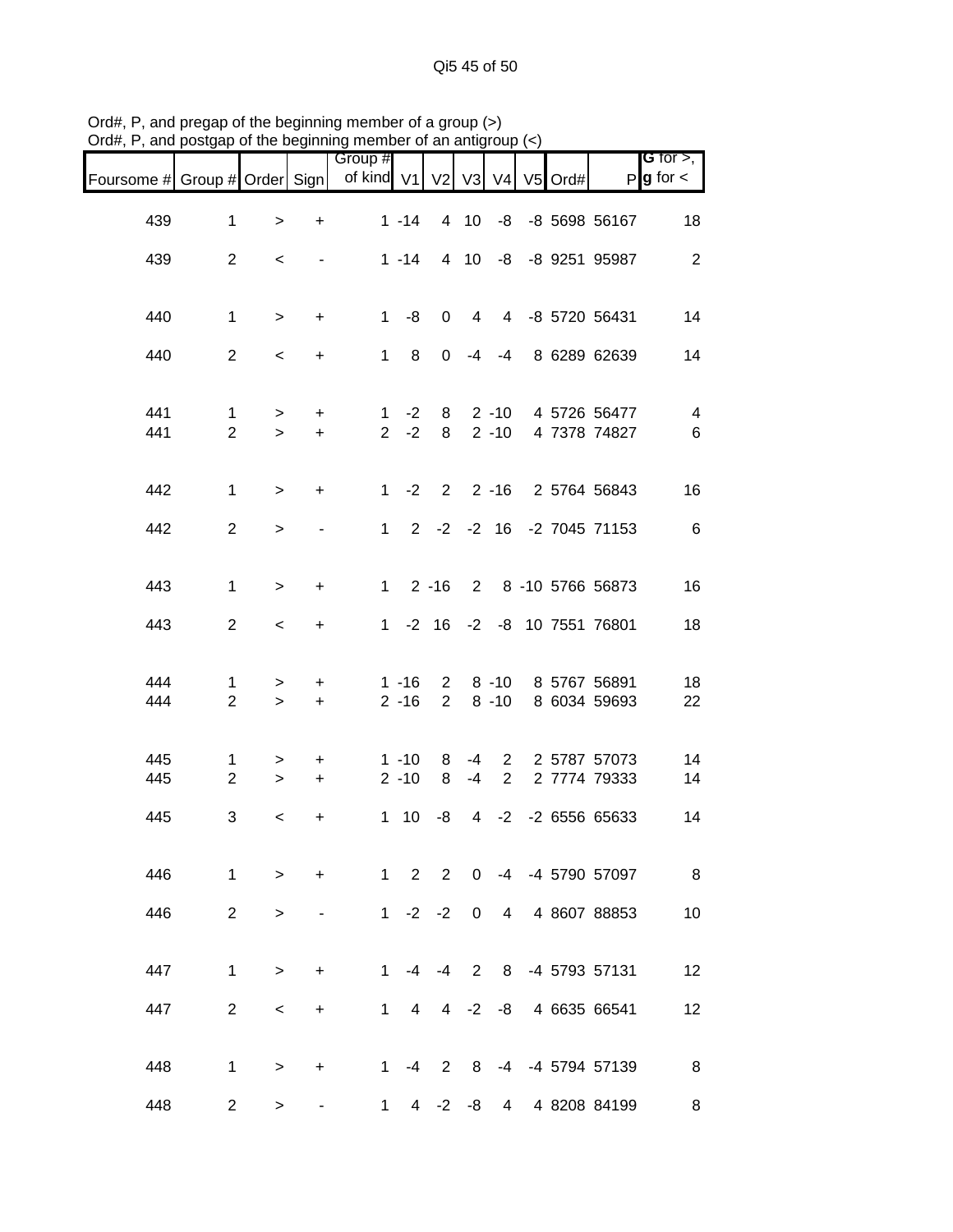|                                                 |                |           |                          | Group #        |                                  |                |                |                |               |                         | <b>G</b> for $>$ ,      |
|-------------------------------------------------|----------------|-----------|--------------------------|----------------|----------------------------------|----------------|----------------|----------------|---------------|-------------------------|-------------------------|
| Foursome # Group # Order Sign   of kind V1   V2 |                |           |                          |                |                                  |                |                |                | V3 V4 V5 Ord# |                         | $P g$ for $\lt$         |
|                                                 |                |           |                          |                |                                  |                |                |                |               |                         |                         |
| 449                                             | $\mathbf{1}$   | $\, > \,$ | $\ddot{}$                | $\mathbf 1$    | $-2$                             |                |                |                |               | 2 -8 10 -8 5806 57251   | 10                      |
|                                                 |                |           |                          |                |                                  |                |                |                |               |                         |                         |
| 449                                             | $\overline{2}$ | $\,<\,$   | +                        | $\mathbf 1$    |                                  |                |                | $2 -2 8 -10$   |               | 8 8402 86389            | 10                      |
| 450                                             | $\mathbf{1}$   | $\,>$     | $\ddot{}$                | $\mathbf 1$    | $2^{\circ}$                      |                | $2 - 4$        | $2^{\circ}$    |               | 8 5846 57713            | $\overline{4}$          |
| 450                                             | $\overline{2}$ | $\,<\,$   | $\overline{\phantom{a}}$ | $1 \quad$      | $2^{\circ}$                      | $2^{\circ}$    | $-4$           | $2^{\circ}$    |               | 8 8448 86969            | 12                      |
| 451                                             | $\mathbf{1}$   | $\,>$     | +                        |                | $1 16 - 14$                      |                |                |                |               | 2 2 -4 5891 58171       | $\overline{2}$          |
| 451                                             | $\overline{2}$ | $\prec$   | $\ddot{}$                |                | $1 - 16$ $14$ $-2$               |                |                | $-2$           |               | 4 8519 87719            | $\overline{2}$          |
| 452                                             | $\mathbf{1}$   | >         | +                        | $\mathbf{1}$   | 4                                |                | $2 - 10$       |                |               | 8 -8 5915 58417         | 6                       |
| 452                                             | $\overline{2}$ | $\geq$    | $\ddot{}$                | $\overline{2}$ | $\overline{4}$                   |                | $2 - 10$       | 8              |               | -8 8948 92647           | $\,6$                   |
| 453                                             | $\mathbf 1$    | >         | +                        | 1              | $\overline{2}$<br>$\overline{2}$ | -4             | $\overline{2}$ | $\overline{4}$ |               | 8 5952 58901            | 4                       |
| 453                                             | $\overline{2}$ | $\geq$    | $\ddot{}$                | $\overline{2}$ |                                  | $-4$           | $\overline{2}$ | $\overline{4}$ |               | 8 6575 65831            | $\overline{\mathbf{4}}$ |
| 454                                             | $\mathbf{1}$   | $\,>$     | +                        | $1 \quad$      |                                  | $2 -2$         | 8              |                |               | -2 -4 5981 59149        | 8                       |
| 454                                             | $\overline{2}$ | $\,<\,$   | $\ddot{}$                | $\mathbf{1}$   | $-2$                             |                | $2 - 8$        | $2^{\circ}$    |               | 4 7934 81047            | $\mathbf{2}$            |
| 455                                             | $\mathbf{1}$   | >         | +                        | 1              | 0                                | $\overline{2}$ | $\overline{2}$ |                |               | -8 20 6004 59393        | 6                       |
| 455                                             | $\overline{2}$ | $\geq$    | $\ddot{}$                | $\overline{2}$ | $\pmb{0}$                        | $\overline{2}$ | $\overline{2}$ | -8             |               | 20 7833 79973           | 6                       |
| 456                                             | $\mathbf{1}$   | >         | +                        | $\mathbf{1}$   | $\overline{2}$                   |                | -8 20 -20      |                |               | 2 6006 59407            | 8                       |
| 456                                             | $\overline{2}$ | $\geq$    | $\ddot{}$                | $\overline{2}$ | $\overline{2}$                   |                |                | $-8$ 20 $-20$  |               | 2 9318 96787            | 8                       |
| 457                                             | $\mathbf{1}$   | >         | +                        | 1              | -4                               | $\mathbf{2}$   |                |                |               | -4 20 -16 6030 59659    | 8                       |
| 457                                             | $\overline{2}$ | $\geq$    | $\ddot{}$                | $\overline{2}$ | $-4$                             | $2^{\circ}$    |                |                |               | -4 20 -16 6642 66617    | 16                      |
| 458                                             | $\mathbf{1}$   | $\,>$     | $\ddot{}$                | $\mathbf 1$    | 8 <sup>8</sup>                   |                |                |                |               | -8 2 16 -14 6066 60091  | $\overline{2}$          |
| 458                                             | $\overline{2}$ | $\,<\,$   | +                        | 1              | -8                               |                |                |                |               | 8 -2 -16 14 8685 89669  | $\mathbf{2}$            |
| 459                                             | 1              | >         | +                        |                | $1 \quad$                        |                |                |                |               | 2 10 -8 4 -2 6140 60919 | $\overline{2}$          |

Ord#, P, and pregap of the beginning member of a group (>) Ord#, P, and postgap of the beginning member of an antigroup (<)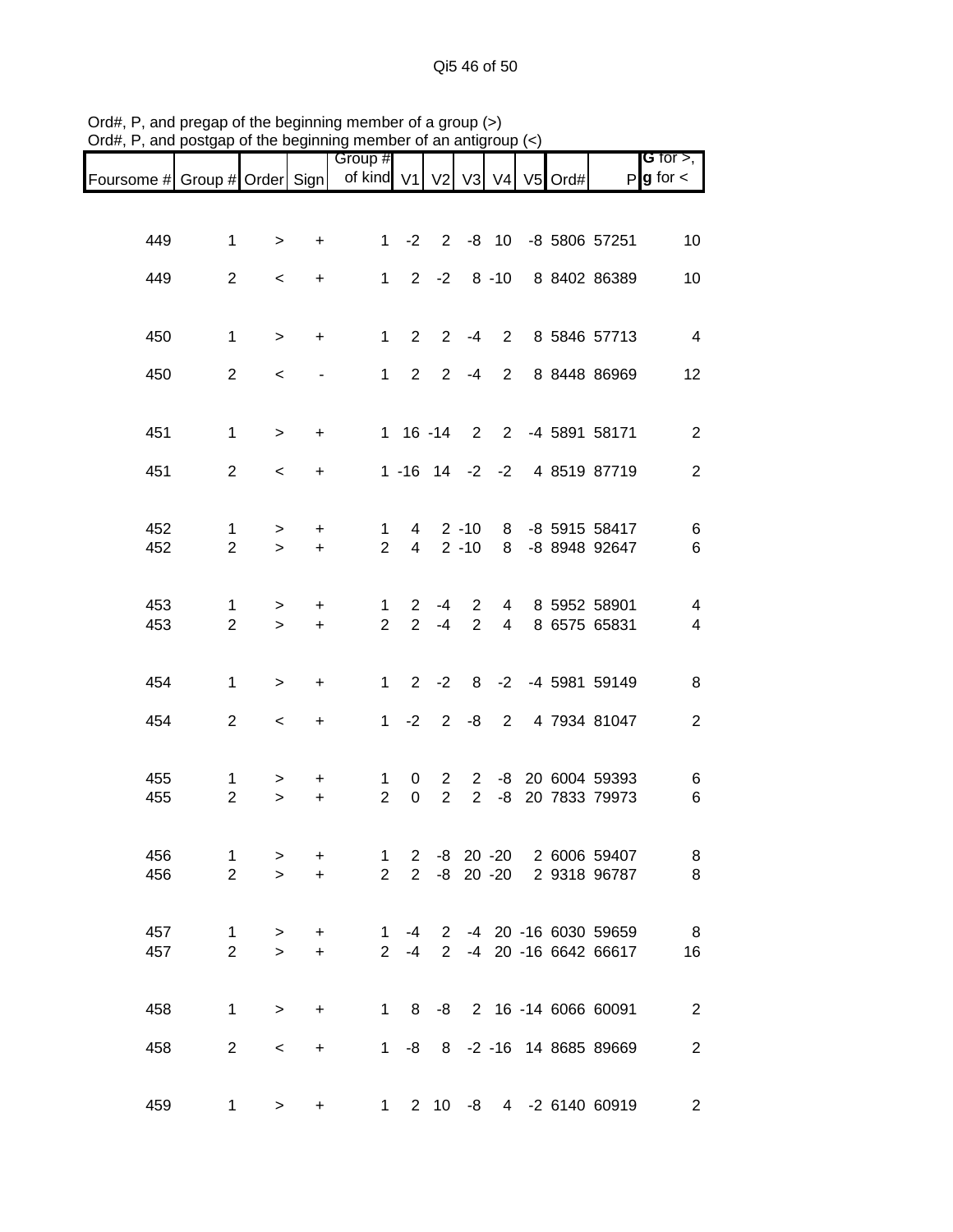Qi5 47 of 50

| $D$ iu#, r , and postyap or the beginning member or an antigroup $(\leq)$ |                                |             |                        |                                |                      |                                |                                |                 |         |                                                   |                                       |
|---------------------------------------------------------------------------|--------------------------------|-------------|------------------------|--------------------------------|----------------------|--------------------------------|--------------------------------|-----------------|---------|---------------------------------------------------|---------------------------------------|
| Foursome # Group # Order Sign                                             |                                |             |                        | Group #<br>of kind V1          |                      | V <sub>2</sub>                 |                                | V3 V4           | V5 Ord# |                                                   | G for $>$ ,<br>$P$ <b>g</b> for $\lt$ |
| 459                                                                       | $\overline{2}$                 | $\,<$       | +                      |                                | $1 -2 -10$           |                                | 8                              | $-4$            |         | 2 7976 81551                                      | $\overline{2}$                        |
| 460                                                                       | $\mathbf{1}$                   | $\,>$       | $\ddot{}$              |                                | $1 - 22$             | $\overline{2}$                 | $\overline{4}$                 |                 |         | 4 -8 6258 62297                                   | 24                                    |
| 460                                                                       | $\overline{2}$                 | $\prec$     | $\ddot{}$              |                                |                      | $122 -2 -4 -4$                 |                                |                 |         | 8 7056 71263                                      | 24                                    |
| 461                                                                       | $\mathbf{1}$                   | $\, > \,$   | +                      | $\mathbf{1}$                   | 4                    |                                |                                |                 |         | 4 -8 16 -16 6260 62303                            | $\overline{\mathbf{4}}$               |
| 461                                                                       | $\overline{2}$                 | $\,<\,$     | $\ddot{}$              | 1.                             | -4                   | -4                             |                                |                 |         | 8 -16 16 8980 92951                               | $6\phantom{1}6$                       |
| 462<br>462                                                                | $\mathbf{1}$<br>$\overline{2}$ | ><br>$\geq$ | +<br>$\ddot{}$         |                                | $1 - 10$<br>$2 - 10$ | 4<br>$\overline{4}$            | 6<br>6                         | $-2$            |         | -2 -8 6352 63389<br>-8 7025 70949                 | 12<br>12                              |
| 463                                                                       | $\mathbf{1}$                   | $\, > \,$   | +                      | $\mathbf{1}$                   |                      | $4 -2$                         | 2                              | $6\overline{6}$ |         | 6 6375 63601                                      | $\overline{c}$                        |
| 463                                                                       | $\overline{2}$                 | $\,<$       | $\ddot{}$              | $\mathbf{1}$                   | $-4$                 |                                | $2 -2$                         |                 |         | -6 -6 7506 76259                                  | $\mathbf{2}$                          |
| 464<br>464                                                                | $\mathbf{1}$<br>$\overline{2}$ | ><br>$\geq$ | $\ddot{}$<br>$\ddot{}$ |                                |                      | $2 - 10$ 22 $-22$              |                                |                 |         | 1 -10 22 -22 10 -4 6417 64033<br>10 -4 6525 65323 | 14<br>14                              |
| 465<br>465                                                                | $\mathbf{1}$<br>$\overline{2}$ | ><br>$\geq$ | +<br>$+$               | $\mathbf 1$<br>$\overline{2}$  | 8<br>8               | $\mathbf{2}$<br>$\overline{2}$ | $\mathbf{2}$<br>$\overline{2}$ |                 |         | -8 22 6468 64667<br>-8 22 8052 82351              | 4<br>$\overline{2}$                   |
| 466<br>466                                                                | $\mathbf{1}$<br>$\overline{2}$ | ><br>$\geq$ | +<br>+                 | $\mathbf{1}$<br>$\overline{2}$ |                      | $8 - 14$<br>$8 - 14$           | $\overline{2}$                 |                 |         | 2 16 -10 6495 65011<br>16 -10 7946 81181          | 8<br>8                                |
| 467                                                                       | $\mathbf{1}$                   | $\geq$      | $\ddot{}$              |                                |                      |                                |                                |                 |         | 1 10 -4 2 2 -8 6528 65357                         | $\overline{4}$                        |
| 467                                                                       | $\overline{2}$                 | >           |                        |                                | $1 - 10$             |                                | $4 -2$                         | $-2$            |         | 8 8123 83219                                      | 12                                    |
| 468<br>468                                                                | $\mathbf{1}$<br>$\overline{2}$ | ><br>$\geq$ | +<br>$\ddot{}$         |                                | $1 - 16$<br>$2 - 16$ | 8<br>8                         | -6<br>-6                       |                 |         | 8 -10 6596 66067<br>8 -10 8474 87277              | 20<br>20                              |
| 469                                                                       | $\mathbf{1}$                   | >           | $\ddot{}$              |                                |                      |                                |                                |                 |         | 1 -2 8 -10 10 -8 6615 66343                       | 6                                     |
| 469                                                                       | $\overline{2}$                 | $\,<$       | +                      | $1 \quad$                      |                      | 2 -8 10 -10                    |                                |                 |         | 8 6620 66377                                      | 6                                     |

Ord#, P, and pregap of the beginning member of a group (>) Ord#, P, and postgap of the beginning member of an antigroup (<)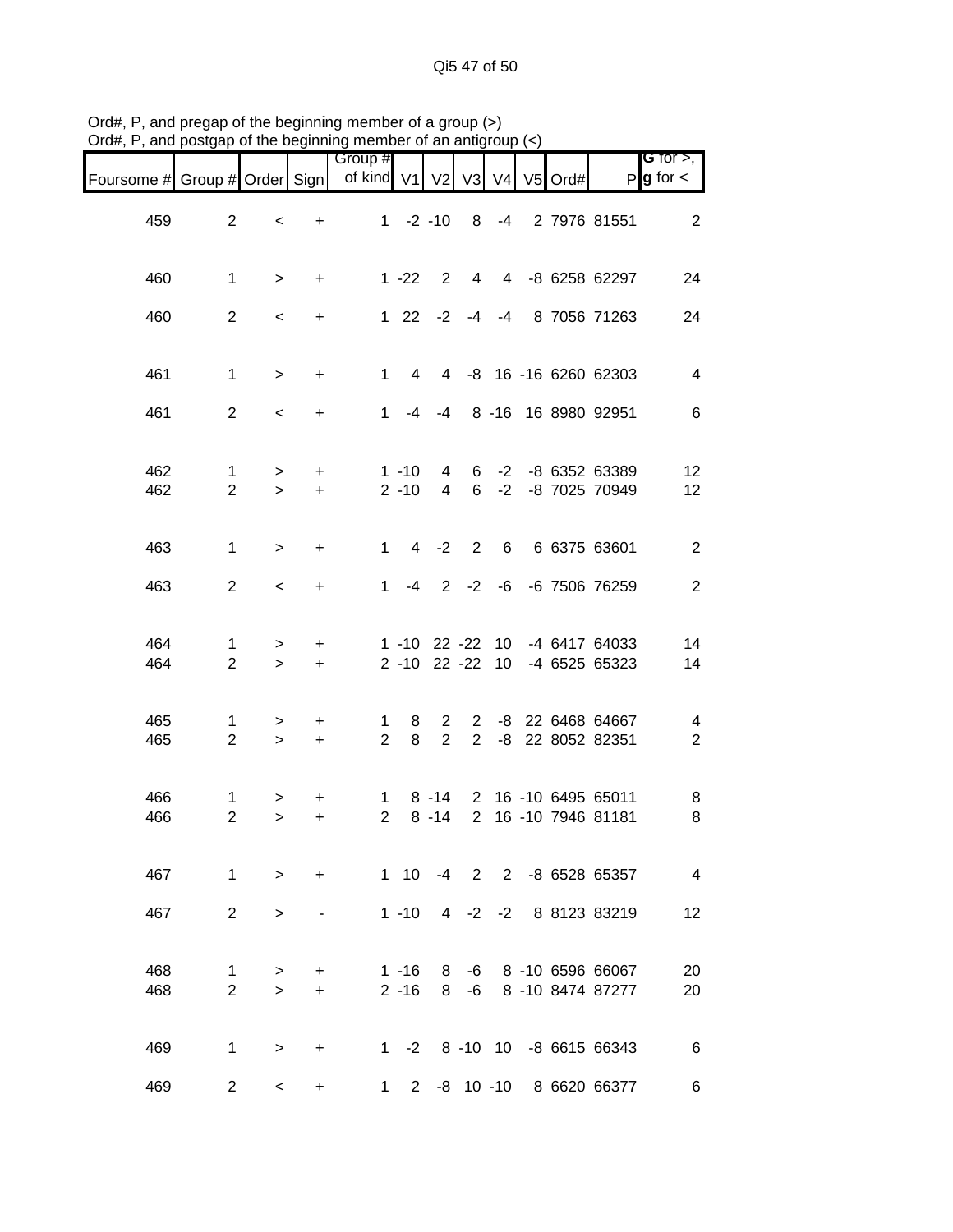Qi5 48 of 50

| $O$ of $H$ , $F$ , and posigap or the beginning member or an analytoup $(\leq)$ |                                |                     |                          |                       |                  |                                  |                               |                      |      |                                            |                                       |
|---------------------------------------------------------------------------------|--------------------------------|---------------------|--------------------------|-----------------------|------------------|----------------------------------|-------------------------------|----------------------|------|--------------------------------------------|---------------------------------------|
| Foursome # Group # Order Sign                                                   |                                |                     |                          | Group #<br>of kind V1 |                  | V <sub>2</sub>                   |                               | V3 V4 V5             | Ord# |                                            | <b>G</b> for $>$ ,<br>$P g$ for $\lt$ |
| 470                                                                             | $\mathbf 1$                    | $\, > \,$           | $\ddot{}$                |                       | $1 14 - 10$      |                                  | 2                             | 8                    |      | -4 6638 66571                              | $\overline{2}$                        |
| 470                                                                             | $\overline{2}$                 | $\geq$              | $\blacksquare$           |                       | $1 - 14$ 10 $-2$ |                                  |                               | -8                   |      | 4 7853 80207                               | 16                                    |
| 471                                                                             | 1                              | $\geq$              | $\ddot{}$                | $\mathbf 1$           | -8               | $-2$                             | 8                             |                      |      | 4 -10 6670 66943                           | 12                                    |
| 471                                                                             | 2                              | $\,<$               | $\ddot{}$                | $\mathbf{1}$          | 8                | $\mathbf{2}$                     |                               |                      |      | -8 -4 10 8546 88007                        | 12                                    |
| 472<br>472                                                                      | $\mathbf{1}$<br>$\overline{2}$ | ><br>$\geq$         | +<br>$\ddot{}$           | 1<br>$\overline{2}$   | $-2$<br>$-2$     | 8<br>8                           |                               |                      |      | 4 -10 22 6671 66947<br>4 -10 22 8871 91811 | 4<br>$\overline{4}$                   |
| 473                                                                             | $\mathbf 1$                    | $\, > \,$           | +                        | $\mathbf{1}$          |                  |                                  |                               |                      |      | 2 -2 8 -16 14 6819 68581                   | 14                                    |
| 473                                                                             | $\overline{2}$                 | $\, > \,$           | $\overline{\phantom{a}}$ | $\mathbf 1$           | $-2$             |                                  |                               |                      |      | 2 -8 16 -14 7983 81629                     | 10                                    |
| 474                                                                             | $\mathbf{1}$                   | $\geq$              | $\ddot{}$                |                       | $1 \t14 -22$     |                                  |                               | $2 -2$               |      | 2 6853 68963                               | 16                                    |
| 474                                                                             | $\overline{2}$                 | $\,<$               | $\ddot{}$                |                       | $1 - 14$ 22 $-2$ |                                  |                               |                      |      | 2 -2 8606 88843                            | 10                                    |
| 475<br>475                                                                      | $\mathbf 1$<br>$\overline{2}$  | ><br>$\geq$         | +<br>$\ddot{}$           | 1<br>$\overline{2}$   | -6<br>-6         | $\overline{2}$<br>$\overline{2}$ | 2<br>$\overline{2}$           | -8<br>-8             |      | 2 6875 69233<br>2 7265 73583               | 12<br>12                              |
| 476                                                                             | 1                              | $\, > \,$           | $\ddot{}$                |                       | 1 16             |                                  | $4 - 10$                      |                      |      | 6 -16 6926 69859                           | $\overline{2}$                        |
| 476                                                                             | $\overline{2}$                 | $\, > \,$           |                          |                       | $1 - 16$         |                                  | $-4$ 10                       |                      |      | -6 16 6983 70481                           | 22                                    |
| 477<br>477                                                                      | $\mathbf 1$<br>$\overline{2}$  | $\, > \,$<br>$\geq$ | +<br>$\ddot{}$           | $2^{\circ}$           | $1 -2$<br>$-2$   | 4                                |                               | 4 8 - 16<br>$8 - 16$ |      | 4 7076 71437<br>4 8992 93097               | 8<br>8                                |
| 478                                                                             | $\mathbf 1$                    | $\, > \,$           | $\ddot{}$                |                       |                  |                                  |                               |                      |      | 1 -4 10 -6 4 2 7275 73679                  | $\,6$                                 |
| 478                                                                             | $\overline{2}$                 | $\,<$               | $\ddot{}$                |                       | $1 4 - 10 6$     |                                  |                               |                      |      | -4 -2 9181 95233                           | 6                                     |
| 479<br>479                                                                      | $\mathbf{1}$<br>$\overline{2}$ | ><br>$\geq$         | +<br>$\ddot{}$           | 1<br>$\overline{2}$   |                  | $-2 -2$                          | $-2$ $-2$ 8<br>8 <sup>8</sup> |                      |      | -8 14 7366 74713<br>-8 14 9492 98893       | 6<br>$6\phantom{1}6$                  |
| 480                                                                             | $\mathbf 1$                    | $\, >$              | +                        | 1                     | -8               | 4                                |                               |                      |      | 4 14 -22 7553 76829                        | 10                                    |

Ord#, P, and pregap of the beginning member of a group (>) Ord#, P, and postgap of the beginning member of an antigroup (<)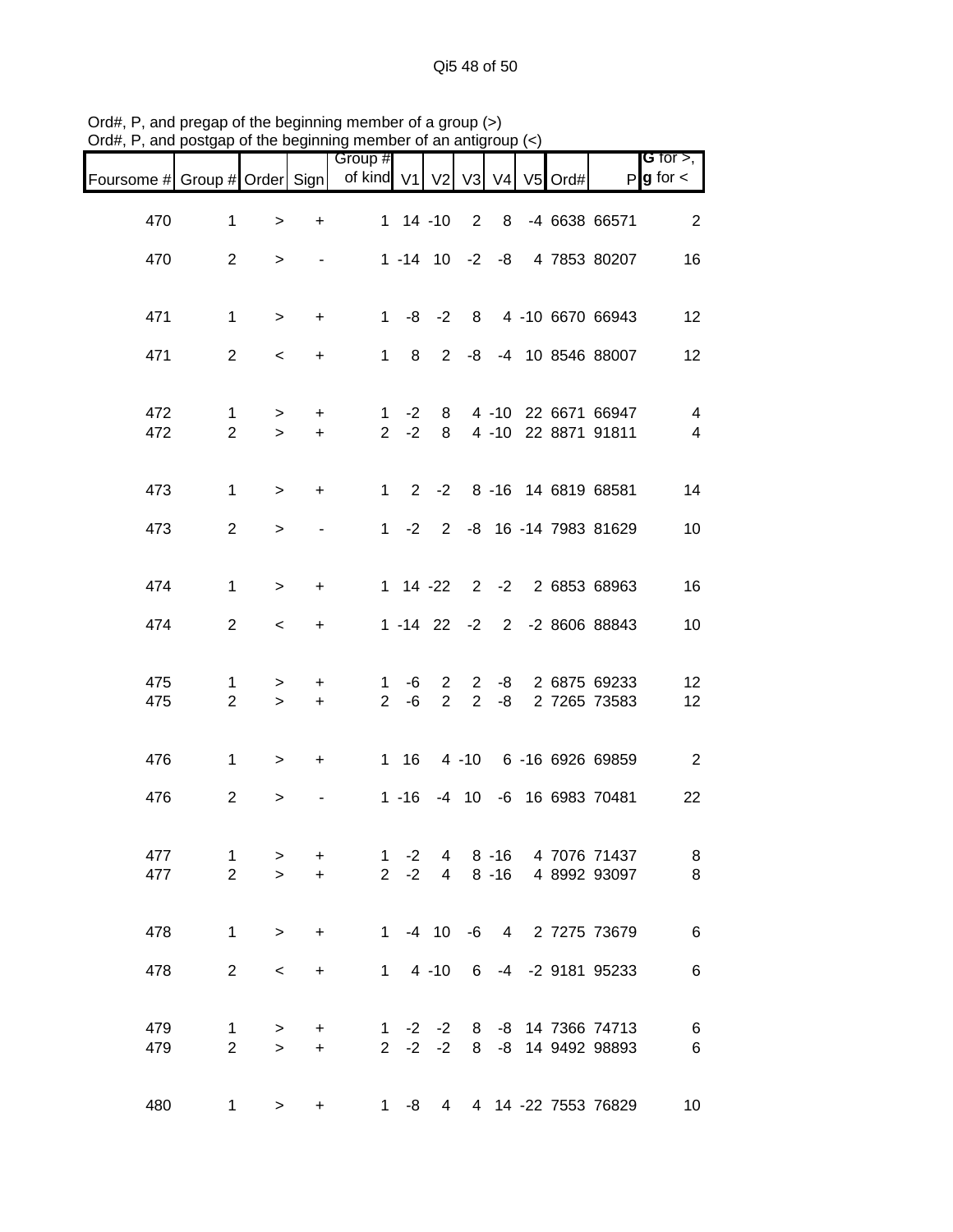Qi5 49 of 50

| $O(d\theta, r)$ , and posigap or the beginning member or an anily oup $(5)$ |                                |                     |                |                                |                                  |                     |                |                |               |                                           |                                           |
|-----------------------------------------------------------------------------|--------------------------------|---------------------|----------------|--------------------------------|----------------------------------|---------------------|----------------|----------------|---------------|-------------------------------------------|-------------------------------------------|
| Foursome # Group # Order Sign                                               |                                |                     |                | Group #<br>of kind V1 V2       |                                  |                     |                |                | V3 V4 V5 Ord# |                                           | G for $>$ ,<br>$P$ <b>g</b> for $\lt$     |
| 480                                                                         | $\overline{2}$                 | $\,<$               | $\ddot{}$      | $\mathbf{1}$                   | 8                                |                     |                |                |               | -4 -4 -14 22 8509 87631                   | 10                                        |
| 481                                                                         | $\mathbf{1}$                   | $\geq$              | $\ddot{}$      |                                | $1 - 10$                         | -4                  | $\overline{4}$ | $\mathbf 0$    |               | 0 7618 77543                              | 16                                        |
| 481                                                                         | $\overline{2}$                 | $\,<$               | $\ddot{}$      |                                | $1 \quad 10$                     | 4                   | -4             | $\overline{0}$ |               | 0 9110 94447                              | 16                                        |
| 482<br>482                                                                  | $\mathbf{1}$<br>$\overline{2}$ | $\, > \,$<br>$\geq$ | +<br>$\ddot{}$ | 1<br>$\overline{2}$            | -8<br>-8                         | 10<br>10            | $-2$<br>$-2$   | $-2$<br>$-2$   |               | 4 7642 77743<br>4 8030 82139              | 12<br>10                                  |
| 483                                                                         | $\mathbf 1$                    | $\,>$               | +              | $\mathbf 1$                    | 0                                | 8                   | $\overline{2}$ |                |               | -2 -10 7730 78803                         | $6\phantom{1}6$                           |
| 483                                                                         | $\overline{2}$                 | $\, > \,$           |                | $\mathbf{1}$                   |                                  |                     | $0 -8 -2$      |                |               | 2 10 8762 90511                           | 12                                        |
| 484                                                                         | $\mathbf{1}$                   | $\,>$               | $\ddot{}$      | $\mathbf{1}$                   |                                  | $-2$ 14 $-10$       |                | $2^{\circ}$    |               | 4 7769 79279                              | $\,6$                                     |
| 484                                                                         | $\overline{2}$                 | $\,<\,$             |                | $\mathbf 1$                    |                                  | $-2$ 14 $-10$       |                | $2^{\circ}$    |               | 4 7914 80849                              | 14                                        |
| 485<br>485                                                                  | 1<br>$\overline{2}$            | $\, > \,$<br>$\geq$ | +<br>$\ddot{}$ | $\mathbf{1}$<br>$\overline{2}$ | $\overline{2}$<br>$\overline{2}$ | $\overline{4}$      | $4 -2$<br>$-2$ |                |               | -2 16 8040 82219<br>-2 16 9166 95089      | $\overline{\mathbf{c}}$<br>$\overline{2}$ |
| 486<br>486                                                                  | $\mathbf 1$<br>$\overline{2}$  | ><br>$\geq$         | +<br>$\ddot{}$ | 1<br>$\overline{2}$            | -8<br>-8                         | 4<br>$\overline{4}$ | $-2$           |                |               | -2 16 -10 8070 82559<br>16 -10 8815 91151 | 10<br>10                                  |
| 487                                                                         | $\mathbf 1$                    | $\,>$               | +              | 1                              | $-2$                             | 8                   | 4              |                |               | -4 -8 8126 83231                          | 4                                         |
| 487                                                                         | $\overline{2}$                 | $\lt$               | $+$            |                                |                                  |                     |                |                |               | 1 2 -8 -4 4 8 8131 83269                  | 4                                         |
| 488                                                                         | $\mathbf{1}$                   | $\, >$              | $\ddot{}$      |                                |                                  |                     |                |                |               | 1 -16 -2 14 -4 -6 8154 83557              | 20                                        |
| 488                                                                         | $\overline{2}$                 | $\,<$               |                |                                |                                  |                     |                |                |               | 1 -16 -2 14 -4 -6 8865 91753              | $\overline{4}$                            |
| 489                                                                         | $\mathbf{1}$                   | $\, >$              | $\ddot{}$      |                                |                                  |                     |                |                |               | 1 8 -2 -4 -2 14 8315 85429                | $\sqrt{2}$                                |
| 489                                                                         | $\overline{2}$                 | $\,<$               | $\ddot{}$      |                                |                                  |                     |                |                |               | 1 -8 2 4 2 -14 9060 93911                 | $\overline{c}$                            |
| 490                                                                         | $\mathbf{1}$                   | $\, >$              | $\pmb{+}$      | 1                              | $-2$                             | 4                   | 4              |                |               | -4 -2 8408 86461                          | $\,8\,$                                   |

Ord#, P, and pregap of the beginning member of a group (>) Ord#, P, and postgap of the beginning member of an antigroup (<)